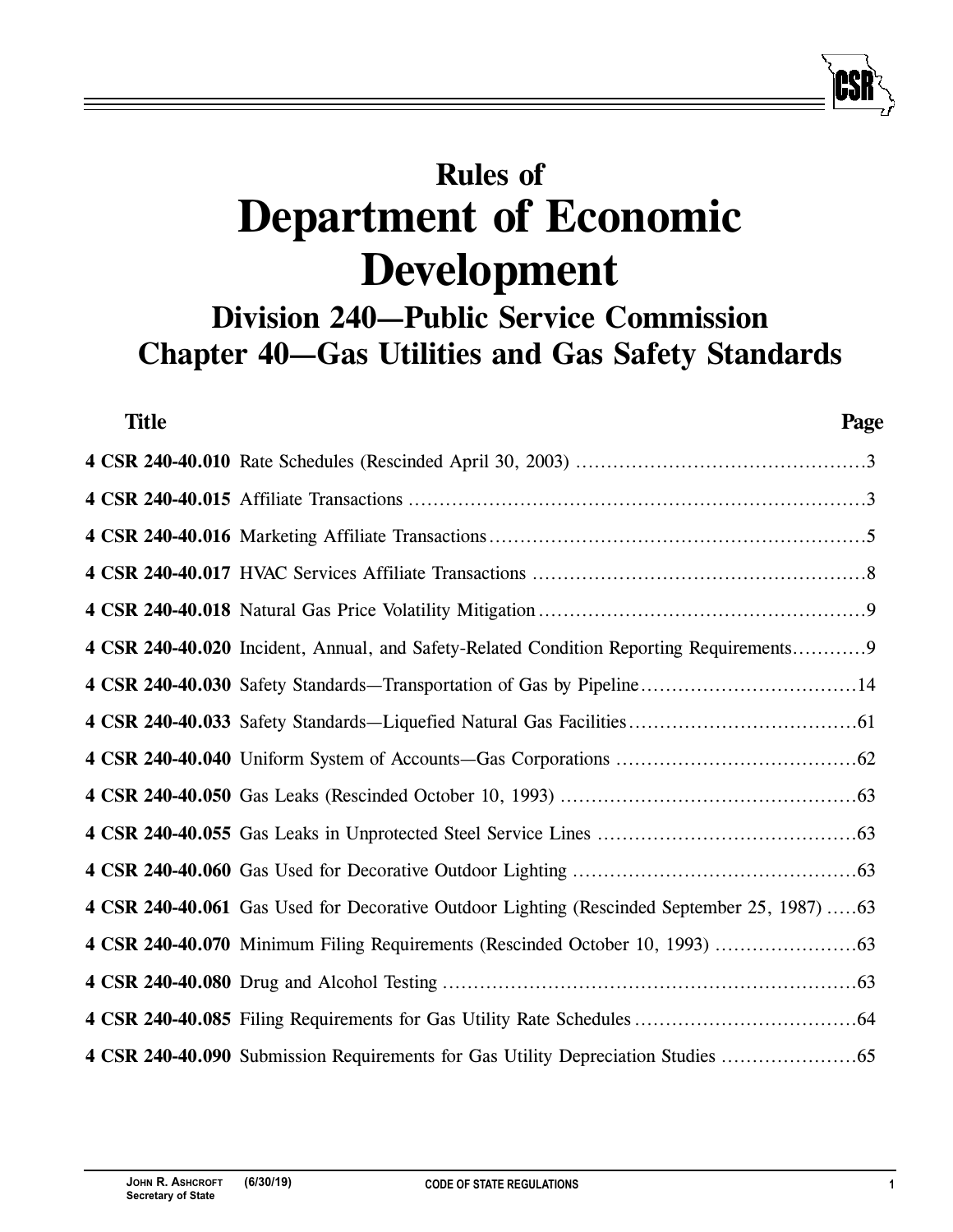

# **Title 4—DEPARTMENT OF ECONOMIC DEVELOPMENT Division 240—Public Service Commission Chapter 40—Gas Utilities and Gas Safety Standards**

# **4 CSR 240-40.010 Rate Schedules** (Rescinded April 30, 2003)

*AUTHORITY: section 393.140(11), RSMo 1986. Original rule filed Dec. 19, 1975, effective Dec. 29, 1975. Amended: Filed May 16, 1977, effective Dec. 11, 1977. Amended: Filed May 29, 1986, effective Oct. 27, 1986. Rescinded: Filed Aug. 16, 2002, effective April 30, 2003.*

# **4 CSR 240-40.015 Affiliate Transactions**

*PURPOSE: This rule is intended to prevent regulated utilities from subsidizing their nonregulated operations. In order to accomplish this objective, the rule sets forth financial standards, evidentiary standards and record keeping requirements applicable to any Missouri Public Service Commission (commission) regulated gas corporation whenever such corporation participates in transactions with any affiliated entity (except with regard to HVAC services as defined in section 386.754, RSMo Supp. 1998, by the General Assembly of Missouri). The rule and its effective enforcement will provide the public the assurance that their rates are not adversely impacted by the utilities' nonregulated activities.*

# (1) Definitions.

(A) Affiliated entity means any person, including an individual, corporation, service company, corporate subsidiary, firm, partnership, incorporated or unincorporated association, political subdivision including a public utility district, city, town, county, or a combination of political subdivisions, which directly or indirectly, through one (1) or more intermediaries, controls, is controlled by, or is under common control with the regulated gas corporation.

(B) Affiliate transaction means any transaction for the provision, purchase or sale of any information, asset, product or service, or portion of any product or service, between a regulated gas corporation and an affiliated entity, and shall include all transactions carried out between any unregulated business operation of a regulated gas corporation and the regulated business operations of a gas corporation. An affiliate transaction for the purposes of this rule excludes heating, ventilating and air conditioning (HVAC) services

as defined in section 386.754, RSMo by the General Assembly of Missouri.

(C) Control (including the terms "controlling," "controlled by," and "common control") means the possession, directly or indirectly, of the power to direct, or to cause the direction of the management or policies of an entity, whether such power is exercised through one (1) or more intermediary entities, or alone, or in conjunction with, or pursuant to an agreement with, one or more other entities, whether such power is exercised through a majority or minority ownership or voting of securities, common directors, officers or stockholders, voting trusts, holding trusts, affiliated entities, contract or any other direct or indirect means. The commission shall presume that the beneficial ownership of ten percent (10%) or more of voting securities or partnership interest of an entity constitutes control for purposes of this rule. This provision, however, shall not be construed to prohibit a regulated gas corporation from rebutting the presumption that its ownership interest in an entity confers control.

(D) Corporate support means joint corporate oversight, governance, support systems and personnel, involving payroll, shareholder services, financial reporting, human resources, employee records, pension management, legal services, and research and development activities.

(E) Derivatives means a financial instrument, traded on or off an exchange, the price of which is directly dependent upon (i.e., "derived from") the value of one or more underlying securities, equity indices, debt instruments, commodities, other derivative instruments, or any agreed-upon pricing index or arrangement (e.g., the movement over time of the Consumer Price Index or freight rates). Derivatives involve the trading of rights or obligations based on the underlying product, but do not directly transfer property. They are used to hedge risk or to exchange a floating rate of return for fixed rate of return.

(F) Fully distributed cost (FDC) means a methodology that examines all costs of an enterprise in relation to all the goods and services that are produced. FDC requires recognition of all costs incurred directly or indirectly used to produce a good or service. Costs are assigned either through a direct or allocated approach. Costs that cannot be directly assigned or indirectly allocated (e.g., general and administrative) must also be included in the FDC calculation through a general allocation.

(G) Information means any data obtained by a regulated gas corporation that is not obtainable by nonaffiliated entities or can only be obtained at a competitively prohibitive cost in either time or resources.

(H) Preferential service means information or treatment or actions by the regulated gas corporation which places the affiliated entity at an unfair advantage over its competitors.

(I) Regulated gas corporation means every gas corporation as defined in section 386.020, RSMo, subject to commission regulation pursuant to Chapter 393, RSMo.

(J) Unfair advantage means an advantage that cannot be obtained by nonaffiliated entities or can only be obtained at a competitively prohibitive cost in either time or resources.

(K) Variance means an exemption granted by the commission from any applicable standard required pursuant to this rule.

## (2) Standards.

(A) A regulated gas corporation shall not provide a financial advantage to an affiliated entity. For the purposes of this rule, a regulated gas corporation shall be deemed to provide a financial advantage to an affiliated entity if—

1. It compensates an affiliated entity for goods or services above the lesser of—

A. The fair market price; or

B. The fully distributed cost to the regulated gas corporation to provide the goods or services for itself; or

2. It transfers information, assets, goods or services of any kind to an affiliated entity below the greater of—

A. The fair market price; or

B. The fully distributed cost to the regulated gas corporation.

(B) Except as necessary to provide corporate support functions, the regulated gas corporation shall conduct its business in such a way as not to provide any preferential service, information or treatment to an affiliated entity over another party at any time.

(C) Specific customer information shall be made available to affiliated or unaffiliated entities only upon consent of the customer or as otherwise provided by law or commission rules or orders. General or aggregated customer information shall be made available to affiliated or unaffiliated entities upon similar terms and conditions. The regulated gas corporation may set reasonable charges for costs incurred in producing customer information. Customer information includes information provided to the regulated utility by affiliated or unaffiliated entities.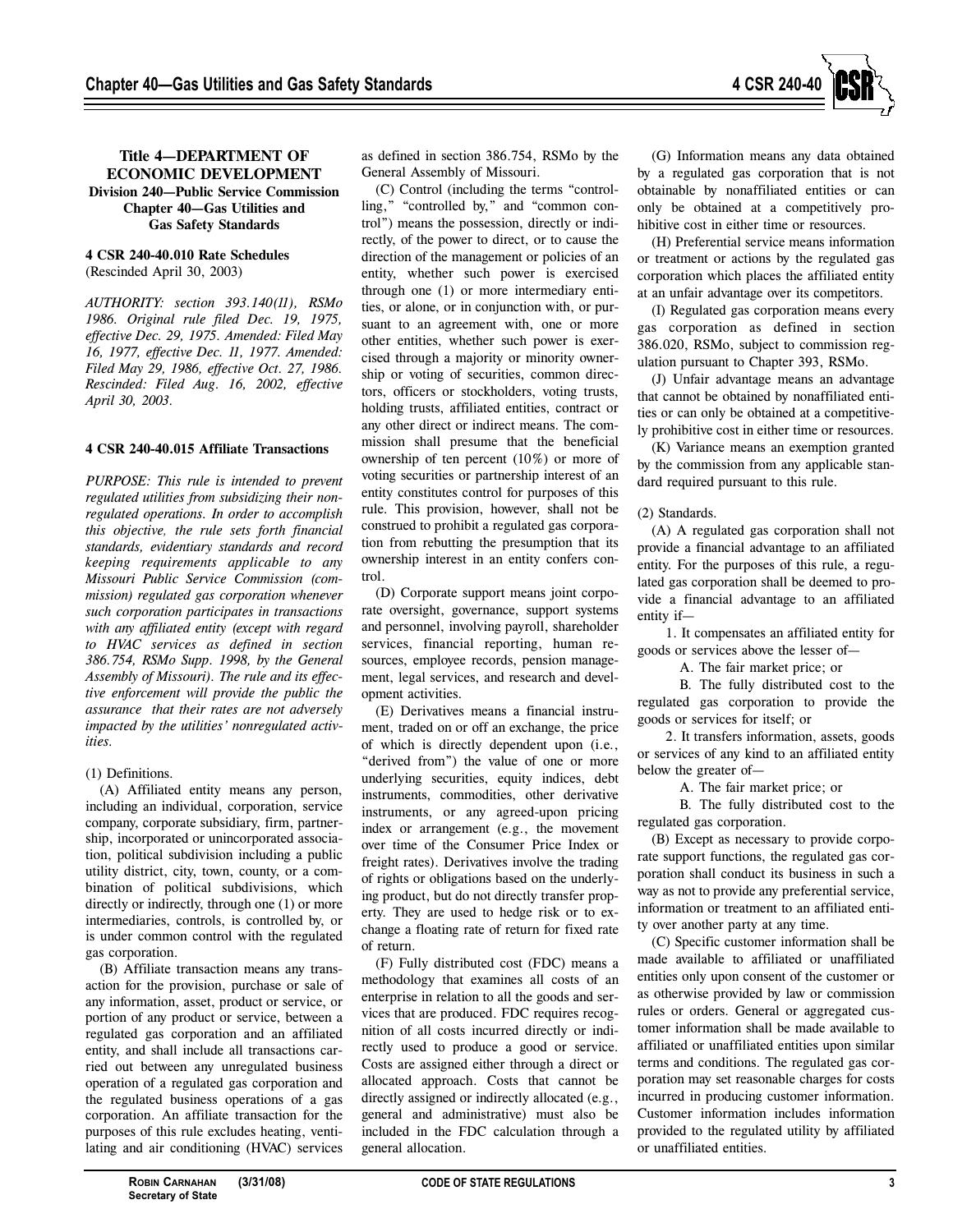(D) The regulated gas corporation shall not participate in any affiliated transactions which are not in compliance with this rule, except as otherwise provided in section (10) of this rule.

(E) If a customer requests information from the regulated gas corporation about goods or services provided by an affiliated entity, the regulated gas corporation may provide information about its affiliate but must inform the customer that regulated services are not tied to the use of an affiliate provider and that other service providers may be available. The regulated gas corporation may provide reference to other service providers or to commercial listings, but is not required to do so. The regulated gas corporation shall include in its annual Cost Allocation Manual (CAM), the criteria, guidelines and procedures it will follow to be in compliance with the rule.

(F) Marketing materials, information or advertisements by an affiliate entity that share an exact or similar name, logo or trademark of the regulated utility shall clearly display or announce that the affiliate entity is not regulated by the Missouri Public Service Commission.

(3) Evidentiary Standards for Affiliated Transactions.

(A) When a regulated gas corporation purchases information, assets, goods or services from an affiliated entity, the regulated gas corporation shall either obtain competitive bids for such information, assets, goods or services or demonstrate why competitive bids were neither necessary nor appropriate.

(B) In transactions that involve either the purchase or receipt of information, assets, goods or services by a regulated gas corporation from an affiliated entity, the regulated gas corporation shall document both the fair market price of such information, assets, goods and services and the fully distributed cost to the regulated gas corporation to produce the information, assets, goods or services for itself.

(C) In transactions that involve the provision of information, assets, goods or services to affiliated entities, the regulated gas corporation must demonstrate that it—

1. Considered all costs incurred to complete the transaction;

2. Calculated the costs at times relevant to the transaction;

3. Allocated all joint and common costs appropriately; and

4. Adequately determined the fair market price of the information, assets, goods or services.

(D) In transactions involving the purchase of goods or services by the regulated gas corporation from an affiliated entity, the regulated gas corporation will use a commissionapproved CAM which sets forth cost allocation, market valuation and internal cost methods. This CAM can use benchmarking practices that can constitute compliance with the market value requirements of this section if approved by the commission.

#### (4) Record Keeping Requirements.

(A) A regulated gas corporation shall maintain books, accounts and records separate from those of its affiliates.

(B) Each regulated gas corporation shall maintain the following information in a mutually agreed-to electronic format (i.e., agreement between the staff, Office of the Public Counsel and the regulated gas corporation) regarding affiliate transactions on a calendar year basis and shall provide such information to the commission staff and the Office of the Public Counsel on, or before, March 15 of the succeeding year:

1. A full and complete list of all affiliated entities as defined by this rule;

2. A full and complete list of all goods and services provided to or received from affiliated entities;

3. A full and complete list of all contracts entered with affiliated entities;

4. A full and complete list of all affiliate transactions undertaken with affiliated entities without a written contract together with a brief explanation of why there was no contract;

5. The amount of all affiliate transactions, by affiliated entity and account charged; and

6. The basis used (e.g., fair market price, FDC, etc.) to record each type of affiliate transaction.

(C) In addition each regulated gas corporation shall maintain the following information regarding affiliate transactions on a calendar year basis:

1. Records identifying the basis used (e.g., fair market price, FDC, etc.) to record all affiliate transactions; and

2. Books of accounts and supporting records in sufficient detail to permit verification of compliance with this rule.

(5) Records of Affiliated Entities.

(A) Each regulated gas corporation shall ensure that its parent and any other affiliated entities maintain books and records that include, at a minimum, the following information regarding affiliate transactions:

1. Documentation of the costs associated with affiliate transactions that are incurred by

the parent or affiliated entity and charged to the regulated gas corporation;

2. Documentation of the methods used to allocate and/or share costs between affiliated entities, including other jurisdictions and/or corporate divisions;

3. Description of costs that are not subject to allocation to affiliate transactions and documentation supporting the nonassignment of these costs to affiliate transactions;

4. Descriptions of the types of services that corporate divisions and/or other centralized functions provided to any affiliated entity or division accessing the regulated gas corporation's contracted services or facilities;

5. Names and job descriptions of the employees from the regulated gas corporation that transferred to a nonregulated affiliated entity;

6. Evaluations of the effect on the reliability of services provided by the regulated gas corporation resulting from the access to regulated contracts and/or facilities by affiliated entities;

7. Policies regarding the availability of customer information and the access to services available to nonregulated affiliated entities desiring use of the regulated gas corporation's contracts and facilities; and

8. Descriptions of, and supporting documentation related to, any use of derivatives that may be related to the regulated gas corporation's operation even though obtained by the parent or affiliated entity.

(6) Access to Records of Affiliated Entities.

(A) To the extent permitted by applicable law, and pursuant to established commission discovery procedures, a regulated gas corporation shall make available the books and records of its parent and any other affiliated entities when required in the application of this rule.

(B) The commission shall have the authority to—

1. Review, inspect and audit books, accounts and other records kept by a regulated gas corporation or affiliated entity for the sole purpose of ensuring compliance with this rule and make findings available to the commission; and

2. Investigate the operations of a regulated gas corporation or affiliated entity and their relationship to each other for the sole purpose of ensuring compliance with this rule.

(C) That this rule does not modify existing legal standards regarding which party has the burden of proof in commission proceedings.

(7) Record Retention.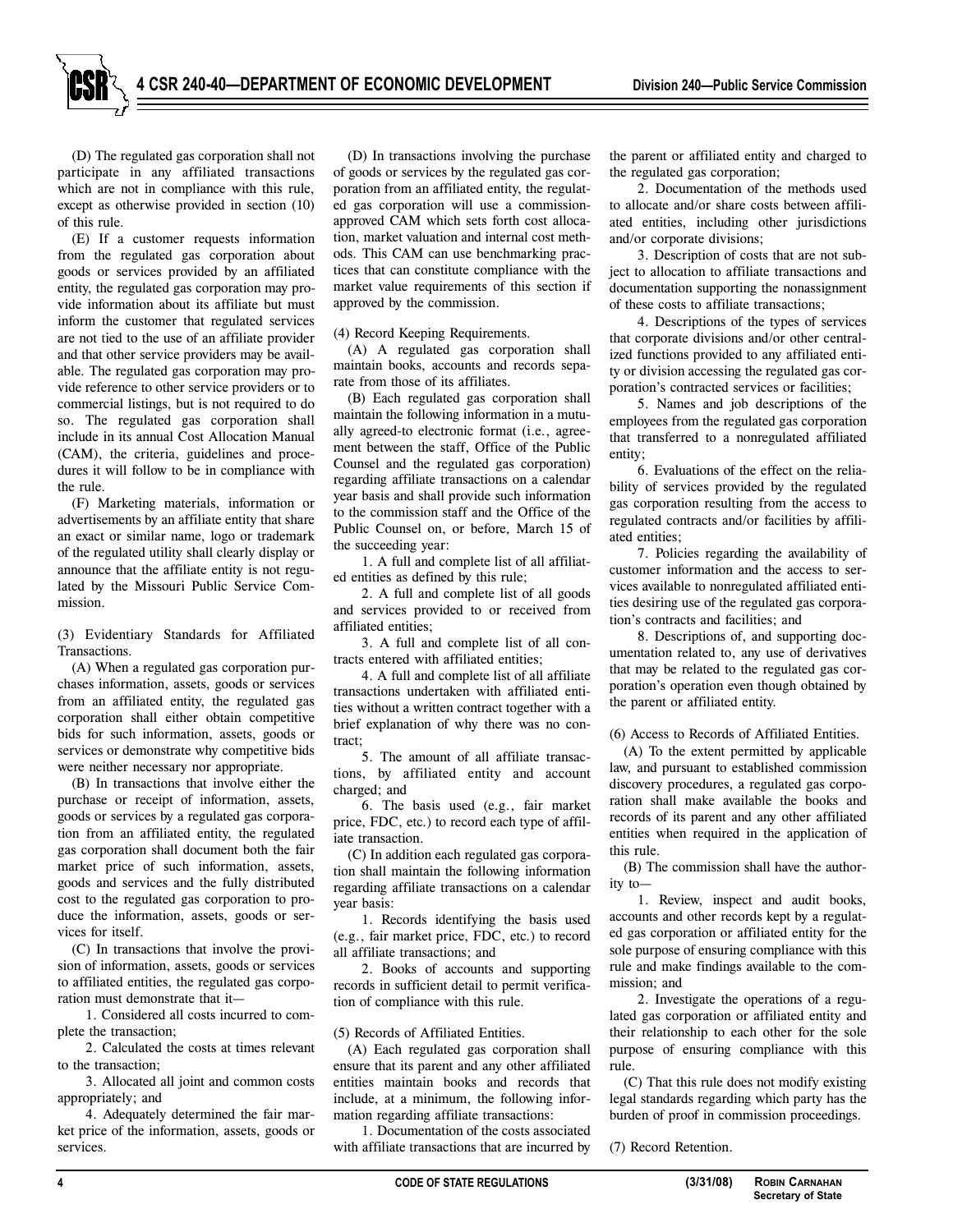

(A) Records required under this rule shall be maintained by each regulated gas corporation for a period of not less than six (6) years.

#### (8) Enforcement.

(A) When enforcing these standards, or any order of the commission regarding these standards, the commission may apply any remedy available to the commission.

(9) The regulated gas corporation shall train and advise its personnel as to the requirements and provisions of this rule as appropriate to ensure compliance.

### (10) Variances.

(A) A variance from the standards in this rule may be obtained by compliance with paragraphs  $(10)(A)1$ . or  $(10)(A)2$ . The granting of a variance to one regulated gas corporation does not constitute a waiver respecting or otherwise affect the required compliance of any other regulated gas corporation to comply with the standards. The scope of a variance will be determined based on the facts and circumstances found in support of the application—

1. The regulated gas corporation shall request a variance upon written application in accordance with commission procedures set out in 4 CSR 240-2.060(11); or

2. A regulated gas corporation may engage in an affiliate transaction not in compliance with the standards set out in subsection  $(2)(A)$  of this rule, when to its best knowledge and belief, compliance with the standards would not be in the best interests of its regulated customers and it complies with the procedures required by subparagraphs  $(10)(A)2.A.$  and  $(10)(A)2.B.$  of this rule—

A. All reports and record retention requirements for each affiliate transaction must be complied with; and

B. Notice of the noncomplying affiliate transaction shall be filed with the secretary of the commission and the Office of the Public Counsel within ten (10) days of the occurrence of the noncomplying affiliate transaction. The notice shall provide a detailed explanation of why the affiliate transaction should be exempted from the requirements of subsection (2)(A), and shall provide a detailed explanation of how the affiliate transaction was in the best interests of the regulated customers. Within thirty (30) days of the notice of the noncomplying affiliate transaction, any party shall have the right to request a hearing regarding the noncomplying affiliate transaction. The commission may grant or deny the request for hearing at that time. If the commission denies a request for

hearing, the denial shall not in any way prejudice a party's ability to challenge the affiliate transaction at the time of the annual CAM filing. At the time of the filing of the regulated gas corporation's annual CAM filing the regulated gas corporation shall provide to the secretary of the commission a listing of all noncomplying affiliate transactions which occurred between the period of the last filing and the current filing. Any affiliate transaction submitted pursuant to this section shall remain interim, subject to disallowance, pending final commission determination on whether the noncomplying affiliate transaction resulted in the best interests of the regulated customers.

(11) Nothing contained in this rule and no action by the commission under this rule shall be construed to approve or exempt any activity or arrangement that would violate the antitrust laws of the state of Missouri or of the United States or to limit the rights of any person or entity under those laws.

*AUTHORITY: sections 386.250, RSMo Supp. 1998, and 393.140, RSMo 1994.\* Original rule filed April 26, 1999, effective Feb. 29, 2000.*

*\*Original authority: 386.250, RSMo 1939, amended 1963, 1967, 1977, 1980, 1987, 1988, 1991, 1993, 1995, 1996 and 393.140, RSMo 1939, amended 1949, 1967.*

### **4 CSR 240-40.016 Marketing Affiliate Transactions**

*PURPOSE: This rule sets forth standards of conduct, financial standards, evidentiary standards and record keeping requirements applicable to all Missouri Public Service Commission (commission) regulated gas corporations engaging in marketing affiliate transactions (except with regard to HVAC services as defined in section 386.754, RSMo Supp. 1998, by the General Assembly of Missouri).*

# (1) Definitions.

(A) Affiliated entity means any person, including an individual, corporation, service company, corporate subsidiary, firm, partnership, incorporated or unincorporated association, political subdivision including a public utility district, city, town, county, or a combination of political subdivisions, which directly or indirectly, through one (1) or more intermediaries, controls, is controlled by, or is under common control with the regulated gas corporation. This term shall also include "marketing affiliate" (as hereinafter defined) and all unregulated business operations of a regulated gas corporation.

(B) Affiliate transaction means any transaction for the provision, purchase or sale of any information, asset, product or service, or portion of any product or service, between a regulated gas corporation and an affiliated entity, and shall include all transactions carried out between any unregulated business operation of a regulated gas corporation and the regulated business operations of a gas corporation. An affiliate transaction for the purposes of this rule excludes heating, ventilating and air conditioning (HVAC) services as defined in section 386.754, RSMo by the General Assembly of Missouri.

(C) Control (including the terms "controlling," "controlled by," and "common control") means the possession, directly or indirectly, of the power to direct, or to cause the direction of the management or policies of an entity, whether such power is exercised through one (1) or more intermediary entities, or alone, or in conjunction with, or pursuant to an agreement with, one (1) or more other entities, whether such power is exercised through a majority or minority ownership or voting of securities, common directors, officers or stockholders, voting trusts, holding trusts, affiliated entities, contract or any other direct or indirect means. The commission shall presume that the beneficial ownership of ten percent (10%) or more of voting securities or partnership interest of an entity constitutes control for purposes of this rule. This provision, however, shall not be construed to prohibit a regulated gas corporation from rebutting the presumption that its ownership interest in an entity confers control.

(D) Corporate support means joint corporate oversight, governance, support systems and personnel, involving payroll, shareholder services, financial reporting, human resources, employee records, pension management, legal services, and research and development activities.

(E) Derivatives means a financial instrument, traded on or off an exchange, the price of which is directly dependent upon (i.e., "derived from") the value of one (1) or more underlying securities, equity indices, debt instruments, commodities, other derivative instruments, or any agreed-upon pricing index or arrangement (e.g., the movement over time of the Consumer Price Index or freight rates). Derivatives involve the trading of rights or obligations based on the underlying product, but do not directly transfer property. They are used to hedge risk or to exchange a floating rate of return for a fixed rate of return.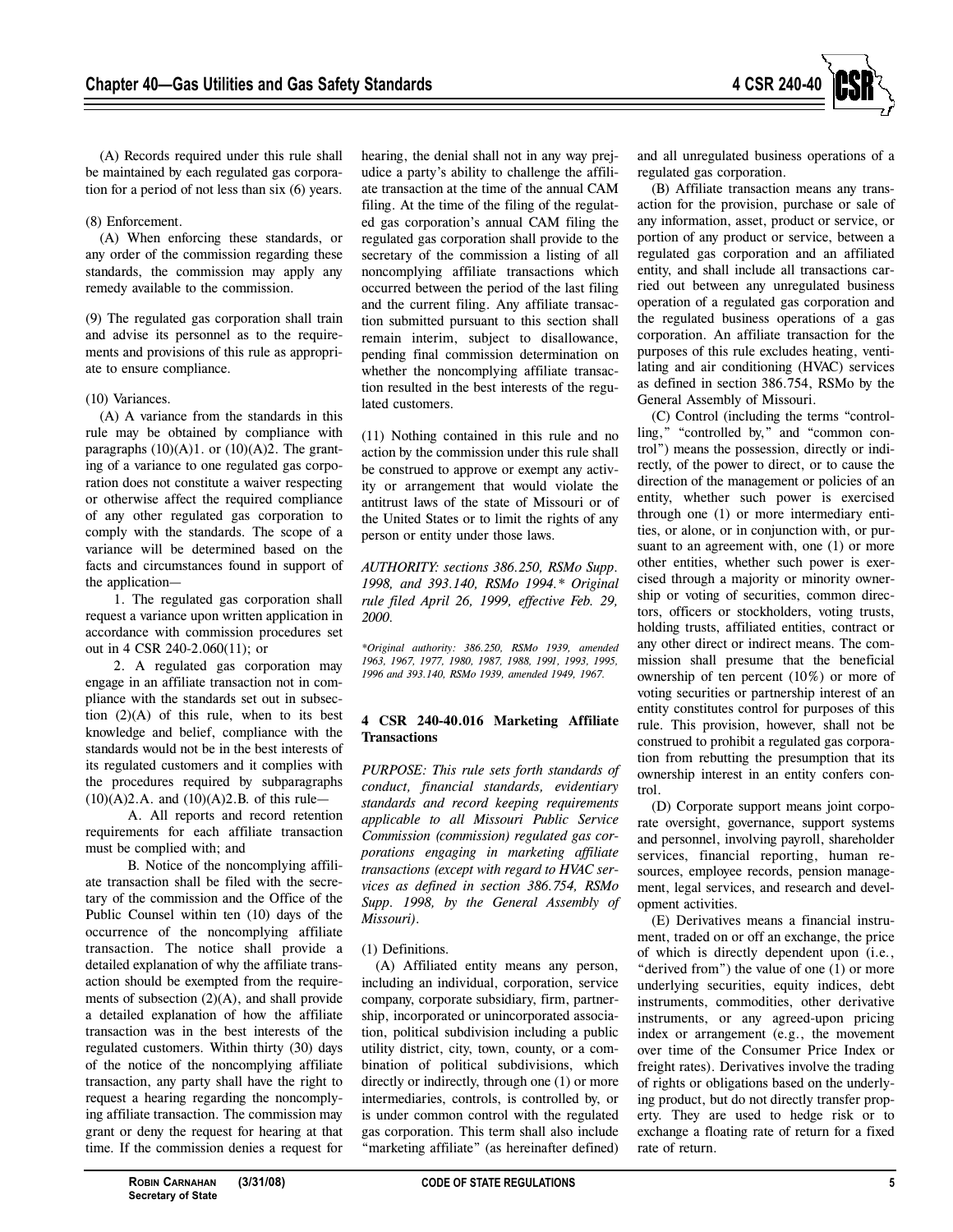(F) Fully distributed cost (FDC) means a methodology that examines all costs of an enterprise in relation to all the goods and services that are produced. FDC requires recognition of all costs incurred directly or indirectly used to produce a good or service. Costs are assigned either through a direct or allocated approach. Costs that cannot be directly assigned or indirectly allocated (e.g., general and administrative) must also be included in the FDC calculation through a general allocation.

(G) Information means any data obtained by a regulated gas corporation that is not obtainable by nonaffiliated entities or can only be obtained at a competitively prohibitive cost in either time or resources.

(H) Long-term means a transaction in excess of thirty-one (31) days.

(I) Marketing affiliate means an affiliated entity which engages in or arranges a commission-related sale of any natural gas service or portion of gas service, to a shipper.

(J) Opportunity sales means sales of unused contract entitlements necessarily held by a gas corporation to meet the daily and seasonal swings of its system customers and are intended to maximize utilization of assets that remain under regulation.

(K) Preferential service means information, treatment or actions by the regulated gas corporation which places the affiliated entity at an unfair advantage over its competitors.

(L) Regulated gas corporation means every gas corporation as defined in section 386.020, RSMo, subject to commission regulation pursuant to Chapter 393, RSMo.

(M) Shippers means all current and potential transportation customers on a regulated gas corporation's natural gas distribution system.

(N) Short-term means a transaction of thirty-one (31) days or less.

(O) Transportation means the receipt of gas at one point on a regulated gas corporation's system and the redelivery of an equivalent volume of gas to the retail customer of the gas at another point on the regulated gas corporation's system including, without limitation, scheduling, balancing, peaking, storage, and exchange to the extent such services are provided pursuant to the regulated gas corporation's tariff, and includes opportunity sales.

(P) Unfair advantage means an advantage that cannot be obtained by nonaffiliated entities or can only be obtained at a competitively prohibitive cost in either time or resources.

(Q) Variance means an exemption granted by the commission from any applicable standard required pursuant to this rule.

(2) Nondiscrimination Standards.

(A) Nondiscrimination standards under this section apply in conjunction with all the standards under this rule and control when a similar standard overlaps.

(B) A regulated gas corporation shall apply all tariff provisions relating to transportation in the same manner to customers similarly situated whether they use affiliated or nonaffiliated marketers or brokers.

(C) A regulated gas corporation shall uniformly enforce its tariff provisions for all shippers.

(D) A regulated gas corporation shall not, through a tariff provision or otherwise, give its marketing affiliate and/or its customers any preference over a customer using a nonaffiliated marketer in matters relating to transportation or curtailment priority.

(E) A regulated gas corporation shall not give any customer using its marketing affiliate a preference, in the processing of a request for transportation services, over a customer using a nonaffiliated marketer, specifically including the manner and timing of such processing.

(F) A regulated gas corporation shall not disclose or cause to be disclosed to its marketing affiliate or any nonaffiliated marketer any information that it receives through its processing of requests for or provision of transportation.

(G) If a regulated gas corporation provides information related to transportation which is not readily available or generally known to other marketers to a customer using a marketing affiliate, it shall provide that information (electronic format, phone call, facsimile, etc.) contemporaneously to all nonaffiliated marketers transporting on its distribution system.

(H) A regulated gas corporation shall not condition or tie an offer or agreement to provide a transportation discount to a shipper to any service in which the marketing affiliate is involved. If the regulated gas corporation seeks to provide a discount for transportation to any shipper using a marketing affiliate, the regulated gas corporation shall, subject to an appropriate protective order—

1. File for approval of the transaction with the commission and provide a copy to the Office of the Public Counsel;

2. Disclose whether the marketing affiliate of the regulated gas corporation is the gas supplier or broker serving the shipper;

3. File quarterly public reports which provide the aggregate periodic and cumulative number of transportation discounts provided by the regulated gas corporation; and

4. Provide the aggregate number of such agreements which involve shippers for whom the regulated gas corporation's marketing

affiliate is or was at the time of the granting of the discount the gas supplier or broker.

(I) A regulated gas corporation shall not make opportunity sales directly to a customer of its marketing affiliate or to its marketing affiliate unless such supplies and/or capacity are made available to other similarly situated customers using nonaffiliated marketers on an identical basis given the nature of the transactions.

(J) A regulated gas corporation shall not condition or tie agreements (including prearranged capacity release) for the release of interstate or intrastate pipeline capacity to any service in which the marketing affiliate is involved under terms not offered to nonaffiliated companies and their customers.

(K) A regulated gas corporation shall maintain its books of account and records completely separate and apart from those of the marketing affiliate.

(L) A regulated gas corporation is prohibited from giving any customer using its marketing affiliate preference with respect to any tariff provisions that provide discretionary waivers.

(M) A regulated gas corporation shall maintain records when it is made aware of any marketing complaint against an affiliated entity—

1. The records should contain a log detailing the date the complaint was received by the regulated gas corporation, the name of the complainant, a brief description of the complaint and, as applicable, how it has been resolved. If the complaint has not been recorded by the regulated gas corporation within thirty (30) days, an explanation for the delay must be recorded.

(N) A regulated gas corporation will not communicate to any customer, supplier or third parties that any advantage may accrue to such customer, supplier or third party in the use of the regulated gas corporation's services as a result of that customer, supplier or third party dealing with its marketing affiliate and shall refrain from giving any appearance that it speaks on behalf of its affiliated entity.

(O) If a customer requests information about a marketing affiliate, the regulated gas corporation may provide the requested information but shall also provide a list of all marketers operating on its system.

(3) Standards.

(A) A regulated gas corporation shall not provide a financial advantage to an affiliated entity. For the purposes of this rule, a regulated gas corporation shall be deemed to provide a financial advantage to an affiliated entity if—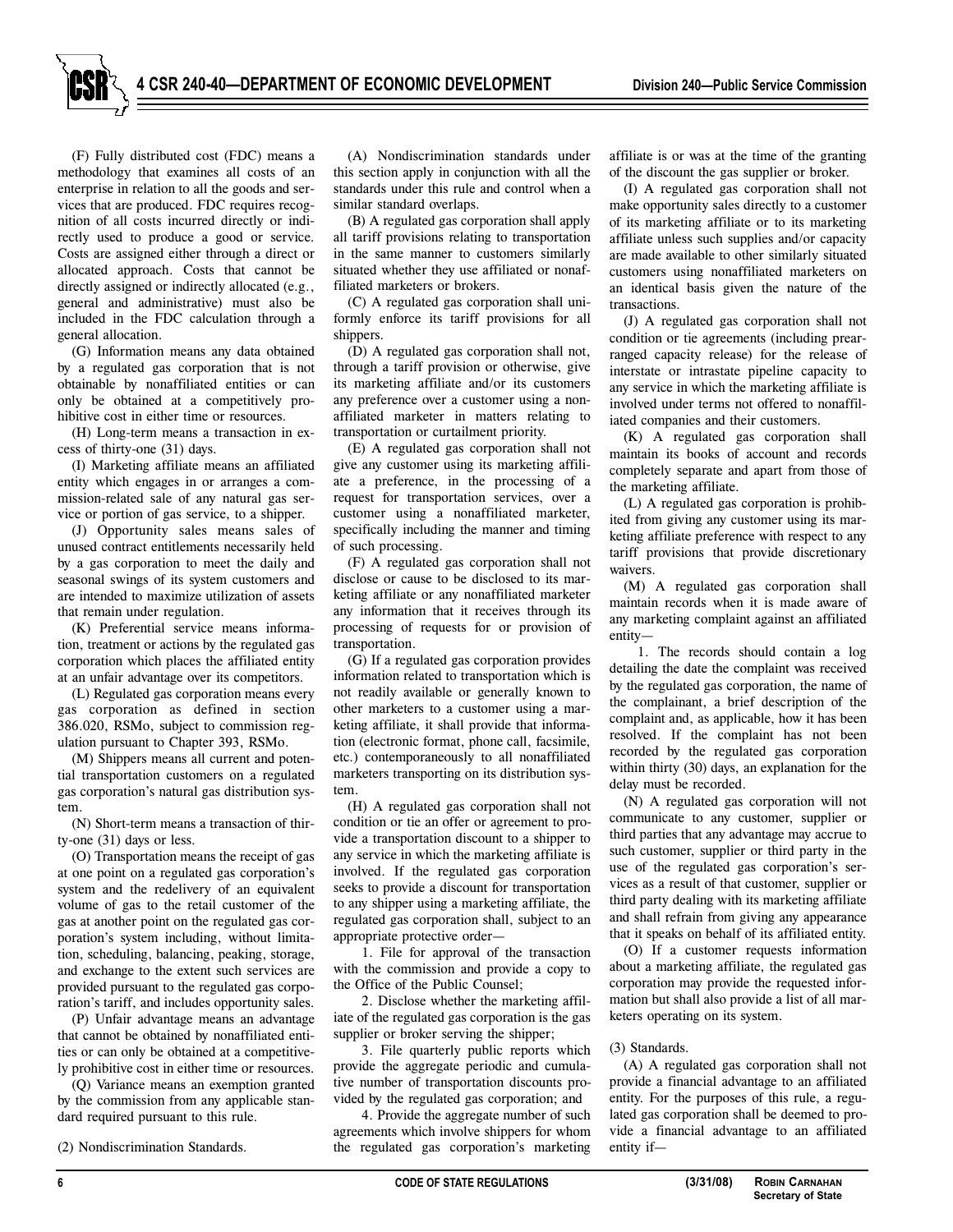

1. It compensates an affiliated entity for information, assets, goods or services above the lesser of—

A. The fair market price; or

B. The fully distributed cost to the regulated gas corporation to provide the information, assets, goods or services for itself; or

2. It transfers information, assets, goods or services of any kind to an affiliated entity below the greater of—

A. The fair market price; or

B. The fully distributed cost to the regulated gas corporation.

(B) Except as necessary to provide corporate support functions, the regulated gas corporation shall conduct its business in such a way as not to provide any preferential service, information or treatment to an affiliated entity over another party at any time.

(C) Specific customer information shall be made available to affiliated or unaffiliated entities only upon consent of the customer or as otherwise provided by law or commission rules or orders. General or aggregated customer information shall be made available to affiliated or unaffiliated entities upon similar terms and conditions. The regulated gas corporation may set reasonable charges for costs incurred in producing customer information. Customer information includes information provided to the regulated utility by affiliated or unaffiliated entities.

(D) The regulated gas corporation shall not participate in any affiliated transactions which are not in compliance with this rule, except as otherwise provided in section (11) of this rule.

(E) If a customer requests information from the regulated gas corporation about goods or services provided by an affiliated entity, the regulated gas corporation may provide information about the affiliate but must inform the customer that regulated services are not tied to the use of an affiliate provider and that other service providers may be available. Except with respect to affiliated and nonaffiliated gas marketers which are addressed in section (2) of this rule, the regulated gas corporation may provide reference to other service providers or to commercial listings, but is not required to do so. The regulated gas corporation shall include in its annual Cost Allocation Manual (CAM), the criteria, guidelines and procedures it will follow to be in compliance with the rule.

(F) Marketing materials, information or advertisements by an affiliate entity that share an exact or similar name, logo or trademark of the regulated utility shall clearly display or

announce that the affiliate entity is not regulated by the Missouri Public Service Commission.

(4) Evidentiary Standards for Affiliate Transactions.

(A) When a regulated gas corporation purchases information, assets, goods or services from an affiliated entity, the regulated gas corporation shall either obtain competitive bids for such information, assets, goods or services or demonstrate why competitive bids were neither necessary nor appropriate.

(B) In transactions that involve either the purchase or receipt of information, assets, goods or services by a regulated gas corporation from an affiliated entity, the regulated gas corporation shall document both the fair market price of such information, assets, goods and services and the fully distributed cost to the regulated gas corporation to produce the information, assets, goods or services for itself.

(C) In transactions that involve the provision of information, assets, goods or services to affiliated entities, the regulated gas corporation must demonstrate that it—

1. Considered all costs incurred to complete the transaction;

2. Calculated the costs at times relevant to the transaction;

3. Allocated all joint and common costs appropriately; and

4. Adequately determined the fair market price of the information, assets, goods or services.

(D) In transactions involving the purchase of information, assets, goods or services by the regulated gas corporation from an affiliated entity, the regulated gas corporation will use a commission-approved CAM which sets forth cost allocation, market valuation and internal cost methods. This CAM can use bench marking practices that can constitute compliance with the market value requirements of this section if approved by the commission.

(5) Record Keeping Requirements.

(A) A regulated gas corporation shall maintain books, accounts and records separate from those of its affiliates.

(B) Each regulated gas corporation shall maintain the following information in a mutually agreed-to electronic format (i.e., agreement between the staff, Office of the Public Counsel and the regulated gas corporation) regarding affiliate transactions on a calendar year basis and shall provide such information to the commission staff and the Office of the Public Counsel on, or before, March 15 of the succeeding year:

1. A full and complete list of all affiliated entities as defined by this rule;

2. A full and complete list of all goods and services provided to or received from affiliated entities;

3. A full and complete list of all contracts entered with affiliated entities;

4. A full and complete list of all affiliate transactions undertaken with affiliated entities without a written contract together with a brief explanation of why there was no contract;

5. The amount of all affiliate transactions, by affiliated entity and account charged; and

6. The basis used (e.g., market value, book value, etc.) to record each type of affiliate transaction.

(C) In addition each regulated gas corporation shall maintain the following information regarding affiliate transactions on a calendar year basis:

1. Records identifying the basis used (e.g., fair market price, fully distributed cost, etc.) to record all affiliate transactions; and

2. Books of accounts and supporting records in sufficient detail to permit verification of compliance with this rule.

(6) Records of Affiliated Entities.

(A) Each regulated gas corporation shall ensure that its parent and any other affiliated entities maintain books and records that include, at a minimum, the following information regarding affiliate transactions:

1. Documentation of the costs associated with affiliate transactions that are incurred by the parent or affiliate and charged to the regulated gas corporation;

2. Documentation of the methods used to allocate and/or share costs between affiliated entities, including other jurisdictions and/or corporate divisions;

3. Description of costs that are not subject to allocation to affiliate transactions and documentation supporting the nonassignment of these costs to affiliate transactions;

4. Descriptions of the types of services that corporate divisions and/or other centralized functions provided to any affiliated entity or division accessing the regulated gas corporation's contracted services or facilities;

5. Names and job descriptions of the employees from the regulated gas corporation that transferred to a nonregulated affiliated entity;

6. Evaluations of the effect on the reliability of services provided by the regulated gas corporation resulting from the access to regulated contracts and/or facilities by affiliated entities;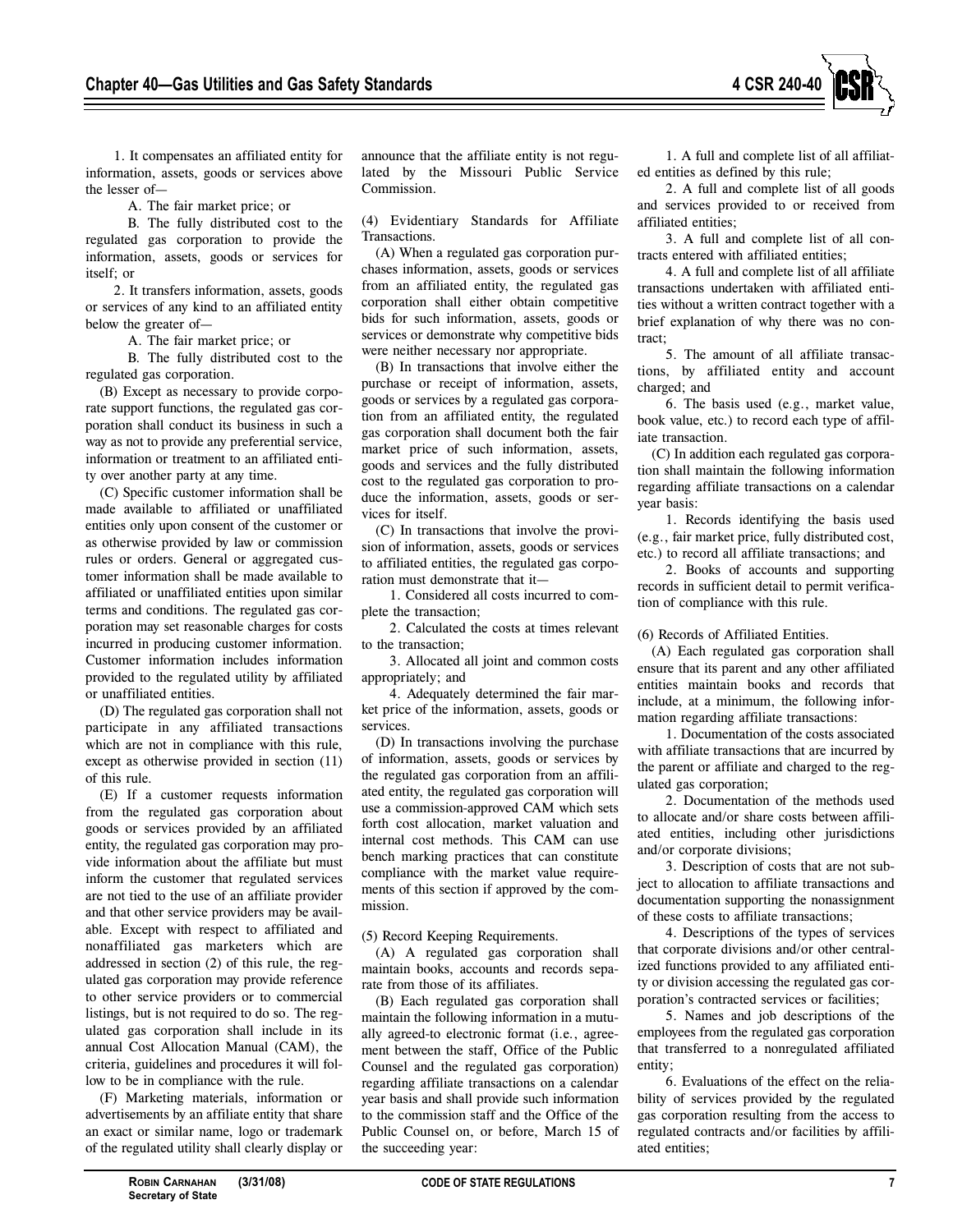7. Policies regarding the availability of customer information and the access to services available to nonregulated affiliated entities desiring use of the regulated gas corporation's contracts and facilities; and

8. Descriptions of, and supporting documentation related to, any use of derivatives that may be related to the regulated gas corporation's operation even though obtained by the parent or affiliated entity.

(7) Access to Records of Affiliated Entities.

(A) To the extent permitted by applicable law, and pursuant to established commission discovery procedures, a regulated gas corporation shall make available the books and records of its parent and any other affiliated entities when required in the application of this rule.

(B) The commission shall have the authority to—

1. Review, inspect and audit books, accounts and other records kept by a regulated gas corporation or affiliated entity for the sole purpose of ensuring compliance with this rule and make findings available to the commission; and

2. Investigate the operations of a regulated gas corporation or affiliated entity and their relationship to each other for the sole purpose of ensuring compliance with this rule.

(C) This rule does not modify existing legal standards regarding which party has the burden of proof in commission proceedings.

# (8) Record Retention.

(A) Records required under this rule shall be maintained by each regulated gas corporation for a period of not less than six (6) years.

(9) Enforcement.

(A) When enforcing these standards, or any order of the commission regarding these standards, the commission may apply any remedy available to the commission.

(10) The regulated gas corporation shall train and advise its personnel as to the requirements and provisions of this rule as appropriate to ensure compliance.

# (11) Variances.

(A) A variance from the standards in this rule may be obtained by compliance with paragraphs  $(11)(A)1$ . or  $(11)(A)2$ . The granting of a variance to one regulated gas corporation does not constitute a waiver respecting or otherwise affect the required compliance of any other regulated gas corporation to comply with the standards. The scope of a variance will be determined based on the

facts and circumstances found in support of the application—

1. The regulated gas corporation shall request a variance upon written application in accordance with commission procedures set out in 4 CSR 240-2.060(11); or

2. A regulated gas corporation may engage in an affiliate transaction not in compliance with the standards set out in subsection  $(2)(A)$  of this rule, when to its best knowledge and belief, compliance with the standards would not be in the best interests of its regulated customers and it complies with the procedures required by subparagraphs  $(11)(A)2.A.$  and  $(11)(A)2.B.$  of this rule-

A. All reports and record retention requirements for each affiliate transaction must be complied with; and

B. Notice of the noncomplying affiliate transaction shall be filed with the secretary of the commission and the Office of the Public Counsel within ten (10) days of the occurrence of the noncomplying affiliate transaction. The notice shall provide a detailed explanation of why the affiliate transaction should be exempted from the requirements of subsection (2)(A), and shall provide a detailed explanation of how the affiliate transaction was in the best interests of the regulated customers. Within thirty (30) days of the notice of the noncomplying affiliate transaction, any party shall have the right to request a hearing regarding the noncomplying affiliate transaction. The commission may grant or deny the request for hearing at that time. If the commission denies a request for hearing, the denial shall not in any way prejudice a party's ability to challenge the affiliate transaction at the time of the annual CAM filing. At the time of the filing of the regulated gas corporation's annual CAM filing the regulated gas corporation shall provide to the secretary of the commission a listing of all noncomplying affiliate transactions which occurred between the period of the last filing and the current filing. Any affiliate transaction submitted pursuant to this section shall remain interim, subject to disallowance, pending final commission determination on whether the noncomplying affiliate transaction resulted in the best interests of the regulated customers.

(12) Nothing contained in this rule and no action by the commission under this rule shall be construed to approve or exempt any activity or arrangement that would violate the antitrust laws of the state of Missouri or of the United States or to limit the rights of any person or entity under those laws.

*AUTHORITY: sections 386.250, RSMo Supp. 1998 and 393.140, RSMo 1994.\* Original rule filed April 26, 1999, effective Feb. 29, 2000.*

*\*Original authority: 386.250, RSMo 1939, amended 1963, 1967, 1977, 1980, 1987, 1988, 1991, 1993, 1995, 1996 and 393.140, RSMo 1939, amended 1949, 1967.*

# **4 CSR 240-40.017 HVAC Services Affiliate Transactions**

*PURPOSE: This rule prescribes the requirements for HVAC services affiliated entities and regulated gas corporations when such gas corporations participate in affiliated transactions with an HVAC affiliated entity as set forth in sections 386.754, 386.756, 386.760, 386.762 and 386.764, RSMo by the General Assembly of the State of Missouri.*

(1) Definitions.

(A) Affiliated entity means any entity not regulated by the Public Service Commission which is owned, controlled by or under common control with a utility and is engaged in HVAC services.

(B) Control (including the terms "controlling," "controlled by," and "common control") means the possession, directly or indirectly, of the power to direct, or to cause the direction of the management or policies of an entity, whether such power is exercised through one (1) or more intermediary entities, or alone, or in conjunction with, or pursuant to an agreement with, one (1) or more other entities, whether such power is exercised through a majority or minority ownership or voting of securities, common directors, officers or stockholders, voting trusts, holding trusts, affiliated entities, contract or any other direct or indirect means. The commission shall presume that the beneficial ownership of more than ten percent (10%) of voting securities or partnership interest of an entity confers control for purposes of this rule. This provision, however, shall not be construed to prohibit a regulated gas corporation from rebutting the presumption that its ownership interest in an entity confers control.

(C) Fully distributed cost means a methodology that examines all costs of an enterprise in relation to all the goods and services that are produced. Fully distributed cost requires recognition of all costs incurred directly or indirectly used to produce a good or service. Costs are assigned either through a direct or allocated approach. Costs that cannot be directly assigned or indirectly allocated (e.g. general and administrative) must also be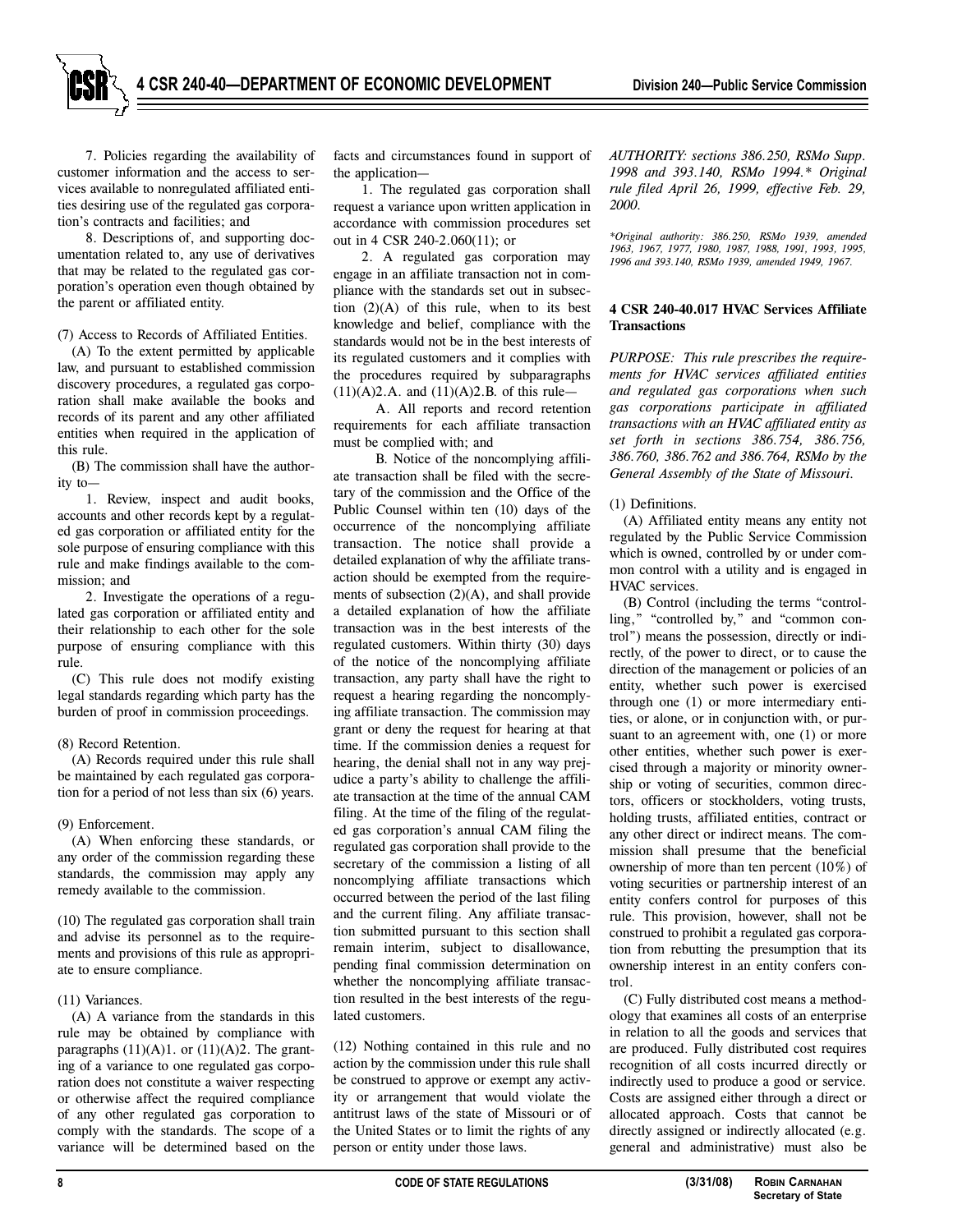

included in the fully distributed cost calculation through a general allocation.

(D) HVAC services means the warranty, sale, lease, rental, installation, construction, modernization, retrofit, maintenance or repair of heating, ventilating and air conditioning (HVAC) equipment.

(E) Regulated gas corporation means a gas corporation as defined in section 386.020, RSMo, subject to commission regulation pursuant to Chapter 393, RSMo.

(F) Utility contractor means a person, including an individual, corporation, firm, incorporated or unincorporated association or other business or legal entity, that contracts, whether in writing or not in writing, with a regulated gas corporation to engage in or assist any entity in engaging in HVAC services, but does not include employees of a regulated gas corporation.

(2) A regulated gas corporation may not engage in HVAC services, except by an affiliated entity, or as provided in sections (8) and (9) of this rule.

(3) No affiliated entity or utility contractor may use any vehicles, service tools, instruments, employees, or any other regulated gas corporation assets, the cost of which are recoverable in the regulated rates for regulated gas corporation service, to engage in HVAC services unless the regulated gas corporation is compensated for the use of such assets at the fully distributed cost to the regulated gas corporation.

(A) The determination of a regulated gas corporation's cost in this section is defined in subsection  $(1)(D)$  of this rule.

(4) A regulated gas corporation may not use or allow any affiliated entity or utility contractor to use the name of such regulated gas corporation to engage in HVAC services unless the regulated gas corporation, affiliated entity or utility contractor discloses, in plain view and in bold type on the same page as the name is used on all advertisements or in plain audible language during all solicitations of such services, a disclaimer that states the services provided are not regulated by the commission.

(5) A regulated gas corporation may not engage in or assist any affiliated entity or utility contractor in engaging in HVAC services in a manner which subsidizes the activities of such regulated gas corporation, affiliated entity or utility contractor to the extent of changing the rates or charges for the regulated gas corporation's services above or below the rates or charges that would be in effect if the regulated gas corporation were not engaged in or assisting any affiliated entity or utility contractor in engaging in such activities.

(6) Any affiliated entities or utility contractors engaged in HVAC services shall maintain accounts, books and records separate and distinct from the regulated gas corporation.

(7) The provisions of this rule shall apply to any affiliated entity or utility contractor engaged in HVAC services that is owned, controlled or under common control with the regulated gas corporation providing regulated services in the state of Missouri or any other state.

(8) A regulated gas corporation engaging in HVAC services in the state of Missouri five (5) years prior to August 28, 1998, may continue providing, to existing as well as new customers, the same type of services as those provided by the regulated gas corporation five (5) years prior to August 28, 1998.

(A) To qualify for this exemption, the regulated gas corporation shall file a pleading before the commission for approval.

1. The commission may establish a case to determine if the regulated gas corporation qualifies for an exemption under this rule.

(9) The provisions of this section shall not be construed to prohibit a regulated gas corporation from providing emergency service, providing any service required by law or providing a program pursuant to an existing tariff, rule or order of the commission.

*AUTHORITY: sections 386.760.1, RSMo Supp. 1998 and 393.140, RSMo 1994.\* Original rule filed Dec. 17, 1998, effective Aug. 30, 1999.*

*\*Original authority: 386.710.1, RSMo 1998 and 393.140, RSMo 1939, amended 1949, 1967.*

# **4 CSR 240-40.018 Natural Gas Price Volatility Mitigation**

*PURPOSE: This rule represents a statement of commission policy that natural gas local distribution companies should undertake diversified natural gas purchasing activities as part of a prudent effort to mitigate upward natural gas price volatility and secure adequate natural gas supplies for their customers.* 

(1) Natural Gas Supply Planning Efforts to Ensure Price Stability.

(A) As part of a prudent planning effort to secure adequate natural gas supplies for their customers, natural gas utilities should structure their portfolios of contracts with various supply and pricing provisions in an effort to mitigate upward natural gas price spikes, and provide a level of stability of delivered natural gas prices.

(B) In making this planning effort, natural gas utilities should consider the use of a broad array of pricing structures, mechanisms, and instruments, including, but not limited to, those items described in  $(2)(A)$ through (2)(H), to balance market price risks, benefits, and price stability. Each of these mechanisms may be desirable in certain circumstances, but each has unique risks and costs that require evaluation by the natural gas utility in each circumstance. Financial gains or losses associated with price volatility mitigation efforts are flowed through the Purchased Gas Adjustment (PGA) mechanism, subject to the applicable provisions of the natural gas utility's tariff and applicable prudence review procedures.

(C) Part of a natural gas utility's balanced portfolio may be higher than spot market price at times, and this is recognized as a possible result of prudent efforts to dampen upward volatility.

(2) Pricing Structures, Mechanisms and Instruments:

- (A) Natural Gas Storage;
- (B) Fixed Price Contracts;
- (C) Call Options;
- (D) Collars;
- (E) Outsourcing/Agency Agreements;
- (F) Futures Contracts; and

(G) Financial Swaps and Options from Over the Counter Markets; and

(H) Other tools utilized in the market for cost-effective management of price and/or usage volatility.

*AUTHORITY: sections 386.250, RSMo 2000 and 393.130, RSMo Supp. 2003.\* Original rule filed May 1, 2003, effective Dec. 30, 2003.*

*\*Original authority: 386.250, RSMo 1939, amended 1963, 1967, 1977, 1980, 1987, 1988, 1991,1993, 1995, 1996; 393.130, RSMo 1939, amended 1967, 1969, 2002.*

# **4 CSR 240-40.020 Incident, Annual, and Safety-Related Condition Reporting Requirements**

*PURPOSE: This rule prescribes requirements and procedures for reporting certain gasrelated incidents and safety-related conditions and for filing annual reports. It applies*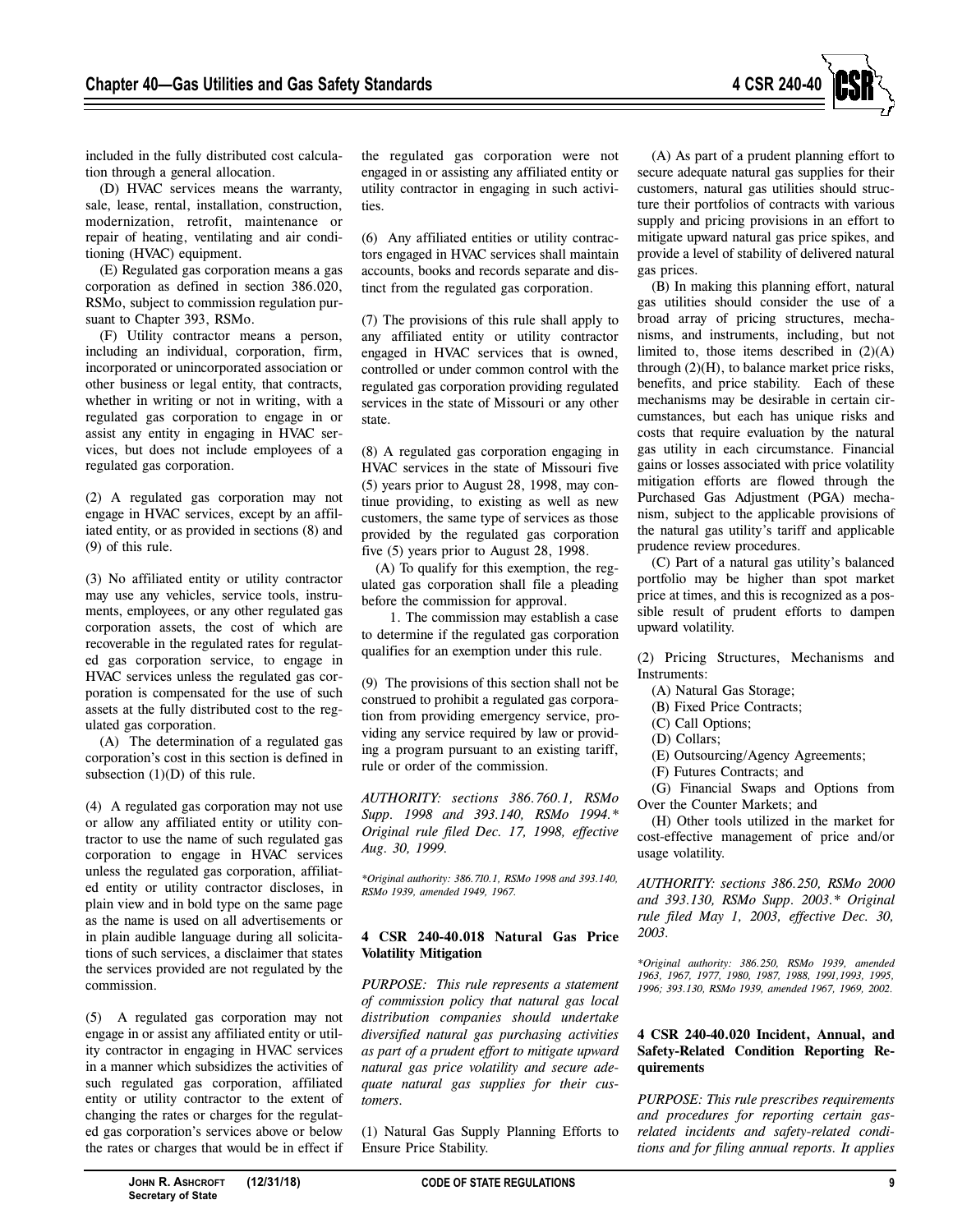*to gas systems subject to the safety jurisdiction of the Public Service Commission.*

*PUBLISHER'S NOTE: The secretary of state has determined that the publication of the entire text of the material which is incorporated by reference as a portion of this rule would be unduly cumbersome or expensive. This material as incorporated by reference in this rule shall be maintained by the agency at its headquarters and shall be made available to the public for inspection and copying at no more than the actual cost of reproduction. This note applies only to the reference material. The entire text of the rule is printed here.*

*AGENCY NOTE: This rule is similar to the Minimum Federal Safety Standards contained in 49 CFR part 191, Code of Federal Regulations. Parallel citations to Part 191 are provided for gas operator convenience and to promote public safety.*

(1) Scope. (191.1)

(A) This rule prescribes requirements for the reporting of incidents, safety-related conditions, and annual pipeline summary data by operators of gas pipeline facilities located in Missouri and under the jurisdiction of the commission.

(B) This rule does not apply to gathering of gas—

1. Through a pipeline that operates at less than zero (0) pound per square inch gauge (psig) (0 kPa); or

2. Through a pipeline that is not a regulated onshore gathering line (as determined in 4 CSR 240-40.030(1)(E) (192.8)).

(2) Definitions. (191.3) As used in this rule and in the PHMSA Forms referenced in this rule—

(A) Administrator means the administrator of PHMSA or his or her delegate;

(B) Commission means the Public Service Commission. Designated commission personnel means the Pipeline Safety Program Manager at the address contained in subsection (5)(E) for correspondence and means the list of staff personnel supplied to operators for telephonic notices;

(C) Confirmed discovery means when it can be reasonably determined, based on information available to the operator at the time a reportable event has occurred, even if only based on a preliminary evaluation;

(D) Federal incident means any of the following events:

1. An event that involves a release of gas from a pipeline and that results in one (1) or more of the following consequences:

A. A death or personal injury necessitating inpatient hospitalization; or

B. Estimated property damage of fifty thousand dollars (\$50,000) or more, including loss to the operator and others, or both, but excluding the cost of gas lost; or

C. Unintentional estimated gas loss of three (3) million cubic feet or more; or

2. An event that is significant, in the judgment of the operator, even though it did not meet the criteria of paragraph (2)(D)1.;

(E) Gas means natural gas, flammable gas, manufactured gas, or gas which is toxic or corrosive;

(F) LNG facility means a pipeline facility that is used for liquefying natural gas or synthetic gas or transferring, storing, or vaporizing liquefied natural gas;

(G) LNG plant means an LNG facility or system of LNG facilities functioning as a unit;

(H) Master meter system means a pipeline system for distributing gas within, but not limited to, a definable area, such as a mobile home park, housing project, or apartment complex, where the operator purchases metered gas from an outside source for resale through a gas distribution pipeline system. The gas distribution pipeline system supplies the ultimate consumer who either purchases the gas directly through a meter or by other means, for instance, by rents;

(I) Municipality means a city, village, or town;

(J) Operator means a person who engages in the transportation of gas;

(K) Person means any individual, firm, joint venture, partnership, corporation, association, county, state, municipality, political subdivision, cooperative association, or joint stock association, and includes any trustee, receiver, assignee, or personal representative of them;

(L) Pipeline or pipeline system means all parts of those physical facilities through which gas moves in transportation including, but not limited to, pipe, valves, and other appurtenances attached to pipe, compressor units, metering stations, regulator stations, delivery stations, holders, and fabricated assemblies;

(M) PHMSA means the Pipeline and Hazardous Materials Safety Administration of the United States Department of Transportation;

(N) Transportation of gas means the gathering, transmission, or distribution of gas by pipeline, or the storage of gas in or affecting interstate or foreign commerce; and

(O) Underground natural gas storage facility means a facility that stores natural gas in an underground facility incident to natural gas transportation, including—

1. A depleted hydrocarbon reservoir;

2. An aquifer reservoir; or

3. A solution-mined salt cavern reservoir, including associated material and equipment used for injection, withdrawal, monitoring, or observation wells, and wellhead equipment, piping, rights-of-way, property, buildings, compressor units, separators, metering equipment, and regulator equipment.

(3) Immediate Notice of Federal Incidents. (191.5)

(A) At the earliest practicable moment following discovery, but no later than one (1) hour after confirmed discovery, each operator shall give notice, in accordance with subsection (3)(B), of each federal incident as defined in section (2) (191.3).

(B) Each notice required by subsection (3)(A) must be made to the National Response Center either by telephone to (800) 424-8802 or electronically at www.nrc.uscg.mil and must include the following information:

1. Names of operator and person making report and their telephone numbers;

2. Location of the incident;

3. Time of the incident;

4. Number of fatalities and personal injuries, if any; and

5. All other significant facts known by the operator that are relevant to the cause of the incident or extent of the damages.

(C) Within forty-eight (48) hours after the confirmed discovery of an incident, to the extent practicable, an operator must revise or confirm its initial telephonic notice required in subsection (3)(B) with an estimate of the amount of gas released, an estimate of the number of fatalities and injuries, and all other significant facts that are known by the operator that are relevant to the cause of the incident or extent of the damages. If there are no changes or revisions to the initial report, the operator must confirm the estimates in its initial report.

(4) Immediate Notice of Missouri Incidents.

(A) Within two (2) hours following discovery by the operator, or as soon thereafter as practicable if emergency efforts to protect life and property would be hindered, each gas operator must notify designated commission personnel by telephone of the following events within areas served by the operator:

1. An event that involves a release of gas involving the operator's actions or pipeline system, or where there is a suspicion by the operator that the event may involve a release of gas involving the operator's actions or pipeline system, and results in one (1) or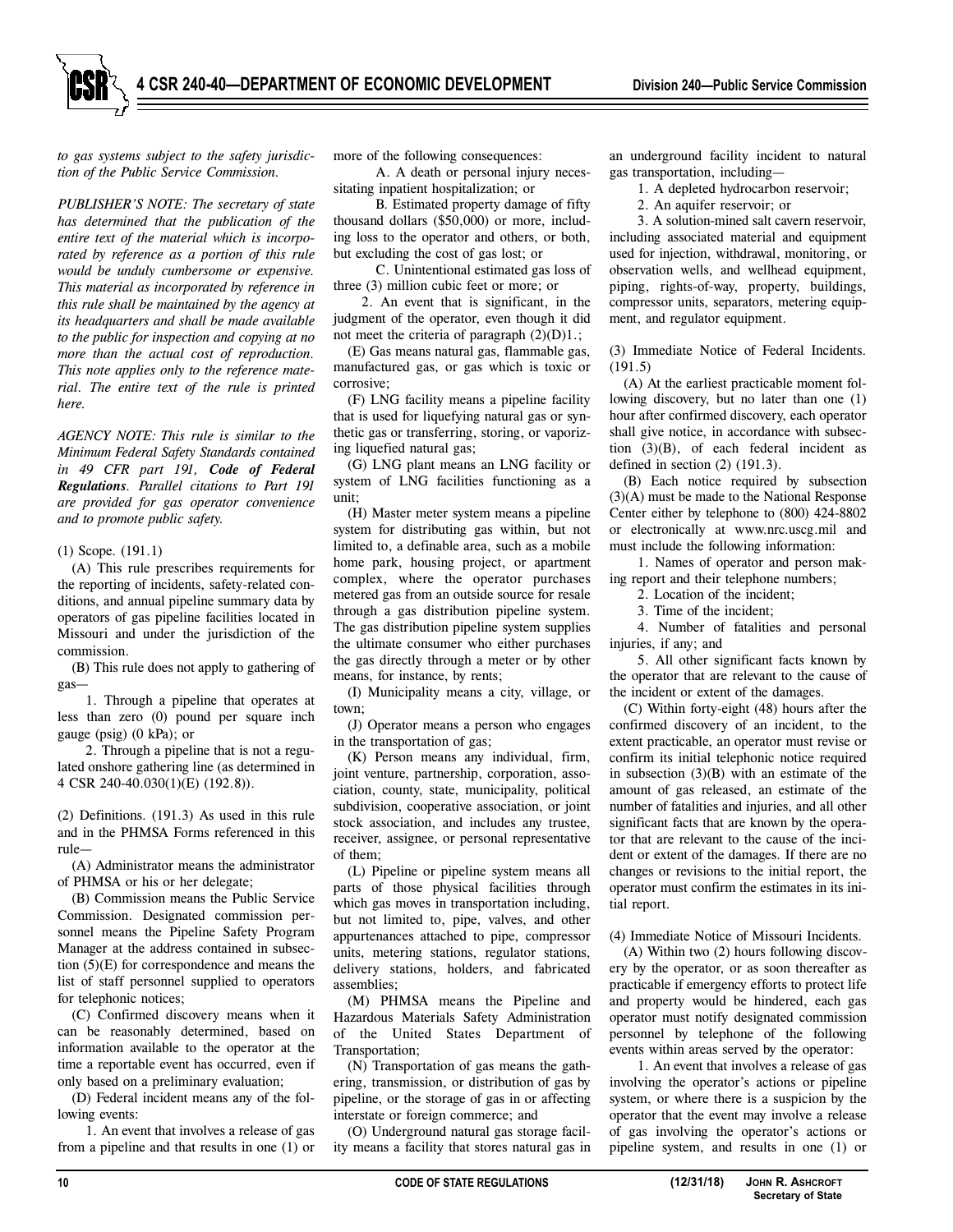

more of the following consequences—

A. A death;

B. A personal injury involving medical care administered in an emergency room or health care facility, whether inpatient or outpatient, beyond initial treatment and prompt release after evaluation by a health care professional; or

C. Estimated property damage of ten thousand dollars (\$10,000) or more, including loss to the gas operator or others, or both, and including the cost of gas lost; or

2. An event that is significant, in the judgement of the operator, even though it did not meet the criteria of paragraph (4)(A)1.

(B) Exceeding the two- (2-) hour notification time period in subsection  $(4)(A)$  requires submission of a written explanation of reasons with the operator's incident report when submitting the report to designated commission personnel. See section (5) for report submission requirements.

(5) Report Submission Requirements. (191.7) (A) Reports to PHMSA.

1. An operator must submit each report required by sections  $(6)$ – $(11)$  electronically to the Pipeline and Hazardous Materials Safety Administration at http://portal.phmsa.dot.gov/pipeline unless an alternative reporting method is authorized in accordance with subsection  $(5)(D)$ .

2. A copy of each online submission to PHMSA must also be submitted concurrently to designated commission personnel. The copy submitted to designated commission personnel must be clearly marked to indicate the date of the online submission to PHMSA. (B) Missouri Incident Reports.

1. This subsection applies to events that meet the criteria in subsection  $(4)(A)$  but are not a federal incident reported under subsection  $(5)(A)$ . Within thirty  $(30)$  days of a telephone notification made under subsection (4)(A), each gas operator must submit U.S. Department of Transportation Form PHMSA F 7100.1 or PHMSA F 7100.2, as applicable, to designated commission personnel. Additional information required in subsections  $(6)(B)$  and  $(9)(B)$  for federal incidents is also required for these events.

2. The incident report forms for gas distribution systems (PHMSA F 7100.1, revised October 2014) and gas transmission and gathering pipeline systems (PHMSA F 7100.2, revised October 2014) are incorporated by reference. The forms are published by the U.S. Department of Transportation Office of Pipeline Safety, PHP-10, 1200 New Jersey Avenue SE, Washington DC 20590-0001. The forms are available at www.phmsa.dot.gov/pipeline/library/forms or upon request from the pipeline safety program manager at the address given in subsection (5)(E). The PHMSA F 7100.1 form does not include any amendments or additions to the October 2014 version. The PHMSA F 7100.2 form does not include any amendments or additions to the October 2014 version.

(C) Safety-related Conditions. An operator must submit concurrently to PHMSA and designated commission personnel a safety-related condition report required by section (12) (191.23). A safety-related condition report can be submitted by electronic mail or telefacsimile (fax) as provided for in section (13).

(D) Alternative Reporting Method.

1. If electronic reporting imposes an undue burden and hardship, an operator may submit a written request for an alternative reporting method to the Information Resources Manager, Office of Pipeline Safety, Pipeline and Hazardous Materials Safety Administration, PHP-10, 1200 New Jersey Avenue SE, Washington DC 20590-0001. The request must describe the undue burden and hardship. PHMSA will review the request and may authorize, in writing, an alternative reporting method. An authorization will state the period for which it is valid, which may be indefinite. An operator must contact PHMSA at (202) 366-8075, or electronically to informationresourcesmanager@dot.gov or make arrangements for submitting a report that is due after a request for alternative reporting is submitted, but before an authorization or denial is received.

2. A copy of each report using an alternate reporting method must also be submitted concurrently to designated commission personnel. The copy submitted to designated commission personnel must be clearly marked to indicate the date of submission to PHMSA.

(E) Address for Designated Commission Personnel. The address for the designated commission personnel is Pipeline Safety Program Manager, Missouri Public Service Commission, PO Box 360, Jefferson City, MO 65102. The email address for designated commission personnel is PipelineSafetyProgramManager@psc.mo.gov.

(F) National Pipeline Mapping System (NPMS). An operator must provide the NPMS data to the address identified in the NPMS *Operator Standards* manual available at www.npms.phmsa.dot.gov or by contacting the PHMSA geographic information systems manager at (202) 366–4595.

(6) Distribution System—Federal Incident Report. (191.9)

(A) Except as provided in subsection

(6)(C), each operator of a distribution pipeline system must submit U.S. Department of Transportation Form PHMSA F 7100.1 as soon as practicable but not more than thirty (30) days after detection of an incident required to be reported under section (3) (191.5). See the report submission requirements in subsection  $(5)(A)$ . The incident report form (revised October 2014) is incorporated by reference and is published by U.S. Department of Transportation Office of Pipeline Safety, PHP-10, 1200 New Jersey Avenue SE, Washington DC 20590-0001. The form is available at www.phmsa.dot.gov/pipeline/library/forms or upon request from the pipeline safety program manager at the address given in subsection  $(5)(E)$ . The form does not include any amendments or additions to the October 2014 version.

(B) When additional relevant information is obtained after the report is submitted under subsection  $(6)(A)$ , the operator shall make supplementary reports, as deemed necessary, with a clear reference by date and subject to the original report.

(C) The incident report required by this section need not be submitted with respect to master meter systems.

(7) Distribution System—Annual Report and Mechanical Fitting Failure Reports.

(A) Annual Report. (191.11)

1. Except as provided in paragraph (7)(A)3., each operator of a distribution pipeline system must submit an annual report for that system on U.S. Department of Transportation Form PHMSA F 7100.1-1. This report must be submitted each year, not later than March 15, for the preceding calendar year. See the report submission requirements in subsection (5)(A).

2. The annual report form (revised January 2017) is incorporated by reference and is published by U.S. Department of Transportation Office of Pipeline Safety, PHP-10, 1200 New Jersey Avenue SE, Washington DC 20590-0001. The form is available at www.phmsa.dot.gov/pipeline/library/forms or upon request from the pipeline safety program manager at the address given in subsection  $(5)(E)$ . The form does not include any amendments or additions to the January 2017 version.

3. The annual report requirement in this subsection does not apply to a master meter system or to a petroleum gas system which serves fewer than one hundred (100) customers from a single source.

(B) Mechanical Fitting Failure Reports. (191.12)

1. Each mechanical fitting failure, as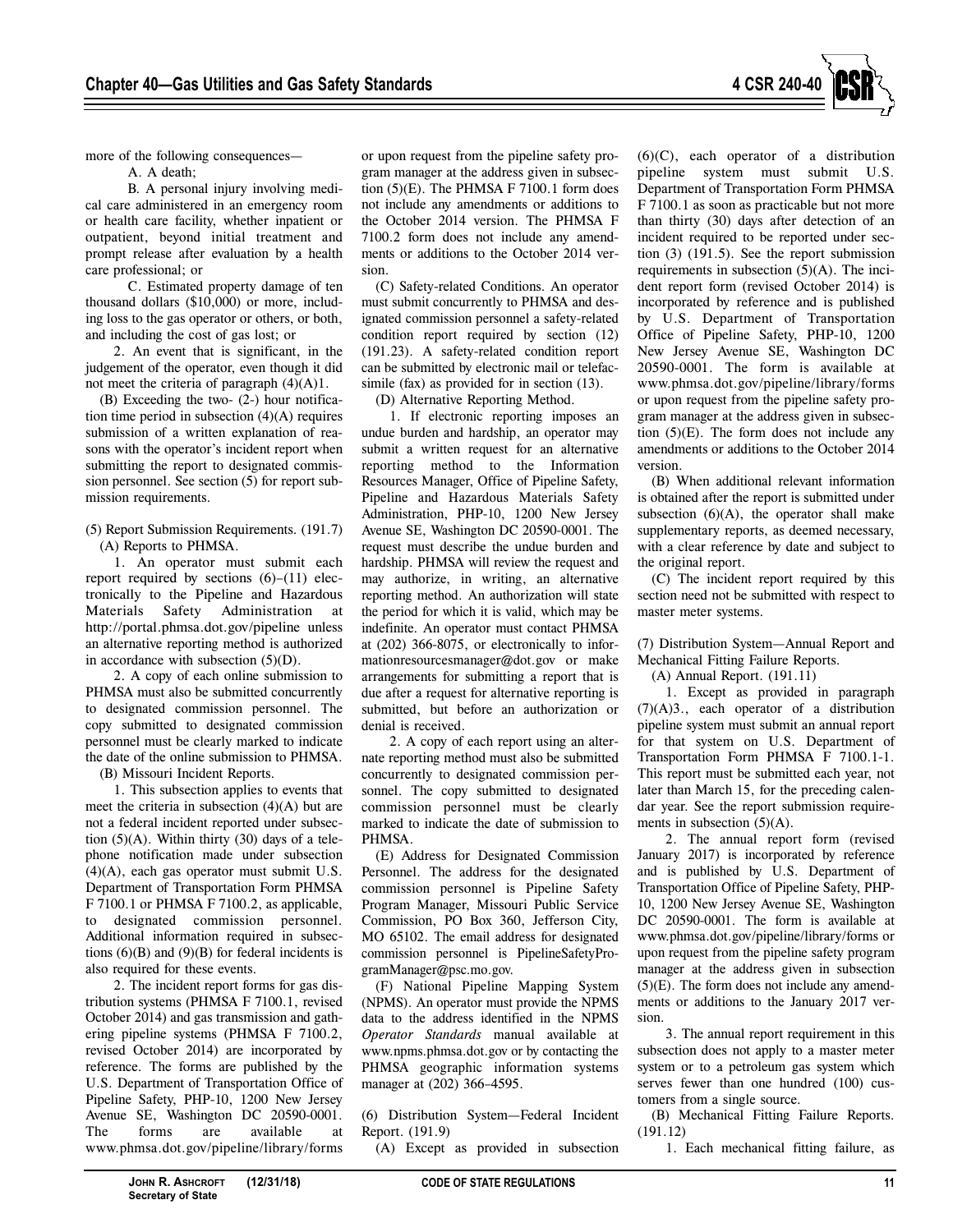required by 4 CSR 240-40.030(17)(E) (192.1009), must be submitted on a Mechanical Fitting Failure Report Form (U.S. Department of Transportation Form PHMSA F 7100.1–2). An operator must submit a mechanical fitting failure report for each mechanical fitting failure that occurs within a calendar year not later than March 15 of the following year (for example, all mechanical failure reports for calendar year 2012 must be submitted no later than March 15, 2013). Alternatively, an operator may elect to submit its reports throughout the year. In addition, an operator must also report this information to designated commission personnel.

2. The Mechanical Fitting Failure Report Form (October 2014) is incorporated by reference and is published by the U.S. Department of Transportation Office of Pipeline Safety, PHP-10, 1200 New Jersey Avenue SE, Washington DC 20590- 0001. The form is available at www.phmsa.dot.gov/pipeline/library/forms or upon request from the pipeline safety program manager at the address given in subsection (5)(E). The form does not include any amendments or additions to the October 2014 version.

(8) Distribution Systems Reporting Transmission Pipelines—Transmission or Gathering Systems Reporting Distribution Pipelines. (191.13) Each operator primarily engaged in gas distribution who also operates gas transmission or gathering pipelines shall submit separate reports for these pipelines as required by sections (9) and (10) (191.15 and 191.17). Each operator primarily engaged in gas transmission or gathering who also operates gas distribution pipelines shall submit separate reports for these pipelines as required by sections (6) and (7) (191.9 and 191.11).

(9) Transmission and Gathering Systems— Federal Incident Report. (191.15)

(A) Transmission and Gathering. Each operator of a transmission or a gathering pipeline system must submit U.S. Department of Transportation Form PHMSA F 7100.2 as soon as practicable but not more than thirty (30) days after detection of an incident required to be reported under section (3) (191.5). See the report submission requirements in subsection (5)(A). The incident report form (revised October 2014) is incorporated by reference and is published by U.S. Department of Transportation Office of Pipeline Safety, PHP-10, 1200 New Jersey Avenue SE, Washington DC 20590-0001. The form is available at

www.phmsa.dot.gov/pipeline/library/forms or upon request from the pipeline safety program manager at the address given in subsection  $(5)(E)$ . The form does not include any amendments or additions to the October 2014 version.

(B) Supplemental Report. When additional related information is obtained after a report is submitted under subsection  $(9)(A)$ , the operator must make a supplemental report, as soon as practicable, with a clear reference by date to the original report.

(10) Transmission and Gathering Systems— Annual Report. (191.17)

(A) Transmission and Gathering. Each operator of a transmission or a gathering pipeline system must submit an annual report for that system on U.S. Department of Transportation Form PHMSA F 7100.2-1. This report must be submitted each year, not later than March 15, for the preceding calendar year. See the report submission requirements in subsection (5)(A). The annual report form (revised October 2014) is incorporated by reference and is published by U.S. Department of Transportation Office of Pipeline Safety, PHP-10, 1200 New Jersey Avenue SE, Washington DC 20590-0001. The form is available at www.phmsa.dot.gov/pipeline/library/forms or upon request from the pipeline safety program manager at the address given in subsection  $(5)(E)$ . The form does not include any amendments or additions to the October 2014 version.

(B) *(Reserved)*

(11) National Registry of Pipeline and LNG Operators (191.22)

(A) OPID Request.

1. Effective January 1, 2012, each operator of a gas pipeline, gas pipeline facility, underground natural gas storage facility, LNG plant or LNG facility must obtain from PHMSA an Operator Identification Number (OPID). An OPID is assigned to an operator for the pipeline or pipeline system for which the operator has primary responsibility. To obtain an OPID, an operator must complete an OPID Assignment Request (U.S. Department of Transportation Form PHMSA F 1000.1) through the National Registry of Pipeline and LNG Operators at http://portal.phmsa.dot.gov/pipeline unless an alternative reporting method is authorized in accordance with subsection  $(5)(D)$ . A copy of each submission to PHMSA must also be submitted concurrently to designated commission personnel—see addresses in subsection  $(5)(E)$ .

2. The OPID Assignment Request form (May 2015) is incorporated by reference and is published by U.S. Department of Transportation Office of Pipeline Safety, PHP-10, 1200 New Jersey Avenue SE, Washington DC 20590-0001. The form is available at www.phmsa.dot.gov/pipeline/library/forms or upon request from the pipeline safety program manager at the address given in subsection  $(5)(E)$ . The form does not include any amendments or additions to the May 2015 version.

(B) OPID Validation. An operator who has already been assigned one (1) or more OPID by January 1, 2011, must validate the information associated with each OPID through the National Registry of Pipeline and LNG Operators at http://opsweb.phmsa.dot.gov, and correct that information as necessary, no later than September 30, 2012 (PHMSA Advisory Bulletin ADB-2012-04 extended the deadline from June 30, 2012, to September 30, 2012).

(C) Changes. Each operator of a gas pipeline, gas pipeline facility, underground natural gas storage facility, LNG plant or LNG facility must notify PHMSA electronically through the National Registry of Pipeline and LNG Operators at http://portal.phmsa.dot.gov/pipeline of certain events. A copy of each online notification must also be submitted concurrently to designated commission personnel—see addresses in subsection  $(5)(E)$ .

1. An operator must notify PHMSA of any of the following events not later than sixty (60) days before the event occurs:

A. Construction or any planned rehabilitation, replacement, modification, upgrade, uprate, or update of a facility, other than a section of line pipe, that costs ten (10) million dollars or more. If sixty- (60-) day notice is not feasible because of an emergency, an operator must notify PHMSA as soon as practicable;

B. Construction of ten (10) or more miles of a new or replacement pipeline;

C. Construction of a new LNG plant or LNG facility;

D. Construction of a new underground natural gas storage facility or the abandonment, drilling, or well workover (including replacement of wellhead, tubing, or a new casing) of an injection, withdrawal, monitoring, or observation well for an underground natural gas storage facility;

E. Reversal of product flow direction when the reversal is expected to last more than thirty (30) days. This notification is not required for pipeline systems already designed for bi-directional flow; or

F. A pipeline converted for service under 4 CSR 240-40.030(1)(H) (192.14), or a change in commodity as reported on the annual report as required by section (10) (191.17).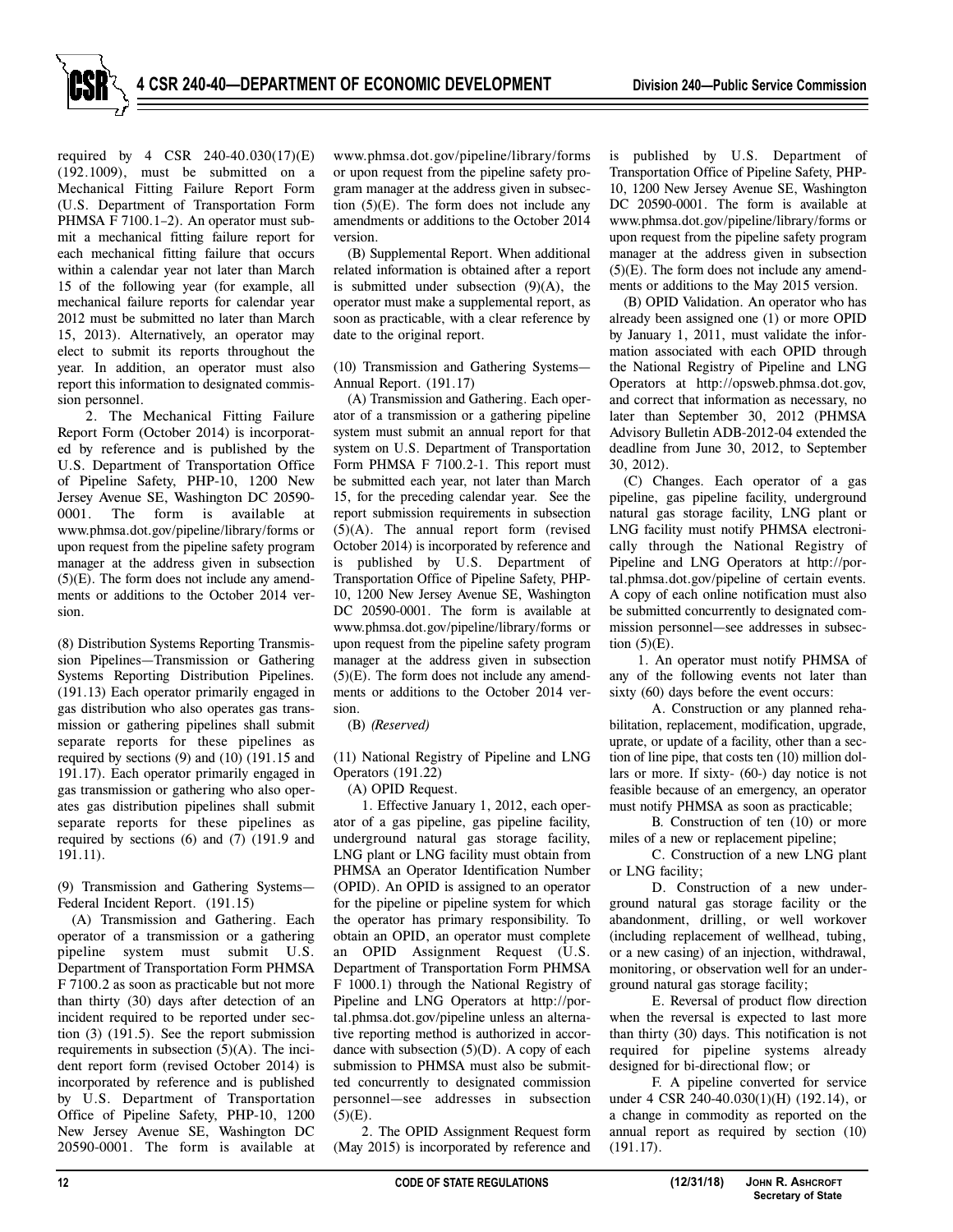

2. An operator must notify PHMSA of any of the following events not later than sixty (60) days after the event occurs:

A. A change in the primary entity responsible (i.e., with an assigned OPID) for managing or administering a safety program required by this rule covering pipeline facilities operated under multiple OPIDs;

B. A change in the name of the operator;

C. A change in the entity (e.g., company, municipality) responsible for an existing pipeline, pipeline segment, pipeline facility, underground natural gas storage facility, or LNG facility;

D. The acquisition or divestiture of fifty (50) or more miles of a pipeline or pipeline system subject to 4 CSR 240-40.030;

E. The acquisition or divestiture of an existing LNG plant or LNG facility subject to 49 CFR Part 193; or

F. The acquisition or divestiture of an existing underground natural gas storage facility subject to 49 CFR part 192.

(D) Reporting. An operator must use the OPID issued by PHMSA for all reporting requirements covered under 4 CSR 240- 40.020 and 40.030, and for submissions to the National Pipeline Mapping System.

(12) Reporting Safety-Related Conditions. (191.23)

(A) Except as provided in subsection (12)(B), each operator must report in accordance with section (13) (191.25) the existence of any of the following safety-related conditions involving facilities in service:

1. In the case of a pipeline (other than an LNG facility) that operates at a hoop stress of twenty percent (20%) or more of its specified minimum yield strength, general corrosion that has reduced the wall thickness to less than that required for the maximum allowable operating pressure and localized corrosion pitting to a degree where leakage might result;

2. Unintended movement or abnormal loading by environmental causes, for instance, an earthquake, landslide, or flood, that impairs the serviceability of a pipeline;

3. Any material defect or physical damage that impairs the serviceability of a pipeline that operates at a hoop stress of twenty percent (20%) or more of its specified minimum yield strength;

4. Any malfunction or operating error that causes the pressure of a pipeline to rise above its maximum allowable operating pressure plus the buildup allowed for operation of pressure limiting or control devices;

5. A leak in a pipeline that constitutes an emergency; and

6. Any safety-related condition that could lead to an imminent hazard and causes (either directly or indirectly by remedial action of the operator), for purposes other than abandonment, a twenty percent (20%) or more reduction in operating pressure or shutdown of operation of a pipeline.

(B) A report is not required for any safetyrelated condition that—

1. Exists on a master meter system or a customer-owned service line;

2. Is an incident or results in an incident before the deadline for filing the safety-related condition report;

3. Exists on a pipeline that is more than two hundred twenty (220) yards (two hundred (200) meters) from any building intended for human occupancy or outdoor place of assembly, except that reports are required for conditions within the right-of-way of an active railroad, paved road, street, or highway; or

4. Is corrected by repair or replacement in accordance with applicable safety standards before the deadline for filing the safety-related condition report, except that reports are required for conditions under paragraph  $(12)(A)1$ . other than localized corrosion pitting on an effectively coated and cathodically protected pipeline.

(13) Filing Safety-Related Condition Reports. (191.25)

(A) Each report of a safety-related condition under subsection (12)(A) must be filed (received by the Office of Pipeline Safety at PHMSA and designated commission personnel) within five (5) working days (not including Saturday, Sunday, or federal holidays) after the day a representative of the operator first determines that the condition exists, but not later than ten (10) working days after the day a representative of the operator discovers the possibility of a condition. Separate conditions may be described in a single report if they are closely related. See the report submission requirements in subsection (5)(C). Reports may be transmitted by electronic mail to InformationResourcesManager@dot.gov and PipelineSafetyProgramManager@psc.mo.gov. To file a report by telefacsimile (fax), dial (202) 366-7128 for the Office of Pipeline Safety and (573) 522-1946 for designated commission personnel.

(B) The report must be titled Safety-Related Condition Report and provide the following information:

1. Name and principal address of the operator;

2. Date of report;

3. Name, job title, and business telephone number of the person submitting the report;

4. Name, job title, and business telephone number of the person who determined that the condition exists;

5. Date the condition was discovered and date the condition was first determined to exist;

6. Location of the condition, with reference to the state (and town, city, or county), and as appropriate, nearest street address, survey station number, milepost, landmark, or name of pipeline;

7. Description of the condition, including circumstances leading to its discovery, any significant effects of the condition on safety, and the name of the commodity transported or stored; and

8. The corrective action taken (including reduction of pressure or shutdown) before the report is submitted and the planned follow-up or future corrective action, including the anticipated schedule for starting and concluding such action.

(14) National Pipeline Mapping System. (191.29)

(A) Each operator of a gas transmission pipeline or liquefied natural gas facility must provide the following geospatial data to PHMSA for that pipeline or facility:

1. Geospatial data, attributes, metadata, and transmittal letter appropriate for use in the National Pipeline Mapping System. Acceptable formats and additional information are specified in the NPMS *Operator Standards Manual* available at www.npms.phmsa.dot.gov or by contacting the PHMSA geographic information systems manager at (202) 366–4595;

2. The name of and address for the operator; and

3. The name and contact information of a pipeline company employee, to be displayed on a public website, who will serve as a contact for questions from the general public about the operator's NPMS data.

(B) The information required in subsection  $(14)(A)$  must be submitted each year, on or before March 15, representing assets as of December 31 of the previous year. If no changes have occurred since the previous year's submission, the operator must comply with the guidance provided in the NPMS *Operator Standards* manual available at www.npms.phmsa.dot.gov or contact the PHMSA geographic information systems manager at (202) 366–4595.

*AUTHORITY: sections 386.250, 386.310, and 393.140, RSMo 2016.\* Original rule filed Feb. 5, 1970, effective Feb. 26, 1970. Amended: Filed Dec. 19, 1975, effective Dec. 29, 1975. Amended: Filed Feb. 8, 1985, effective Aug. 11, 1985. Rescinded and readopted: Filed*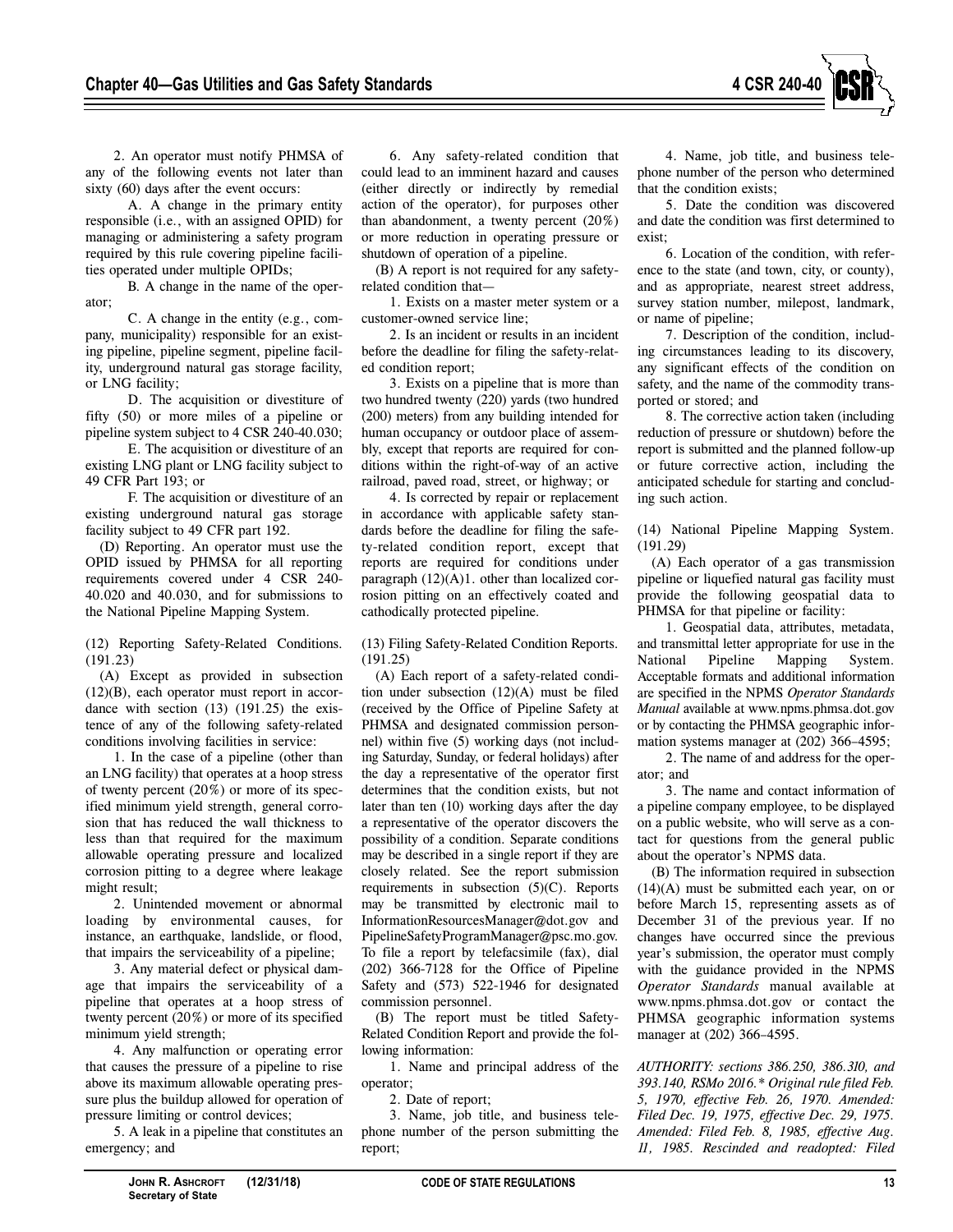*May 17, 1989, effective Dec. 15, 1989. Amended: Filed Oct. 7, 1994, effective May 28, 1995. Amended: Filed April 9, 1998, effective Nov. 30, 1998. Amended: Filed Dec. 14, 2000, effective May 30, 2001. Amended: Filed Oct. 15, 2007, effective April 30, 2008. Amended: Filed Nov. 29, 2012, effective May 30, 2013. Amended: Filed Nov. 14, 2016, effective June 30, 2017. Amended: Filed June 4, 2018, effective Jan. 30, 2019.*

*\*Original authority: 386.250, RSMo 1939, amended 1963, 1967, 1977, 1980, 1987, 1988, 1991, 1993, 1995, 1996; 386.310, RSMo 1939, amended 1979, 1989, 1996; and 393.140, RSMo 1939, amended 1949, 1967.*

#### **4 CSR 240-40.030 Safety Standards— Transportation of Gas by Pipeline**

*PURPOSE: This rule prescribes minimum safety standards regarding the design, fabrication, installation, construction, metering, corrosion control, operation, maintenance, leak detection, repair, and replacement of pipelines used for the transportation of natural and other gas.*

*PUBLISHER'S NOTE: The secretary of state has determined that the publication of the entire text of the material which is incorporated by reference as a portion of this rule would be unduly cumbersome or expensive. This material as incorporated by reference in this rule shall be maintained by the agency at its headquarters and shall be made available to the public for inspection and copying at no more than the actual cost of reproduction. This note applies only to the reference material. The entire text of the rule is printed here.*

*AGENCY NOTE: This rule is similar to the Minimum Federal Safety Standards contained in 49 CFR part 192, Code of Federal Regulations. Parallel citations to Part 192 are provided for gas operator convenience and to promote public safety. Appendix E, contained in this rule, is a Table of Contents for 4 CSR 240-40.030.*

(1) General.

(A) What Is the Scope of this Rule? (192.1)

1. This rule prescribes minimum safety requirements for pipeline facilities and the transportation of gas in Missouri and under the jurisdiction of the commission. A table of contents is provided in Appendix E, which is included herein (at the end of this rule).

2. This rule does not apply to—

A. The gathering of gas—

(I) Through a pipeline that operates at less than zero (0) pounds per square inch gauge (psig) (0 kPa); or

(II) Through a pipeline that is not a regulated onshore gathering line (as determined in  $(1)(E)$ ; or

B. Any pipeline system that transports only petroleum gas or petroleum gas/air mixtures to—

(I) Fewer than ten (10) customers, if no portion of the system is located in a public place; or

(II) A single customer, if the system is located entirely on the customer's premises (no matter if a portion of the system is located in a public place).

(B) Definitions. (192.3) As used in this rule—

1. Abandoned means permanently removed from service;

2. Active corrosion means continuing corrosion that, unless controlled, could result in a condition that is detrimental to public safety;

3. Administrator means the Administrator of the Pipeline and Hazardous Materials Safety Administration of the United States Department of Transportation to whom authority in the matters of pipeline safety have been delegated by the Secretary of the United States Department of Transportation, or his or her delegate;

4. Alarm means an audible or visible means of indicating to the controller that equipment or processes are outside operatordefined, safety-related parameters;

5. Building means any structure that is regularly or periodically occupied by people; 6. Commission means the Missouri

Public Service Commission;

7. Control room means an operations center staffed by personnel charged with the responsibility for remotely monitoring and controlling a pipeline facility;

8. Controller means a qualified individual who remotely monitors and controls the safety-related operations of a pipeline facility via a supervisory control and data acquisition (SCADA) system from a control room, and who has operational authority and accountability for the remote operational functions of the pipeline facility;

9. Customer meter means the meter that measures the transfer of gas from an operator to a consumer;

10. Designated commission personnel means the pipeline safety program manager at the address contained in 4 CSR 240- 40.020(5)(E) for correspondence;

11. Distribution line means a pipeline other than a gathering or transmission line;

12. Electrical survey means a series of closely spaced pipe-to-soil readings over pipelines which are subsequently analyzed to identify locations where a corrosive current is leaving the pipeline, except that other indirect examination tools/methods can be used for an electrical survey included in the federal regulations in 49 CFR part 192, subpart O and appendix E (incorporated by reference in section (16));

13. Feeder line means a distribution line that has a maximum allowable operating pressure (MAOP) greater than 100 psi (689 kPa) gauge that produces hoop stresses less than twenty percent (20%) of specified minimum yield strength (SMYS);

14. Follow-up inspection means an inspection performed after a repair procedure has been completed in order to determine the effectiveness of the repair and to ensure that all hazardous leaks in the area are corrected;

15. Fuel line means the customer-owned gas piping downstream from the outlet of the customer meter or operator-owned pipeline, whichever is farther downstream;

16. Gas means natural gas, flammable gas, manufactured gas, or gas which is toxic or corrosive;

17. Gathering line means a pipeline that transports gas from a current production facility to a transmission line or main;

18. High-pressure distribution system means a distribution system in which the gas pressure in the main is higher than an equivalent to fourteen inches (14") water column;

19. Hoop stress means the stress in a pipe wall acting circumferentially in a plane perpendicular to the longitudinal axis of the pipe produced by the pressure in the pipe;

20. Listed specification means a specification listed in subsection I. of Appendix B, which is included herein (at the end of this rule);

21. Low-pressure distribution system means a distribution system in which the gas pressure in the main is less than or equal to an equivalent of fourteen inches (14") water column;

22. Main means a distribution line that serves as a common source of supply for more than one (1) service line;

23. Maximum actual operating pressure means the maximum pressure that occurs during normal operations over a period of one (1) year;

24. Maximum allowable operating pressure (MAOP) means the maximum pressure at which a pipeline or segment of a pipeline may be operated under this rule;

25. Municipality means a city, village, or town;

26. Operator means a person who engages in the transportation of gas;

27. Person means any individual, firm, joint venture, partnership, corporation,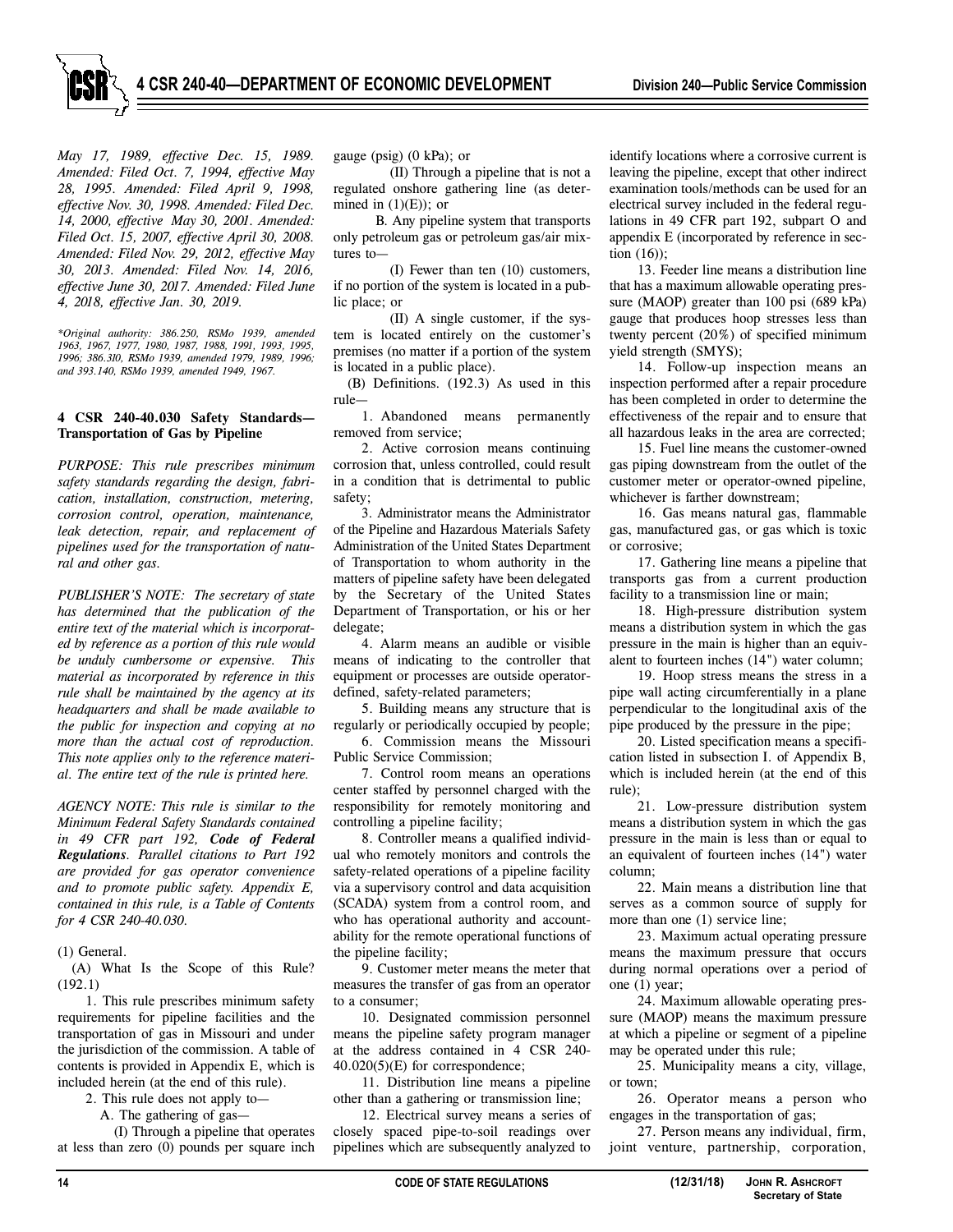

association, county, state, municipality, political subdivision, cooperative association, or joint stock association, and including any trustee, receiver, assignee, or personal representative of them;

28. Petroleum gas means propane, propylene, butane (normal butane or isobutanes), and butylene (including isomers), or mixtures composed predominantly of these gases, having a vapor pressure not exceeding 208 psi (1434 kPa) gauge at 100°F (38°C);

29. PHMSA means the Pipeline and Hazardous Materials Safety Administration of the United States Department of Transportation;

30. Pipe means any pipe or tubing used in the transportation of gas, including pipetype holders;

31. Pipeline means all parts of those physical facilities through which gas moves in transportation, including pipe, valves, and other appurtenances attached to pipe, compressor units, metering stations, regulator stations, delivery stations, holders, and fabricated assemblies;

32. Pipeline environment includes soil resistivity (high or low), soil moisture (wet or dry), soil contaminants that may promote corrosive activity, and other known conditions that could affect the probability of active corrosion;

33. Pipeline facility means new and existing pipelines, rights-of-way, and any equipment, facility, or building used in the transportation of gas or in the treatment of gas during the course of transportation;

34. Reading means the highest sustained reading when testing in a bar hole or opening without induced ventilation;

35. Service line means a distribution line that transports gas from a common source of supply to an individual customer, to two (2) adjacent or adjoining residential or small commercial customers, or to multiple residential or small commercial customers served through a meter header or manifold. A service line ends at the outlet of the customer meter or at the connection to a customer's piping, whichever is further downstream, or at the connection to customer piping if there is no meter;

36. Service regulator means the device on a service line that controls the pressure of gas delivered from a higher pressure to the pressure provided to the customer. A service regulator may serve one (1) customer or multiple customers through a meter header or manifold;

37. SMYS means specified minimum yield strength is—

A. For steel pipe manufactured in accordance with a listed specification, the yield strength specified as a minimum in that specification; or

B. For steel pipe manufactured in accordance with an unknown or unlisted specification, the yield strength determined in accordance with paragraph  $(3)(D)2$ . (192.107[b]);

38. Supervisory control and data acquisition (SCADA) system means a computerbased system or systems used by a controller in a control room that collects and displays information about a pipeline facility and may have the ability to send commands back to the pipeline facility;

39. Sustained reading means the reading taken on a combustible gas indicator unit after adequately venting the test hole or opening;

40. Transmission line means a pipeline, other than a gathering line, that—

A. Transports gas from a gathering line or storage facility to a distribution center, storage facility, or large volume customer that is not downstream from a distribution center (A large volume customer may receive similar volumes of gas as a distribution center, and includes factories, power plants, and institutional users of gas.);

B. Operates at a hoop stress of twenty percent (20%) or more of SMYS; or

C. Transports gas within a storage field;

41. Transportation of gas means the gathering, transmission, or distribution of gas by pipeline or the storage of gas in Missouri;

42. Tunnel means a subsurface passageway large enough for a man to enter;

43. Vault or manhole means a subsurface structure that a man can enter;

44. Welder means a person who performs manual or semi-automatic welding;

45. Welding operator means a person who operates machine or automatic welding equipment; and

46. Yard line means an underground fuel line that transports gas from the service line to the customer's building. If multiple buildings are being served, building means the building nearest to the connection to the service line. For purposes of this definition, if aboveground fuel line piping at the meter location is located within five feet (5') of a building being served by that meter, it will be considered to the customer's building and no yard line exists. At meter locations where aboveground fuel line piping is located greater than five feet  $(5')$  from the building $(s)$ being served, the underground fuel line from the meter to the entrance into the nearest building served by that meter will be considered the yard line and any other lines are not considered yard lines.

(C) Class Locations. (192.5)

1. This subsection classifies pipeline locations for the purpose of this rule. The following criteria apply to classifications under this section:

A. A "class location unit" is an area that extends two hundred twenty (220) yards (200 meters) on either side of the centerline of any continuous one- (1-) mile (1.6 kilometers) length of pipeline; and

B. Each separate dwelling unit in a multiple dwelling unit building is counted as a separate building intended for human occupancy.

2. Except as provided in paragraph  $(1)(C)3$ ., pipeline locations are classified as follows:

A. A Class 1 location is any class location unit that has ten (10) or fewer buildings intended for human occupancy;

B. A Class 2 location is any class location unit that has more than ten (10) but fewer than forty-six (46) buildings intended for human occupancy;

C. A Class 3 location is—

(I) Any class location unit that has forty-six (46) or more buildings intended for human occupancy; or

(II) An area where the pipeline lies within one hundred (100) yards (91 meters) of either a building or a small, well-defined outside area (such as a playground, recreation area, outdoor theater, or other place of public assembly) that is occupied by twenty (20) or more persons on at least five (5) days a week for ten (10) weeks in any twelve- (12-) month period (The days and weeks need not be consecutive); and

D. A Class 4 location is any class location unit where buildings with four (4) or more stories aboveground are prevalent.

3. The length of Class locations 2, 3, and 4 may be adjusted as follows:

A. A Class 4 location ends two hundred twenty (220) yards (200 meters) from the nearest building with four (4) or more stories aboveground; and

B. When a cluster of buildings intended for human occupancy requires a Class 2 or 3 location, the class location ends two hundred twenty (220) yards (200 meters) from the nearest building in the cluster.

(D) Incorporation By Reference of the Federal Regulation at 49 CFR 192.7. (192.7)

1. As set forth in the *Code of Federal Regulations* (CFR) dated October 1, 2017, the federal regulation at 49 CFR 192.7 is incorporated by reference and made a part of this rule. This rule does not incorporate any subsequent amendments to 49 CFR 192.7.

2. The *Code of Federal Regulations* and the *Federal Register* are published by the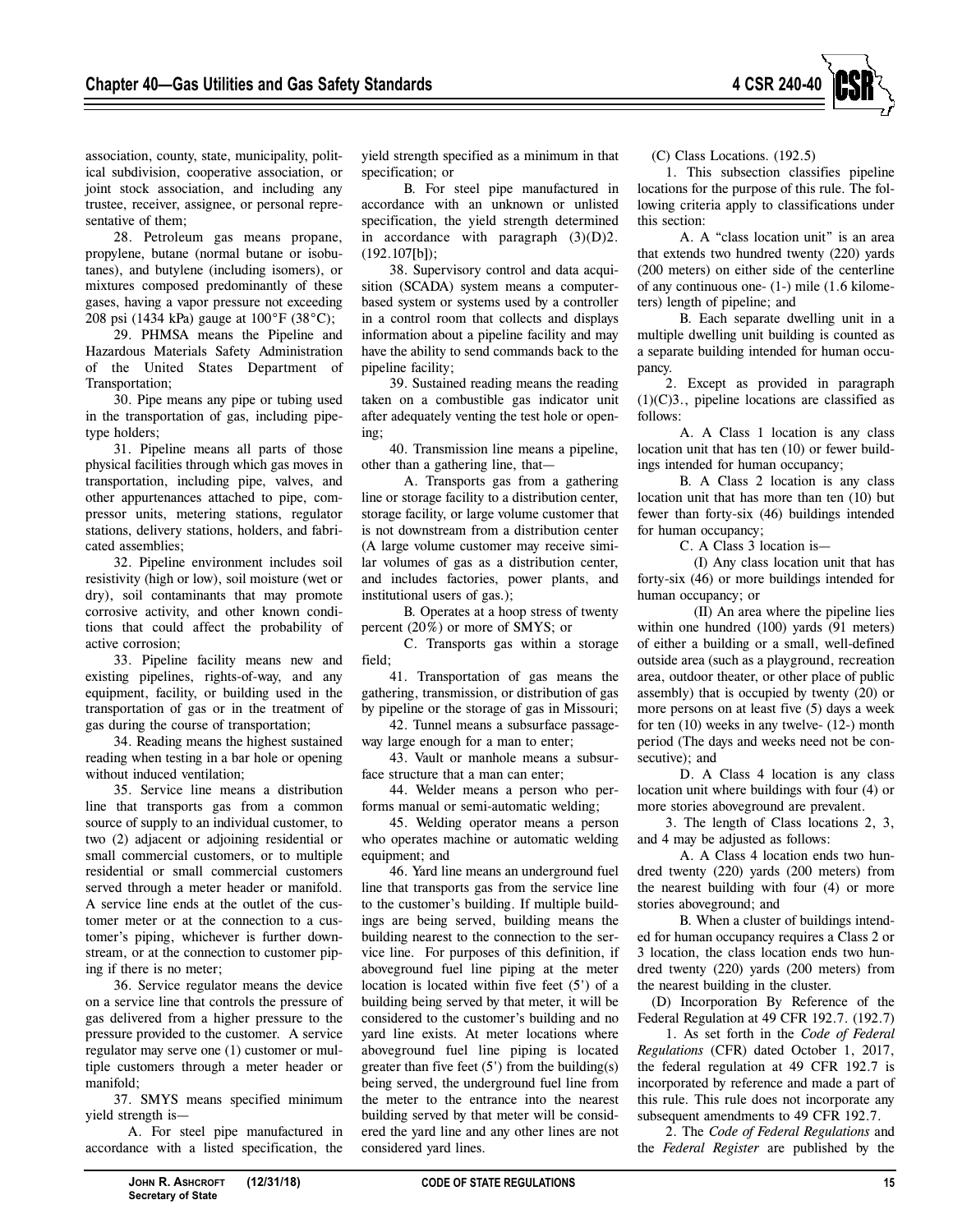Office of the Federal Register, National Archives and Records Administration, 8601 Adelphi Road, College Park, MD 20740- 6001. The October 1, 2017 version of 49 CFR part 192 is available at www.gpo.gov/fdsys/search/showcitation.acti on.

3. The regulation at 49 CFR 192.7 provides a listing of the documents that are incorporated by reference partly or wholly in 49 CFR part 192, which is the federal counterpart and foundation for this rule. All incorporated materials are available for inspection from several sources, including the following sources:

A. The Office of Pipeline Safety, Pipeline and Hazardous Materials Safety Administration, 1200 New Jersey Avenue SE, Washington, DC 20590. For more information, contact 202-366-4046 or go to the PHMSA website at www.phmsa.dot.gov/pipeline/regs;

B. The National Archives and Records Administration (NARA). For information on the availability of this material at NARA, go to the NARA website at www.archives.gov/federal-register/cfr/ibrlocations.html or call 202–741–6030 or 866- 272-6272; and

C. Copies of standards incorporated by reference can also be purchased or are otherwise made available from the respective standards-developing organizations listed in 49 CFR 192.7.

4. Federal amendment 192-94 (published in *Federal Register* on June 14, 2004, page 69 FR 32886) moved the listing of incorporated documents to 49 CFR 192.7 from 49 CFR part 192−Appendix A, which is now "Reserved." This listing of documents was in Appendix A to this rule prior to the 2008 amendment of this rule. As of the 2008 amendment, Appendix A to this rule is also "Reserved" and included herein.

(E) Gathering Lines. (192.8 and 192.9)

1. As set forth in the *Code of Federal Regulations* (CFR) dated October 1, 2017, the federal regulations at 49 CFR 192.8 and 192.9 are incorporated by reference and made a part of this rule. This rule does not incorporate any subsequent amendments to 49 CFR 192.8 and 192.9.

2. The *Code of Federal Regulations* is published by the Office of the Federal Register, National Archives and Records Administration, 8601 Adelphi Road, College Park, MD 20740-6001. The October 1, 2017 version of 49 CFR part 192 is available at www.gpo.gov/fdsys/search/showcitation.acti on.

3. The regulations at 49 CFR 192.8 and 192.9 provide the requirements for gathering lines. The requirements for offshore lines are not applicable to Missouri.

(F) Petroleum Gas Systems. (192.11)

1. Each plant that supplies petroleum gas by pipeline to a natural gas distribution system must meet the requirements of this rule and of NFPA 58 and NFPA 59 (incorporated by reference in 49 CFR 192.7 and adopted in subsection  $(1)(D)$ ).

2. Each pipeline system subject to this rule that transports only petroleum gas or petroleum gas/air mixtures must meet the requirements of this rule and of NFPA 58 and NFPA 59 (incorporated by reference in 49 CFR 192.7 and adopted in subsection  $(1)(D)$ ).

3. In the event of a conflict between this rule and NFPA 58 and NFPA 59 (incorporated by reference in 49 CFR 192.7 and adopted in subsection (1)(D)), NFPA 58 and NFPA 59 prevail.

(G) What General Requirements Apply to Pipelines Regulated under this Rule? (192.13)

1. No person may operate a segment of pipeline listed in the first column that is readied for service after the date in the second column, unless—

A. The pipeline has been designed, installed, constructed, initially inspected, and initially tested in accordance with this rule; or

B. The pipeline qualifies for use under this rule in accordance with subsection (1)(H). (192.14)

| <b>Pipeline</b>                  | Date           |
|----------------------------------|----------------|
| Regulated onshore gathering line |                |
| to which 49 CFR 192.8 and        |                |
| 192.9 did not apply until April  |                |
| 14, 2006 (see $(1)(E)$ )         | March 15, 2007 |
| All other pipelines              | March 12, 1971 |

2. No person may operate a segment of pipeline listed in the first column that is replaced, relocated, or otherwise changed after the date in the second column, unless that replacement, relocation, or change has been made according to the requirements in this rule.

| <b>Pipeline</b>                   | Date              |
|-----------------------------------|-------------------|
| Regulated on shore gathering line |                   |
| to which 49 CFR 192.8 and         |                   |
| 192.9 did not apply until April   |                   |
| 14, 2006 (see $(1)(E)$ )          | March 15, 2007    |
| All other pipelines               | November 12, 1970 |

3. Each operator shall maintain, modify as appropriate, and follow the plans, procedures, and programs that it is required to establish under this rule.

4. This section and sections (9), (11)–

(17) apply regardless of installation date. The requirements within other sections of this rule apply regardless of the installation date only when specifically stated as such.

(H) Conversion to Service Subject to this Rule. (192.14)

1. Except as provided in paragraph (1)(H)4., a steel pipeline previously used in service not subject to this rule qualifies for use under this rule if the operator prepares and follows a written procedure to carry out the following requirements:

A. The design, construction, operation, and maintenance history of the pipeline must be reviewed and, where sufficient historical records are not available, appropriate tests must be performed to determine if the pipeline is in a satisfactory condition for safe operation;

B. The pipeline right-of-way, all aboveground segments of the pipeline, and appropriately selected underground segments must be visually inspected for physical defects and operating conditions which reasonably could be expected to impair the strength or tightness of the pipeline;

C. All known unsafe defects and conditions must be corrected in accordance with this rule; and

D. The pipeline must be tested in accordance with section (10) to substantiate the maximum allowable operating pressure permitted by section (12).

2. Each operator must keep for the life of the pipeline a record of investigations, tests, repairs, replacements, and alterations made under the requirements of paragraph  $(1)(H)1$ .

3. An operator converting a pipeline from service not previously covered by this rule must notify PHMSA and designated commission personnel sixty (60) days before the conversion occurs as required by 4 CSR 240-40.020(11).

4. This paragraph lists situations where steel pipe may not be converted to service subject to this rule.

A. Steel yard lines that are not cathodically protected must be replaced under subsection (15)(C).

B. Buried steel fuel lines that are not cathodically protected may not be converted to a pipeline as defined in subsection  $(1)(B)$ , such as a service line or main.

C. Buried steel pipes that are not cathodically protected may not be converted to a service line.

D. Buried steel pipes that are not cathodically protected may not be converted to a main in Class 3 and Class 4 locations.

(I) Rules of Regulatory Construction. (192.15)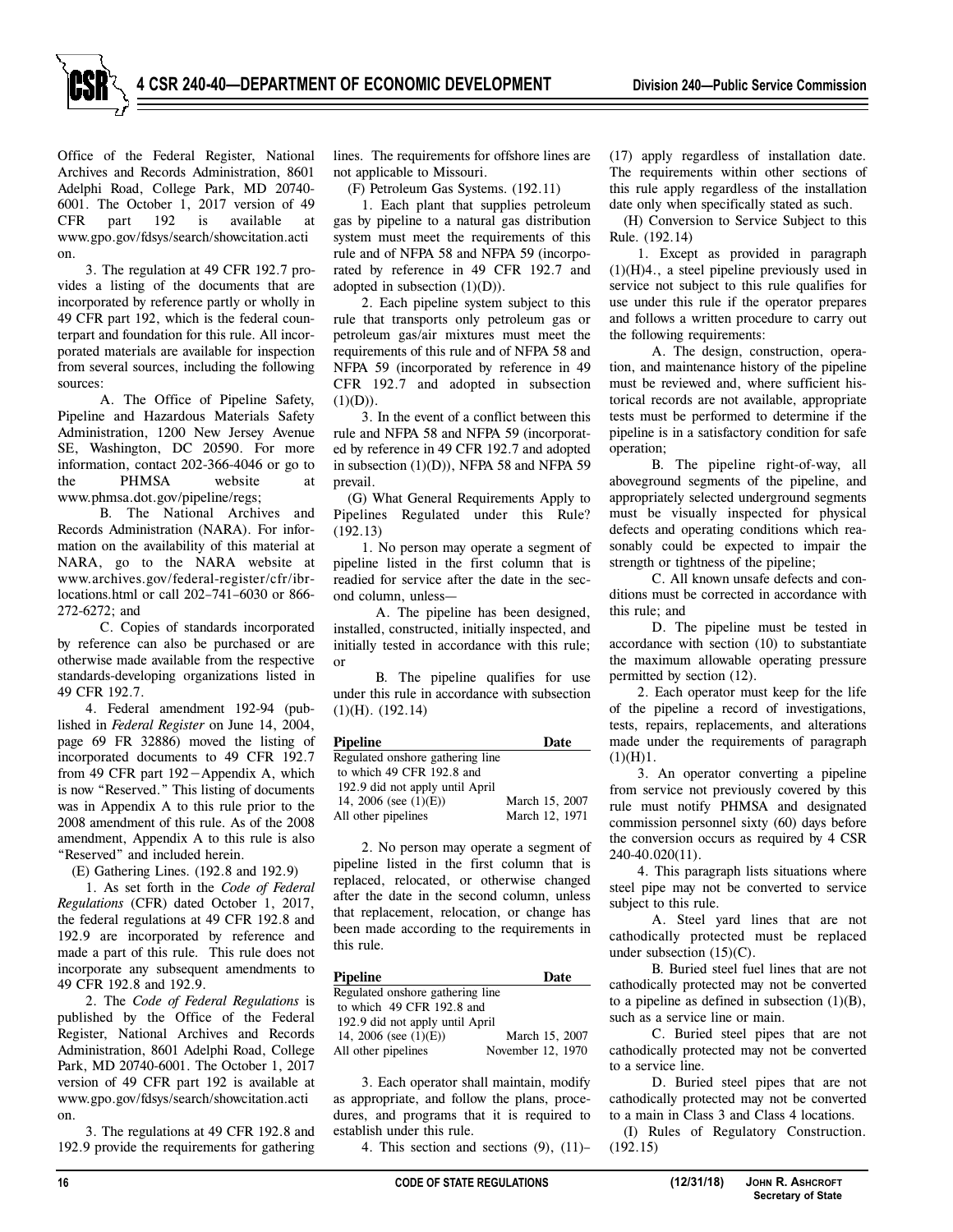

1. As used in this rule—

A. Includes means including, but not limited to;

B. May means is permitted to or is authorized to;

C. May not means is not permitted to or is not authorized to; and

D. Shall is used in the mandatory and imperative sense.

2. In this rule—

A. Words importing the singular include the plural;

B. Words importing the plural include the singular; and

C. Words importing the masculine gender include the feminine.

(J) Filing of Required Plans, Procedures, and Programs.

1. Each operator shall submit to designated commission personnel all plans, procedures, and programs required by this rule (to include welding and joining procedures, construction standards, control room management procedures, corrosion control procedures, damage prevention program, distribution integrity management plan, emergency procedures, public education program, operator qualification program, replacement programs, transmission integrity management program, and procedural manual for operations, maintenance, and emergencies). In addition, each change must be submitted to designated commission personnel within twenty (20) days after the change is made.

2. All operators under the pipeline safety jurisdiction of the Missouri Public Service Commission must establish and submit welding procedures, joining procedures, and construction specifications and standards to designated commission personnel before construction activities begin. All other plans, procedures and programs required by rules 4 CSR 240-40.020, 4 CSR 240-40.030, and 4 CSR 240-40.080 must be established and submitted to designated commission personnel before the system is put into operation.

3. A written plan for drug and alcohol testing in accordance with 4 CSR 240-40.080 must be submitted to designated commission personnel.

(K) Customer Notification Required by Section 192.16 of 49 CFR part 192. (192.16)

1. This subsection applies to each operator of a service line who does not maintain the customer's buried piping up to entry of the first building downstream, or, if the customer's buried piping does not enter a building, up to the principal gas utilization equipment or the first fence (or wall) that surrounds that equipment. For the purpose of this subsection, "customer's buried piping" does not

include branch lines that serve yard lanterns, pool heaters, or other types of secondary equipment. Also, "maintain" means monitor for corrosion according to subsection  $(9)(I)$  if the customer's buried piping is metallic, survey for leaks according to subsection  $(13)(M)$ , and if an unsafe condition is found, take action according to paragraph  $(12)(S)3$ .

2. Each operator shall notify each customer once in writing of the following information:

A. The operator does not maintain the customer's buried piping;

B. If the customer's buried piping is not maintained, it may be subject to the potential hazards of corrosion and leakage;

C. Buried gas piping should be—

(I) Periodically inspected for leaks;

(II) Periodically inspected for corrosion if the piping is metallic; and

(III) Repaired if any unsafe condition is discovered;

D. When excavating near buried gas piping, the piping should be located in advance, and the excavation done by hand; and

E. The operator (if applicable), plumbing contractors, and heating contractors can assist in locating, inspecting, and repairing the customer's buried piping.

3. Each operator shall notify each customer not later than August 14, 1996, or ninety (90) days after the customer first receives gas at a particular location, whichever is later. However, operators of master meter systems may continuously post a general notice in a prominent location frequented by customers.

4. Each operator must make the following records available for inspection by designated commission personnel:

A. A copy of the notice currently in use; and

B. Evidence that notices have been sent to customers within the previous three (3) years.

(L) Customer Notification, Paragraph  $(12)(S)2$ . When providing gas service to a new customer or a customer relocated from a different operating district, see paragraph (12)(S)2. regarding applicable customer notification.

#### (2) Materials.

(A) Scope. (192.51) This section prescribes minimum requirements for the selection and qualification of pipe and components for use in pipelines.

(B) General. (192.53) Materials for pipe and components must be—

1. Able to maintain the structural

integrity of the pipeline under temperature and other environmental conditions that may be anticipated;

2. Chemically compatible with any gas that they transport and with any other material in the pipeline with which they are in contact;

3. Qualified in accordance with the applicable requirements of this section; and

4. Only of steel or polyethylene for pipe for the underground construction of pipelines, except that other previously qualified materials may be used for—

A. Repair of existing facilities constructed of the same material; and

B. Fittings, valves, or other appurtenances attached to the pipe.

5. Other piping materials may be used with approval of the commission.

(C) Steel Pipe. (192.55)

1. New steel pipe is qualified for use under this rule if—

A. It was manufactured in accordance with a listed specification;

B. It meets the requirements of—

(I) Subsection II of Appendix B to this rule; or

(II) If it was manufactured before November 12, 1970, either subsection II or III of Appendix B to this rule; or

C. It is used in accordance with paragraph  $(2)(C)3$ . or 4.

2. Used steel pipe is qualified for use under this rule if—

A. It was manufactured in accordance with a listed specification and it meets the requirements of paragraph II-C of Appendix B to this rule;

B. It meets the requirements of—

(I) Subsection II of Appendix B to this rule; or

(II) If it was manufactured before November 12, 1970, either subsection II or III of Appendix B to this rule;

C. It has been used in an existing line of the same or higher pressure and meets the requirements of paragraph II-C of Appendix B to this rule; or

D. It is used in accordance with paragraph  $(2)(C)3$ .

3. New or used steel pipe may be used at a pressure resulting in a hoop stress of less than six thousand (6000) pounds per square inch (psi) (41 MPa) where no close coiling or close bending is to be done, if visual examination indicates that the pipe is in good condition and that it is free of split seams and other defects that would cause leakage. If it is to be welded, steel pipe that has not been manufactured to a listed specification must also pass the weldability tests prescribed in paragraph II-B of Appendix B to this rule.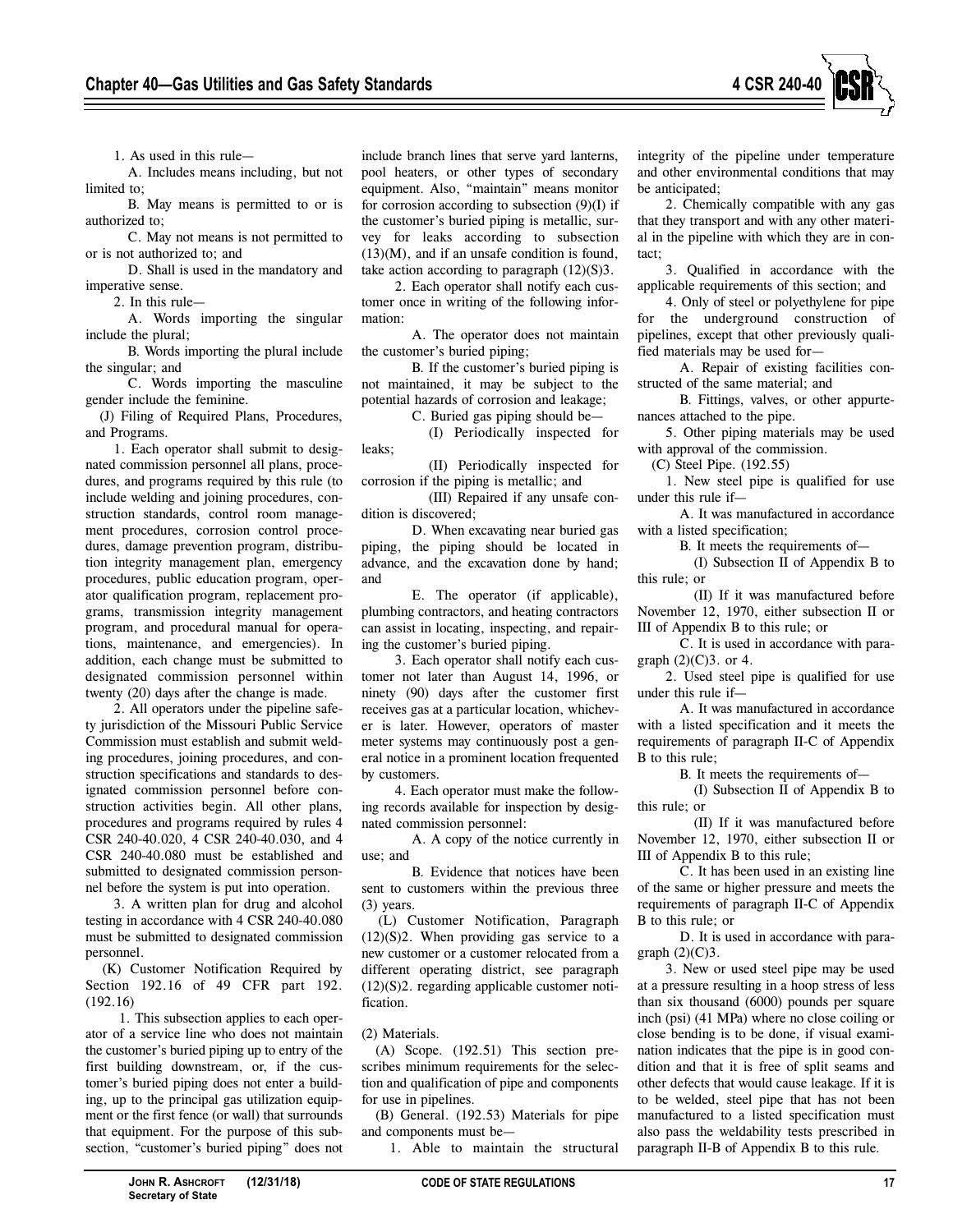4. Steel pipe that has not been previously used may be used as replacement pipe in a segment of pipeline if it has been manufactured prior to November 12, 1970, in accordance with the same specification as the pipe used in constructing that segment of pipeline.

5. New steel pipe that has been cold expanded must comply with the mandatory provisions of API Specification 5L (incorporated by reference in 49 CFR 192.7 and adopted in subsection  $(1)(D)$ ).

(D) Plastic Pipe. (192.59)

1. New polyethylene pipe is qualified for use under this rule if—

A. It is manufactured in accordance with a listed specification; and

B. It is resistant to chemicals with which contact may be anticipated.

2. Used plastic pipe is qualified for use under this rule if—

A. It was manufactured in accordance with a listed specification;

B. It is resistant to chemicals with which contact may be anticipated;

C. It has been used only in natural gas service;

D. Its dimensions are still within the tolerances of the specification to which it was manufactured; and

E. It is free of visible defects.

3. For the purpose of subparagraphs  $(2)(D)1.A.$  and  $2.A.$ , where pipe of a diameter included in a listed specification is impractical to use, pipe of a diameter between the sizes included in a listed specification may be used if it—

A. Meets the strength and design criteria required of pipe included in that listed specification; and

B. Is manufactured from plastic compounds which meet the criteria for material required of pipe included in that listed specification.

4. Rework and/or regrind material is not allowed in plastic pipe produced after March 6, 2015 used under this rule.

(E) Marking of Materials. (192.63)

1. Except as provided in paragraph  $(2)(E)4$ ., each valve, fitting, length of pipe, and other component must be marked—

A. As prescribed in the specification or standard to which it was manufactured, except that thermoplastic pipe and fittings made of plastic materials other than polyethylene must be marked in accordance with ASTM D 2513-87 (incorporated by reference in 49 CFR 192.7 and adopted in subsection  $(1)(D)$ ; or

B. To indicate size, material, manufacturer, pressure rating, temperature rating and, as appropriate, type, grade, and model.

2. Surfaces of pipe and components that

are subject to stress from internal pressure may not be field die stamped.

3. If any item is marked by die stamping, the die must have blunt or rounded edges that will minimize stress concentrations.

4. Paragraph (2)(E)1. does not apply to items manufactured before November 12, 1970, that meet all of the following:

A. The item is identifiable as to type, manufacturer, and model; and

B. Specifications or standards giving pressure, temperature, and other appropriate criteria for the use of items are readily available.

(F) Transportation of Pipe. (192.65)

1. Railroad. In a pipeline to be operated at a hoop stress of twenty percent (20%) or more of SMYS, an operator may not use pipe having an outer diameter to wall thickness ratio of seventy to one (70:1) or more that is transported by railroad unless the transportation is performed in accordance with API RP 5L1 (incorporated by reference in 49 CFR 192.7 and adopted in subsection  $(1)(D)$ ).

2. Ship or barge. In a pipeline to be operated at a hoop stress of twenty percent (20%) or more of SMYS, an operator may not use pipe having an outer diameter to wall thickness ratio of seventy to one (70:1) or more that is transported by ship or barge on both inland and marine waterways unless the transportation is performed in accordance with API RP 5LW (incorporated by reference in 49 CFR 192.7 and adopted in subsection  $(1)(D)$ ).

3. Truck. In a pipeline to be operated at a hoop stress of twenty percent (20%) or more of SMYS, an operator may not use pipe having an outer diameter to wall thickness ratio of seventy to one (70:1) or more that is transported by truck unless the transportation is performed in accordance with API RP 5LT (incorporated by reference in 49 CFR 192.7 and adopted in subsection  $(1)(D)$ ).

(3) Pipe Design.

(A) Scope. (192.101) This section prescribes the minimum requirements for the design of pipe.

(B) General. (192.103) Pipe must be designed with sufficient wall thickness, or must be installed with adequate protection, to withstand anticipated external pressures and loads that will be imposed on the pipe after installation.

(C) Design Formula for Steel Pipe. (192.105)

1. The design pressure for steel pipe is determined in accordance with the following formula:

 $P = (2 \text{ St/D}) \times F \times E \times T$ where—

 $P =$  Design pressure in pounds per square inch (kPa) gauge;

 $S =$  Yield strength in pounds per square inch (kPa) determined in accordance with subsection (3)(D); (192.107)

 $D =$  Nominal outside diameter of the pipe in inches (millimeters);

 $t =$  Nominal wall thickness of the pipe in inches (millimeters). If this is unknown, it is determined in accordance with subsection  $(3)(E)$  (192.109). Additional wall thickness required for concurrent external loads in accordance with subsection (3)(B) (192.103) may not be included in computing design pressure;

F = Design factor determined in accordance with subsection  $(3)(F)$  (192.111);

 $E =$  Longitudinal joint factor determined in accordance with subsection (3)(G) (192.113); and

 $T =$  Temperature derating factor determined in accordance with subsection (3)(H)  $(192.115)$ .

2. If steel pipe that has been subjected to cold expansion to meet the SMYS is subsequently heated, other than by welding or stress relieving as a part of welding, the design pressure is limited to seventy-five percent (75%) of the pressure determined under paragraph  $(3)(C)1$ . if the temperature of the pipe exceeds 900 °F (482 °C) at any time or is held above 600 °F (316 °C) for more than one (1) hour.

(D) Yield Strength (S) for Steel Pipe. (192.107)

1. For pipe that is manufactured in accordance with a specification listed in subsection I of Appendix B, the yield strength to be used in the design formula in subsection  $(3)(C)$   $(192.105)$  is the SMYS stated in the listed specification, if that value is known.

2. For pipe that is manufactured in accordance with a specification not listed in subsection I of Appendix B or whose specification or tensile properties are unknown, the yield strength to be used in the design formula in subsection  $(3)(C)$   $(192.105)$  is one  $(1)$  of the following:

A. If the pipe is tensile tested in accordance with paragraph II-D of Appendix B, the lower of the following:

(I) Eighty percent (80%) of the average yield strength determined by the tensile tests; or

(II) The lowest yield strength determined by the tensile tests; or

B. If the pipe is not tensile tested as provided in subparagraph (3)(D)2.A., twenty-four thousand (24,000) psi (165 MPa).

(E) Nominal Wall Thickness (t) for Steel Pipe. (192.109)

1. If the nominal wall thickness for steel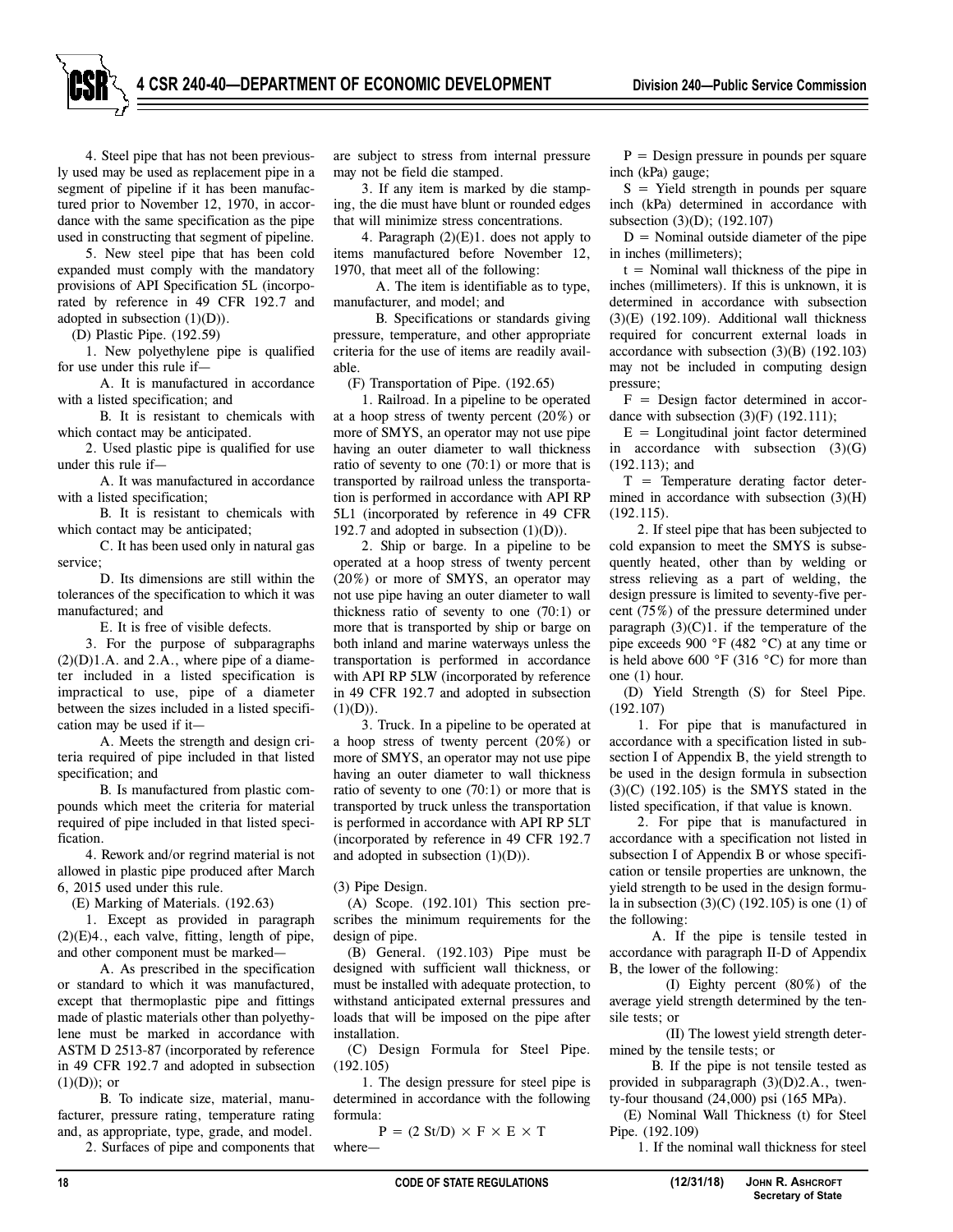pipe is not known, it is determined by measuring the thickness of each piece of pipe at quarter points on one end.

2. However, if the pipe is of uniform grade, size, and thickness and there are more than ten (10) lengths, only ten percent (10%) of the individual lengths, but not less than ten (10) lengths, need to be measured. The thickness of the lengths that are not measured must be verified by applying a gauge set to the minimum thickness found by the measurement. The nominal wall thickness to be used in the design formula in subsection  $(3)(C)$ (192.105) is the next wall thickness found in commercial specifications that is below the average of all the measurements taken. However, the nominal wall thickness used may not be more than one and fourteen hundredths (1.14) times the smallest measurement taken on pipe less than twenty inches (20") (508 millimeters) in outside diameter, nor more than one and eleven hundredths (1.11) times the smallest measurement taken on pipe twenty inches (20") (508 millimeters) or more in outside diameter.

(F) Design Factor (F) for Steel Pipe. (192.111)

1. Except as otherwise provided in paragraphs  $(3)(F)2,-4$ ., the design factor to be used in the design formula in subsection  $(3)(C)$  (192.105) is determined in accordance with the following table:

| <b>Class Location</b> | Design Factor (F) |
|-----------------------|-------------------|
|                       | 0.72              |
|                       | 0.60              |
| ٦                     | 0.50              |
|                       | 0.40              |

2. A design factor of 0.60 or less must

be used in the design formula in subsection  $(3)(C)$   $(192.105)$  for steel pipe in Class 1 locations that—

A. Crosses the right-of-way of an unimproved public road without a casing;

B. Crosses without a casing, or makes a parallel encroachment on, the right-of-way of either a hard surfaced road, a highway, a public street, or a railroad;

C. Is supported by a vehicular, pedestrian, railroad, or pipeline bridge; or

D. Is used in a fabricated assembly (including separators, mainline valve assemblies, cross-connections and river crossing headers) or is used within five (5) pipe diameters in any direction from the last fitting of a fabricated assembly, other than a transition piece or an elbow used in place of a pipe bend which is not associated with a fabricated assembly.

3. For Class 2 locations, a design factor of 0.50 or less must be used in the design formula in subsection  $(3)(C)$   $(192.105)$  for uncased steel pipe that crosses the right-ofway of a hard surfaced road, a highway, a public street, or a railroad.

4. For Class 1 and Class 2 locations, a design factor of 0.50 or less must be used in the design formula in subsection  $(3)(C)$ (192.105) for—

A. Steel pipe in a compressor station, regulating station or measuring station; and

B. Steel pipe, including a pipe riser, on a platform located in inland navigable waters.

(G) Longitudinal Joint Factor (E) for Steel Pipe. (192.113) The longitudinal joint factor to be used in the design formula in subsection (3)(C) is determined in accordance with the following table:

|                          |                                         | Longitudinal               |
|--------------------------|-----------------------------------------|----------------------------|
| Specification            | <b>Pipe Class</b>                       | <b>Joint Factor</b><br>(E) |
|                          |                                         |                            |
| ASTM A 53/A53M           | <b>Seamless</b>                         | 1.00                       |
|                          | Electric resistance welded              | 1.00                       |
|                          | Furnace butt welded                     | 0.60                       |
| ASTM A 106               | <b>Seamless</b>                         | 1.00                       |
| <b>ASTM A 333/A 333M</b> | <b>Seamless</b>                         | 1.00                       |
|                          | Electric resistance welded              | 1.00                       |
| ASTM A 381               | Double submerged arc welded             | 1.00                       |
| ASTM A 671               | Electric fusion welded                  | 1.00                       |
| ASTM A 672               | Electric fusion welded                  | 1.00                       |
| ASTM A 691               | Electric fusion welded                  | 1.00                       |
| API 5L                   | <b>Seamless</b>                         | 1.00                       |
|                          | Electric resistance welded              | 1.00                       |
|                          | Electric flash welded                   | 1.00                       |
|                          | Submerged arc welded                    | 1.00                       |
|                          | Furnace butt welded                     | 0.60                       |
| Other                    | Pipe over 4 inches (102 millimeters)    | 0.80                       |
| Other                    | Pipe 4 inches (102 millimeters) or less | 0.60                       |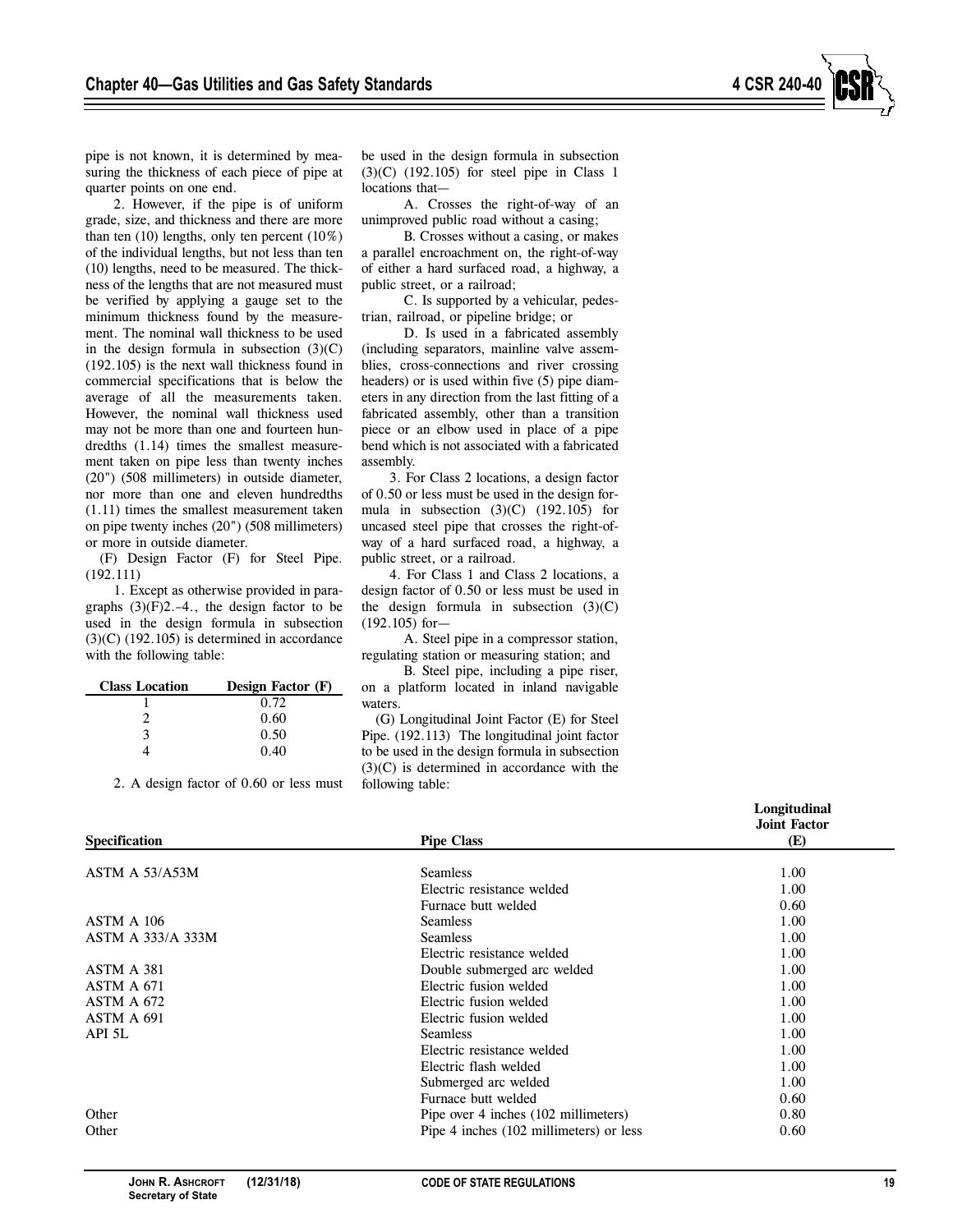If the type of longitudinal joint cannot be determined, the joint factor to be used must not exceed that designated for Other.

(H) Temperature Derating Factor (T) for Steel Pipe. (192.115) The temperature derating factor to be used in the design formula in subsection  $(3)(C)$   $(192.105)$  is determined as follows:

| <b>Gas Temperature</b><br>in Degrees<br><b>Fahrenheit</b> | <b>Temperature</b><br><b>Derating</b><br>Factor (T) |
|-----------------------------------------------------------|-----------------------------------------------------|
| (Celsius)                                                 |                                                     |
| 250 °F (121 °C) or less                                   | 1.000                                               |
| 300 °F (149 °C)                                           | 0.967                                               |
| 350 °F (177 °C)                                           | 0.933                                               |
| 400 °F (204 °C)                                           | 0.900                                               |
| 450 °F (232 °C)                                           | 0.867                                               |

For intermediate gas temperatures, the derating factor is determined by interpolation.

(I) Design of Plastic Pipe. (192.121) Subject to the limitations of subsection  $(3)(J)$ , the design pressure for plastic pipe is determined in accordance with either of the following formulas:

$$
P = 2 S \frac{t}{(D-t)} \times 0.32
$$
  
 
$$
P = \frac{2 S}{(SDR-1)} \times 0.32
$$

where

 $P =$  Design pressure, psi (kPa) gauge;

 $S = For thermoplastic pipe, the hydrostatic$ ic design base (HDB) is determined in accordance with the listed specification at a temperature equal to 73 °F (23 °C), 100 °F (38  $\rm{^{\circ}C}$ ), 120  $\rm{^{\circ}F}$  (49  $\rm{^{\circ}C}$ ), or 140  $\rm{^{\circ}F}$  (60  $\rm{^{\circ}C}$ ). In the absence of an HDB established at the specified temperature, the HDB of a higher temperature may be used in determining a design pressure rating at the specified temperature by arithmetic interpolation using the procedure in Part D.2. of PPI TR–3/2008, *HDB/PDB/SDB/MRS Policies* (incorporated by reference in 49 CFR 192.7 and adopted in subsection  $(1)(D)$ ;

 $t =$  Specified wall thickness, inches (millimeters);

 $D =$  Specified outside diameter, inches (millimeters); and

 $SDR = Standard dimension ratio, the ratio$ of the average specified outside diameter to the minimum specified wall thickness, corresponding to a value from a common numbering system that was derived from the American National Standards Institute preferred number series 10.

(J) Design Limitations for Plastic Pipe. (192.123)

1. The design pressure may not exceed a gauge pressure of 100 psi (689 kPa) gauge for plastic pipe used in—

A. Distribution systems; or

B. Classes 3 and 4 locations.

2. Plastic pipe may not be used where operating temperatures of the pipe will be—

A. Below -20 °F (-29 °C), or -40 °F (-40 °C) if all pipe and pipeline components whose operating temperature will be below  $-20$  °F ( $-29$  °C) have a temperature rating by the manufacturer consistent with that operating temperature; or

B. Above the temperature at which the HDB used in the design formula under subsection (3)(I) is determined.

3. The wall thickness for thermoplastic pipe may not be less than 0.062 inches (1.57 millimeters).

4. The federal regulations at 49 CFR 192.123(e) and (f) are not adopted in this rule. (Those federal regulations permit higher design pressures for certain types of thermoplastic pipe.)

(K) Design of Copper Pipe for Repairs. (192.125)

1. Copper pipe used in mains must have a minimum wall thickness of 0.065 inches (1.65 millimeters) and must be hard drawn.

2. Copper pipe used in service lines must have a minimum wall thickness not less than that indicated in the following table:

| Standard<br>Size (inch)<br>(millimeter) | <b>Nominal</b><br>$O.D.$ (inch)<br>(millimeters) | Wall<br><b>Thickness</b><br><b>Nominal</b> | (inch)<br>(millimeter)<br><b>Tolerance</b> |
|-----------------------------------------|--------------------------------------------------|--------------------------------------------|--------------------------------------------|
|                                         |                                                  |                                            |                                            |
| 1/2(13)                                 | .625(16)                                         | .040(1.06)                                 | .0035(.0889)                               |
| 5/8 (16)                                | .750(19)                                         | .042(1.07)                                 | .0035(.0889)                               |
| 3/4(19)                                 | .875(22)                                         | .045(1.14)                                 | .004(.102)                                 |
| 1(25)                                   | 1.125(29)                                        | .050(1.27)                                 | .004(.102)                                 |
| 1 1/4 (32)                              | 1.375(35)                                        | .055(1.40)                                 | .0045(.1143)                               |
| 11/2(38)                                | 1.625(41)                                        | .060(1.52)                                 | .0045(.1143)                               |

3. Copper pipe used in mains and services lines may not be used at pressures in excess of 100 psi (689 kPa) gauge.

4. Copper pipe that does not have an internal corrosion resistant lining may not be used to carry gas that has an average hydrogen sulfide content of more than 0.3 grains/100 ft<sup>3</sup>  $(6.9/m<sup>3</sup>)$  under standard conditions. Standard conditions refers to 60 °F and 14.7 psia (38 °C and one atmosphere) of gas.

(L) Additional Design Requirements for Steel Pipe Using Alternative Maximum Allowable Operating Pressure. (192.112) The federal regulations at 49 CFR 192.112 are not adopted in this rule.

(4) Design of Pipeline Components.

(A) Scope. (192.141) This section prescribes minimum requirements for the design and installation of pipeline components and facilities. In addition, it prescribes requirements relating to protection against accidental overpressuring.

(B) General Requirements. (192.143)

1. Each component of a pipeline must be able to withstand operating pressures and other anticipated loadings without impairment of its serviceability with unit stresses equivalent to those allowed for comparable material in pipe in the same location and kind of service. However, if design based upon unit stresses is impractical for a particular component, design may be based upon a pressure rating established by the manufacturer by pressure testing that component or a prototype of the component.

2. The design and installation of pipeline components and facilities must meet applicable requirements for corrosion control found in section (9).

(C) Qualifying Metallic Components. (192.144) Notwithstanding any requirement of this section which incorporates by reference an edition of a document listed in 49 CFR 192.7 (see  $(1)(D)$ ) or Appendix B, a metallic component manufactured in accordance with any other edition of that document is qualified for use under this rule if—

1. It can be shown through visual inspection of the cleaned component that no defect exists which might impair the strength or tightness of the component; and

2. The edition of the document under which the component was manufactured has equal or more stringent requirements for the following as an edition of that document currently or previously listed in 49 CFR 192.7 (see  $(1)(D)$ ) or Appendix B:

A. Pressure testing;

B. Materials; and

C. Pressure and temperature ratings.

(D) Valves. (192.145)

1. Except for cast iron and plastic valves, each valve must meet the minimum requirements of ANSI/API Specification 6D (incorporated by reference in 49 CFR 192.7 and adopted in subsection  $(1)(D)$ , or to a national or international standard that provides an equivalent performance level. A valve may not be used under operating conditions that exceed the applicable pressure-temperature ratings contained in those requirements.

2. Each cast iron and plastic valve must comply with the following:

A. The valve must have a maximum service pressure rating for temperatures that equal or exceed the maximum service temperature; and

B. The valve must be tested as part of the manufacturing, as follows:

(I) With the valve in the fully open position, the shell must be tested with no leakage to a pressure at least one and one-half (1.5) times the maximum service rating;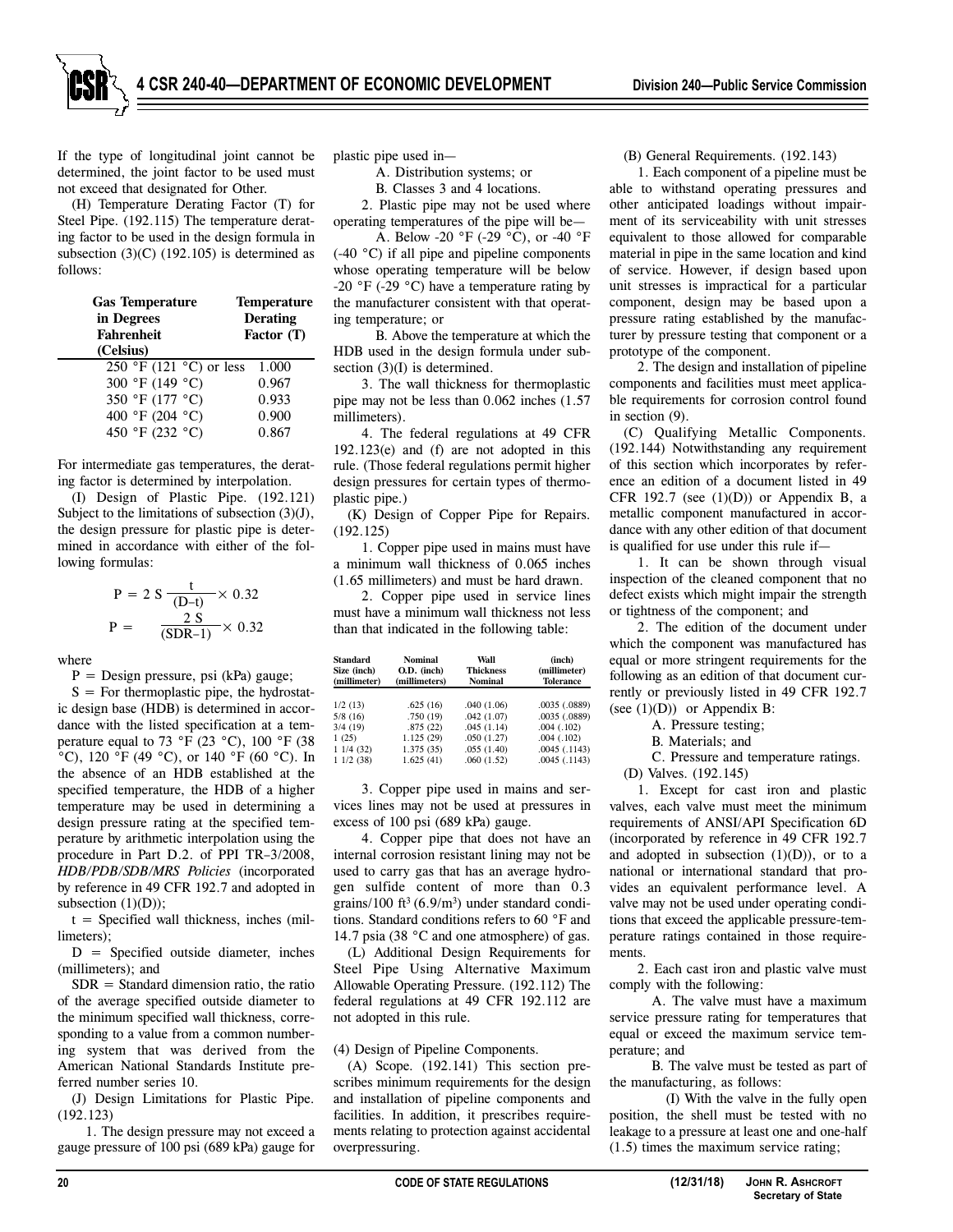

(II) After the shell test, the seat must be tested to a pressure not less than one and one-half (1.5) times the maximum service pressure rating. Except for swing check valves, test pressure during the seat test must be applied successively on each side of the closed valve with the opposite side open. No visible leakage is permitted; and

(III) After the last pressure test is completed, the valve must be operated through its full travel to demonstrate freedom from interference.

3. Each valve must be able to meet the anticipated operating conditions.

4. No valve having shell (body, bonnet, cover, and/or end flange) components made of ductile iron may be used at pressures exceeding eighty percent (80%) of the pressure ratings for comparable steel valves at their listed temperature. However, a valve having shell components made of ductile iron may be used at pressures up to eighty percent (80%) of the pressure ratings for comparable steel valves at their listed temperature, if —

A. The temperature-adjusted service pressure does not exceed 1,000 psi (7 MPa) gauge; and

B. Welding is not used on any ductile iron component in the fabrication of the valve shells or their assembly.

5. No valve having shell (body, bonnet, cover, and/or end flange) components made of cast iron, malleable iron, or ductile iron may be used in the gas pipe components of compressor stations.

(E) Flanges and Flange Accessories. (192.147)

1. Each flange or flange accessory (other than cast iron) must meet the minimum requirements of ASME/ANSI B16.5 and MSS SP–44 (incorporated by reference in 49 CFR 192.7 and adopted in subsection  $(1)(D)$ , or the equivalent.

2. Each flange assembly must be able to withstand the maximum pressure at which the pipeline is to be operated and to maintain its physical and chemical properties at any temperature to which it is anticipated that it might be subjected in service.

3. Each flange on a flanged joint in cast iron pipe must conform in dimensions, drilling, face, and gasket design to ASME/ANSI B16.1 (incorporated by reference in 49 CFR 192.7 and adopted in subsection  $(1)(D)$  and be cast integrally with the pipe, valve, or fitting.

(F) Standard Fittings. (192.149)

1. The minimum metal thickness of threaded fittings may not be less than specified for the pressures and temperatures in the applicable standards referenced in this rule or their equivalent.

2. Each steel butt-welding fitting must have pressure and temperature ratings based on stresses for pipe of the same or equivalent material. The actual bursting strength of the fitting must at least equal the computed bursting strength of pipe of the designated material and wall thickness, as determined by a prototype that was tested to at least the pressure required for the pipeline to which it is being added.

(G) Tapping. (192.151)

1. Each mechanical fitting used to make a hot tap must be designed for at least the operating pressure of the pipeline.

2. Where a ductile iron pipe is tapped, the extent of full-thread engagement and the need for the use of outside-sealing service connections, tapping saddles, or other fixtures must be determined by service conditions.

3. Where a threaded tap is made in cast iron or ductile iron pipe, the diameter of the tapped hole may not be more than twenty-five percent (25%) of the nominal diameter of the pipe unless the pipe is reinforced, except that—

A. Existing taps may be used for replacement service, if they are free of cracks and have good threads; and

B. A one and one-fourth inch (1 1/4") (32 millimeters) tap may be made in a fourinch (4") (102 millimeters) cast iron or ductile iron pipe, without reinforcement.

4. However, in areas where climate, soil, and service conditions may create unusual external stresses on cast iron pipe, unreinforced taps may be used only on sixinch (6") (152 millimeters) or larger pipe.

(H) Components Fabricated by Welding. (192.153)

1. Except for branch connections and assemblies of standard pipe and fittings joined by circumferential welds, the design pressure of each component fabricated by welding, whose strength cannot be determined, must be established in accordance with paragraph UG-101 of the *ASME Boiler and Pressure Vessel Code* (Section VIII, Division 1) (incorporated by reference in 49 CFR 192.7 and adopted in subsection  $(1)(D)).$ 

2. Each prefabricated unit that uses plate and longitudinal seams must be designated, constructed, and tested in accordance with section 1 of the *ASME Boiler and Pressure Vessel Code* (Section VIII, Division 1 or 2) (incorporated by reference in 49 CFR 192.7 and adopted in subsection  $(1)(D)$ ), except for the following:

A. Regularly manufactured butt-welding fittings;

B. Pipe that has been produced and

tested under a specification listed in Appendix B to this rule;

C. Partial assemblies such as split rings or collars; and

D. Prefabricated units that the manufacturer certifies have been tested to at least twice the maximum pressure to which they will be subjected under the anticipated operating conditions.

3. Orange-peel bull plugs and orangepeel swages may not be used on pipelines that are to operate at a hoop stress of twenty percent (20%) or more of the SMYS of the pipe.

4. Except for flat closures designed in accordance with the *ASME Boiler and Pressure Vessel Code* (Section VIII, Division 1 or 2) (incorporated by reference in 49 CFR 192.7 and adopted in subsection  $(1)(D)$ ), flat closures and fish tails may not be used on pipe that either operates at 100 psi (689 kPa) gauge or more, or is more than three inches (3") (76 millimeters) nominal diameter.

5. A component having a design pressure established in accordance with paragraph  $(4)(H)1$ . or 2. and subject to the strength testing requirements of paragraph  $(10)(C)2$ . must be tested to at least one and one-half (1.5) times the MAOP.

(I) Welded Branch Connections. (192.155) Each welded branch connection made to pipe in the form of a single connection or in a header or manifold, as a series of connections, must be designed to ensure that the strength of the pipeline system is not reduced, taking into account the stresses in the remaining pipe wall due to the opening in the pipe or header, the shear stresses produced by the pressure acting on the area of the branch opening, and any external loadings due to thermal movement, weight, and vibration.

(J) Extruded Outlets. (192.157) Each extruded outlet must be suitable for anticipated service conditions and must be at least equal to the design strength of the pipe and other fittings in the pipeline to which it is attached.

(K) Flexibility. (192.159) Each pipeline must be designed with enough flexibility to prevent thermal expansion or contraction from causing excessive stresses in the pipe or components, excessive bending or unusual loads at joints, or undesirable forces or moments at points of connection to equipment or at anchorage or guide points.

(L) Supports and Anchors. (192.161)

1. Each pipeline and its associated equipment must have enough anchors or supports to—

A. Prevent undue strain on connected equipment;

B. Resist longitudinal forces caused by a bend or offset in the pipe; and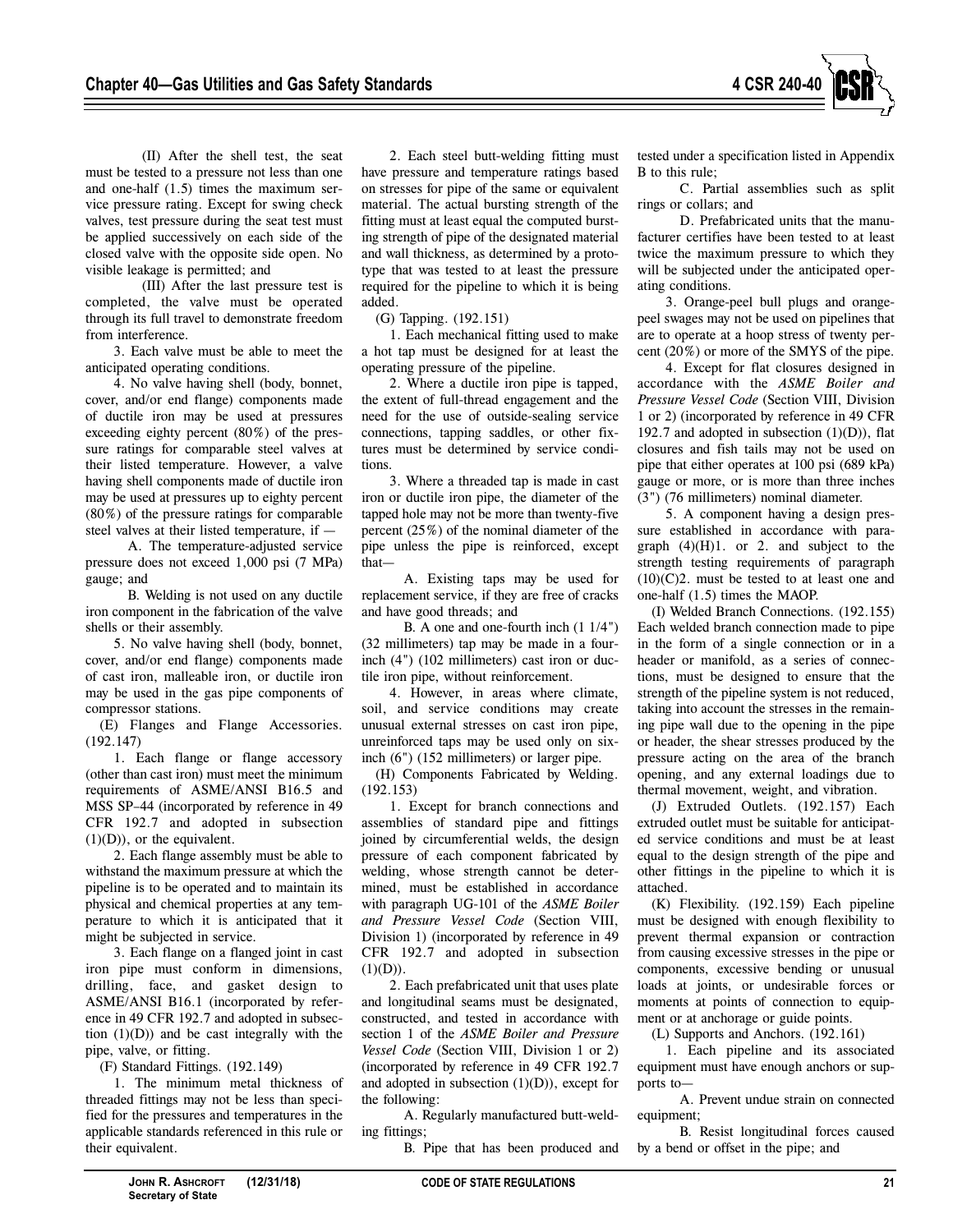C. Prevent or damp out excessive vibration.

2. Each exposed pipeline must have enough supports or anchors to protect the exposed pipe joints from the maximum end force caused by internal pressure and any additional forces caused by temperature expansion or contraction or by the weight of the pipe and its contents.

3. Each support or anchor on an exposed pipeline must be made of durable, noncombustible material and must be designed and installed as follows:

A. Free expansion and contraction of the pipeline between supports or anchors may not be restricted;

B. Provision must be made for the service conditions involved; and

C. Movement of the pipeline may not cause disengagement of the support equipment.

4. Each support on an exposed pipeline operated at a stress level of fifty percent (50%) or more of SMYS must comply with the following:

A. A structural support may not be welded directly to the pipe;

B. The support must be provided by a member that completely encircles the pipe; and

C. If an encircling member is welded to a pipe, the weld must be continuous and cover the entire circumference.

5. Each underground pipeline that is connected to a relatively unyielding line or other fixed object must have enough flexibility to provide for possible movement or it must have an anchor that will limit the movement of the pipeline.

6. Each underground pipeline that is being connected to new branches must have a firm foundation for both the header and the branch to prevent detrimental lateral and vertical movement.

(M) Compressor Stations—Design and Construction. (192.163)

1. Location of compressor building. Except for a compressor building on a platform located in inland navigable waters, each main compressor building of a compressor station must be located on property under the control of the operator. It must be far enough away from adjacent property not under control of the operator to minimize the possibility of fire being communicated to the compressor building from structures on adjacent property. There must be enough open space around the main compressor building to allow the free movement of firefighting equipment.

2. Building construction. Each building on a compressor station site must be made of noncombustible materials if it contains either—

A. Pipe more than two inches (2") (51 millimeters) in diameter that is carrying gas under pressure; or

B. Gas handling equipment other than gas utilization equipment used for domestic purposes.

3. Exits. Each operating floor of a main compressor building must have at least two (2) separated and unobstructed exits located so as to provide a convenient possibility of escape and an unobstructed passage to a place of safety. Each door latch on an exit must be of a type which can be readily opened from the inside without a key. Each swinging door located in an exterior wall must be mounted to swing outward.

4. Fenced areas. Each fence around a compressor station must have at least two (2) gates located so as to provide a convenient opportunity for escape to a place of safety or have other facilities affording a similarly convenient exit from the area. Each gate located within two hundred feet (200') (61 meters) of any compressor plant building must open outward and, when occupied, must be openable from the inside without a key.

5. Electrical facilities. Electrical equipment and wiring installed in compressor stations must conform to NFPA-70 (incorporated by reference in 49 CFR 192.7 and adopted in subsection  $(1)(D)$ , so far as that code is applicable.

(N) Compressor Stations—Liquid Removal. (192.165)

1. Where entrained vapors in gas may liquefy under the anticipated pressure and temperature conditions, the compressor must be protected against the introduction of liquids in quantities that could cause damage.

2. Each liquid separator used to remove entrained liquids at a compressor station must—

A. Have a manually operable means of removing these liquids;

B. Where slugs of liquid could be carried into the compressors, have either automatic liquid removal facilities, an automatic compressor shutdown device, or a high liquid level alarm; and

C. Be manufactured in accordance with section VIII of the *ASME Boiler and Pressure Vessel Code* (incorporated by reference in 49 CFR 192.7 and adopted in subsection  $(1)(D)$  and the additional requirements of paragraph (4)(H)5., except that liquid separators constructed of pipe and fittings without internal welding must be fabricated with a design factor of 0.4 or less.

(O) Compressor Stations—Emergency Shutdown. (192.167)

1. Except for unattended field compressor stations of one thousand (1,000) horsepower (746 kilowatts) or less, each compressor station must have an emergency shutdown system that meets the following:

A. It must be able to block gas out of the station and blowdown the station piping;

B. It must discharge gas from the blowdown piping at a location where the gas will not create a hazard;

C. It must provide means for the shutdown of gas compressing equipment, gas fires, and electrical facilities in the vicinity of gas headers and in the compressor building, except that—

(I) Electrical circuits that supply emergency lighting required to assist station personnel in evacuating the compressor building and the area in the vicinity of the gas headers must remain energized; and

(II) Electrical circuits needed to protect equipment from damage may remain energized; and

D. It must be operable from at least two (2) locations, each of which is—

(I) Outside the gas area of the station;

(II) Near the exit gates if the station is fenced or near emergency exits if not fenced; and

(III) Not more than five hundred feet (500') (153 meters) from the limits of the station.

2. If a compressor station supplies gas directly to a distribution system with no other adequate source of gas available, the emergency shutdown system must be designed so that it will not function at the wrong time and cause an unintended outage on the distribution system.

3. On a platform located in inland navigable waters, the emergency shutdown system must be designed and installed to actuate automatically by each of the following events:

A. In the case of an unattended compressor station—

(I) When the gas pressure equals the maximum allowable operating pressure plus fifteen percent (15%); or

(II) When an uncontrolled fire occurs on the platform; and

B. In the case of a compressor station in a building—

(I) When an uncontrolled fire occurs in the building; or

(II) When the concentration of gas in air reaches fifty percent (50%) or more of the lower explosive limit in a building which has a source of ignition. For the purpose of part  $(4)(O)3.B.(II)$ , an electrical facility which conforms to Class 1, Group D of the *National Electrical Code* is not a source of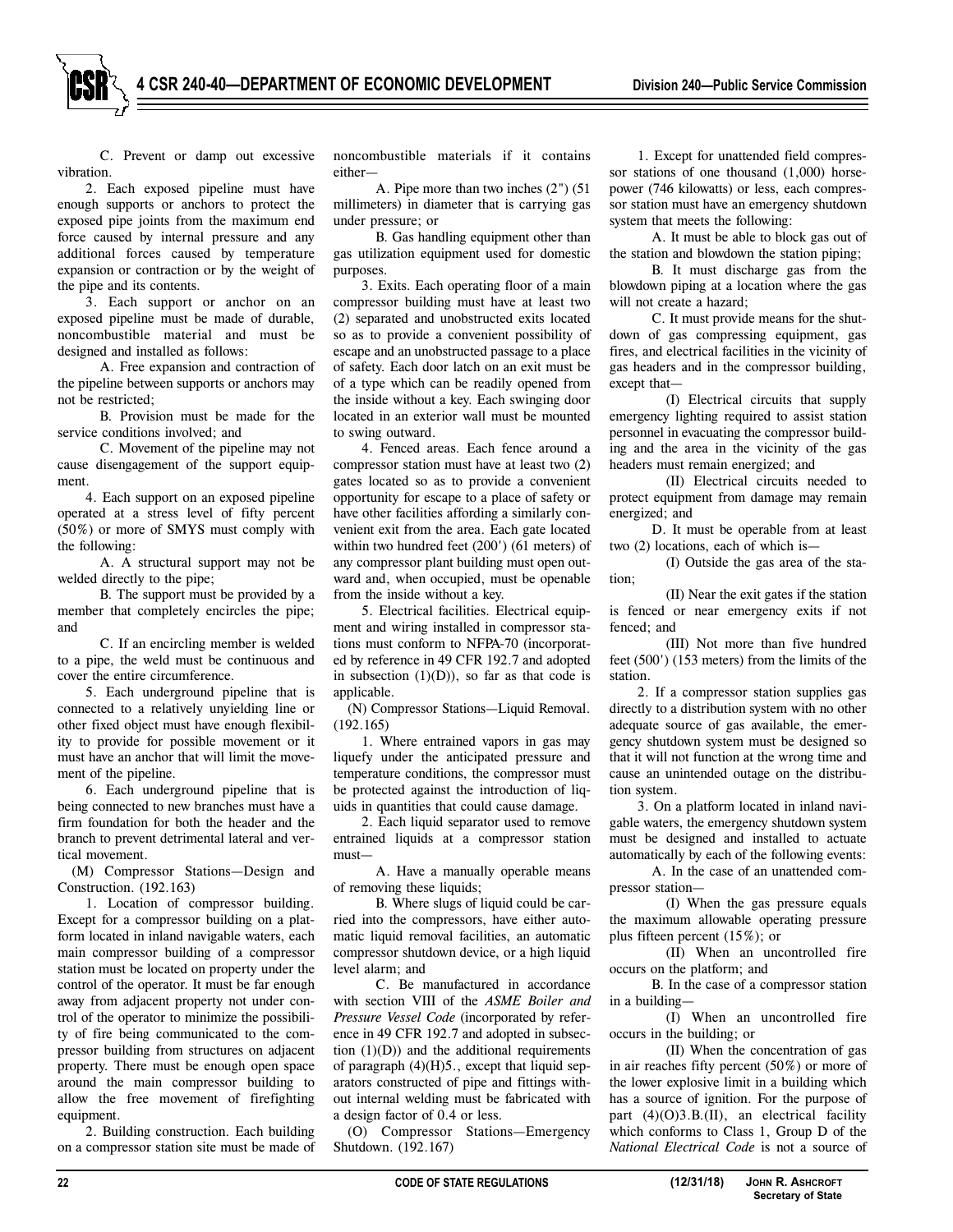

ignition.

(P) Compressor Stations—Pressure Limiting Devices. (192.169)

1. Each compressor station must have pressure relief or other suitable protective devices of sufficient capacity and sensitivity to ensure that the maximum allowable operating pressure of the station piping and equipment is not exceeded by more than ten percent (10%).

2. Each vent line that exhausts gas from the pressure relief valves of a compressor station must extend to a location where the gas may be discharged without hazard.

(Q) Compressor Stations—Additional Safety Equipment. (192.171)

1. Each compressor station must have adequate fire protection facilities. If fire pumps are a part of these facilities, their operation may not be affected by the emergency shutdown system.

2. Each compressor station prime mover other than an electrical induction or synchronous motor must have an automatic device to shut down the unit before the speed of either the prime mover or the driven unit exceeds a maximum safe speed.

3. Each compressor unit in a compressor station must have a shutdown or alarm device that operates in the event of inadequate cooling or lubrication of the unit.

4. Each compressor station gas engine that operates with pressure gas injection must be equipped so that stoppage of the engine automatically shuts off the fuel and vents the engine distribution manifold.

5. Each muffler for a gas engine in a compressor station must have vent slots or holes in the baffles of each compartment to prevent gas from being trapped in the muffler.

(R) Compressor Stations—Ventilation. (192.173) Each compressor station building must be ventilated to ensure that employees are not endangered by the accumulation of gas in rooms, sumps, attics, pits, or other enclosed places.

(S) Pipe-Type and Bottle-Type Holders. (192.175)

1. Each pipe-type and bottle-type holder must be designed so as to prevent the accumulation of liquids in the holder, in connecting pipe or in auxiliary equipment that might cause corrosion or interfere with the safe operation of the holder.

2. Each pipe-type or bottle-type holder must have a minimum clearance from other holders in accordance with the following formula:

 $C = (3D \times P \times F)/1000$  (in inches)  $(C=(3D\times P\times F) / 6,895)$  (in millimeters) where

 $C =$  Minimum clearance between pipe containers or bottles in inches (millimeters);

 $D =$  Outside diameter of pipe containers or bottles in inches (millimeters);

 $P =$  Maximum allowable operating pressure, psi (kPa) gauge; and

 $F =$ Design factor as set forth in subsection (3)(F) (192.111).

(T) Additional Provisions for Bottle-Type Holders. (192.177)

1. Each bottle-type holder must be—

A. Located on a site entirely surrounded by fencing that prevents access by unauthorized persons and with minimum clearance from the fence as follows:

| <b>Maximum Allowable</b><br><b>Operating Pressure</b> | <b>Minimum</b><br><b>Clearance</b><br>feet (meters) |
|-------------------------------------------------------|-----------------------------------------------------|
| Less than 1000 psi                                    |                                                     |
| $(7 \text{ MPa})$ gauge                               | 25(7.6)                                             |
| 1000 psi (7 MPa) gauge                                |                                                     |
| or more                                               | 100(31)                                             |

B. Designed using the design factors set forth in subsection  $(3)(F)$   $(192.111)$ ; and

C. Buried with a minimum cover in accordance with subsection  $(7)(N)$ .  $(192.327)$ 

2. Each bottle-type holder manufactured from steel that is not weldable under field conditions must comply with the following:

A. A bottle-type holder made from alloy steel must meet the chemical and tensile requirements for the various grades of steel in ASTM A372/A372M (incorporated by reference in 49 CFR 192.7 and adopted in subsection  $(1)(D)$ ;

B. The actual yield-tensile ratio of the steel may not exceed 0.85;

C. Welding may not be performed on the holder after it has been heat-treated or stress-relieved, except that copper wires may be attached to the small diameter portion of the bottle end closure for cathodic protection if a localized Thermit welding process is used;

D. The holder must be given a mill hydrostatic test at a pressure that produces a hoop stress at least equal to eighty-five percent (85%) of the SMYS; and

E. The holder, connection pipe, and components must be leak tested after installation as required by section (10).

(U) Transmission Line Valves. (192.179)

1. Each transmission line must have sectionalizing block valves spaced as follows, unless in a particular case the administrator finds that alternative spacing would provide an equivalent level of safety:

A. Each point on the pipeline in a Class 4 location must be within two and onehalf (2 1/2) miles (4 kilometers) of a valve;

B. Each point on the pipeline in a Class 3 location must be within four (4) miles (6.4 kilometers ) of a valve;

C. Each point on the pipeline in a Class 2 location must be within seven and one-half (7 1/2) miles (12 kilometers) of a valve; and

D. Each point on the pipeline in a Class 1 location must be within ten (10) miles (16 kilometers) of a valve.

2. Each sectionalizing block valve on a transmission line must comply with the following:

A. The valve and the operating device to open or close the valve must be readily accessible and protected from tampering and damage; and

B. The valve must be supported to prevent settling of the valve or movement of the pipe to which it is attached.

3. Each section of a transmission line between main line valves must have a blowdown valve with enough capacity to allow the transmission line to be blown down as rapidly as practicable. Each blowdown discharge must be located so the gas can be blown to the atmosphere without hazard and, if the transmission line is adjacent to an overhead electric line, so that the gas is directed away from the electrical conductors.

(V) Distribution Line Valves. (192.181)

1. Each high pressure distribution system must have valves spaced so as to reduce the time to shut down a section of main in an emergency. The valve spacing is determined by the operating pressure, the size of the mains and the local physical conditions, but it must at least provide zones of isolation sized so that the operator could relight the lost customer services within a period of eight (8) hours after restoration of system pressure.

2. Each regulator station controlling the flow or pressure of gas in a distribution system must have a valve installed on the inlet piping and on the outlet piping at a sufficient distance from the regulator station to permit the operation of the valve during an emergency that might preclude access to the station. An outlet valve on regulator stations will not be required on single-feed distribution systems when the outlet piping size is less than or equal to two inches (2") in nominal diameter.

3. Each valve on a main installed for operating or emergency purposes must comply with the following:

A. The valve must be placed in a readily accessible location so as to facilitate its operation in an emergency;

B. The operating stem or mechanism must be readily accessible; and

C. If the valve is installed in a buried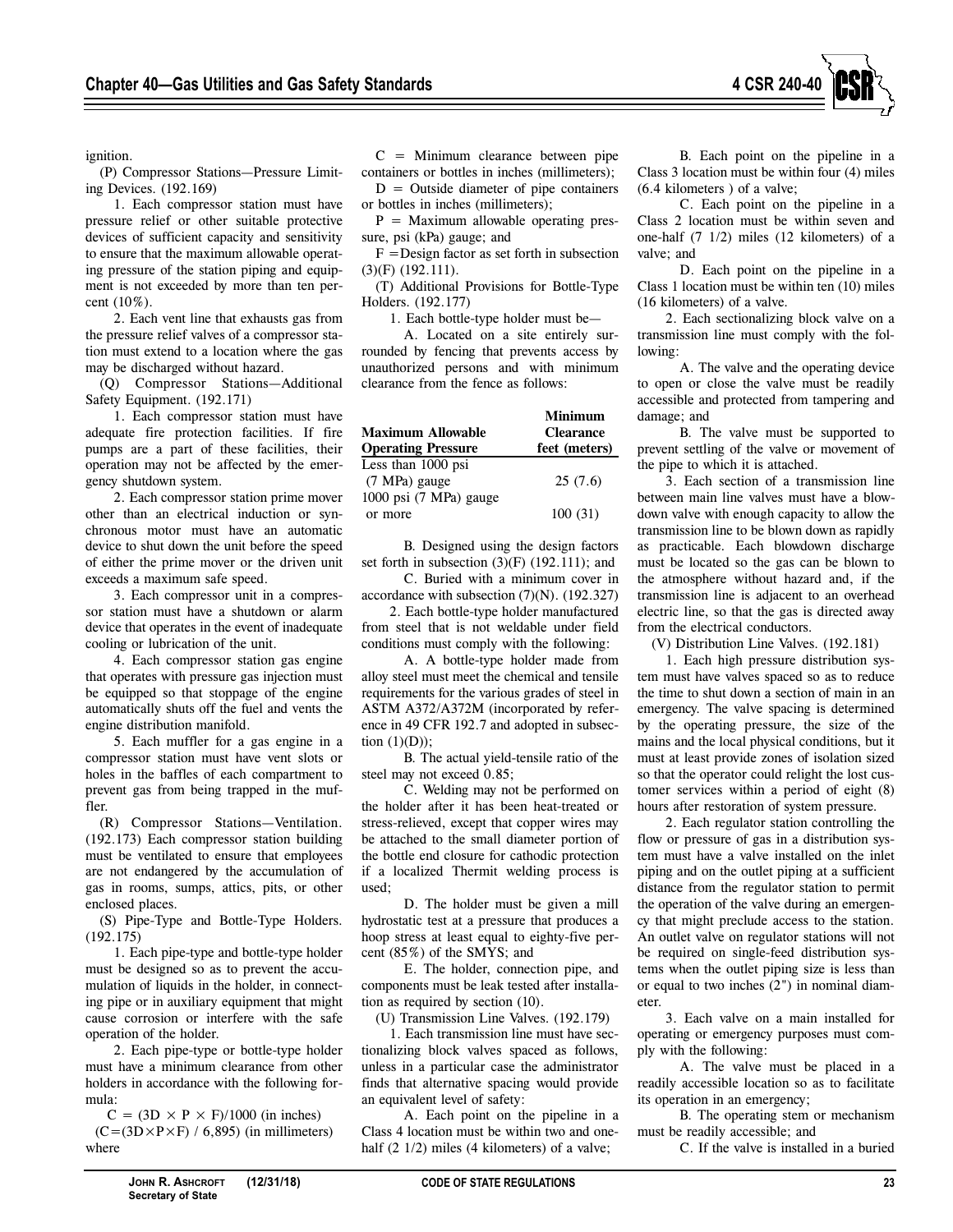**4 CSR 240-40—DEPARTMENT OF ECONOMIC DEVELOPMENT Division 240—Public Service Commission**

box or enclosure, the box or enclosure must be installed so as to avoid transmitting external loads to the main.

(W) Vaults—Structural Design Requirements. (192.183)

1. Each underground vault or pit for valves, pressure relieving, pressure limiting, or pressure regulating stations must be able to meet the loads which may be imposed upon it and to protect installed equipment.

2. There must be enough working space so that all of the equipment required in the vault or pit can be properly installed, operated, and maintained.

3. Each pipe entering, or within, a regulator vault or pit must be steel for sizes ten inches (10") (254 millimeters), and less, except that control and gauge piping may be copper. Where pipe extends through the vault or pit structure, provision must be made to prevent the passage of gases or liquids through the opening and to avert strains in the pipe.

(X) Vaults—Accessibility. (192.185) Each vault must be located in an accessible location and, so far as practical, away from—

1. Street intersections or points where traffic is heavy or dense;

2. Points of minimum elevation, catch basins or places where the access cover will be in the course of surface waters; and

3. Water, electric, steam, or other facilities.

(Y) Vaults—Sealing, Venting, and Ventilation. (192.187) Each underground vault or closed top pit containing either a pressure regulating or reducing station, or a pressure limiting or relieving station, must be sealed, vented, or ventilated, as follows:

1. When the internal volume exceeds two hundred (200) cubic feet (5.7 cubic meters)—

A. The vault or pit must be ventilated with two (2) ducts, each having at least the ventilating effect of a pipe four inches (4") (102 millimeters) in diameter;

B. The ventilation must be enough to minimize the formation of combustible atmosphere in the vault or pit; and

C. The ducts must be high enough above grade to disperse any gas-air mixtures that might be discharged;

2. When the internal volume is more than seventy-five (75) cubic feet (2.1 cubic meters) but less than two hundred (200) cubic feet (5.7 cubic meters)—

A. If the vault or pit is sealed, each opening must have a tight fitting cover without open holes through which an explosive mixture might be ignited, and there must be a means for testing the internal atmosphere before removing the cover;

B. If the vault or pit is vented, there must be a means of preventing external sources of ignition from reaching the vault atmosphere; or

C. If the vault or pit is ventilated, paragraph  $(4)(Y)1$ . or 3. applies; and

3. If a vault or pit covered by paragraph  $(4)(Y)2$ . is ventilated by openings in the covers or gratings and the ratio of the internal volume, in cubic feet, to the effective ventilating area of the cover or grating, in square feet, is less than twenty to one (20:1), no additional ventilation is required.

(Z) Vaults—Drainage and Waterproofing. (192.189)

1. Each vault must be designed so as to minimize the entrance of water.

2. A vault containing gas piping may not be connected by means of a drain connection to any other underground structure.

3. All electrical equipment in vaults must conform to the applicable requirements of Class 1, Group D, of the *National Electrical Code*, NFPA-70 (incorporated by reference in 49 CFR 192.7 and adopted in subsection  $(1)(D)$ ).

(AA) Design Pressure of Plastic Fittings. (192.191) Thermoplastic fittings for plastic pipe must conform to ASTM D2513-99 (incorporated by reference in 49 CFR 192.7 and adopted in subsection  $(1)(D)$  for plastic materials other than polyethylene or ASTM D2513-09A (incorporated by reference in 49 CFR 192.7 and adopted in subsection  $(1)(D)$ ) for polyethylene plastic materials.

(BB) Valve Installation in Plastic Pipe. (192.193) Each valve installed in plastic pipe must be designed so as to protect the plastic material against excessive torsional or shearing loads when the valve or shutoff is operated, and from any other secondary stresses that might be exerted through the valve or its enclosure.

(CC) Protection Against Accidental Overpressuring. (192.195)

1. General requirements. Except as provided in subsection (4)(DD) (192.197), each pipeline that is connected to a gas source so that the maximum allowable operating pressure could be exceeded, as the result of pressure control failure or of some other type of failure, must have pressure relieving or pressure limiting devices that meet the requirements of subsections (4)(EE) and (FF). (192.199 and 192.201)

2. Additional requirements for distributions systems. Each distribution system that is supplied from a source of gas that is at a higher pressure than the maximum allowable operating pressure for the system must—

A. Have pressure regulation devices capable of meeting the pressure, load and other service conditions that will be experienced in normal operation of the system, and that could be activated in the event of failure of some portion of the system; and

B. Be designed so as to prevent accidental overpressuring.

(DD) Control of the Pressure of Gas Delivered from Transmission Lines and High-Pressure Distribution Systems to Service Equipment. (192.197) If the maximum allowable operating pressure of the system exceeds fourteen inches (14") water column, one (1) of the following methods must be used to regulate and limit, to the maximum safe value, the pressure of gas delivered to the customer:

1. A service regulator with a suitable over-pressure protection device set to limit, to a maximum safe value, the pressure of the gas delivered to the customer and another regulator located upstream from the service regulator. The upstream regulator may not be set to maintain a pressure higher than sixty (60) psi (414 kPa) gauge. A device must be installed between the upstream regulator and the service regulator to limit the pressure on the inlet of the service regulator to sixty (60) psi (414 kPa) gauge or less in case the upstream regulator fails to function properly. This device may be either a relief valve or an automatic shutoff that shuts and remains closed until manually reset, if the pressure on the inlet of the service regulator exceeds the set pressure (sixty (60) psi (414 kPa) gauge or less);

2. A service regulator and a monitoring regulator set to limit, to a maximum safe value, the pressure of the gas delivered to the customer. A device or method that indicates the failure of the service regulator must also be provided. The service regulator must be monitored at intervals not exceeding fifteen (15) months, but at least once each calendar year for detection of a failure;

3. A service regulator with a relief valve vented to the outside atmosphere, with the relief valve set to open so that the pressure of gas going to the customer does not exceed a maximum safe value. The relief valve may either be built into the service regulator or it may be a separate unit installed downstream from the service regulator. This combination may be used alone only in those cases where the inlet pressure on the service regulator does not exceed the manufacturer's safe working pressure rating of the service regulator, and may not be used where the inlet pressure on the service regulator exceeds sixty (60) psi (414 kPa) gauge. For higher inlet pressure, the methods in paragraph  $(4)(DD)1.$  or 2. must be used; or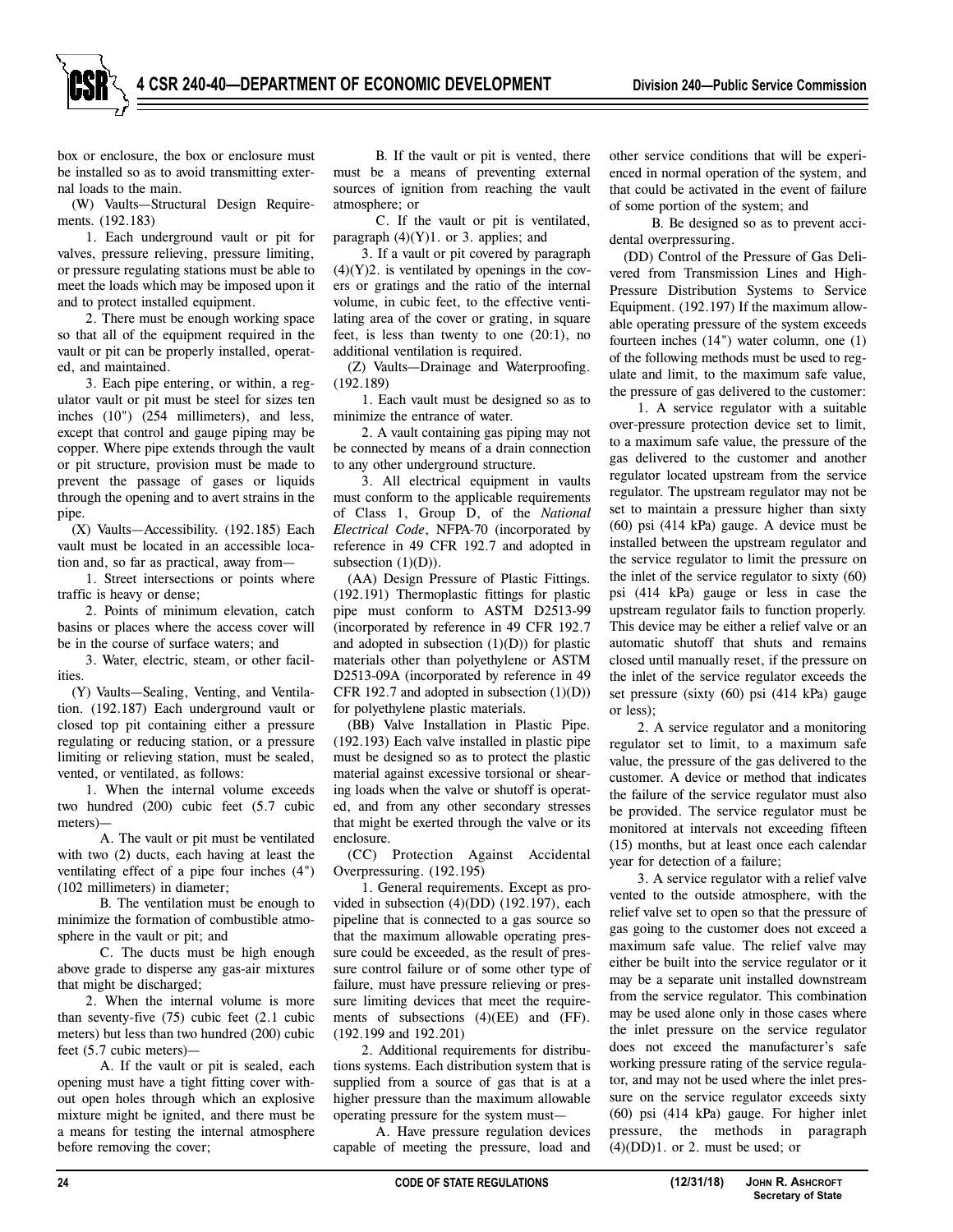

4. A service regulator and an automatic shutoff device that closes upon a rise in pressure downstream from the regulator and remains closed until manually reset.

(EE) Requirements for Design of Pressure Relief and Limiting Devices. (192.199) Except for rupture discs, each pressure relief or pressure limiting device must—

1. Be constructed of materials so that the operation of the device will not be impaired by corrosion;

2. Have valves and valve seats that are designed not to stick in a position that will make the device inoperative;

3. Be designed and installed so that it can be readily operated to determine if the valve is free, can be tested to determine the pressure at which it will operate and can be tested for leakage when in the closed position;

4. Have support made of noncombustible material;

5. Have discharge stacks, vents, or outlet ports designed to prevent accumulation of water, ice, or snow, located where gas can be discharged into the atmosphere without undue hazard;

6. Be designed and installed so that the size of the openings, pipe and fittings located between the system to be protected and the pressure relieving device, and the size of the vent line, are adequate to prevent hammering of the valve and to prevent impairment of relief capacity;

7. Where installed at a district regulator station to protect a pipeline system from overpressuring, be designed and installed to prevent any single incident, for instance, an explosion in a vault or damage by a vehicle, from affecting the operation of both the overpressure protective device and the district regulator;

8. Except for a valve that will isolate the system under protection from its source of pressure, be designed to prevent unauthorized access to or operation of the following stop valves regardless of installation date:

A. Any valve that will make the pressure relief valve or pressure limiting device inoperative;

B. Valves that would bypass the regulator or relief devices; and

C. Shut-off valves in control lines that, if operated, would cause the regulator or overpressure protection device to be inoperative;

9. Be designed and installed so that adequate overpressure protection is provided for all town border stations and district regulator stations regardless of installation date;

10. Where a monitor regulator is used for overpressure protection, be designed and

installed to include an internal or separate device or method that indicates a failure of the operating regulator regardless of installation date. The operating regulator must be monitored at least monthly for regulator stations for detection of a failure; and

11. Where regulators in series or working monitors are used for overpressure protection, be designed and installed to include an internal or separate device or method that indicates a failure of each regulator regardless of installation date. Each regulator must be monitored at least monthly for regulator stations for detection of a failure. When the operator chooses to use a pressure gauge as the separate device to comply with paragraph  $(4)$ (EE)10. or 11., the pressure gauge must have the capability to record the high pressure, such as a recording chart or "tattle-tale" needle (a standard sight gauge is not adequate for this purpose).

(FF) Required Capacity of Pressure Relieving and Limiting Stations. (192.201)

1. Each pressure relief station or pressure limiting station or group of those stations installed to protect a pipeline must have enough capacity, and must be set to operate, to ensure the following:

A. In a low pressure distribution system, the pressure may not cause the unsafe operation of any connected and properly adjusted gas utilization equipment; and

B. In pipelines other than a low pressure distribution system—

(I) If the maximum allowable operating pressure is sixty (60) psi (414 kPa) gauge or more, the pressure may not exceed the maximum allowable operating pressure plus ten percent (10%) or the pressure that produces a hoop stress of seventy-five percent (75%) of SMYS, whichever is lower;

(II) If the maximum allowable operating pressure is twelve (12) psi (83 kPa) gauge or more, but less than sixty (60) psi (414 kPa) gauge, the pressure may not exceed the maximum allowable operating pressure plus six (6) psi (41 kPa) gauge; or

(III) If the maximum allowable operating pressure is less than twelve (12) psi (83 kPa) gauge, the pressure may not exceed the maximum allowable operating pressure plus fifty percent (50%).

2. When more than one (1) pressure regulating or compressor station feeds into a pipeline, relief valves or other protective devices must be installed at each station to ensure that the complete failure of the largest capacity regulator or compressor, or any single run of lesser capacity regulators or compressors in that station, will not impose pressures on any part of the pipeline or distribution system in excess of those for which it was designed, or against which it was protected, whichever is lower.

3. Relief valves or other pressure limiting devices must be installed at or near each regulator station in a low-pressure distribution system, with a capacity to limit the maximum pressure in the main to a pressure that will not exceed the safe operating pressure for any connected and properly adjusted gas utilization equipment.

(GG) Instrument, Control, and Sampling Pipe and Components. (192.203)

1. Applicability. This subsection applies to the design of instrument, control, and sampling pipe and components. It does not apply to permanently closed systems, such as fluidfilled temperature-responsive devices.

2. Materials and design. All materials employed for pipe and components must be designed to meet the particular conditions of service and the following:

A. Each takeoff connection and attaching boss, fitting, or adapter must be made of suitable material, be able to withstand the maximum service pressure and temperature of the pipe or equipment to which it is attached, and be designed to satisfactorily withstand all stresses without failure by fatigue;

B. Except for takeoff lines that can be isolated from sources of pressure by other valving, a shutoff valve must be installed in each takeoff line as near as practicable to the point of takeoff. Blowdown valves must be installed where necessary;

C. Brass or copper material may not be used for metal temperatures greater than four hundred degrees Fahrenheit (400 °F)  $(204 °C)$ ;

D. Pipe or components that may contain liquids must be protected by heating or other means from damage due to freezing;

E. Pipe or components in which liquids may accumulate must have drains or drips:

F. Pipe or components subject to clogging from solids or deposits must have suitable connections for cleaning;

G. The arrangement of pipe, components, and supports must provide safety under anticipated operating stresses;

H. Each joint between sections of pipe, and between pipe and valves or fittings, must be made in a manner suitable for the anticipated pressure and temperature condition. Slip-type expansion joints may not be used. Expansion must be allowed for by providing flexibility within the system itself; and

I. Each control line must be protected from anticipated causes of damage and must be designed and installed to prevent damage to any one (1) control line from making both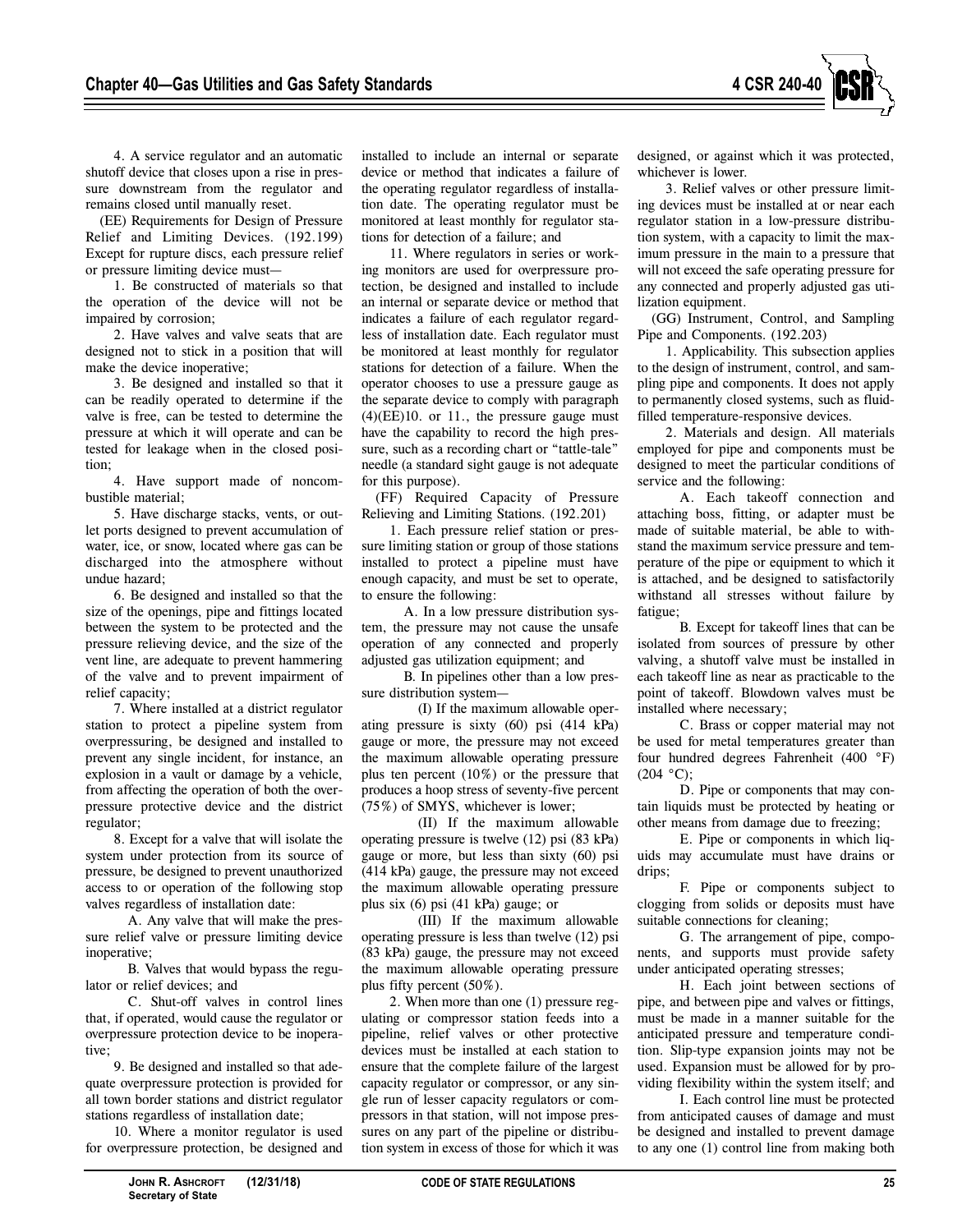the regulator and the overpressure protective device inoperative.

(HH) Passage of Internal Inspection Devices. (192.150)

1. Except as provided in paragraphs  $(4)(HH)2$ . and  $(4)(HH)3$ ., each new transmission line and each replacement of line pipe, valve, fitting, or other line component in a transmission line must be designed and constructed to accommodate the passage of instrumented internal inspection devices.

2. This subsection does not apply to—

A. Manifolds;

B. Station piping such as at compressor stations, meter stations, or regulator stations;

C. Piping associated with storage facilities, other than a continuous run of transmission line between a compressor station and storage facilities;

D. Cross-overs;

E. Sizes of pipe for which an instrumented internal inspection device is not commercially available;

F. Transmission lines, operated in conjunction with a distribution system which are installed in Class 4 locations; and

G. Other piping that, under 49 CFR 190.9, the administrator finds in a particular case would be impracticable to design and construct to accommodate the passage of instrumented internal inspection devices.

3. An operator encountering emergencies, construction time constraints, or other unforeseen construction problems need not construct a new or replacement segment of a transmission line to meet paragraph (4)(HH)1., if the operator determines and documents why an impracticability prohibits compliance with paragraph (4)(HH)1. Within thirty (30) days of discovering the emergency or construction problem the operator must petition, under 49 CFR 190.9, for approval that design and construction to accommodate passage of instrumented internal inspection devices would be impracticable. If the petition is denied, within one (1) year after the date of the notice of the denial, the operator must modify that segment to allow passage of instrumented internal inspection devices.

#### (5) Welding of Steel in Pipelines.

(A) Scope. (192.221)

1. This section prescribes minimum requirements for welding steel materials in pipelines.

2. This section does not apply to welding that occurs during the manufacture of steel pipe or steel pipeline components.

(B) General.

1. Welding is only to be performed in accordance with established written welding procedures that have been qualified under subsection  $(5)(C)$   $(192.225)$  to produce sound, ductile welds.

2. Welding is only to be performed by welders who are qualified under subsections (5)(D) and (E) (192.227 and 192.229) for the welding procedure to be used.

(C) Welding Procedures. (192.225)

1. Welding must be performed by a qualified welder or welding operator in accordance with welding procedures qualified under section 5, section 12, Appendix A, or Appendix B of API Standard 1104 (incorporated by reference in 49 CFR 192.7 and adopted in subsection  $(1)(D)$  or section IX of the *ASME Boiler and Pressure Vessel Code* (incorporated by reference in 49 CFR 192.7 and adopted in subsection  $(1)(D)$  to produce welds meeting the requirements of section (5) of this rule. The quality of the test welds used to qualify welding procedures must be determined by destructive testing in accordance with the referenced welding standard(s).

2. Each welding procedure must be recorded in detail, including the results of the qualifying tests. This record must be retained and followed whenever the procedure is used.

(D) Qualification of Welders and Welding Operators. (192.227)

1. Except as provided in paragraph (5)(D)2., each welder or welding operator must be qualified in accordance with section 6, section 12, Appendix A, or Appendix B of API Standard 1104 (incorporated by reference in 49 CFR 192.7 and adopted in subsection (1)(D)) or section IX of the *ASME Boiler and Pressure Vessel Code* (incorporated by reference in 49 CFR 192.7 and adopted in subsection  $(1)(D)$ ). However, a welder or welding operator qualified under an earlier edition of a standard listed in 49 CFR 192.7 (see subsection  $(1)(D)$ ) may weld but may not requalify under that earlier edition.

2. A welder may qualify to perform welding on pipe to be operated at a pressure that produces a hoop stress of less than twenty percent (20%) of SMYS by performing an acceptable test weld, for the process to be used, under the test set forth in subsection I. of Appendix C, which is included herein (at the end of this rule). Each welder who is to make a welded service line connection to a main must first perform an acceptable test weld under subsection II. of Appendix C as a requirement of the qualifying test.

(E) Limitations on Welders and Welding Operators. (192.229)

1. No welder or welding operator whose qualification is based on nondestructive testing may weld compressor station pipe and components.

2. A welder or welding operator may not weld with a particular welding process unless, within the preceding six (6) calendar months, the welder or welding operator was engaged in welding with that process.

3. A welder or welding operator qualified under paragraph  $(5)(D)1$ .  $(192.227[a])$ —

A. May not weld on pipe to be operated at a pressure that produces a hoop stress of twenty percent (20%) or more of SMYS unless within the preceding six (6) calendar months the welder or welding operator has had one (1) weld tested and found acceptable under section 6, section 9, section 12, or Appendix A of API Standard 1104 (incorporated by reference in 49 CFR 192.7 and adopted in subsection  $(1)(D)$ ). Alternatively, welders or welding operators may maintain an ongoing qualification status by performing welds tested and found acceptable under the above acceptance criteria at least twice each calendar year, but at intervals not exceeding seven and one-half (7 1/2) months. A welder or welding operator qualified under an earlier edition of a standard listed in 49 CFR 192.7 (see subsection  $(1)(D)$ ) may weld, but may not requalify under that earlier edition; and

B. May not weld on pipe to be operated at a pressure that produces a hoop stress of less than twenty percent (20%) of SMYS unless the welder or welding operator is tested in accordance with subparagraph  $(5)(E)3.A.$  or requalifies under subparagraph (5)(E)4.A. or B.

4. A welder or welding operator qualified under paragraph (5)(D)2. may not weld unless—

A. Within the preceding fifteen (15) calendar months, but at least once each calendar year, the welder or welding operator has requalified under paragraph (5)(D)2.; or

B. Within the preceding seven and one-half (7 1/2) calendar months, but at least twice each calendar year, the welder or welding operator has had—

(I) A production weld cut out, tested, and found acceptable in accordance with the qualifying test; or

(II) For a welder who works only on service lines two inches (2") (51 millimeters) or smaller in diameter, two (2) sample welds tested and found acceptable in accordance with the test in subsection III. of Appendix C to this rule.

(F) Protection From Weather. (192.231) The welding operation must be protected from weather conditions that would impair the quality of the completed weld.

(G) Miter Joints. (192.233)

1. A miter joint on steel pipe to be operated at a pressure that produces a hoop stress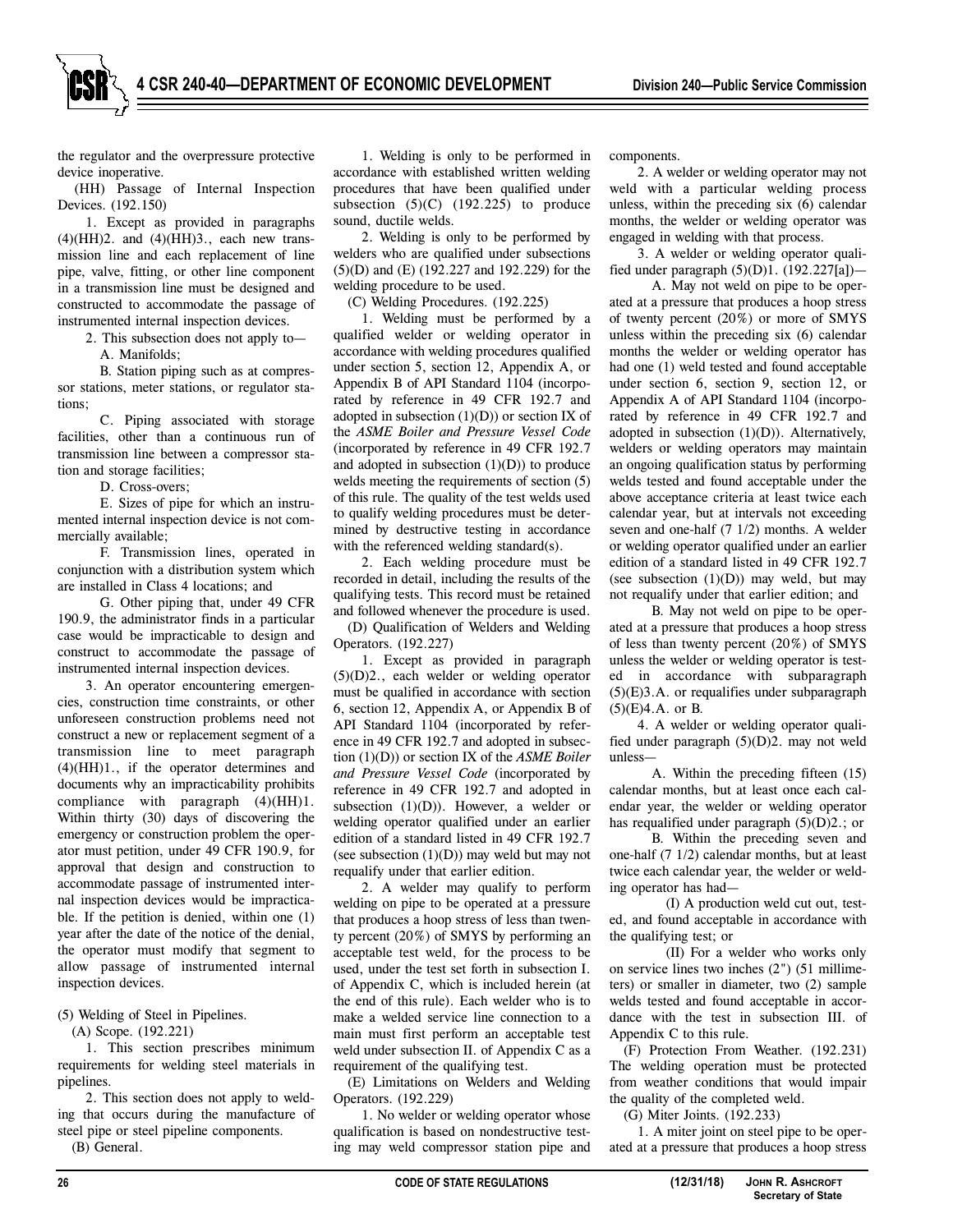

of thirty percent (30%) or more of SMYS may not deflect the pipe more than three degrees (3°).

2. A miter joint on steel pipe to be operated at a pressure that produces a hoop stress of less than thirty percent (30%), but more than ten percent (10%), of SMYS may not deflect the pipe more than twelve and onehalf degrees (12 1/2°) and must be a distance equal to one (1) pipe diameter or more away from any other miter joint, as measured from the crotch of each joint.

3. A miter joint on steel pipe to be operated at a pressure that produces a hoop stress of ten percent (10%) or less of SMYS may not deflect the pipe more than ninety degrees  $(90^{\circ})$ .

(H) Preparation for Welding. (192.235) Before beginning any welding, the welding surfaces must be clean and free of any material that may be detrimental to the weld and the pipe or component must be aligned to provide the most favorable condition for depositing the root bead. This alignment must be preserved while the root bead is being deposited.

(I) Inspection and Test of Welds. (192.241)

1. Visual inspection of welding must be conducted by an individual qualified by appropriate training and experience to ensure that—

A. The welding is performed in accordance with the welding procedure; and B. The weld is acceptable under para-

graph  $(5)(I)3$ . 2. The welds on a pipeline to be operated at a pressure that produces a hoop stress of twenty percent (20%) or more of SMYS must be nondestructively tested in accordance with subsection (5)(J), except that welds that are visually inspected and approved by a qualified welding inspector need not be nondestructively tested if—

A. The pipe has a nominal diameter of less than six inches (6") (152 millimeters); or

B. The pipeline is to be operated at a pressure that produces a hoop stress of less than forty percent (40%) of SMYS and the welds are so limited in number that nondestructive testing is impractical.

3. The acceptability of a weld that is nondestructively tested or visually inspected is determined according to the standards in section 9 or Appendix A of API Standard 1104 (incorporated by reference in 49 CFR 192.7 and adopted in subsection  $(1)(D)$ ). Appendix A of API Standard 1104 may not be used to accept cracks.

(J) Nondestructive Testing. (192.243)

1. Nondestructive testing of welds must be performed by any process, other than trepanning, that will clearly indicate the defects that may affect the integrity of the weld.

2. Nondestructive testing of welds must be performed—

A. In accordance with written procedures; and

B. By persons who have been trained and qualified in the established procedures and with the equipment employed in testing.

3. Procedures must be established for the proper interpretation of each nondestructive test of a weld to ensure the acceptability of the weld under paragraph  $(5)(I)3$ . (192.241[c]).

4. When nondestructive testing is required under paragraph (5)(I)2. (192.241[b]), the following percentages of each day's field butt welds, selected at random by the operator, must be nondestructively tested over their entire circumference:

A. In Class 1 locations, at least ten percent  $(10\%)$ ;

B. In Class 2 locations, at least fifteen percent  $(15\%)$ ;

C. In Class 3 and Class 4 locations, at crossings of major or navigable rivers and within railroad or public highway rights-ofway, including tunnels, bridges, and overhead road crossings, one hundred percent (100%) unless impracticable, in which case at least ninety percent (90%). Nondestructive testing must be impracticable for each girth weld not tested; and

D. At pipeline tie-ins, including tieins of replacement sections, one hundred percent (100%).

5. Except for a welder or welding operator whose work is isolated from the principal welding activity, a sample of each welder or welding operator's work for each day must be nondestructively tested, when that testing is required under paragraph  $(5)(I)2$ . (192.241[b]).

6. When nondestructive testing is required under paragraph  $(5)(I)2$ . (192.241[b]), each operator must retain, for the life of the pipeline, a record showing, by milepost, engineering station, or by geographic feature, the number of girth welds made, the number nondestructively tested, the number rejected and the disposition of the rejects.

(K) Repair or Removal of Defects. (192.245)

1. Each weld that is unacceptable under paragraph  $(5)(I)3. (192.241[c])$  must be removed or repaired. A weld must be removed if it has a crack that is more than eight percent (8%) of the weld length.

2. Each weld that is repaired must have the defect removed down to sound metal and the segment to be repaired must be preheated if conditions exist which would adversely affect the quality of the weld repair. After repair, the segment of the weld that was repaired must be inspected to ensure its acceptability.

3. Repair of a crack or of any defect in a previously repaired area must be in accordance with written weld repair procedures that have been qualified under subsection (5)(C) (192.225). Repair procedures must provide that the minimum mechanical properties specified for the welding procedure used to make the original weld are met upon completion of the final weld repair.

(6) Joining of Materials Other Than by Welding.

(A) Scope. (192.271)

1. This section prescribes minimum requirements for joining materials in pipelines, other than by welding.

2. This section does not apply to joining during the manufacture of pipe or pipeline components.

(B) General. (192.273)

1. The pipeline must be designed and installed so that each joint will sustain the longitudinal pullout or thrust forces caused by contraction or expansion of the piping or by anticipated external or internal loading.

2. Each joint must be made in accordance with written procedures that have been proved by test or experience to produce strong gastight joints.

3. Each joint must be inspected to ensure compliance with this section.

(C) Cast Iron Pipe. (192.275)

1. Each caulked bell and spigot joint in cast iron pipe must be sealed with mechanical leak clamps.

2. Each mechanical joint in cast iron pipe must have a gasket made of a resilient material as the sealing medium. Each gasket must be suitably confined and retained under compression by a separate gland or follower ring.

3. Cast iron pipe may not be joined by threaded joints.

4. Cast iron pipe may not be joined by brazing.

(D) Ductile Iron Pipe. (192.277)

1. Ductile iron pipe may not be joined by threaded joints.

2. Ductile iron pipe may not be joined by brazing.

(E) Copper Pipe. (192.279) Copper pipe may not be threaded, except that copper pipe used for joining screw fittings or valves may be threaded if the wall thickness is equivalent to the comparable size of Schedule 40 or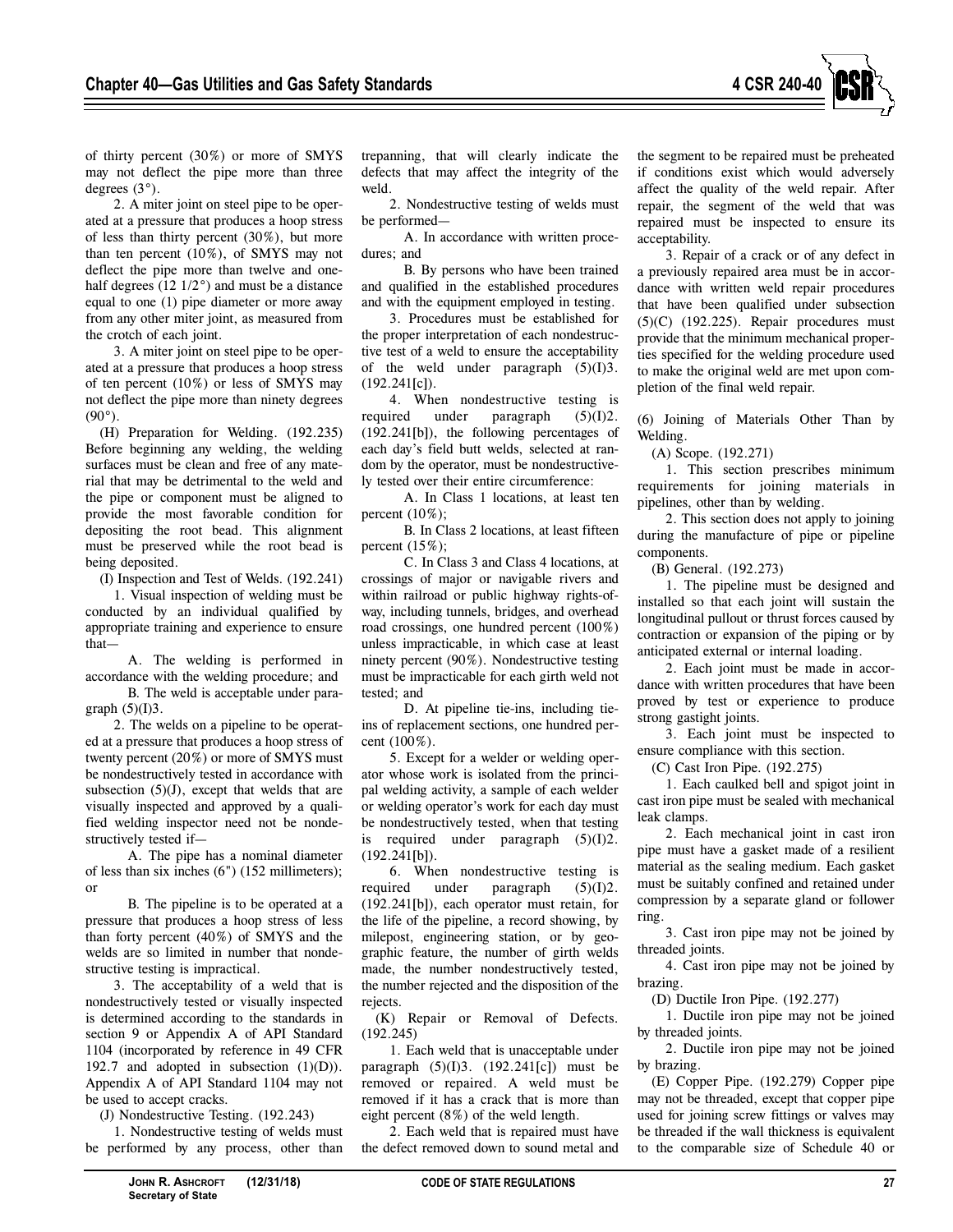heavier wall pipe listed in Table C1 of ASME/ANSI B16.5.

(F) Plastic Pipe (192.281)

1. General. A plastic pipe joint that is joined by solvent cement, adhesive, or heat fusion may not be disturbed until it has properly set. Plastic pipe may not be joined by a threaded joint or miter joint.

2. Solvent cement joints. Each solvent cement joint on plastic pipe must comply with the following:

A. The mating surfaces of the joint must be clean, dry, and free of material which might be detrimental to the joint;

B. The solvent cement must conform to ASTM D2513-99 (incorporated by reference in 49 CFR 192.7 and adopted in subsection  $(1)(D)$ ; and

C. The joint may not be heated to accelerate the setting of the cement.

3. Heat-fusion joints. Each heat-fusion joint on plastic pipe must comply with the following:

A. A butt heat-fusion joint must be joined by a device that holds the heater element square to the ends of the piping, compresses the heated ends together and holds the pipe in proper alignment while the plastic hardens;

B. A socket heat-fusion joint must be joined by a device that heats the mating surfaces of the joint uniformly and simultaneously to essentially the same temperature;

C. An electrofusion joint must be joined utilizing the equipment and techniques of the fittings manufacturer or equipment and techniques shown, by testing joints to the requirements of part  $(6)(G)1.A.(III)$ , to be at least equivalent to those of the fittings manufacturer; and

D. Heat may not be applied with a torch or other open flame.

4. Mechanical joints. Each compression type mechanical joint on plastic pipe must comply with the following:

A. The gasket material in the coupling must be compatible with the plastic; and

B. A rigid internal tubular stiffener, other than a split tubular stiffener, must be used in conjunction with the coupling.

(G) Plastic Pipe—Qualifying Joining Procedures. (192.283)

1. Heat fusion, solvent cement, and adhesive joints. Before any written procedure established under paragraph (6)(B)2. is used for making plastic pipe joints by a heat fusion, solvent cement, or adhesive method, the procedure must be qualified by subjecting specimen joints made according to the procedure to the following tests:

A. The burst test requirements of—

(I) In the case of thermoplastic pipe, paragraph 6.6 (Sustained Pressure Test) or paragraph 6.7 (Minimum Hydrostatic Burst Pressure) of ASTM D2513-99 (incorporated by reference in 49 CFR 192.7 and adopted in subsection  $(1)(D)$  for plastic materials other than polyethylene or ASTM D2513-09A (incorporated by reference in 49 CFR 192.7 and adopted in subsection (1)(D)) for polyethylene plastic materials;

(II) *(Reserved)*; or

(III) In the case of electrofusion fittings for polyethylene pipe and tubing, paragraph 9.1 (Minimum Hydraulic Burst Pressure Test), paragraph 9.2 (Sustained Pressure Test), paragraph 9.3 (Tensile Strength Test), or paragraph 9.4 (Joint Integrity Tests) of ASTM F1055 (incorporated by reference in 49 CFR 192.7 and adopted in subsection  $(1)(D)$ ;

B. For procedures intended for lateral pipe connections, subject a specimen joint made from pipe sections joined at right angles according to the procedure to a force on the lateral pipe until failure occurs in the specimen. If failure initiates outside the joint area, the procedure qualifies for use; and

C. For procedures intended for nonlateral pipe connections, follow the tensile test requirements of ASTM D638 (incorporated by reference in 49 CFR 192.7 and adopted in subsection  $(1)(D)$ ), except that the test may be conducted at ambient temperature and humidity. If the specimen elongates no less than twenty-five percent (25%) or failure initiates outside the joint area, the procedure qualifies for use.

2. Mechanical joints. Before any written procedure established under paragraph  $(6)(B)$ 2. is used for making mechanical plastic pipe joints that are designed to withstand tensile forces, the procedure must be qualified by subjecting five (5) specimen joints made according to the procedure to the following tensile test:

A. Use an apparatus for the test as specified in ASTM D638 (except for conditioning), (incorporated by reference in 49 CFR 192.7 and adopted in subsection  $(1)(D))$ ;

B. The specimen must be of such length that the distance between the grips of the apparatus and the end of the stiffener does not affect the joint strength;

C. The speed of testing is 0.20 inches (5.0 mm) per minute, plus or minus twentyfive percent  $(25\%)$ ;

D. Pipe specimens less than four inches (4") (102 mm) in diameter are qualified if the pipe yields to an elongation of no less than twenty-five percent (25%) or failure initiates outside the joint area;

E. Pipe specimens four inches (4") (102 mm) and larger in diameter shall be pulled until the pipe is subjected to a tensile stress equal to or greater than the maximum thermal stress that would be produced by a temperature change of 100°F (38°C) or until the pipe is pulled from the fitting. If the pipe pulls from the fitting, the lowest value of the five (5) test results or the manufacturer's rating, whichever is lower, must be used in the design calculations for stress;

F. Each specimen that fails at the grips must be retested using new pipe; and

G. Results obtained pertain only to the specific outside diameter and material of the pipe tested, except that testing of a heavier wall pipe may be used to qualify pipe of the same material but with a lesser wall thickness.

3. A copy of each written procedure being used for joining plastic pipe must be available to the persons making and inspecting joints.

4. Pipe or fittings manufactured before July 1, 1980 may be used in accordance with procedures that the manufacturer certifies will produce a joint as strong as the pipe.

(H) Plastic Pipe—Qualifying Persons to Make Joints. (192.285)

1. No person may make a plastic pipe joint unless that person has been qualified under the applicable joining procedure by—

A. Appropriate training or experience in the use of the procedure; and

B. Making a specimen joint from pipe sections joined according to the procedure that passes the inspection and test set forth in paragraph  $(6)(H)2$ .

2. The specimen joint must be—

A. Visually examined during and after assembly or joining and found to have the same appearance as a joint or photographs of a joint that is acceptable under the procedure; and

B. In the case of a heat fusion, solvent cement, or adhesive joint—

(I) Tested under any one (1) of the test methods listed under paragraph (6)(G)1. (192.283[a]) applicable to the type of joint and material being tested;

(II) Examined by ultrasonic inspection and found not to contain flaws that would cause failure; or

(III) Cut into at least three (3) longitudinal straps, each of which is—

(a) Visually examined and found not to contain voids or discontinuities on the cut surfaces of the joint area; and

(b) Deformed by bending, torque, or impact and, if failure occurs, it must not initiate in the joint area.

3. A person must be requalified under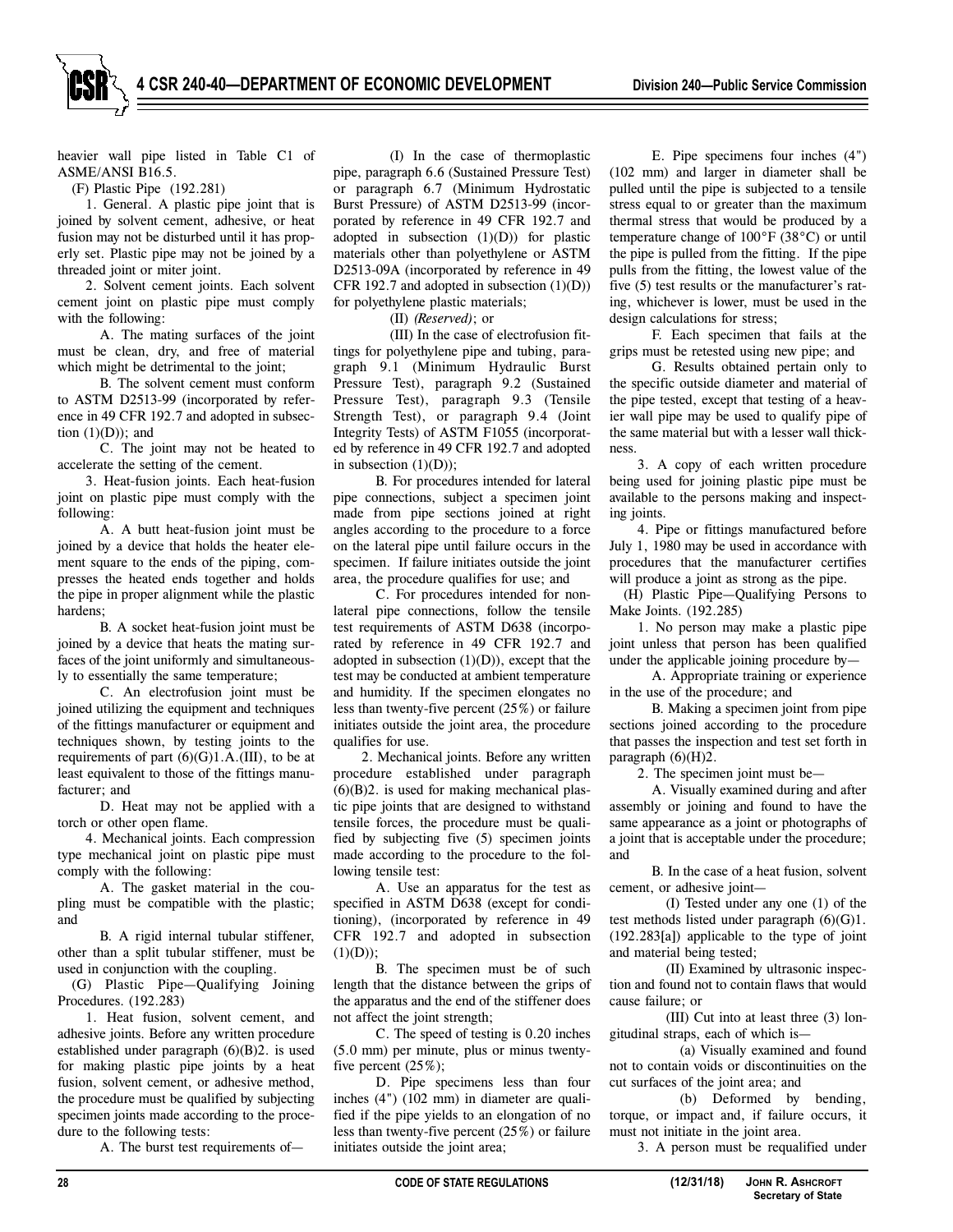

an applicable procedure once each calendar year at intervals not exceeding fifteen (15) months, or after any production joint is found unacceptable by testing under subsection (10)(G). (192.513)

4. Each operator shall establish a method to determine that each person making joints in plastic pipelines in the operator's system is qualified in accordance with this subsection.

(I) Plastic Pipe—Inspection of Joints. (192.287) No person may carry out the inspection of joints in plastic pipes required by paragraphs  $(6)(B)3$ . and  $(6)(H)2$ . (192.273[c] and 192.285[b]) unless that person has been qualified by appropriate training or experience in evaluating the acceptability of plastic pipe joints made under the applicable joining procedure.

(7) General Construction Requirements for Transmission Lines and Mains.

(A) Scope. (192.301) This section prescribes minimum requirements for constructing transmission lines and mains.

(B) Compliance With Specifications or Standards. (192.303) Each transmission line or main must be constructed in accordance with comprehensive written specifications or standards that are consistent with this rule.

(C) Inspection—General. (192.305) Each transmission line or main must be inspected to ensure that it is constructed in accordance with this rule.

(D) Inspection of Materials. (192.307) Each length of pipe and each other component must be visually inspected at the site of installation to ensure that it has not sustained any visually determinable damage that could impair its serviceability.

(E) Repair of Steel Pipe. (192.309)

1. Each imperfection or damage that impairs the serviceability of a length of steel pipe must be repaired or removed. If a repair is made by grinding, the remaining wall thickness must at least be equal to either—

A. The minimum thickness required by the tolerances in the specification to which the pipe was manufactured; or

B. The nominal wall thickness required for the design pressure of the pipeline.

2. Each of the following dents must be removed from steel pipe to be operated at a pressure that produces a hoop stress of twenty percent (20%) or more of SMYS, unless the dent is repaired by a method that reliable engineering tests and analyses show can permanently restore the serviceability of the pipe:

A. A dent that contains a stress concentrator such as a scratch, gouge, groove, or arc burn;

B. A dent that affects the longitudinal weld or a circumferential weld; and

C. In pipe to be operated at a pressure that produces a hoop stress of forty percent (40%) or more of SMYS, a dent that has a depth of—

(I) More than one-quarter inch (1/4") (6.4 millimeters) in pipe twelve and three-quarters inches (12 3/4") (324 millimeters) or less in outer diameter; or

(II) More than two percent (2%) of the nominal pipe diameter in pipe over twelve and three-quarters inches (12 3/4") (324 millimeters) in outer diameter.

For the purpose of this subsection, a "dent" is a depression that produces a gross disturbance in the curvature of the pipe wall without reducing the pipe-wall thickness. The depth of a dent is measured as the gap between the lowest point of the dent and a prolongation of the original contour of the pipe.

3. Each arc burn on steel pipe to be operated at a pressure that produces a hoop stress of forty percent (40%) or more of SMYS must be repaired or removed. If a repair is made by grinding, the arc burn must be completely removed and the remaining wall thickness must be at least equal to either—

A. The minimum wall thickness required by the tolerances in the specification to which the pipe was manufactured; or

B. The nominal wall thickness required for the design pressure of the pipeline.

4. A gouge, groove, arc burn, or dent may not be repaired by insert patching or by pounding out.

5. Each gouge, groove, arc burn, or dent that is removed from a length of pipe must be removed by cutting out the damaged portion as a cylinder.

(F) Repair of Plastic Pipe During Construction. (192.311) Each pipe segment containing imperfection or damage that would impair the serviceability of plastic pipe must be removed. For repair of plastic pipe other than during construction, see subsection  $(13)(AA)$ .

(G) Bends and Elbows. (192.313)

1. Each field bend in steel pipe, other than a wrinkle bend made in accordance with subsection  $(7)(H)$  (192.315), must comply with the following:

A. A bend must not impair the serviceability of the pipe;

B. Each bend must have a smooth contour and be free from buckling, cracks, or any other mechanical damage; and

C. On pipe containing a longitudinal

weld, the longitudinal weld must be as near as practicable to the neutral axis of the bend unless—

(I) The bend is made with an internal bending mandrel; or

(II) The pipe is twelve inches (12") (305 millimeters) or less in outside diameter or has a diameter-to-wall thickness ratio less than seventy (70).

2. Each circumferential weld of steel pipe which is located where the stress during bending causes a permanent deformation in the pipe must be nondestructively tested either before or after the bending process.

3. Wrought-steel welding elbows and transverse segments of these elbows may not be used for changes in direction on steel pipe that is two inches  $(2")$   $(51$  millimeters) or more in diameter unless the arc length, as measured along the crotch, is at least one inch (1") (25 millimeters).

(H) Wrinkle Bends in Steel Pipe. (192.315)

1. A wrinkle bend may not be made on steel pipe to be operated at a pressure that produces a hoop stress of thirty percent (30%), or more, of SMYS.

2. Each wrinkle bend on steel pipe must comply with the following:

A. The bend must not have any sharp kinks;

B. When measured along the crotch of the bend, the wrinkles must be a distance of at least one (1) pipe diameter;

C. On pipe sixteen inches (16") (406 millimeters) or larger in diameter, the bend may not have a deflection of more than one and one-half degrees (1 1/2°) for each wrinkle; and

D. On pipe containing a longitudinal weld, the longitudinal seam must be as near as practicable to the neutral axis of the bend. (I) Protection From Hazards. (192.317)

1. The operator must take all practicable steps to protect each transmission line or main from washouts, floods, unstable soil, landslides, or other hazards that may cause the pipeline to move or to sustain abnormal loads.

2. Each aboveground transmission line or main, not located in inland navigable water areas, must be protected from accidental damage by vehicular traffic or other similar causes, either by being placed at a safe distance from the traffic or by installing barricades.

3. Pipelines, including pipe risers, on each platform located in inland navigable waters must be protected from accidental damage by vessels.

(J) Installation of Pipe in a Ditch. (192.319)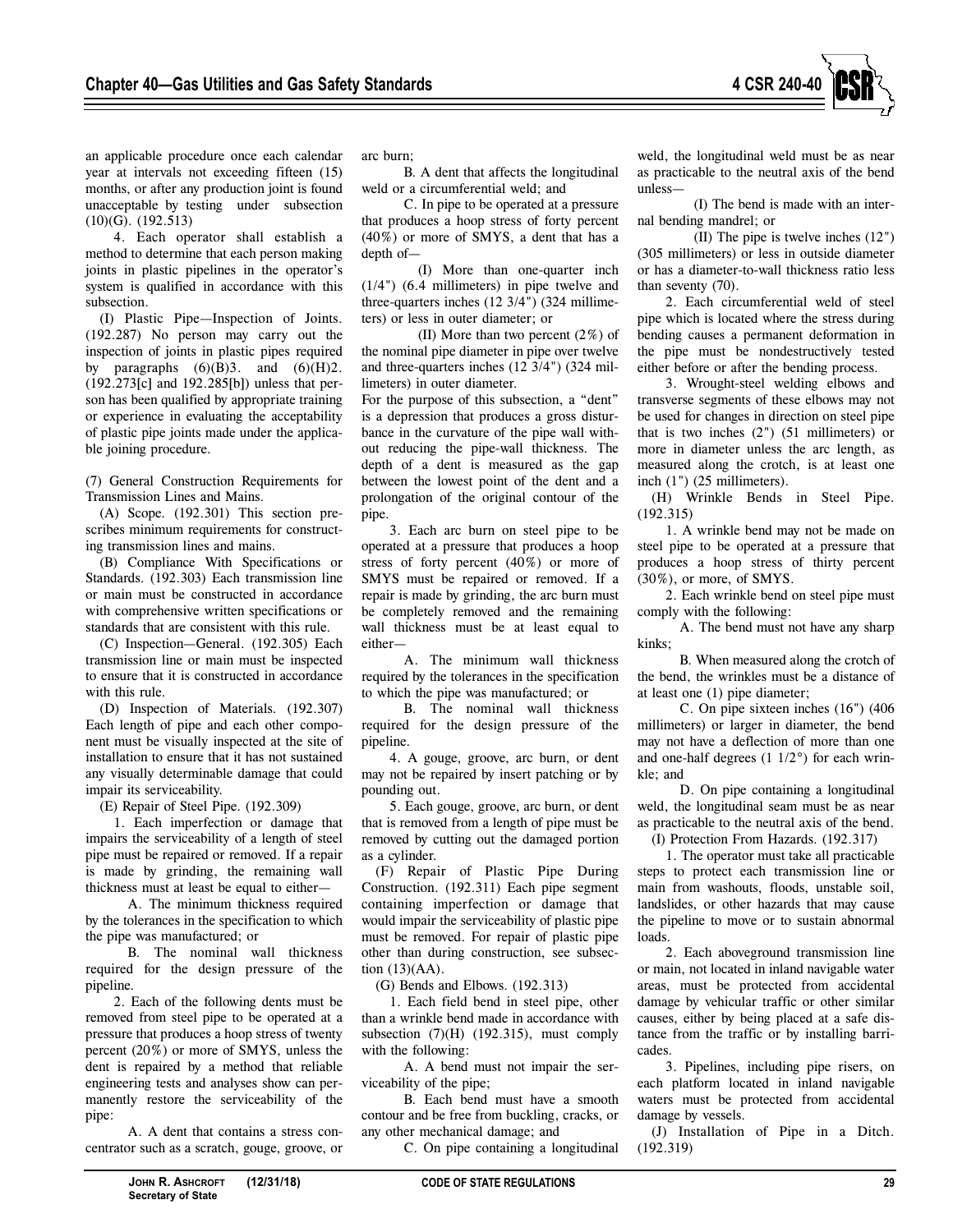1. When installed in a ditch, each transmission line that is to be operated at a pressure producing a hoop stress of twenty percent (20%) or more of SMYS must be installed so that the pipe fits the ditch so as to minimize stresses and protect the pipe coating from damage.

2. When a ditch for a transmission line or main is backfilled, it must be backfilled in a manner that—

A. Provides firm support under the pipe; and

B. Prevents damage to the pipe and pipe coating from equipment or from the backfill material.

(K) Installation of Plastic Pipe. (192.321)

1. Plastic pipe must be installed below ground level except as provided by paragraphs  $(7)(K)7$ . and  $(7)(K)8$ .

2. Plastic pipe that is installed in a vault or any other below grade enclosure must be completely encased in gastight metal pipe and fittings that are adequately protected from corrosion.

3. Plastic pipe must be installed so as to minimize shear or tensile stresses.

4. Thermoplastic pipe that is not encased must have a minimum wall thickness of 0.090 inches (0.090") (2.29 millimeters), except that pipe with an outside diameter of 0.875 inches (0.875") (22.3 millimeters) or less may have a minimum wall thickness of 0.062 inches (0.062") (1.58 millimeters).

5. Plastic pipe that is not encased must have an electrically conductive wire or other means of locating the pipe while it is underground. Tracer wire may not be wrapped around the pipe and contact with the pipe must be minimized but is not prohibited. Tracer wire or other metallic elements installed for pipe locating purposes must be resistant to corrosion damage, either by use of coated copper wire or by other means.

6. Plastic pipe that is being encased must be inserted into the casing pipe in a manner that will protect the plastic. The leading end of the plastic must be closed before insertion.

7. Uncased plastic pipe may be temporarily installed above-ground level under the following conditions:

A. The operator must be able to demonstrate that the cumulative aboveground exposure of the pipe does not exceed the manufacturer's recommended maximum period of exposure or two (2) years, whichever is less;

B. The pipe either is located where damage by external forces is unlikely or is otherwise protected against such damage; and

C. The pipe adequately resists exposure to ultraviolet light and high and low temperatures.

8. Plastic pipe may be installed on bridges provided that it is—

A. Installed with protection from mechanical damage, such as installation in a metallic casing;

B. Protected from ultraviolet radiation; and

C. Not allowed to exceed the pipe temperature limits specified in subsection  $(3)(J)$ .

(L) Casing. (192.323) Each casing used on a transmission line or main under a railroad or highway must comply with the following:

1. The casing must be designed to withstand the superimposed loads;

2. If there is a possibility of water entering the casing, the ends must be sealed;

3. If the ends of an unvented casing are sealed and the sealing is strong enough to retain the maximum allowable operating pressure of the pipe, the casing must be designed to hold this pressure at a stress level of not more than seventy-two percent (72%) of SMYS; and

4. If vents are installed on a casing, the vents must be protected from the weather to prevent water from entering the casing.

(M) Underground Clearance. (192.325)

1. Each transmission line must be installed with at least twelve inches (12") (305 millimeters) of clearance from any other underground structure not associated with the transmission line. If this clearance cannot be attained, the transmission line must be protected from damage that might result from the proximity of the other structure.

2. Each main must be installed with enough clearance from any other underground structure to allow proper maintenance and to protect against damage that might result from proximity to other structures.

3. In addition to meeting the requirements of paragraph  $(7)(M)1$ . or 2., each plastic transmission line or main must be installed with sufficient clearance, or must be insulated, from any source of heat so as to prevent the heat from impairing the serviceability of the pipe.

4. Each pipe-type or bottle-type holder must be installed with a minimum clearance from any other holder as prescribed in paragraph (4)(S)2. (192.175[b])

(N) Cover. (192.327)

1. Except as provided in paragraphs (7)(N)3. and 5., each buried transmission line must be installed with a minimum cover as follows:

|                    | Normal   | <b>Consolidated</b>  |  |
|--------------------|----------|----------------------|--|
|                    | Soil     | Rock                 |  |
| Location           |          | inches (millimeters) |  |
| Class 1 locations  | 30 (762) | 18 (457)             |  |
| Class $2, 3$ , and |          |                      |  |
| 4 locations        | 36 (914) | 24 (610)             |  |
| Drainage ditches   |          |                      |  |
| of public roads    |          |                      |  |
| and railroad       |          |                      |  |
| crossings          | 36 (914) | 24 (610)             |  |
|                    |          |                      |  |

2. Except as provided in paragraphs  $(7)(N)$ 3. and 4., each buried main must be installed with at least twenty-four inches (24") (610 millimeters) of cover.

3. Where an underground structure prevents the installation of a transmission line or main with the minimum cover, the transmission line or main may be installed with less cover if it is provided with additional protection to withstand anticipated external loads.

4. A main may be installed with less than twenty-four inches (24") (610 millimeters) of cover if the law of the state or municipality—

A. Establishes a minimum cover of less than twenty-four inches (24") (610 millimeters);

B. Requires that mains be installed in a common trench with other utility lines; and

C. Provides adequately for prevention of damage to the pipe by external forces.

5. Except as provided in paragraph  $(7)(N)3$ ., all pipe installed in a navigable river, stream, or harbor must be installed with a minimum cover of forty-eight inches (48") (1219 millimeters) in soil or twentyfour inches (24") (610 millimeters) in consolidated rock between the top of the pipe and the underwater natural bottom (as determined by recognized and generally accepted practices).

(O) Additional Construction Requirements for Steel Pipe Using Alternative Maximum Allowable Operating Pressure. (192.328). The federal regulations at 49 CFR 192.328 are not adopted in this rule.

(8) Customer Meters, Service Regulators, and Service Lines.

(A) Scope, Compliance with Specifications or Standards, and Inspections. (192.351) This section prescribes minimum requirements for installing customer meters, service regulators, service lines, service line valves, and service line connections to mains. Service lines must be constructed in accordance with comprehensive written specifications or standards that are consistent with this rule. Service lines must be inspected to ensure they are constructed in accordance with this rule. Each service line component must be visually inspected at the site of installation to ensure that it has not sustained any visually determinable damage that could impair its serviceability.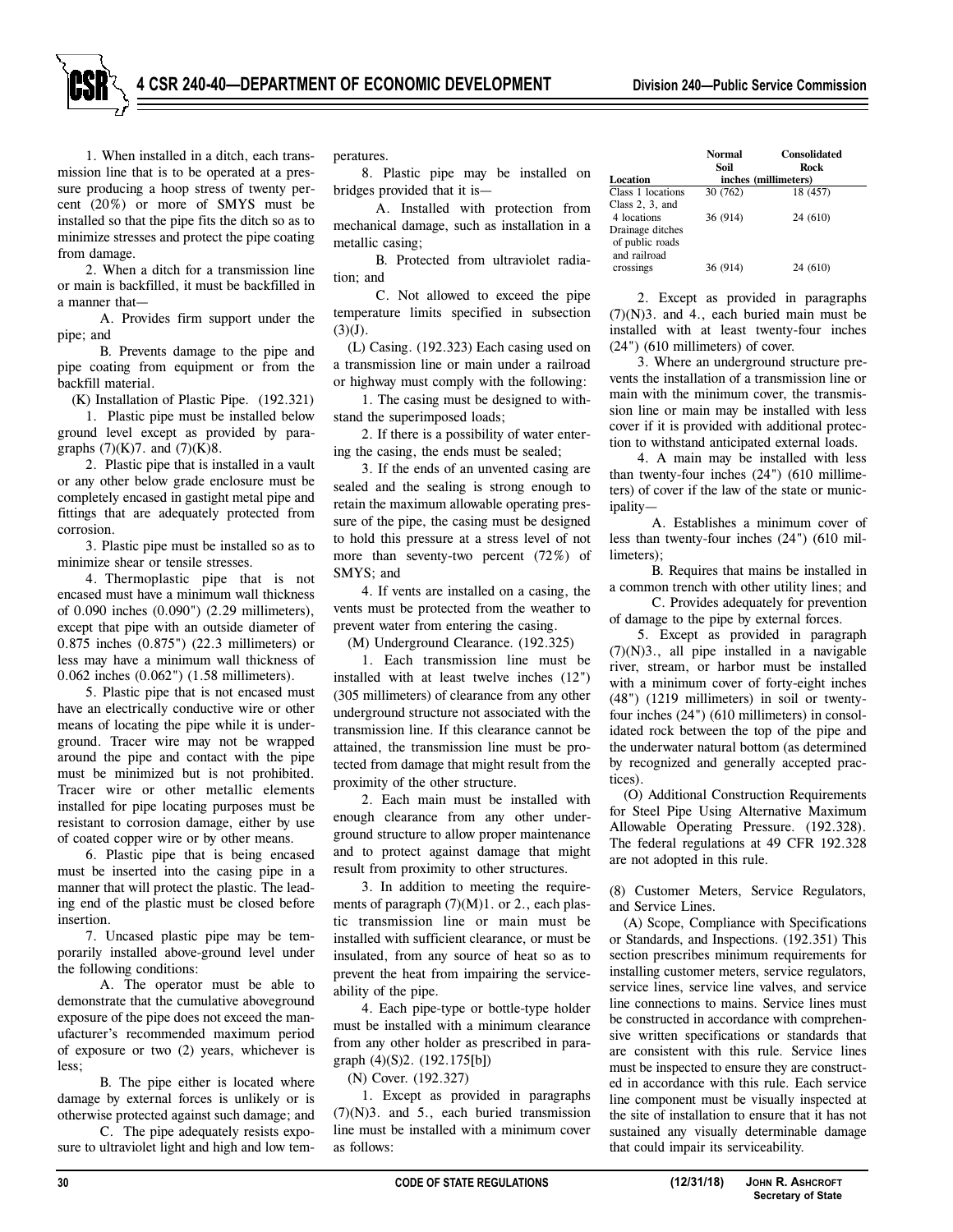

(B) Service Lines and Yard Lines.

1. All service line installations and residential/small commercial yard line replacements made after December 15, 1989, must be installed, owned, operated, and maintained by the operator regardless of meter location. Installations of customer-owned service lines and residential/small commercial yard lines, as defined in  $(1)(B)$   $(192.3)$ , will not be permitted. If the customer meter is not located within five feet (5') of the building wall, the service line to the customer's nearest building shall be installed, owned, operated, and maintained by the operator. Installation and maintenance may be performed by representatives approved by the operator and the operator must assure that the work performed by approved representatives is in compliance with the requirements of this rule.

2. Yard lines for large commercial/industrial customers may be installed or replaced, owned, and maintained, except for leak surveys, by the customer, provided the new yard line is cathodically protected, coated steel, or polyethylene pipe and the operator's installation standards are met.

(C) Customer Meters and Regulators— Location. (192.353)

1. Each meter and service regulator, whether inside or outside of a building, must be installed in a readily accessible location and be protected from corrosion and other damage, including, if installed outside a building, vehicular damage that may be anticipated. However, the upstream regulator in a series may be buried.

2. Each service regulator installed within a building must be located as near as practical to the point of service line entrance.

3. Each meter installed within a building must be located in a ventilated place and not less than three feet (3') (914 millimeters) from any source of ignition or any source of heat which might damage the meter.

4. Where feasible, the upstream regulator in a series must be located outside the building, unless it is located in a separate metering or regulating building.

(D) Customer Meters and Regulators— Protection From Damage. (192.355)

1. Protection from vacuum or back pressure. If the customer's equipment might create either a vacuum or a back pressure, a device must be installed to protect the system.

2. Service regulator vents and relief vents. Service regulator vents and relief vents must terminate outdoors and the outdoor terminal must—

A. Be rain and insect resistant;

B. Be located at a place where gas from the vent can escape freely into the atmosphere and away from any opening into the building; and

C. Be protected from damage caused by submergence in areas where flooding may occur.

3. Pits and vaults. Each pit or vault that houses a customer meter or regulator at a place where vehicular traffic is anticipated must be able to support that traffic.

(E) Customer Meters and Regulators— Installation. (192.357)

1. Each meter and each regulator must be installed so as to minimize anticipated stresses upon the connecting piping and the meter.

2. When close all-thread nipples are used, the wall thickness remaining after the threads are cut must meet the minimum wall thickness requirements of this rule.

3. Connections made of lead and other easily damaged material may not be used in the installation of meters or regulators.

4. Each regulator equipped with a vent must be vented to the atmosphere outside the building.

(F) Customer Meter Installations— Operating Pressure. (192.359)

1. A meter may not be used at a pressure that is more than sixty-seven percent  $(67%)$ of the manufacturer's shell test pressure.

2. Each newly installed meter manufactured after November 12, 1970, must have been tested to a minimum of ten (10) psi (69 kPa) gauge.

3. A rebuilt or repaired tinned steel case meter may not be used at a pressure that is more than fifty percent (50%) of the pressure used to test the meter after rebuilding or repairing.

(G) Service Lines—Installation. (192.361)

1. Depth. Each buried service line must be installed with at least twelve inches (12") (305 millimeters) of cover in private property and at least eighteen inches (18") (457 millimeters) of cover in streets and roads, except a plastic service line that is not inserted in a metallic casing must be installed with at least eighteen inches (18") (457 millimeters) of cover in all locations. However, where an underground structure prevents installation at those depths, the service line must be able to withstand any anticipated external load.

2. Support and backfill. Each service line must be properly supported on undisturbed or well-compacted soil, and material used for backfill must be free of materials that could damage the pipe or its coating.

3. Grading for drainage. Where condensate in the gas might cause interruption in the gas supply to the customer, the service line must be graded so as to drain into the main or into drips at the low points in the service line.

4. Protection against piping strain and external loading. Each service line must be installed so as to minimize anticipated piping strain and external loading.

5. Installation of service lines into buildings. Each underground service line installed below grade through the outer foundation wall of a building must—

A. In the case of a metal service line, be protected against corrosion;

B. In the case of a plastic service line, be protected from shearing action and backfill settlement; and

C. Be sealed at the foundation wall to prevent leakage into the building.

6. Installation of service lines under buildings. Where an underground service line is installed under a building—

A. It must be encased in a gastight conduit;

B. The conduit and the service line must extend, if the service line supplies the building it underlies, into a normally usable and accessible part of the building; and

C. The space between the conduit and the service line must be sealed to prevent gas leakage into the building and, if the conduit is sealed at both ends, a vent line from the annular space must extend to a point where gas would not be a hazard, and extend above grade, terminating in a rain and insect resistant fitting.

7. Locating underground service lines. Each underground nonmetallic service line that is not encased must have a means of locating the pipe that complies with paragraph  $(7)(K)5.$ 

(H) Service Lines—Valve Requirements. (192.363)

1. Each service line must have a service line valve that meets the applicable requirements of sections (2) and (4) of this rule. A valve incorporated in a meter bar, that allows the meter to be bypassed, may not be used as a service line valve.

2. A soft seat service line valve may not be used if its ability to control the flow of gas could be adversely affected by exposure to anticipated heat.

3. Each service line valve on a highpressure service line, installed aboveground or in an area where the blowing of gas would be hazardous, must be designed and constructed to minimize the possibility of the removal of the core of the valve with other than specialized tools.

(I) Service Lines—Location of Valves. (192.365)

1. Relation to regulator or meter. Each service line valve must be installed upstream of the regulator or, if there is no regulator, upstream of the meter.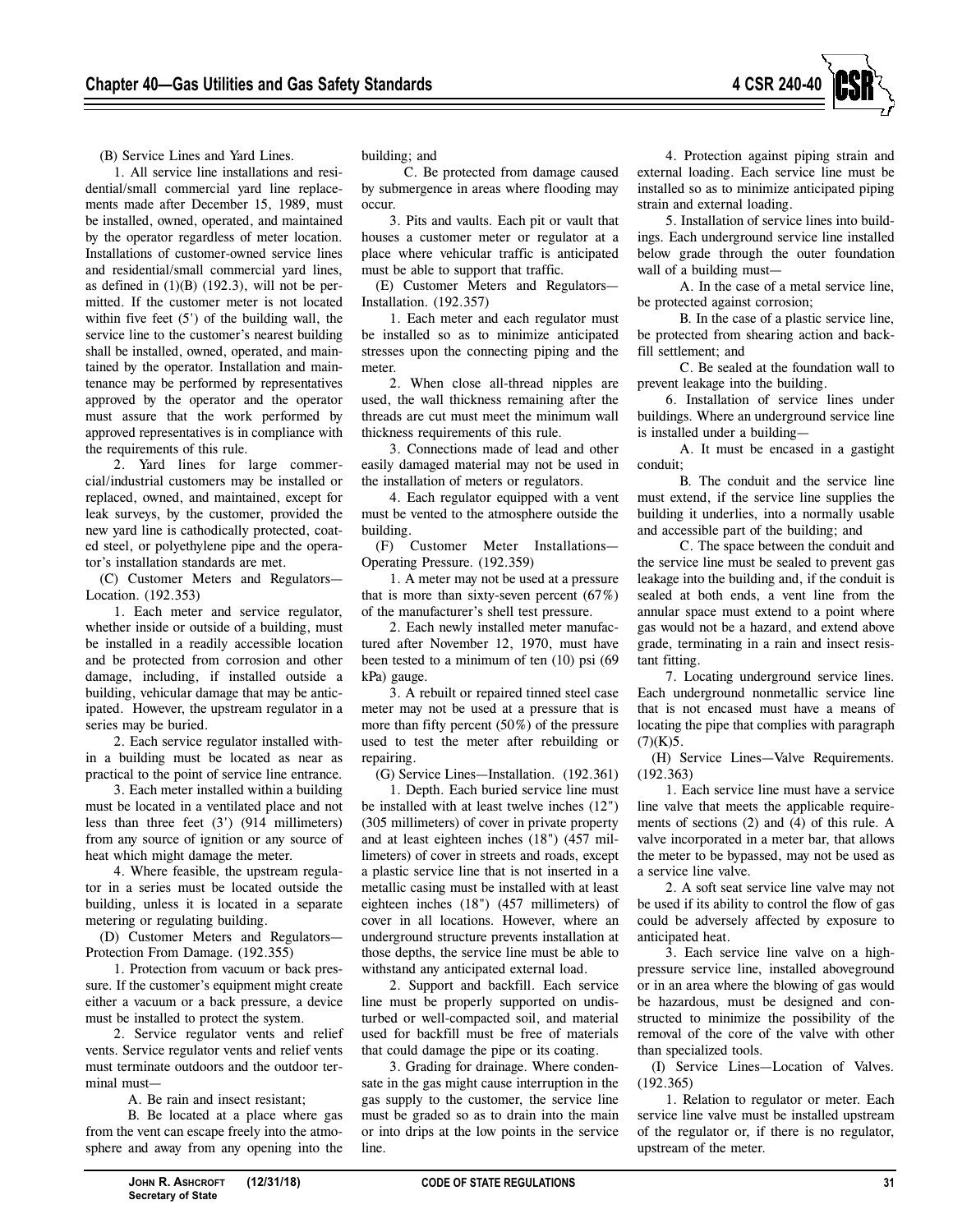2. Outside valves. Each service line must have a shut-off valve in a readily accessible location that is outside of the building.

3. Underground valves. Each underground service line valve must be located in a covered durable curb box or standpipe that allows ready operation of the valve and is supported independently of the service lines.

(J) Service Lines—General Requirements for Connections to Main Piping. (192.367)

1. Location. Each service line connection to a main must be located at the top of the main or, if that is not practical, at the side of the main, unless a suitable protective device is installed to minimize the possibility of dust and moisture being carried from the main into the service line.

2. Compression-type connection to main. Each compression-type service line to main connection must—

A. Be designed and installed to effectively sustain the longitudinal pullout or thrust forces caused by contraction or expansion of the piping, or by anticipated external or internal loading; and

B. If gaskets are used in connecting the service line to the main connection fitting, have gaskets that are compatible with the kind of gas in the system.

(K) Service Lines—Connections to Cast Iron or Ductile Iron Mains. (192.369)

1. Each service line connected to a cast iron or ductile iron main must be connected by a mechanical clamp, by drilling and tapping the main, or by another method meeting the requirements of subsection  $(6)(B)$ . (192.273)

2. If a threaded tap is being inserted, the requirements of paragraphs (4)(G)2. and 3.  $(192.151[b]$  and  $[c]$ ) must also be met.

(L) Service Lines—Steel. (192.371) Each steel service line to be operated at less than one hundred (100) psi (689 kPa) gauge must be constructed of pipe designed for a minimum of one hundred (100) psi (689 kPa) gauge.

(M) Service Lines—Plastic. (192.375)

1. Each plastic service line outside a building must be installed below ground level, except that—

A. It may be installed in accordance with paragraph  $(7)(K)7$ .; and

B. It may terminate aboveground level and outside the building, if—

(I) The aboveground level part of the plastic service line is protected against deterioration and external damage; and

(II) The plastic service line is not used to support external loads.

2. Plastic service lines shall not be installed inside a building.

3. Plastic pipe that is installed in a below

grade vault or pit must be completely encased in gastight metal pipe and fittings that are adequately protected from corrosion.

4. Plastic pipe must be installed so as to minimize shear or tensile stresses.

5. Thermoplastic pipe that is not encased must have a minimum wall thickness of 0.090 inches (0.090"), except that pipe with an outside diameter of 0.875 inches (0.875") or less may have a minimum wall thickness of 0.062 inches (0.062").

6. Plastic pipe that is being encased must be inserted into the casing pipe in a manner that will protect the plastic. The leading end of the plastic must be closed before insertion.

(N) New Service Lines Not in Use. (192.379) Each service line that is not placed in service upon completion of installation must comply with one (1) of the following until the customer is supplied with gas:

1. The valve that is closed to prevent the flow of gas to the customer must be provided with a locking device or other means designed to prevent the opening of the valve by persons other than those authorized by the operator;

2. A mechanical device or fitting that will prevent the flow of gas must be installed in the service line or in the meter assembly; or

3. The customer's piping must be physically disconnected from the gas supply and the open pipe ends sealed.

(O) Service Lines—Excess Flow Valve Performance Standards. (192.381)

1. Excess flow valves to be used on service lines that operate continuously throughout the year at a pressure not less than ten (10) psi (69 kPa) must be manufactured and tested by the manufacturer according to an industry specification, or the manufacturer's written specification, to ensure that each valve will—

A. Function properly up to the maximum operating pressure at which the valve is rated;

B. Function properly at all temperatures reasonably expected in the operating environment of the service line;

C. At ten (10) psi (69 kPa) gauge:

(I) Close at, or not more than fifty percent (50%) above, the rated closure flow rate specified by the manufacturer; and

(II) Upon closure, reduce gas flow—

(a) For an excess flow valve designed to allow pressure to equalize across the valve, to no more than five percent  $(5\%)$ of the manufacturer's specified closure flow rate, up to a maximum of twenty (20) cubic feet per hour (0.57 cubic meters per hours);

or

(b) For an excess flow valve designed to prevent equalization of pressure across the valve, to no more than 0.4 cubic feet per hour (0.01 cubic meters per hour); and

D. Not close when the pressure is less than the manufacturer's minimum specified operating pressure and the flow rate is below the manufacturer's minimum specified closure flow rate.

2. An excess flow valve must meet the applicable requirements of sections (2) and (4).

3. An operator must mark or otherwise identify the presence of an excess flow valve in the service line.

4. An operator shall locate an excess flow valve as near as practical to the fitting connecting the service line to its source of gas supply.

5. An operator should not install an excess flow valve on a service line where the operator has prior experience with contaminants in the gas stream, where these contaminants could be expected to cause the excess flow valve to malfunction or where the excess flow valve would interfere with necessary operation and maintenance activities on the service line, such as blowing liquids from the service line.

(P) Excess Flow Valve Installation. (192.383)

1. Definitions for subsection (8)(P).

A. Branched service line means a gas service line that begins at the existing service line or is installed concurrently with the primary service line but serves a separate residence.

B. Replaced service line means a gas service line where the fitting that connects the service line to the main is replaced or the piping connected to this fitting is replaced.

C. Service line serving single-family residence means a gas service line that begins at the fitting that connects the service line to the main and serves only one (1) single-family residence.

2. Installation required. An excess flow valve (EFV) installation must comply with the performance standards in subsection (8)(O). After April 14, 2017, each operator must install an EFV on any new or replaced service line serving the following types of services before the line is activated:

A. A single service line to one single family residence;

B. A branched service line to a single family residence installed concurrently with the primary single family residence service line (i.e., a single EFV may be installed to protect both service lines);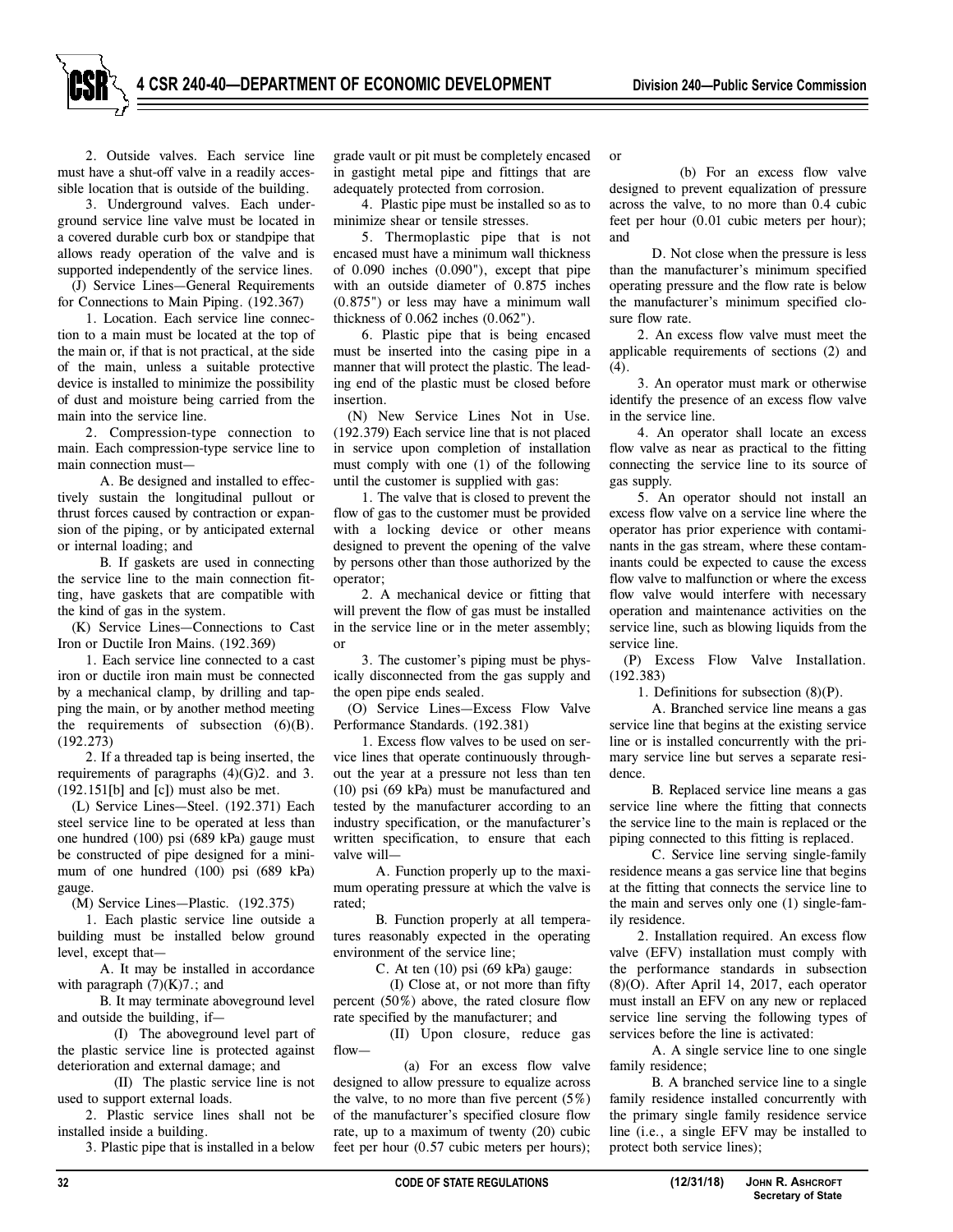

C. A branched service line to a single family residence installed off a previously installed single family residence service line that does not contain an EFV;

D. Multifamily residences with known customer loads not exceeding 1,000 SCFH per service, at time of service installation, based on installed meter capacity; and

E. A single, small commercial customer served by a single service line with a known customer load not exceeding 1,000 SCFH, at the time of meter installation, based on installed meter capacity.

3. Exceptions to excess flow valve installation requirement. An operator need not install an excess flow valve if one (1) or more of the following conditions are present:

A. The service line does not operate at a pressure of ten (10) psi gauge or greater throughout the year;

B. The operator has prior experience with contaminants in the gas stream that could interfere with the EFV's operation or cause loss of service to a residence;

C. An EFV could interfere with necessary operation or maintenance activities, such as blowing liquids from the line; or

D. An EFV meeting performance standards in subsection (8)(O) is not commercially available to the operator.

4. Customer's right to request an EFV. Existing service line customers who desire an EFV on service lines not exceeding 1,000 SCFH and who do not qualify for one (1) of the exceptions in paragraph  $(8)(P)3$ . may request an EFV to be installed on their service lines. If an eligible service line customer requests an EFV installation, an operator must install the EFV at a mutually agreeable date. The operator's rate-setter determines how and to whom the costs of the requested EFVs are distributed.

5. Operator notification of customers concerning EFV installation. Operators must notify customers of their right to request an EFV in the following manner:

A. Except as specified in (8)(P)3. and  $(8)(P)$ 5.E., each operator must provide written or electronic notification to customers of their right to request the installation of an EFV. Electronic notification can include emails, website postings, and e-billing notices.

B. The notification must include an explanation for the service line customer of the potential safety benefits that may be derived from installing an EFV. The explanation must include information that an EFV is designed to shut off the flow of natural gas automatically if the service line breaks.

C. The notification must include a description of EFV installation and replacement costs. The notice must alert the customer that the costs for maintaining and replacing an EFV may later be incurred, and what those costs will be to the extent known.

D. The notification must indicate that if a service line customer requests installation of an EFV and the load does not exceed 1,000 SCFH and the conditions of paragraph  $(8)(P)$ 3. are not present, the operator must install an EFV at a mutually agreeable date.

E. Operators of master-meter systems may continuously post a general notification in a prominent location frequented by customers.

6. Operator evidence of customer notification. An operator must make a copy of the notice or notices currently in use available during inspections conducted by designated commission personnel.

7. Reporting. Except for operators of master meter systems, each operator must report the EFV measures detailed in the annual report required by 4 CSR 240- 40.020(7)(A).

(Q) Manual Service Line Shut-Off Valve Installation (192.385)

1. Definitions for subsection (8)(Q). Manual service line shut-off valve means a curb valve or other manually operated valve located near the service line that is safely accessible to operator personnel or other personnel authorized by the operator to manually shut off gas flow to the service line, if needed.

2. Installation requirement. The operator must install either a manual service line shut-off valve or, if possible, based on sound engineering analysis and availability, an EFV for any new or replaced service line with installed meter capacity exceeding 1,000 SCFH.

3. Accessibility and maintenance. Manual service line shut-off valves for any new or replaced service line must be installed in such a way as to allow accessibility during emergencies. Manual service shut-off valves installed under this subsection are subject to regular scheduled maintenance, as documented by the operator and consistent with the valve manufacturer's specification.

#### (9) Requirements for Corrosion Control.

(A) Scope. (192.451) This section prescribes minimum requirements for the protection of metallic pipelines from external, internal, and atmospheric corrosion.

(B) How Does this Section Apply to Converted Pipelines and Regulated Onshore Gathering Lines? (192.452)

1. Converted pipelines. Notwithstanding the date the pipeline was installed or any earlier deadlines for compliance, each pipeline which qualifies for use under this rule in accordance with subsection  $(1)(H)$  must have a cathodic protection system designed to protect the pipeline in its entirety in accordance with subsection  $(9)(H)$  within one  $(1)$  year after the pipeline is readied for service.

2. Regulated onshore gathering lines. For any regulated onshore gathering line to which 49 CFR 192.8 and 192.9 did not apply until April 14, 2006, and for any gathering line that becomes a regulated onshore gathering line under subsection (1)(E) because of a change in class location or increase in dwelling density:

A. The requirements of this section specifically applicable to pipelines installed before August 1, 1971, apply to the gathering line regardless of the date the pipeline was actually installed; and

B. The requirements of this section specifically applicable to pipelines installed after July 31, 1971, apply only if the pipeline substantially meets those requirements.

(C) General. (192.453) Each operator shall establish written procedures as required by subparagraph  $(12)(C)2.B.$  to implement the requirements of this section. Each written procedure, including those for the design, installation, operation, and maintenance of cathodic protection systems, shall be carried out by, or under the direction of, a person qualified by experience and training in pipeline corrosion control methods.

(D) External Corrosion Control—Buried or Submerged Pipelines Installed After July 31, 1971. (192.455)

1. Except as provided in paragraphs (9)(D)2. and 5., each buried or submerged pipeline installed after July 31, 1971, must be protected against external corrosion, including the following:

A. It must have an external protective coating meeting the requirements of subsection (9)(G) (192.461); and

B. It must have a cathodic protection system designed to protect the pipeline in accordance with this section, installed and placed in operation within one (1) year after completion of construction.

2. An operator need not comply with paragraph  $(9)(D)1$ ., if the operator can demonstrate by tests, investigation, or experience that—

A. For a copper pipeline, a corrosive environment does not exist; or

B. For a temporary pipeline with an operating period of service not to exceed five (5) years beyond installation, corrosion during the five- (5-) year period of service of the pipeline will not be detrimental to public safety.

3. Notwithstanding the provisions of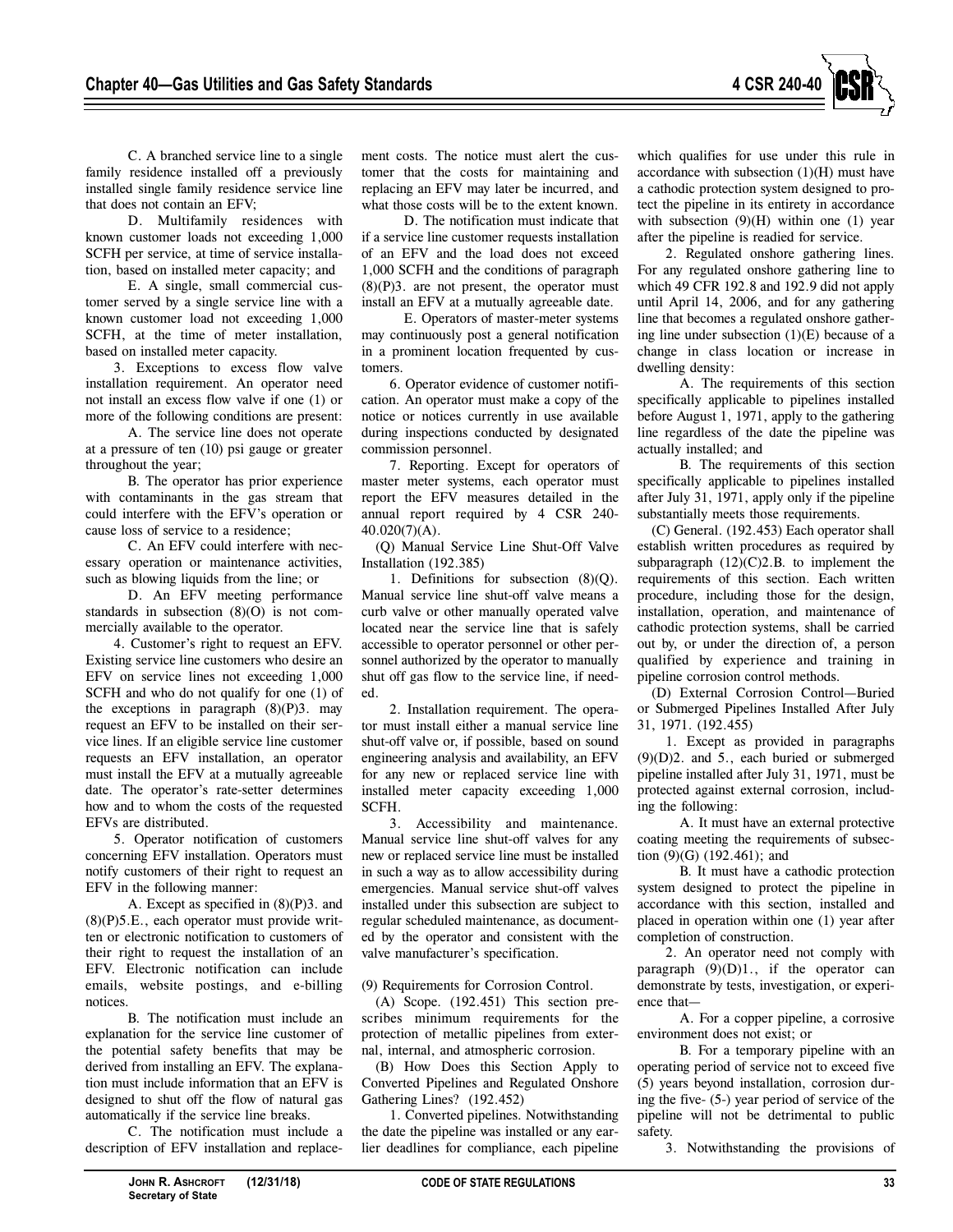paragraph  $(9)(D)2$ ., if a pipeline is externally coated, it must be cathodically protected in accordance with subparagraph (9)(D)1.B.

4. Aluminum may not be installed in a buried or submerged pipeline if that aluminum is exposed to an environment with a natural pH in excess of eight (8), unless tests or experience indicate its suitability in the particular environment involved.

5. This subsection does not apply to electrically isolated, metal alloy fittings in plastic pipelines, if—

A. For the size fitting to be used, an operator can show by test, investigation, or experience in the area of application that adequate corrosion control is provided by the alloy composition; and

B. The fitting is designed to prevent leaking caused by localized corrosion pitting.

(E) External Corrosion Control—Buried or Submerged Pipelines Installed Before August 1, 1971. (192.457)

1. Each buried or submerged transmission line and each buried or submerged feeder line or main in excess of one hundred feet (100') installed before August 1, 1971, that has an effective external coating must be cathodically protected along the entire area that is effectively coated, in accordance with this section unless definitely scheduled in a replacement program in subsection (15)(E). For the purposes of this section, a pipeline does not have an effective external coating if its cathodic protection current requirements are substantially the same as if it were bare. The operator shall make tests to determine the cathodic protection current requirements.

2. Except for cast iron or ductile iron, each of the following buried or submerged pipelines installed before August 1, 1971, must be cathodically protected in accordance with this section in areas in which active corrosion is found:

A. Bare or ineffectively coated transmission lines;

B. Effectively coated feeder lines and mains not in excess of one hundred feet  $(100')$ ;

C. Bare or ineffectively coated feeder lines or mains; and

D. Bare or coated service lines, except that steel service lines must be replaced as required by subsection (15)(C).

(F) External Corrosion Control—Inspection of Buried Pipeline When Exposed. (192.459) Whenever an operator has knowledge that any portion of a buried metallic pipeline is exposed, an inspection of the exposed portion must be conducted. If the pipe is coated, the condition of the coating must be determined. If the pipe is bare or if the coating is deteriorated, the surface of the

pipe must be examined for evidence of external corrosion. If external corrosion requiring remedial action under subsections  $(9)(R)$ through (9)(U) (192.483 through 192.489) is found, the operator shall investigate circumferentially and longitudinally beyond the exposed portion (by visual examination, indirect method, or both) to determine whether additional corrosion requiring remedial action exists in the vicinity of the exposed portion.

(G) External Corrosion Control—Protective Coating. (192.461)

1. Each external protective coating applied for the purpose of external corrosion control must—

A. Be applied on a properly prepared surface;

B. Have sufficient adhesion to the metal surface to effectively resist underfilm migration of moisture;

C. Be sufficiently ductile to resist cracking;

D. Have sufficient strength to resist damage due to handling and soil stress; and

E. Have properties compatible with any supplemental cathodic protection.

2. Each external protective coating must also have low moisture absorption and high electrical resistance.

3. Each external protective coating must be inspected just prior to lowering the pipe into the ditch and backfilling, and any damage detrimental to effective corrosion control must be repaired.

4. Each external protective coating must be protected from damage resulting from adverse ditch conditions or damage from supporting blocks.

5. If coated pipe is installed by boring, driving, or other similar method, precautions must be taken to minimize damage to the coating during installation.

(H) External Corrosion Control—Cathodic Protection. (192.463)

1. Each cathodic protection system required by this section must provide a level of cathodic protection that complies with one (1) or more of the applicable criteria contained in Appendix D, which is included herein (at the end of this rule).

2. If amphoteric metals are included in a buried or submerged pipeline containing a metal of different anodic potential—

A. The amphoteric metals must be electrically isolated from the remainder of the pipeline and cathodically protected; or

B. The entire buried or submerged pipeline must be cathodically protected at a cathodic potential that meets the requirements of Appendix D for amphoteric metals.

3. The amount of cathodic protection

must be controlled so as not to damage the protective coating or the pipe.

(I) External Corrosion Control— Monitoring. (192.465)

1. Each pipeline that is under cathodic protection must be tested at least once each calendar year, but with intervals not exceeding fifteen (15) months, to determine whether the cathodic protection meets the requirements of subsection  $(9)(H)$ .  $(192.463)$ However, if tests at those intervals are impractical for separately protected short sections of mains or transmission lines, not in excess of one hundred feet (100') (thirty meters (30 m)), or separately protected service lines, these pipelines may be surveyed on a sampling basis. At least twenty percent (20%) of these protected structures, distributed over the entire system, must be surveyed each calendar year, with a different twenty percent (20%) checked each subsequent year, so that the entire system is tested in each five- (5-) year period. Each short section of metallic pipe less than one hundred feet (100') (thirty meters (30 m)) in length installed and cathodically protected in accordance with paragraph (9)(R)2. (192.483[b]), each segment of pipe cathodically protected in accordance with paragraph  $(9)(R)3$ .  $(192.483[c])$ and each electrically isolated metallic fitting not meeting the requirements of paragraph  $(9)(D)5. (192.455[f])$  must be monitored at a minimum rate of ten percent (10%) each calendar year, with a different ten percent (10%) checked each subsequent year, so that the entire system is tested every ten (10) years.

2. Each cathodic protection rectifier or other impressed current power source must be inspected six (6) times each calendar year but with intervals not exceeding two and onehalf (2 1/2) months to ensure that it is operating.

3. Each reverse current switch, each diode, and each interference bond whose failure would jeopardize structure protection must be electrically checked for proper performance six (6) times each calendar year, but with intervals not exceeding two and onehalf (2 1/2) months. Each other interference bond must be checked at least once each calendar year, but with intervals not exceeding fifteen  $(15)$  months.

4. Each operator shall take prompt remedial action to correct any deficiencies indicated by the monitoring set forth in paragraphs  $(9)(I)1.-3$ . Corrective measures must be completed within six (6) months unless otherwise approved by designated commission personnel.

5. After the initial evaluation required by paragraphs  $(9)(D)2$ . and  $(9)(E)2$ ., each operator must, not less than every three (3)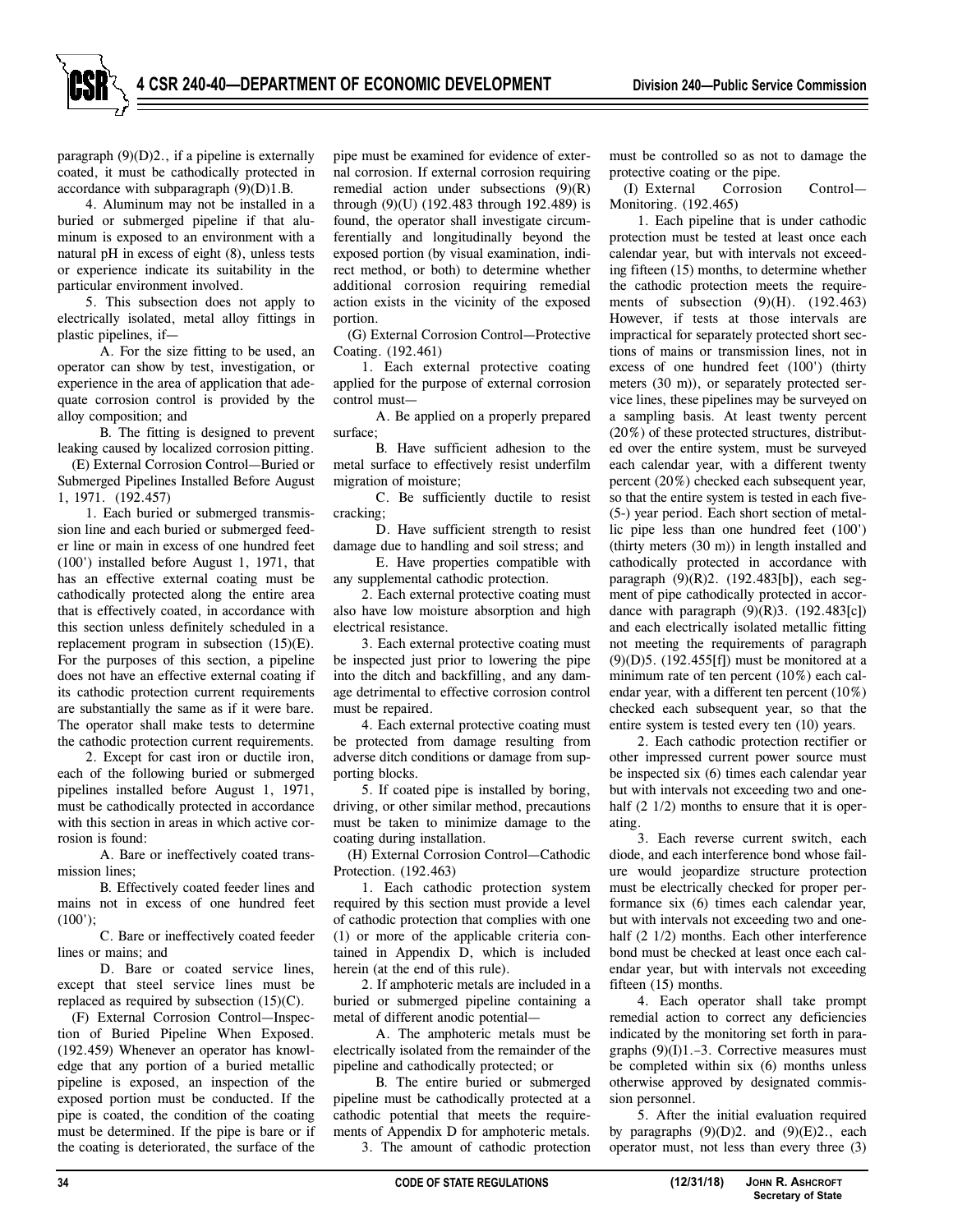

years at intervals not exceeding thirty-nine (39) months, reevaluate its unprotected pipelines and cathodically protect them in accordance with section (9) in areas in which active corrosion is found. Unprotected steel service lines are subject to replacement pursuant to subsection  $(15)(C)$ . The operator must determine the areas of active corrosion by electrical survey. However, on distribution lines and where an electrical survey is impractical on transmission lines, areas of active corrosion may be determined by other means that include review and analysis of leak repair and inspection records, corrosion monitoring records, exposed pipe inspection records, the pipeline environment, and by instrument leak detection surveys (see subsections  $(13)(D)$  and  $(13)(M)$ ). When the operator conducts electrical surveys, the operator must demonstrate that the surveys effectively identify areas of active corrosion.

(J) External Corrosion Control—Electrical Isolation. (192.467)

1. Each buried or submerged pipeline must be electrically isolated from other underground metallic structures, unless the pipeline and the other structures are electrically interconnected and cathodically protected as a single unit.

2. One (1) or more insulating devices must be installed where electrical isolation of a portion of a pipeline is necessary to facilitate the application of corrosion control.

3. Except for unprotected copper inserted in a ferrous pipe, each pipeline must be electrically isolated from metallic casings that are a part of the underground system. However, if isolation is not achieved because it is impractical, other measures must be taken to minimize corrosion of the pipeline inside the casing.

4. Inspection and electrical tests must be made to assure that electrical isolation is adequate.

5. An insulating device may not be installed in an area where a combustible atmosphere is anticipated unless precautions are taken to prevent arcing.

6. Where a pipeline is located in close proximity to electrical transmission tower footings, ground cables or counterpoise, or in other areas where fault currents or unusual risk of lightning may be anticipated, it must be provided with protection against damage due to fault currents or lightning, and protective measures must also be taken at insulating devices.

(K) External Corrosion Control—Test Stations. (192.469) Each pipeline under cathodic protection required by this section must have sufficient test stations or other contact points for electrical measurement to determine the adequacy of cathodic protection.

(L) External Corrosion Control—Test Leads. (192.471)

1. Each test lead wire must be connected to the pipeline so as to remain mechanically secure and electrically conductive.

2. Each test lead wire must be attached to the pipeline so as to minimize stress concentration on the pipe.

3. Each bared test lead wire and bared metallic area at point of connection to the pipeline must be coated with an electrical insulating material compatible with the pipe coating and the insulation on the wire.

(M) External Corrosion Control—Interference Currents. (192.473)

1. Each operator whose pipeline system is subjected to stray currents shall have in effect a continuing program to minimize the detrimental effects of these currents.

2. Each impressed current type cathodic protection system or galvanic anode system must be designed and installed so as to minimize any adverse effects on existing adjacent underground metallic structures.

(N) Internal Corrosion Control—General and Monitoring. (192.475 and 192.477)

1. Corrosive gas may not be transported by pipeline, unless the corrosive effect of the gas on the pipeline has been investigated and steps have been taken to minimize internal corrosion.

2. Whenever any pipe is removed from a pipeline for any reason, the internal surface must be inspected for evidence of corrosion. If internal corrosion is found—

A. The adjacent pipe must be investigated to determine the extent of internal corrosion;

B. Replacement must be made to the extent required by the applicable paragraphs of subsections  $(9)(S)$ ,  $(T)$  or  $(U)$   $(192.485)$ , 192.487, or 192.489); and

C. Steps must be taken to minimize the internal corrosion.

3. Gas containing more than 0.25 grain of hydrogen sulfide per one hundred (100) cubic feet  $(5.8 \text{ milligrams/m}^3)$  at standard conditions (four (4) parts per million) may not be stored in pipe-type or bottle-type holders.

4. Monitoring. (192.477) If corrosive gas is being transported, coupons or other suitable means must be used to determine the effectiveness of the steps taken to minimize internal corrosion. Each coupon or other means of monitoring internal corrosion must be checked two (2) times each calendar year, but with intervals not exceeding seven and one-half (7 1/2) months.

(O) Internal Corrosion Control—Design and Construction of Transmission Line.

(192.476)

1. Design and construction. Except as provided in paragraph (9)(O)2., each new transmission line and each replacement of line pipe, valve, fitting, or other line component in a transmission line must have features incorporated into its design and construction to reduce the risk of internal corrosion. At a minimum, unless it is impracticable or unnecessary to do so, each new transmission line or replacement of line pipe, valve, fitting, or other line component in a transmission line must—

A. Be configured to reduce the risk that liquids will collect in the line;

B. Have effective liquid removal features whenever the configuration would allow liquids to collect; and

C. Allow use of devices for monitoring internal corrosion at locations with significant potential for internal corrosion.

2. Exceptions to applicability. The design and construction requirements of paragraph  $(9)(O)1$ . do not apply to pipeline installed or line pipe, valve, fitting, or other line component replaced before May 23, 2007.

3. Change to existing transmission line. When an operator changes the configuration of a transmission line, the operator must evaluate the impact of the change on internal corrosion risk to the downstream portion of an existing transmission line and provide for removal of liquids and monitoring of internal corrosion as appropriate.

4. Records. An operator must maintain records demonstrating compliance with this subsection. Provided the records show why incorporating design features addressing  $(9)(O)1.A., (9)(O)1.B., or (9)(O)1.C.$  is impracticable or unnecessary, an operator may fulfill this requirement through written procedures supported by as-built drawings or other construction records.

(P) Atmospheric Corrosion Control— General. (192.479)

1. Pipelines installed after July 31, 1971. Each aboveground pipeline or portion of a pipeline installed after July 31, 1971, that is exposed to the atmosphere must be cleaned and coated with a material suitable for the prevention of atmospheric corrosion. An operator need not comply with this paragraph for an inside pipeline, if the operator can demonstrate by test, investigation or experience appropriate to the inside environment of the pipeline that corrosion will—

A. Only be a light surface oxide; or

B. Not result in pitting of the base metal before the next scheduled inspection.

2. Pipelines installed before August 1,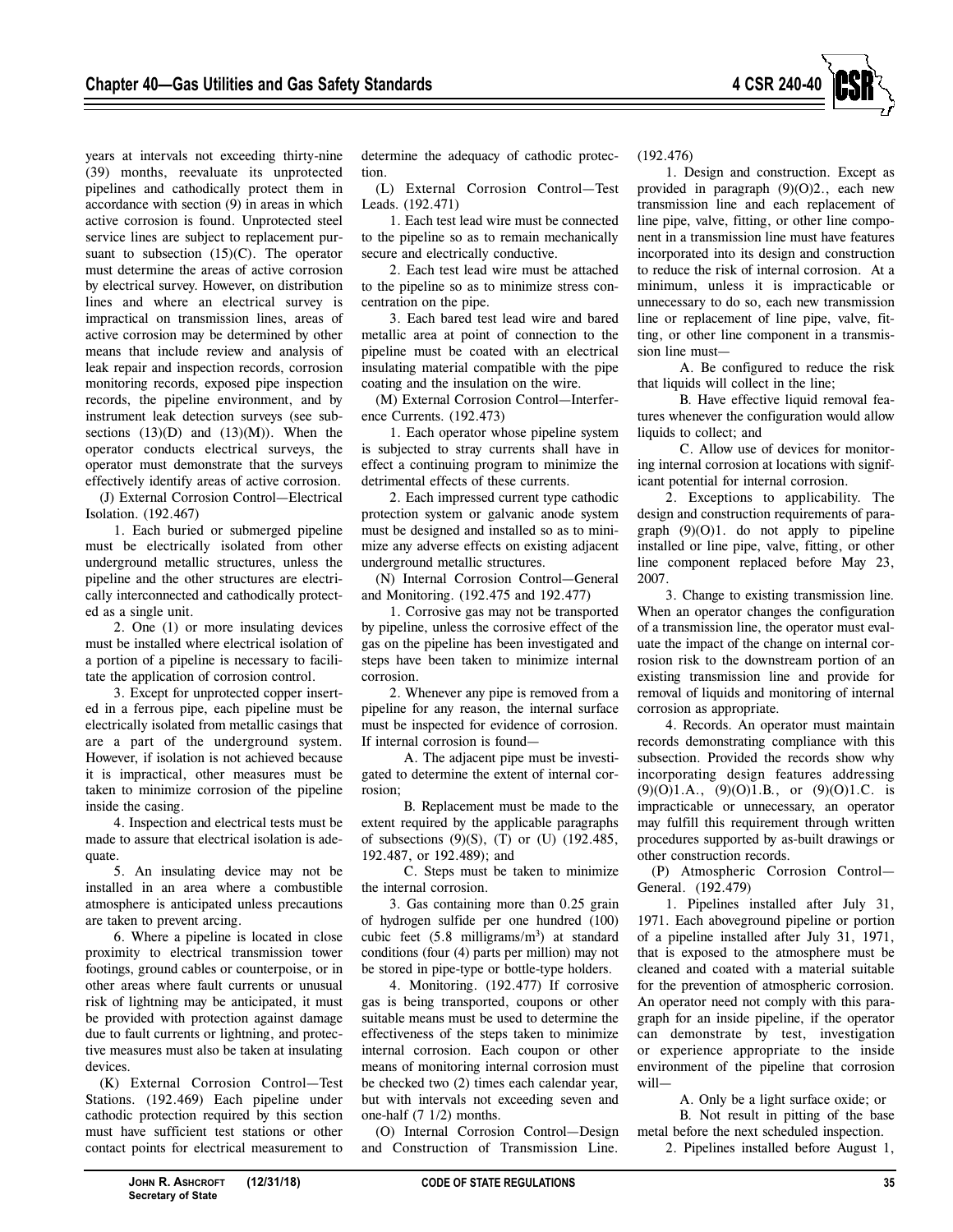1971. Each aboveground pipeline or portion of a pipeline installed before August 1, 1971, that is exposed to the atmosphere must be cleaned and coated with a material suitable for the prevention of atmospheric corrosion. This applies to all portions of pipelines in soil-to-air interfaces. For portions of pipelines that are not in soil-to-air interfaces, the operator need not protect from atmospheric corrosion any pipeline for which the operator demonstrates by test, investigation, or experience appropriate to the environment of the pipeline that corrosion will—

A. Only be a light surface oxide; or B. Not affect the safe operation of the

pipeline before the next scheduled inspection. 3. For the purposes of this subsection and subsection (9)(Q), atmospheric corrosion means corrosion that has resulted in pitting of the base metal.

(Q) Atmospheric Corrosion Control— Monitoring. (192.481)

1. Each operator must inspect each pipeline or portion of pipeline that is exposed to the atmosphere for evidence of atmospheric corrosion at least once every three (3) calendar years, but with intervals not exceeding thirty-nine (39) months. (Atmospheric corrosion is defined in paragraph  $(9)(P)3$ .)

2. During inspections the operator must give particular attention to pipe at soil-to-air interfaces, under thermal insulation, under disbonded coatings, at pipe supports, at deck penetrations, and in spans over water.

3. If atmospheric corrosion is found during an inspection, the operator must provide protection against the corrosion as required by subsection  $(9)(P)$  within twelve (12) months unless otherwise approved by designated commission personnel.

(R) Remedial Measures—General. (192.483)

1. Each segment of metallic pipe that replaces pipe removed from a buried or submerged pipeline because of external corrosion must have a properly prepared surface and must be provided with an external protective coating that meets the requirements of subsection (9)(G). (192.461)

2. Each segment of metallic pipe that replaces pipe removed from a buried or submerged pipeline because of external corrosion must be cathodically protected and monitored in accordance with this section.

3. Except for cast iron or ductile iron pipe, each segment of buried or submerged pipe that is required to be repaired because of external corrosion must be cathodically protected and monitored in accordance with this section.

(S) Remedial Measures—Transmission Lines. (192.485)

1. General corrosion. Each segment of transmission line with general corrosion and with a remaining wall thickness less than that required for the maximum allowable operating pressure of the pipeline must be replaced or the operating pressure reduced commensurate with the strength of the pipe based on actual remaining wall thickness. However, corroded pipe may be repaired by a method that reliable engineering test and analysis show can permanently restore the serviceability of the pipe. Corrosion pitting so closely grouped as to affect the overall strength of the pipe is considered general corrosion for the purpose of this paragraph.

2. Localized corrosion pitting. Each segment of transmission line pipe with localized corrosion pitting to a degree where leakage might result must be replaced or repaired, or the operating pressure must be reduced commensurate with the strength of the pipe, based on the actual remaining wall thickness in the pits.

3. Under paragraphs (9)(S)1. and  $(9)(S)2$ , the strength of pipe based on actual remaining wall thickness may be determined by the procedure in ASME/ANSI B31G (incorporated by reference in 49 CFR 192.7 and adopted in subsection  $(1)(D)$  or the procedure in PRCI PR-3-805 (R-STRENG) (incorporated by reference in 49 CFR 192.7 and adopted in subsection  $(1)(D)$ ). Both procedures apply to corroded regions that do not penetrate the pipe wall, subject to the limitations prescribed in the procedures.

(T) Remedial Measures—Distribution Lines Other Than Cast Iron or Ductile Iron Lines. (192.487)

1. General corrosion. Except for cast iron or ductile iron pipe, each segment of generally corroded distribution line pipe with a remaining wall thickness less than that required for the maximum allowable operating pressure of the pipeline, or a remaining wall thickness less than thirty percent (30%) of the nominal wall thickness, must be replaced. However, corroded pipe may be repaired by a method that reliable engineering tests and analyses show can permanently restore the serviceability of the pipe. Corrosion pitting so closely grouped as to affect the overall strength of the pipe is considered general corrosion for the purpose of this paragraph.

2. Localized corrosion pitting. Except for cast iron or ductile iron pipe, each segment of distribution line pipe with localized corrosion pitting to a degree where leakage might result must be replaced or repaired.

(U) Remedial Measures—Cast Iron and Ductile Iron Pipelines. (192.489)

1. General graphitization. Each segment

of cast iron or ductile iron pipe on which general graphitization is found to a degree where a fracture or any leakage might result must be replaced.

2. Localized graphitization. Each segment of cast iron or ductile iron pipe on which localized graphitization is found to a degree where any leakage might result must be replaced or repaired, or sealed by internal sealing methods adequate to prevent or arrest any leakage.

(V) Corrosion Control Records. (192.491)

1. Each operator shall maintain records or maps to show the location of cathodically protected piping, cathodic protection facilities, galvanic anodes, and neighboring structures bonded to the cathodic protection system. Records or maps showing a stated number of anodes, installed in a stated manner or spacing, need not show specific distances to each buried anode. Each operator shall develop and maintain maps showing, at a minimum: the location of cathodically protected mains (except for short sections less than one hundred feet (100') in length); feeder lines; and transmission lines; and all cathodic protection facilities such as rectifiers, test points (except for service riser locations that are not used each year), electrical isolating devices that separate protection zones, and interference bonds.

2. Each record or map required by paragraph  $(9)(V)1$ . must be retained for as long as the pipeline remains in service.

3. Each operator shall maintain a record of each test, survey, inspection, and remedial action required by this section in sufficient detail to demonstrate the adequacy of corrosion control measures or that a corrosive condition does not exist. These records must be retained for at least five (5) years, except that records related to paragraphs  $(9)(I)1$ .,  $(9)(1)4$ .,  $(9)(1)5$ ., and  $(9)(N)2$ . must be retained for as long as the pipeline remains in service.

(W) Direct Assessment. (192.490) Each operator that uses direct assessment as defined in 49 CFR 192.903 (see section (16)) on a transmission line made primarily of steel or iron to evaluate the effects of a threat in the first column must carry out the direct assessment according to the standard listed in the second column. These standards do not apply to methods associated with direct assessment, such as close interval surveys, voltage gradient surveys, or examination of exposed pipelines, when used separately from the direct assessment process.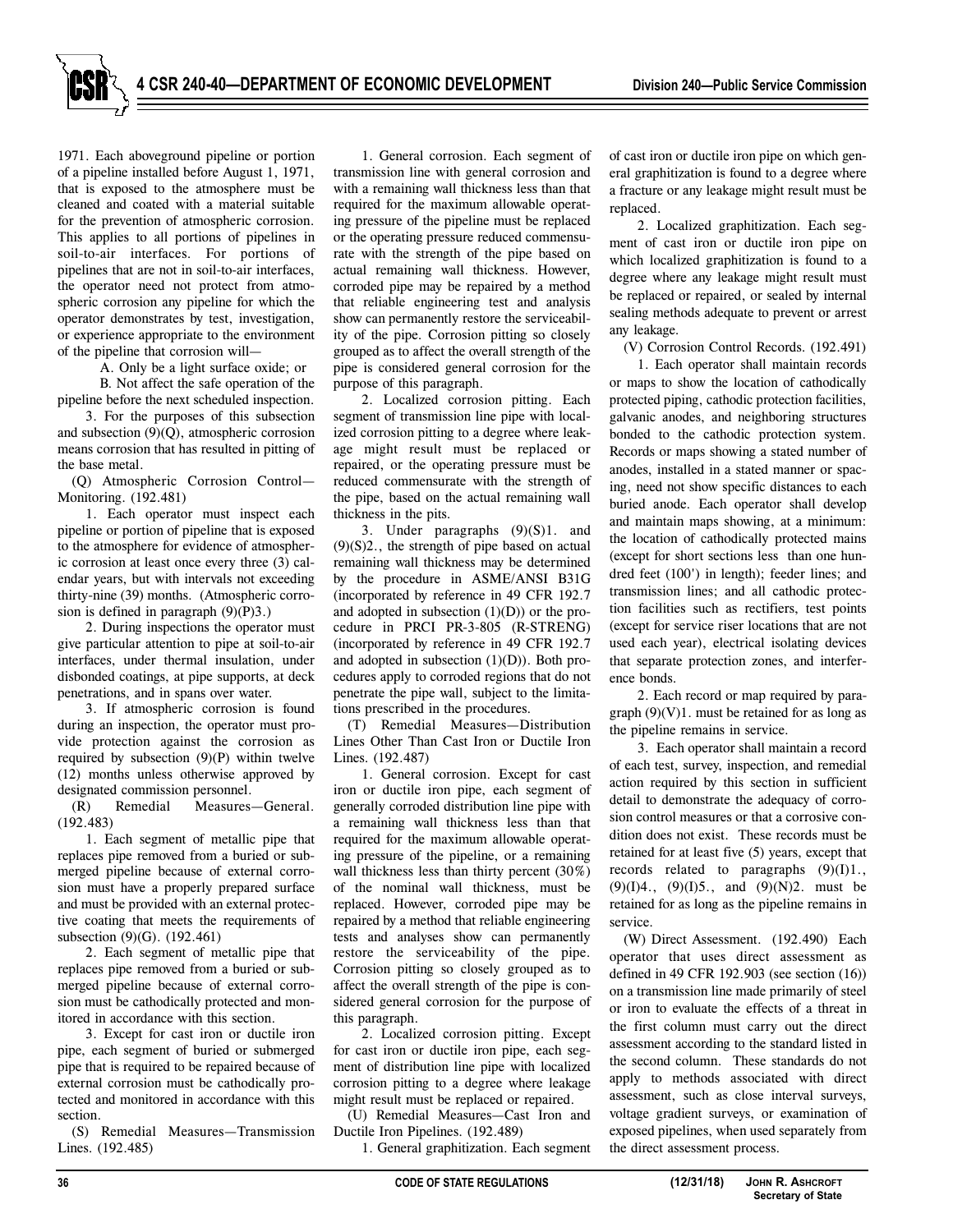

| Threat                          | Standard <sup>1</sup>       |  |
|---------------------------------|-----------------------------|--|
|                                 | (see section $(16)$ )       |  |
| External corrosion              | 49 CFR 192.925 <sup>2</sup> |  |
| Internal corrosion in pipelines |                             |  |
| that transport dry gas          | 49 CFR 192.927              |  |
| Stress corrosion cracking       | 49 CFR 192.929              |  |

<sup>1</sup>For lines not subject to 49 CFR part 192, subpart O, the terms "covered segment" and "covered pipeline segment" in 49 CFR 192.925, 192.927, and 192.929 refer to the pipeline segment on which direct assessment is performed.

2 In 49 CFR 192.925[b], the provision regarding detection of coating damage applies only to pipelines subject to 49 CFR part 192, subpart O.

(10) Test Requirements.

(A) Scope. (192.501) This section prescribes minimum leak-test and strength-test requirements for pipelines.

(B) General Requirements. (192.503)

1. No person may operate a new segment of pipeline, or return to service a segment of pipeline that has been relocated or replaced, until—

A. It has been tested in accordance with this section and subsection  $(12)(M)$ (192.619) to substantiate the maximum allowable operating pressure; and

B. Each potentially hazardous leak has been located and eliminated.

2. The test medium must be liquid, air, natural gas, or inert gas that is—

A. Compatible with the material of which the pipeline is constructed;

B. Relatively free of sedimentary materials; and

C. Except for natural gas, nonflammable.

3. Except as provided in paragraph (10)(C)1. (192.505[a]), if air, natural gas, or inert gas is used as the test medium, the following maximum hoop stress limitations apply:

| <b>Class</b><br>Location | <b>Maximum Hoop Stress</b><br><b>Allowed</b> as<br><b>Percentage of SMYS</b> |                  |
|--------------------------|------------------------------------------------------------------------------|------------------|
|                          | <b>Natural</b>                                                               | Air or           |
|                          | Gas                                                                          | <b>Inert Gas</b> |
|                          | 80                                                                           | 80               |
| $\mathfrak{D}$           | 30                                                                           | 75               |
| 3                        | 30                                                                           | 50               |
|                          | 30                                                                           | 40               |

4. Each connection used to tie-in a test segment of pipeline is excepted from the specific test requirements of this section, but it must be leak tested at not less than its operating pressure.

5. If a component other than pipe is the

A. The component was tested to at least the pressure required for the pipeline to which it is being added;

B. The component was manufactured under a quality control system that ensures that each item manufactured is at least equal in strength to a prototype and that the prototype was tested to at least the pressure required for the pipeline to which it is being added; or

C. The component carries a pressure rating established through applicable ASME/ANSI specifications, Manufacturers Standardization Society of the Valve and Fittings Industry, Inc. (MSS) specifications, or by unit strength calculations as described in subsection  $(4)(B)$ .

(C) Strength Test Requirements for Steel Pipeline to Operate at a Hoop Stress of Thirty Percent (30%) or More of SMYS. (192.505)

1. Except for service lines, each segment of a steel pipeline that is to operate at a hoop stress of thirty percent (30%) or more of SMYS must be strength tested in accordance with this subsection to substantiate the proposed maximum allowable operating pressure. In addition, in a Class 1 or Class 2 location, if there is a building intended for human occupancy within three hundred feet (300') (91 meters) of a pipeline, a hydrostatic test must be conducted to a test pressure of at least one hundred twenty-five percent (125%) of maximum operating pressure on that segment of the pipeline within three hundred feet (300') (91 meters) of such a building, but in no event may the test section be less than six hundred feet (600') (183 meters) unless the length of the newly installed or relocated pipe is less than six hundred feet (600') (183 meters). However, if the buildings are evacuated while the hoop stress exceeds fifty percent (50%) of SMYS, air or inert gas may be used as the test medium.

2. In a Class 1 or Class 2 location, each compressor station, regulator station, and measuring station must be tested to at least Class 3 location test requirements.

3. Except as provided in paragraph  $(10)(C)4$ ., the strength test must be conducted by maintaining the pressure at or above the test pressure for at least eight (8) hours.

4. For fabricated units and short sections of pipe, for which a post-installation test is impractical, a pre-installation strength test must be conducted by maintaining the pressure at or above the test pressure for at least four (4) hours.

(D) Test Requirements for Pipelines to

Operate at a Hoop Stress Less Than Thirty Percent (30%) of SMYS and at or Above One Hundred (100) psi (689 kPa) Gauge. (192.507) Except for service lines and plastic pipelines, each segment of a pipeline that is to be operated at a hoop stress less than thirty percent (30%) of SMYS and at or above one hundred (100) psi (689 kPa) gauge must be tested in accordance with subparagraph  $(12)(M)1.B.$  and the following:

1. The pipeline operator must use a test procedure that will ensure discovery of all potentially hazardous leaks in the segment being tested;

2. If, during the test, the segment is to be stressed to twenty percent (20%) or more of SMYS and natural gas, inert gas, or air is the test medium—

A. A leak test must be made at a pressure between one hundred (100) psi (689 kPa) gauge and the pressure required to produce a hoop stress of twenty percent (20%) of SMYS; or

B. The line must be walked to check for leaks while the hoop stress is held at approximately twenty percent (20%) of SMYS;

3. The pressure must be maintained at or above the test pressure for at least one (1) hour.

(E) Test Requirements for Pipelines to Operate Below One Hundred (100) psi (689 kPa) Gauge. (192.509) Except for service lines and plastic pipelines, each segment of a pipeline that is to be operated below one hundred (100) psi (689 kPa) gauge must be leak tested in accordance with the following:

1. The test procedure used must ensure discovery of all potentially hazardous leaks in the segment being tested; and

2. Each main that is to be operated at less than one (1) psi (6.9 kPa) gauge must be tested to at least ten (10) psi (69 kPa) gauge, each main to be operated at or above one (1) psi (6.9 kPa) gauge through ninety (90) psi (621 kPa) gauge must be tested to at least ninety (90) psi (621 kPa) gauge, and each main that is to be operated between ninety (90) psi (621 kPa) gauge and one hundred (100) psi (689 kPa) gauge must be tested to at least one hundred (100) psi (689 kPa) gauge.

(F) Test Requirements for Service Lines. (192.511)

1. Each segment of a service line (other than plastic) must be leak tested in accordance with this subsection before being placed in service. If feasible, the service line connection to the main must be included in the test; if not feasible, it must be given a leakage test at the operating pressure when placed in service.

2. Each segment of a service line (other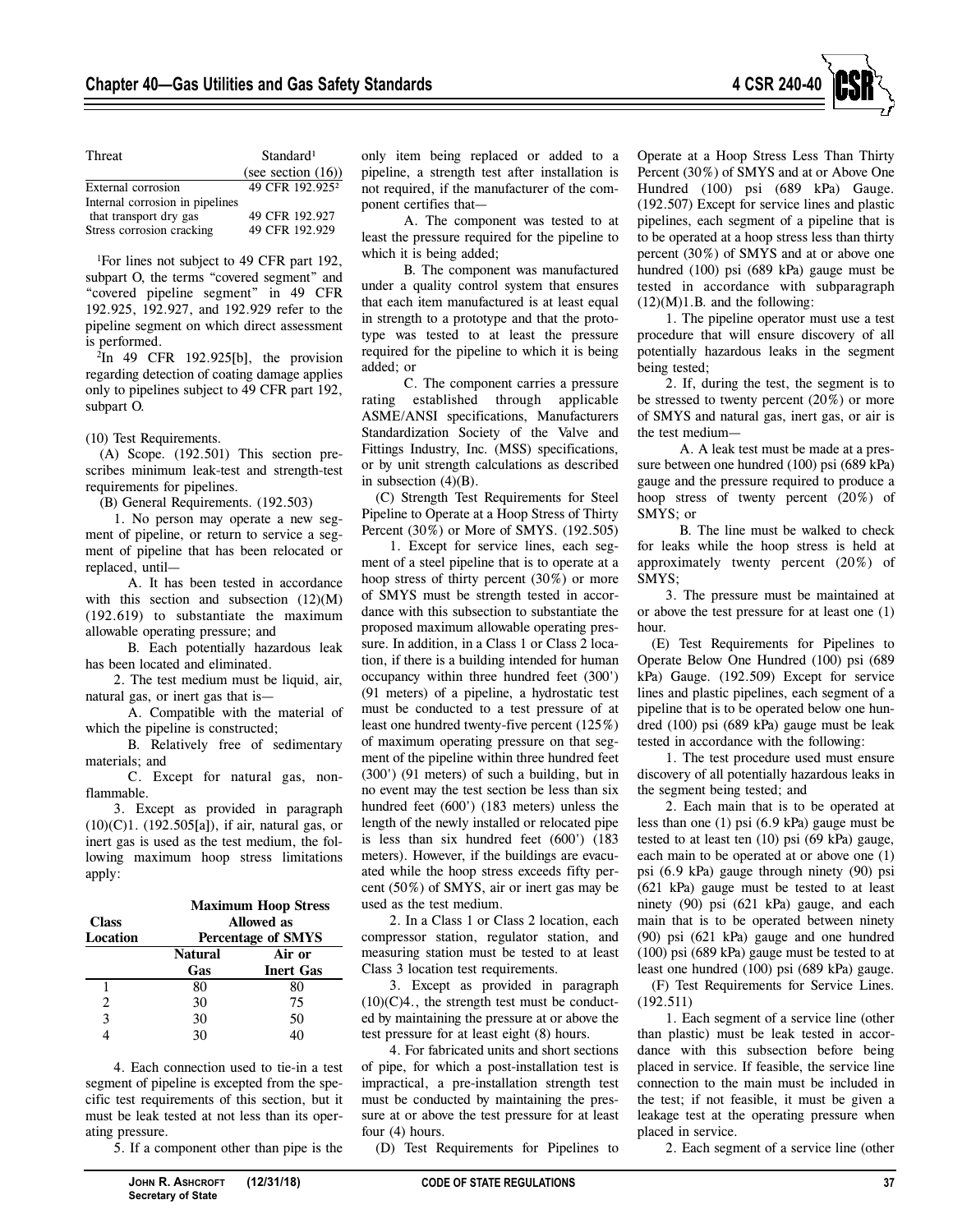than plastic) intended to be operated at a pressure of at least one (1) psi (6.9 kPa) gauge but not more than forty (40) psi (276 kPa) gauge must be given a leak test at a pressure of not less than fifty (50) psi (345 kPa) gauge.

3. Each segment of a service line (other than plastic) intended to be operated at pressures of more than forty (40) psi (276 kPa) gauge through ninety (90) psi (621 kPa) gauge must be tested to at least ninety (90) psi (621 kPa) gauge; if the service line is to be operated between ninety (90) psi (621 kPa) gauge and one hundred (100) psi (689 kPa) gauge, it must be tested to at least one hundred (100) psi (689 kPa) gauge; and if the service line may be operated at one hundred (100) psi (689 kPa) gauge; or more, it must, at a minimum, be tested using the appropriate factor in subparagraph  $(12)(M)1.B.$  of this rule, except that each segment of the steel service line stressed to twenty percent (20%) or more of SMYS must be tested in accordance with subsection (10)(D).

(G) Test Requirements for Plastic Pipelines. (192.513)

1. Each segment of a plastic pipeline must be tested in accordance with this subsection.

2. The test procedure must ensure discovery of all potentially hazardous leaks in the segment being tested.

3. The test pressure must be at least one hundred fifty percent (150%) of the maximum allowable operating pressure or fifty (50) psi (345 kPa) gauge, whichever is greater. However, the maximum test pressure may not be more than three (3) times the pressure determined under subsection (3)(I), at a temperature not less than the pipe temperature during the test.

4. During the test, the temperature of thermoplastic material may not be more than 100 °F (38 °C), or the temperature at which the material's long-term hydrostatic strength has been determined under the listed specification, whichever is greater.

(H) Environmental Protection and Safety Requirements. (192.515)

1. In conducting tests under this section, each operator shall ensure that every reasonable precaution is taken to protect its employees and the general public during the testing. Whenever the hoop stress of the segment of the pipeline being tested will exceed fifty percent (50%) of SMYS, the operator shall take all practicable steps to keep persons not working on the testing operation outside of the testing area until the pressure is reduced to or below the proposed maximum allowable operating pressure.

2. The operator shall ensure that the test

medium is disposed of in a manner that will minimize damage to the environment.

(I) Records. (192.517)

1. For mains, each operator shall make and retain for the useful life of the pipeline, a record of each test performed under subsections  $(10)(C)$ – $(E)$  and  $(G)$ .  $(192.505)$ , 192.507, 192.509, and 192.513) Where applicable to the test performed, the record must contain at least the following information, except as noted in subparagraph  $(10)(I)1.B.$ 

A. The operator's name, the name of the operator's employee responsible for making the test, and the name of any test company used;

B. Test medium used, except for tests performed pursuant to subsections (10)(E) and (G);

C. Test pressure;

D. Test duration;

E. Pressure recording charts or other record of pressure readings;

F. Elevation variations, whenever significant for the particular test;

G. Leaks and failures noted and their disposition;

H. Test date; and

I. Description of facilities being tested.

2. For service lines, each operator shall make and retain for the useful life of the pipeline, a record of each test performed under subsections  $(10)(F)$  and  $(G)$   $(192.511)$ and 192.513) Where applicable to the test performed, the record must contain the test pressure, leaks, and failures noted and their disposition and the date.

(J) Test Requirements for Customer-Owned Fuel Lines.

1. At the initial time an operator physically turns on the flow of gas to new fuel line installations—

A. Each segment of fuel line must be tested for leakage to at least the delivery pressure;

B. A visual inspection of the exposed, accessible customer gas piping, interior and exterior, and all connected equipment shall be conducted to determine that the requirements of any applicable industry codes, standards or procedures adopted by the operator to assure safe service are met; and

C. The requirements of any applicable local (city, county, etc.) codes must be met.

2. The temperature of thermoplastic material must not be more than one hundred degrees Fahrenheit (100 °F) during the test.

3. A record of the test and inspection performed in accordance with this subsection shall be maintained by the operator for a period of not less than two (2) years.

(11) Uprating.

(A) Scope. (192.551) This section prescribes minimum requirements for increasing maximum allowable operating pressures (uprating) for pipelines.

(B) General Requirements. (192.553)

1. Pressure increases. Whenever the requirements of this section require that an increase in operating pressure be made in increments, the pressure must be increased gradually, at a rate that can be controlled and in accordance with the following:

A. At the end of each incremental increase, the pressure must be held constant while the entire segment of the pipeline that is affected is checked for leaks. When a combustible gas is being used for uprating, all buried piping must be checked with a leak detection instrument after each incremental increase; and

B. Each leak detected must be repaired before a further pressure increase is made, except that a leak determined not to be potentially hazardous need not be repaired, if it is monitored during the pressure increase and it does not become potentially hazardous.

2. Records. Each operator who uprates a segment of pipeline shall retain for the life of the segment a record of each investigation required by this section, of all work performed, and of each pressure test conducted, in connection with the uprating.

3. Written plan. Each operator who uprates a segment of pipeline shall establish a written procedure that will ensure compliance with each applicable requirement of this section.

4. Limitation on increase in maximum allowable operating pressure. Except as provided in  $(11)(C)3$ ., a new maximum allowable operating pressure established under this section may not exceed the maximum that would be allowed under subsections (12)(M) and (12)(N) for a new segment of pipeline constructed of the same materials in the same location. However, when uprating a steel pipeline, if any variable necessary to determine the design pressure under the design formula in subsection  $(3)(C)$  is unknown, the MAOP may be increased as provided in subparagraph (12)(M)1.A.

5. Establishment of a new maximum allowable operating pressure. Subsections (12)(M) and (N) (192.619 and 192.621) must be reviewed when establishing a new MAOP. The pressure to which the pipeline is raised during the uprating procedure is the test pressure that must be divided by the appropriate factors in subparagraph  $(12)(M)1.B.$ (192.619[a][2]) except that pressure tests conducted on steel and plastic pipelines after July 1, 1965 are applicable.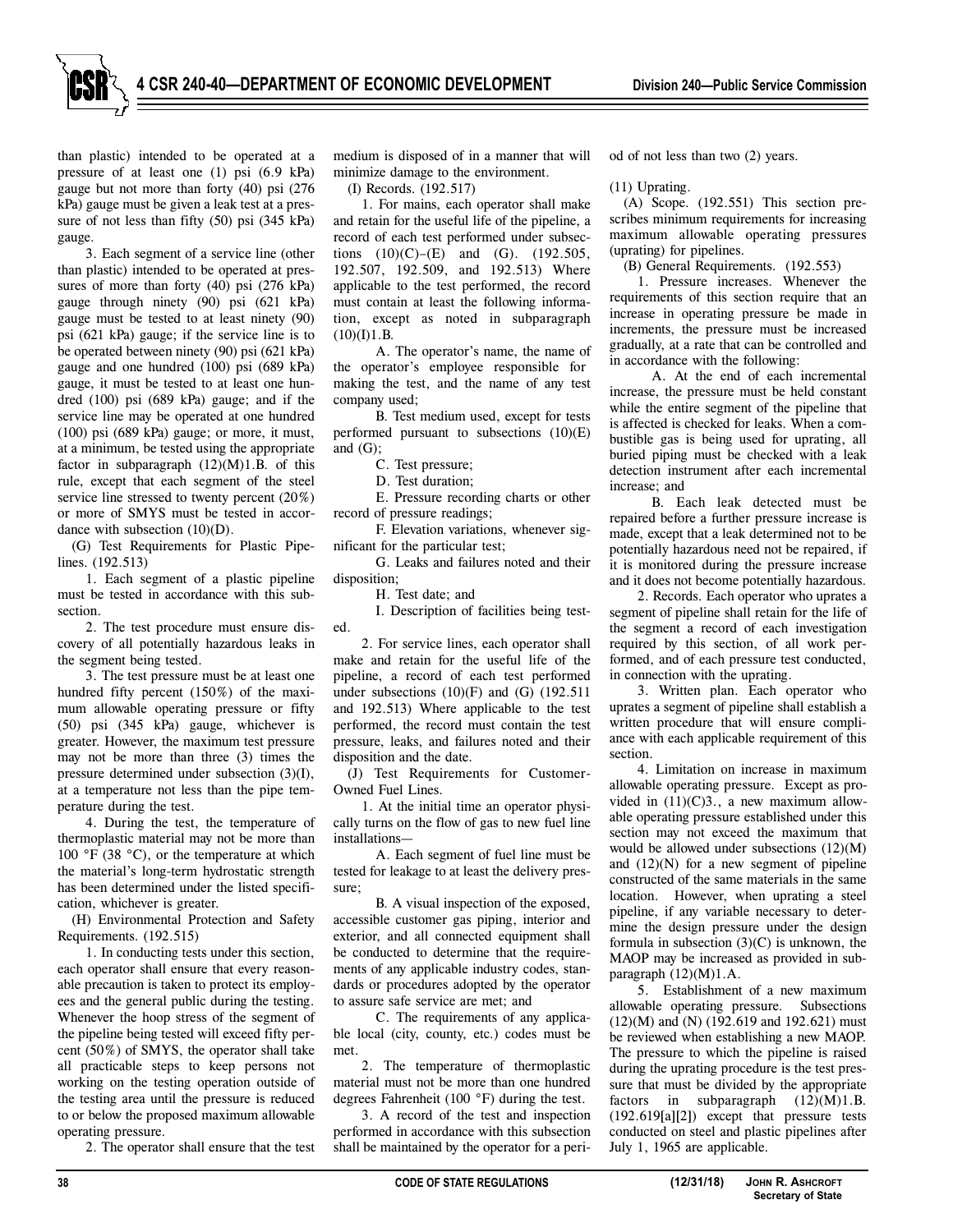

(C) Uprating to a Pressure That Will Produce a Hoop Stress of Thirty Percent (30%) or More of SMYS in Steel Pipelines. (192.555)

1. Unless the requirements of this subsection have been met, no person may subject any segment of a steel pipeline to an operating pressure that will produce a hoop stress of thirty percent (30%) or more of SMYS and that is above the established maximum allowable operating pressure.

2. Before increasing operating pressure above the previously established maximum allowable operating pressure the operator shall—

A. Review the design, operating, and maintenance history and previous testing of the segment of pipeline and determine whether the proposed increase is safe and consistent with the requirements of this rule; and

B. Make any repairs, replacements, or alterations in the segment of pipeline that are necessary for safe operation at the increased pressure.

3. After complying with paragraph  $(11)(C)2$ ., an operator may increase the maximum allowable operating pressure of a segment of pipeline constructed before September 12, 1970, to the highest pressure that is permitted under subsection (12)(M) (192.619), using as test pressure the highest pressure to which the segment of pipeline was previously subjected (either in a strength test or in actual operation).

4. After complying with paragraph  $(11)(C)2$ ., an operator that does not qualify under paragraph  $(11)(C)3$ . may increase the previously established maximum allowable operating pressure if at least one (1) of the following requirements is met:

A. The segment of pipeline is successfully tested in accordance with the requirements of this rule for a new line of the same material in the same location; or

B. An increased maximum allowable operating pressure may be established for a segment of pipeline in a Class 1 location if the line has not previously been tested, and if—

(I) It is impractical to test it in accordance with the requirements of this rule;

(II) The new maximum operating pressure does not exceed eighty percent (80%) of that allowed for a new line of the same design in the same location; and

(III) The operator determines that the new maximum allowable operating pressure is consistent with the condition of the segment of pipeline and the design requirements of this rule.

5. Where a segment of pipeline is uprated in accordance with paragraph  $(11)(C)$ 3. or subparagraph  $(11)(C)4.B.,$  the increase in pressure must be made in increments that are equal to—

A. Ten percent (10%) of the pressure before the uprating; or

B. Twenty-five percent (25%) of the total pressure increase, whichever produces the fewer number of increments.

(D) Uprating—Steel Pipelines to a Pressure That Will Produce a Hoop Stress Less Than Thirty Percent (30%) of SMYS— Plastic, Cast Iron, and Ductile Iron Pipelines. (192.557)

1. Unless the requirements of this subsection have been met, no person may subject—

A. A segment of steel pipeline to an operating pressure that will produce a hoop stress less than thirty percent (30%) of SMYS and that is above the previously established maximum allowable operating pressure; or

B. A plastic, cast iron, or ductile iron pipeline segment to an operating pressure that is above the previously established maximum allowable operating pressure.

2. Before increasing operating pressure above the previously established maximum allowable operating pressure, the operator shall—

A. Review the design, operating, and maintenance history of the segment of pipeline;

B. Conduct a leak detection instrument survey (if it has been more than one (1) year since the last survey conducted with a leak detection instrument) and repair any leaks that are found, except that a leak determined not to be potentially hazardous need not be repaired, if it is monitored during the pressure increase and it does not become potentially hazardous;

C. Make any repairs, replacements, or alterations in the segment of pipeline that are necessary for safe operation at the increased pressure;

D. Reinforce or anchor offsets, bends, and dead ends in pipe joined by compression couplings or bell and spigot joints to prevent failure of the pipe joint, if the offset, bend, or dead end is exposed in an excavation;

E. Isolate the segment of pipeline in which the pressure is to be increased from any adjacent segment that will continue to be operated at a lower pressure; and

F. If the pressure in mains or service lines, or both, is to be higher than the pressure delivered to the customer, install a service regulator on each service line and test each regulator to determine that it is functioning. Pressure may be increased as necessary to test each regulator, after a regulator has been installed on each pipeline subject to the increased pressure.

3. After complying with paragraph

 $(11)(D)2$ ., the increase in maximum allowable operating pressure must be made in accordance with paragraph (11)(B)5. The pressure must be increased in increments that are equal to ten (10) psi (69 kPa) gauge or twenty-five percent (25%) of the total pressure increase, whichever produces the fewer number of increments. Whenever the requirements of subparagraph (11)(D)2.F. apply, there must be at least two (2) approximately equal incremental increases.

4. If records for cast iron or ductile iron pipeline facilities are not complete enough to determine stresses produced by internal pressure, trench loading, rolling loads, beam stresses, and other bending loads, in evaluating the level of safety of the pipeline when operating at the proposed increased pressure, the following procedures must be followed:

A. In estimating the stresses, if the original laying conditions cannot be ascertained, the operator shall assume that cast iron pipe was supported on blocks with tamped backfill and that ductile iron pipe was laid without blocks with tamped backfill;

B. Unless the actual maximum cover depth is known, the operator shall measure the actual cover in at least three (3) places where the cover is most likely to be greatest and shall use the greatest cover measured;

C. Unless the actual nominal wall thickness is known, the operator shall determine the wall thickness by cutting and measuring coupons from at least three (3) separate pipe lengths. The coupons must be cut from pipe lengths in areas where the cover depth is most likely to be the greatest. The average of all measurements taken must be increased by the allowance indicated in the following table:

| Allowance inches (millimeters)    |          |               |           |
|-----------------------------------|----------|---------------|-----------|
| <b>Cast Iron Pipe</b>             |          |               |           |
| Pipe Size                         | Pit Cast | Centrifugally | Ductile   |
| inches                            | Pipe     | Cast Pipe     | Iron Pipe |
| (millimeters)                     |          |               |           |
| $3$ to $8$                        | 0.075    | 0.065         | 0.065     |
| $(76 \text{ to } 203)$            | (1.91)   | (1.65)        | (1.65)    |
| 10 to 12                          | 0.08     | 0.07          | 0.07      |
| $(254 \text{ to } 305)$           | (2.03)   | (1.78)        | (1.78)    |
| 14 to 24                          | 0.08     | 0.08          | 0.075     |
| $(356 \text{ to } 610)$           | (2.03)   | (2.03)        | (1.91)    |
| 30 to 42                          | 0.09     | 0.09          | 0.075     |
| $(762 \text{ to } 1067)$ $(2.29)$ |          | (2.29)        | (1.91)    |
| 48                                | 0.09     | 0.09          | 0.08      |
| (1219)                            | (2.29)   | (2.29)        | (2.03)    |
| 54 to 60                          | 0.09     |               |           |
| $(1372)$ to<br>1524)              | (2.29)   |               |           |

D. For cast iron pipe, unless the pipe manufacturing process is known, the operator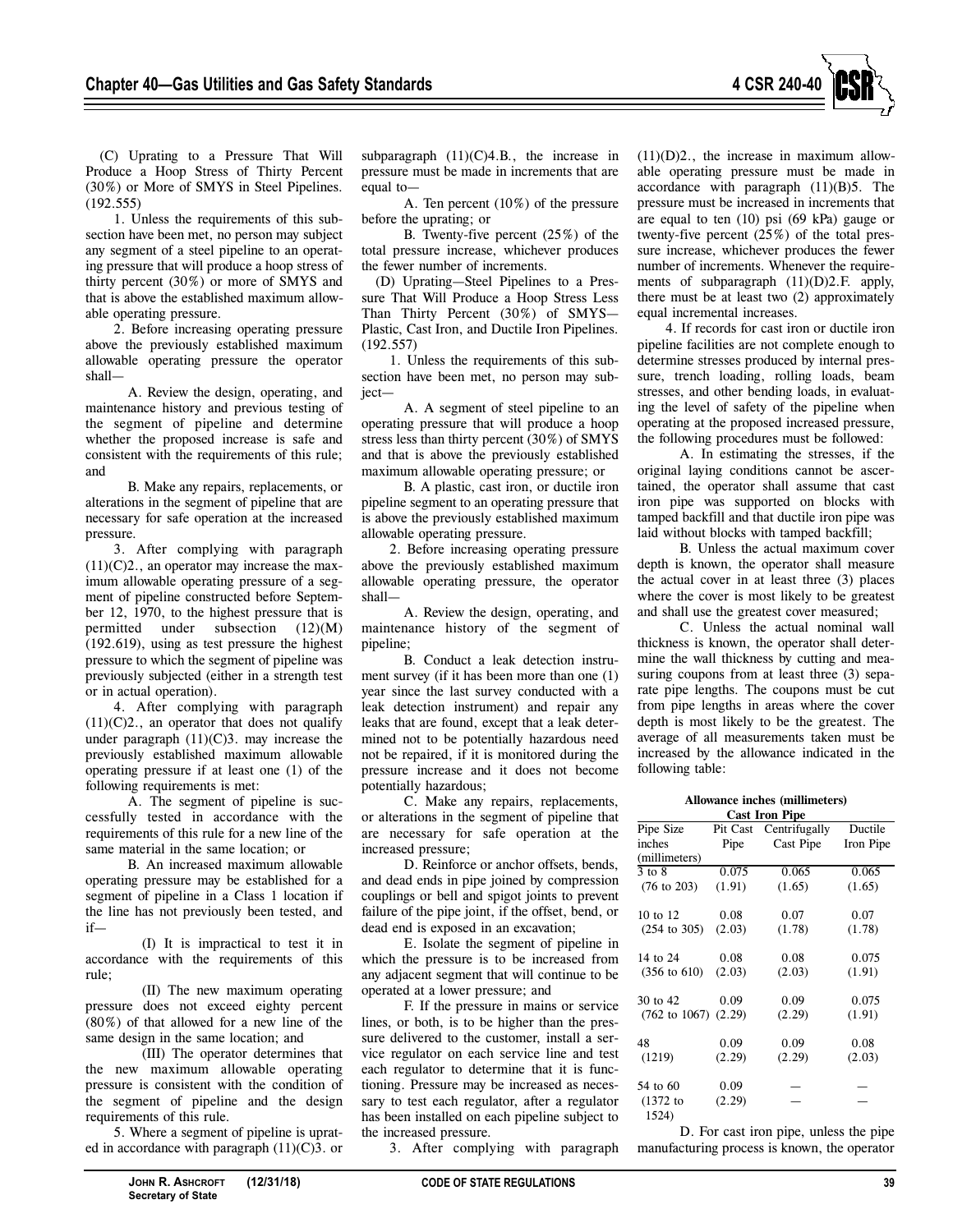

shall assume that the pipe is pit cast pipe with a bursting tensile strength of eleven thousand  $(11,000)$  psi  $(76 \text{ MPa})$  and a modulus of rupture of thirty-one thousand (31,000) psi (214 MPa).

#### (12) Operations.

(A) Scope. (192.601) This section prescribes minimum requirements for the operation of pipeline facilities.

(B) General Provisions. (192.603)

1. No person may operate a segment of pipeline unless it is operated in accordance with this section.

2. Each operator shall keep records necessary to administer the procedures established under subsection  $(12)(C)$ .  $(192.605)$ 

3. Each operator is responsible for ensuring that all work completed on its pipelines by its consultants and contractors complies with this rule.

4. Designated commission personnel may require the operator to amend its plans and procedures as necessary to provide a reasonable level of safety. In the event of a dispute between designated commission personnel and the operator with respect to the appropriateness of a required amendment, the operator may file with the commission a request for a hearing before the commission, or the designated commission personnel may request that a complaint be filed against the operator by the general counsel of the commission.

(C) Procedural Manual for Operations, Maintenance, and Emergencies. (192.605)

1. General. Each operator shall prepare and follow for each pipeline, a manual of written procedures for conducting operations and maintenance activities and for emergency response. For transmission lines that are not exempt under subparagraph (12)(C)3.E., the manual must also include procedures for handling abnormal operations. This manual must be reviewed and updated by the operator at intervals not exceeding fifteen (15) months, but at least once each calendar year. This manual must be prepared before initial operations of a pipeline system commence and appropriate parts of the manual must be kept at locations where operations and maintenance activities are conducted.

2. Maintenance and normal operations. The manual required by paragraph  $(12)(C)1$ . must include procedures for the following, if applicable, to provide safety during maintenance and normal operations:

A. Operating, maintaining, and repairing the pipeline in accordance with each of the requirements of this section and sections  $(13)$  and  $(14)$ ;

B. Controlling corrosion in accor-

dance with the operations and maintenance requirements of section (9);

C. Making construction records, maps, and operating history available to appropriate operating personnel;

D. Gathering of data needed for reporting incidents under 4 CSR 240-40.020 in a timely and effective manner;

E. Starting up and shutting down any part of a pipeline in a manner designed to assure operation within the MAOP limits prescribed by this rule, plus the build-up allowed for operation of pressure limiting and control devices:

F. Maintaining compressor stations, including provisions for isolating units or sections of pipe and for purging before returning to service;

G. Starting, operating, and shutting down gas compressor units;

H. Periodically reviewing the work done by operator personnel to determine the effectiveness and adequacy of the procedures used in normal operation and maintenance and modifying the procedures when deficiencies are found;

I. Inspecting periodically to ensure that operating pressures are appropriate for the class location;

J. Taking adequate precautions in excavated trenches to protect personnel from the hazards of unsafe accumulations of vapor or gas, and making available, when needed at the excavation, emergency rescue equipment including a breathing apparatus and a rescue harness and line;

K. Systematically and routinely testing and inspecting pipe-type or bottle-type holders including:

(I) Provision for detecting external corrosion before the strength of the container has been impaired;

(II) Periodic sampling and testing of gas in storage to determine the dew point of vapors contained in the stored gas that, if condensed, might cause internal corrosion or interfere with the safe operation of the storage plant; and

(III) Periodic inspection and testing of pressure limiting equipment to determine that it is in a safe operating condition and has adequate capacity;

L. Continuing observations during all routine activities including, but not limited to, meter reading and cathodic protection work, for the purpose of detecting potential leaks by observing vegetation and odors. Potential leak indications must be recorded and responded to in accordance with section  $(14)$ ;

M. Testing and inspecting of customer-owned gas piping and equipment in accordance with subsection (12)(S);

N. Responding promptly to a report of a gas odor inside or near a building, unless the operator's emergency procedures under subparagraph  $(12)(J)1.C.$  specifically apply to these reports; and

O. Implementing the applicable control room management procedures required by subsection  $(12)(T)$ .

3. Abnormal operation. For transmission lines the manual required by paragraph  $(12)(C)1$ . must include procedures for the following to provide safety when operating design limits have been exceeded:

A. Responding to, investigating, and correcting the cause of—

(I) Unintended closure of valves or shutdowns;

(II) Increase or decrease in pressure or flow rate outside normal operating limits;

(III) Loss of communications;

(IV) Operation of any safety device; and

(V) Any other foreseeable malfunction of a component, deviation from normal operation, or personnel error which could cause a hazard to persons or property;

B. Checking variations from normal operation after abnormal operation has ended at sufficient critical locations in the system to determine continued integrity and safe operation;

C. Notifying responsible operator personnel when notice of an abnormal operation is received;

D. Periodically reviewing the response of operator personnel to determine the effectiveness of the procedures controlling abnormal operation and taking corrective action where deficiencies are found; and

E. The requirements of this paragraph  $(12)(C)3$ . do not apply to natural gas distribution operations that are operating transmission lines in connection with their distribution system.

4. Safety-related conditions. The manual required by paragraph  $(12)(C)1$ . must include instructions enabling personnel who perform operation and maintenance activities to recognize conditions that potentially may be safety-related conditions that are subject to the commission's reporting requirements.

5. Surveillance, emergency response, and accident investigation. The procedures required by paragraph (12)(H)1. and subsections (12)(J) and (L) (192.613[a], 192.615 and 192.617) must be included in the manual required by paragraph  $(12)(C)1$ .

(D) Qualification of Pipeline Personnel.

1. Scope. (192.801)

A. This subsection prescribes the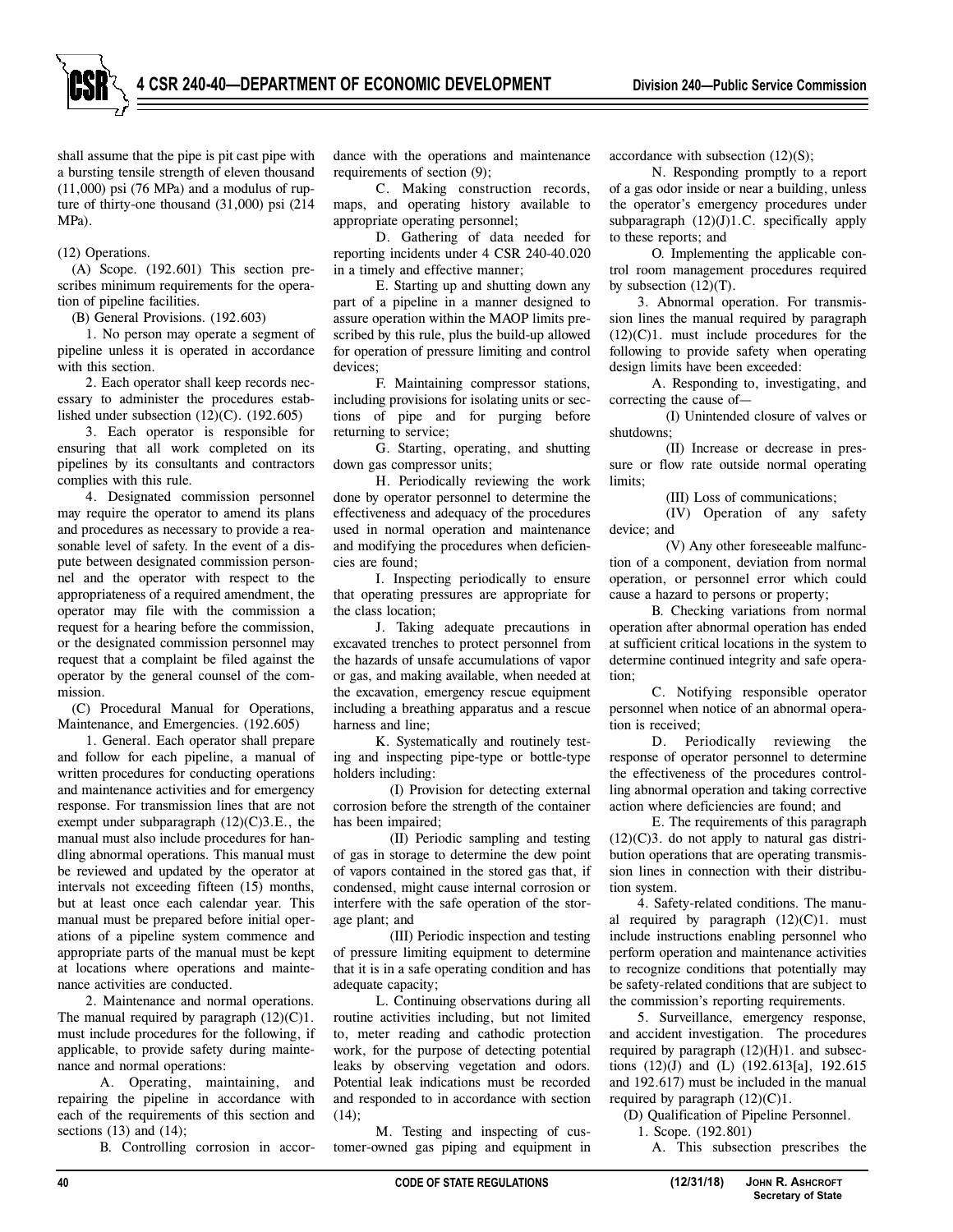

minimum requirements for operator qualification of individuals performing covered tasks on a pipeline facility. This subsection applies to all individuals who perform covered tasks, regardless of whether they are employed by the operator, a contractor, a subcontractor, or any other entity performing covered tasks on behalf of the operator.

B. For the purpose of this subsection, a covered task is an activity, identified by the operator, that—

(I) Is performed on a pipeline facility;

(II) Is an operations, maintenance, or emergency-response task;

(III) Is performed as a requirement of this rule; and

(IV) Affects the operation or integrity of the pipeline.

2. Definitions. (192.803)

A. Abnormal operating condition means a condition identified by the operator that may indicate a malfunction of a component or deviation from normal operations that may:

(I) Indicate a condition exceeding design limits;

(II) Result in a hazard(s) to persons, property, or the environment; or

(III) Require an emergency response.

B. Evaluation (or evaluate) means a process consisting of training and examination, established and documented by the operator, to determine an individual's ability to perform a covered task and to demonstrate that an individual possesses the knowledge and skills under paragraph (12)(D)4. After initial evaluation for paragraph (12)(D)4., subsequent evaluations for paragraph (12)(D)4. can consist of examination only. The examination portion of this process may be conducted by one (1) or more of the following:

(I) Written examination;

(II) Oral examination;

(III) Hands-on examination, which could involve observation supplemented by appropriate queries. Observations can be made during:

(a) Performance on the job;

(b) On the job training; or

(c) Simulations.

C. Qualified means that an individual has been evaluated and can:

(I) Perform assigned covered tasks; and

(II) Recognize and react to abnormal operating conditions.

3. Qualification program. (192.805) Each operator shall have and follow a written qualification program. The program shall include provisions to:

A. Identify covered tasks;

B. Provide training, as appropriate, to ensure that individuals performing covered tasks have the necessary knowledge and skills to perform the tasks in a manner that ensures the safe operation of pipeline facilities;

C. Ensure through evaluation that individuals performing covered tasks are qualified and have the necessary knowledge and skills to perform the tasks in a manner that ensures the safe operation of pipeline facilities;

D. Allow individuals that are not qualified pursuant to this subsection to perform a covered task if directed and observed by an individual that is qualified;

E. Evaluate an individual if the operator has reason to believe that the individual's performance of a covered task contributed to an incident meeting the Missouri reporting requirements in 4 CSR 240-40.020(4)(A);

F. Evaluate an individual if the operator has reason to believe that the individual is no longer qualified to perform a covered task;

G. Communicate changes, including changes to rules and procedures, that affect covered tasks to individuals performing those covered tasks and their supervisors, and incorporate those changes in subsequent evaluations;

H. Identify the interval for each covered task at which evaluation of the individual's qualifications is needed, with a maximum interval of thirty-nine (39) months;

I. Evaluate an individual's possession of the knowledge and skills under paragraph  $(12)(D)4$ . at intervals not to exceed thirtynine (39) months;

J. Ensure that covered tasks are—

(I) Performed by qualified individuals; or

(II) Directed and observed by qualified individuals; and

K. Submit each program change to designated commission personnel as required by subsection  $(1)(J)$ .

4. Personnel to whom this subsection applies must possess the knowledge and skills necessary to—

A. Follow the requirements of this rule that relate to the covered tasks they perform;

B. Carry out the procedures in the procedural manual for operations, maintenance, and emergencies established under subsection  $(12)(C)$   $(192.605)$  that relate to the covered tasks they perform;

C. Utilize instruments and equipment that relate to the covered task they perform in accordance with manufacturer's instructions;

D. Know the characteristics and hazards of the gas transported, including

flammability range, odorant characteristics, and corrosive properties;

E. Recognize potential ignition sources;

F. Recognize conditions that are likely to cause emergencies, including equipment or facility malfunctions or failure and gas leaks, predict potential consequences of these conditions, and take appropriate corrective action;

G. Take steps necessary to control any accidental release of gas and to minimize the potential for fire or explosion; and

H. Know the proper use of firefighting procedures and equipment, fire suits, and breathing apparatus by utilizing, where feasible, a simulated pipeline emergency condition.

5. Each operator shall continue to meet the training and annual review requirements regarding the operator's emergency procedures in subparagraph (12)(J)2.B., in addition to the qualification program required in paragraph  $(12)(D)3$ .

6. Each operator shall provide instruction to the supervisors or designated persons who will determine when an evaluation is necessary under subparagraph (12)(D)3.F.

7. Each operator shall select appropriately knowledgeable individuals to provide training and to perform evaluations. Where hands-on examinations and observations are used, the evaluator should possess the required knowledge to ascertain an individual's ability to perform covered tasks and react to abnormal operating conditions that might occur while performing those tasks.

8. Record keeping. (192.807) Each operator shall maintain records that demonstrate compliance with this subsection.

A. Qualification records shall include:

(I) Identification of the qualified individual(s);

(II) Identification of the covered tasks the individual is qualified to perform;

(III) Date(s) of current qualification; and

(IV) Qualification method(s).

B. Records supporting an individual's current qualification shall be maintained while the individual is performing the covered task. Records of prior qualification and records of individuals no longer performing covered tasks shall be retained for a period of five (5) years.

9. General. (192.809)

A. Operators must have a written qualification program by April 27, 2001. The program must be available for review by designated commission personnel.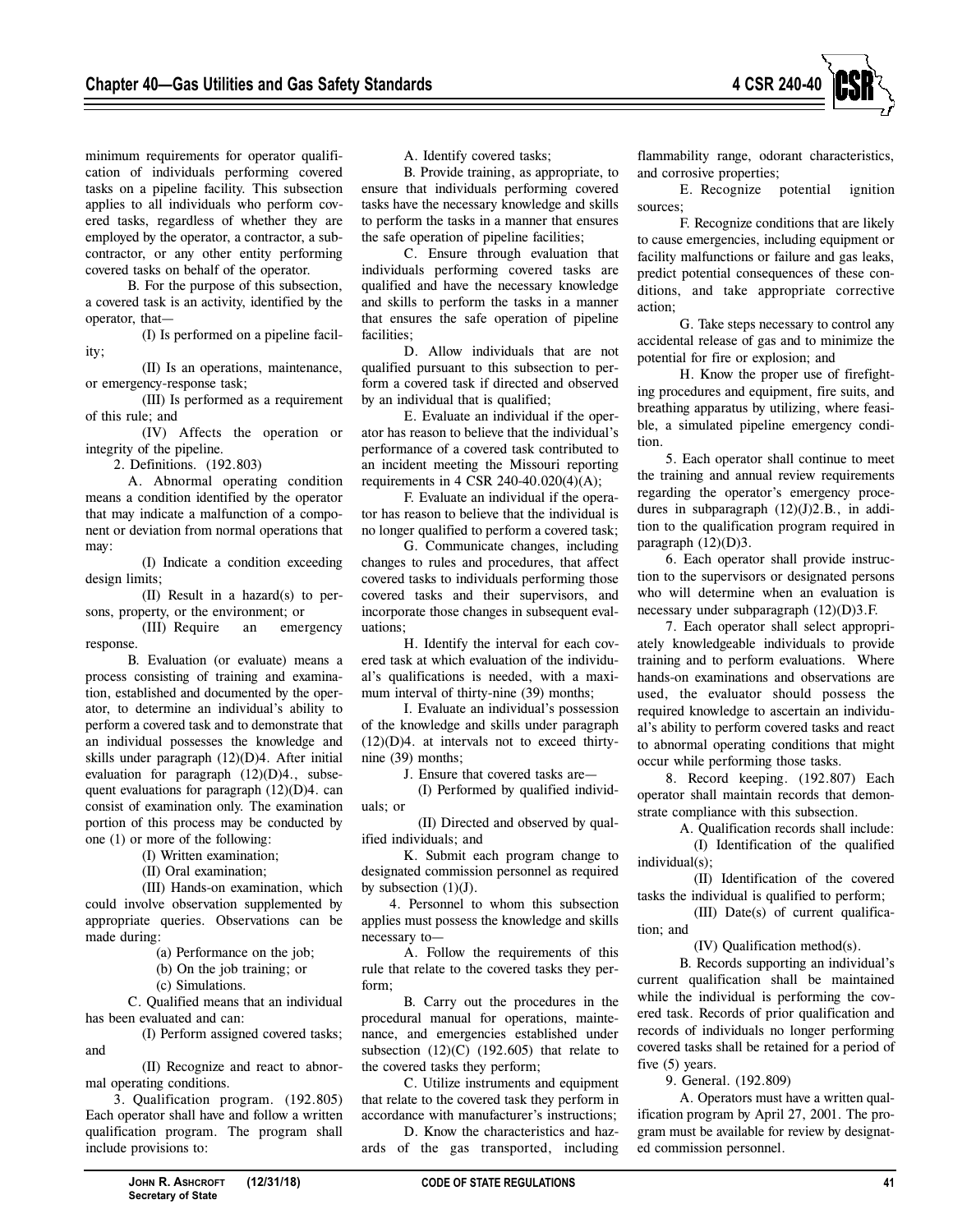B. Operators must complete the qualification of individuals performing covered tasks by October 28, 2002.

C. After December 16, 2004, observation of on-the-job performance may not be used as the sole method of evaluation.

(E) *(Reserved)* (192.607)

(F) Change in Class Location—Required Study. (192.609) Whenever an increase in population density indicates a change in class locations for a segment of an existing steel pipeline operating at a hoop stress that is more than forty percent (40%) of SMYS or indicates that the hoop stress corresponding to the established maximum allowable operating pressure for a segment of existing pipeline is not commensurate with the present class location, the operator shall immediately make a study to determine—

1. The present class location for the segment involved;

2. The design, construction, and testing procedures followed in the original construction and a comparison for these procedures with those required for the present class location by the applicable provisions of this rule;

3. The physical condition of the segment to the extent it can be ascertained from available records;

4. The operating and maintenance history of the segment;

5. The maximum actual operating pressure and the corresponding operating hoop stress, taking pressure gradient into account, for the segment of pipeline involved; and

6. The actual area affected by the population density increase and physical barriers or other factors which may limit further expansion of the more densely populated area.

(G) Change in Class Location— Confirmation or Revision of Maximum Allowable Operating Pressure. (192.611) If the hoop stress corresponding to the established maximum allowable operating pressure of a segment of pipeline is not commensurate with the present class location, and the segment is in satisfactory physical condition, the maximum allowable operating pressure of that segment of pipeline must be confirmed or revised according to one (1) of the following three (3) paragraphs:

1. If the segment involved has been previously tested in place for a period of not less than eight (8) hours, the maximum allowable operating pressure is 0.8 times the test pressure in Class 2 locations, 0.667 times the test pressure in Class 3 locations, or 0.555 times the test pressure in Class 4 locations. The corresponding hoop stress may not exceed seventy-two percent (72%) of SMYS of the pipe in Class 2 locations, sixty percent (60%)

of SMYS in Class 3 locations or fifty percent (50%) of SMYS in Class 4 locations;

2. The maximum allowable operating pressure of the segment involved must be reduced so that the corresponding hoop stress is not more than that allowed by this rule for new segments of pipelines in the existing class location; or

3. The segment of pipeline involved must be tested in accordance with the applicable requirements of section (10), and its maximum allowable operating pressure must then be established according to the following criteria:

A. The maximum allowable operating pressure after the requalification test is 0.8 times the test pressure for Class 2 locations, 0.667 times the test pressure for Class 3 locations and 0.555 times the test pressure for Class 4 locations; and

B. The corresponding hoop stress may not exceed seventy-two percent (72%) of the SMYS of the pipe in Class 2 locations, sixty percent (60%) of SMYS in Class 3 locations or fifty percent (50%) of the SMYS in Class 4 locations.

4. The maximum allowable operating pressure confirmed or revised in accordance with this subsection may not exceed the maximum allowable operating pressure established before the confirmation or revision.

5. Confirmation or revision of the maximum allowable operating pressure of a segment of pipeline in accordance with this subsection does not preclude the application of subsections  $(11)(B)$  and  $(C)$ .  $(192.553$  and  $192.555$ 

6. Confirmation or revision of the maximum allowable operating pressure that is required as a result of a study under subsection (12)(F) must be completed within twenty-four (24) months of the change in class location. Pressure reduction under paragraph  $(12)(G)1$ . or 2. within the twenty-four- $(24-)$ month period does not preclude establishing a maximum allowable operating pressure under paragraph (12)(G)3., at a later date.

(H) Continuing Surveillance. (192.613)

1. Each operator shall have a procedure for continuing surveillance of its facilities to determine and take appropriate action concerning changes in class location, failures, leakage history, corrosion, substantial changes in cathodic protection requirements, and other unusual operating and maintenance conditions.

2. If a segment of pipeline is determined to be in unsatisfactory condition but no immediate hazard exists, the operator shall initiate a program to recondition or phase out the segment involved or, if the segment cannot be reconditioned or phased out, reduce the maximum allowable operating pressure in accordance with paragraphs  $(12)(M)1$ . and 2. (192.619[a] and [b])

(I) Damage Prevention Program. (192.614)

1. Except for pipelines listed in paragraphs (12)(I)6. and 7., each operator of a buried pipeline shall carry out in accordance with this subsection a written program to prevent damage to that pipeline by excavation activities. For the purpose of this subsection, excavation activities include excavation, blasting, boring, tunneling, backfilling, the removal of aboveground structures by either explosive or mechanical means, and other earthmoving operations. Particular attention should be given to excavation activities in close proximity to cast iron mains with remedial actions taken as required by subsection (13)(Z). (192.755).

2. An operator may perform any of the duties specified in paragraph (12)(I)3. through participation in a public service program, such as a one-call system, but such participation does not relieve the operator of responsibility for compliance with this subsection. However, an operator must perform the duties of subparagraph (12)(I)3.D. through participation in the qualified one-call system for Missouri. An operator's pipeline system must be covered by the qualified one-call system for Missouri.

3. The damage prevention program required by paragraph  $(12)(I)1$ . must, at a minimum—

A. Include the identity, on a current basis, of persons who normally engage in excavation activities in the area in which the pipeline is located. A listing of persons involved in excavation activities shall be maintained and updated at least once each calendar year with intervals not exceeding fifteen (15) months. If an operator chooses to participate in an excavator education program of a one-call notification center, as provided for in subparagraphs  $(12)(I)3.B.$  and C., then such updated listing shall be provided to the one-call notification center prior to December 1 of each calendar year. This list should at least include, but not be limited to, the following:

(I) Excavators, contractors, construction companies, engineering firms, etc.—Identification of these should at least include a search of the phone book yellow pages, checking with the area and/or state office of the Associated General Contractors, and checking with the operating engineers local union hall(s);

(II) Telephone company;

- (III) Electric utilities and co-ops;
- (IV) Water and sewer utilities;
- (V) City governments;
- (VI) County governments;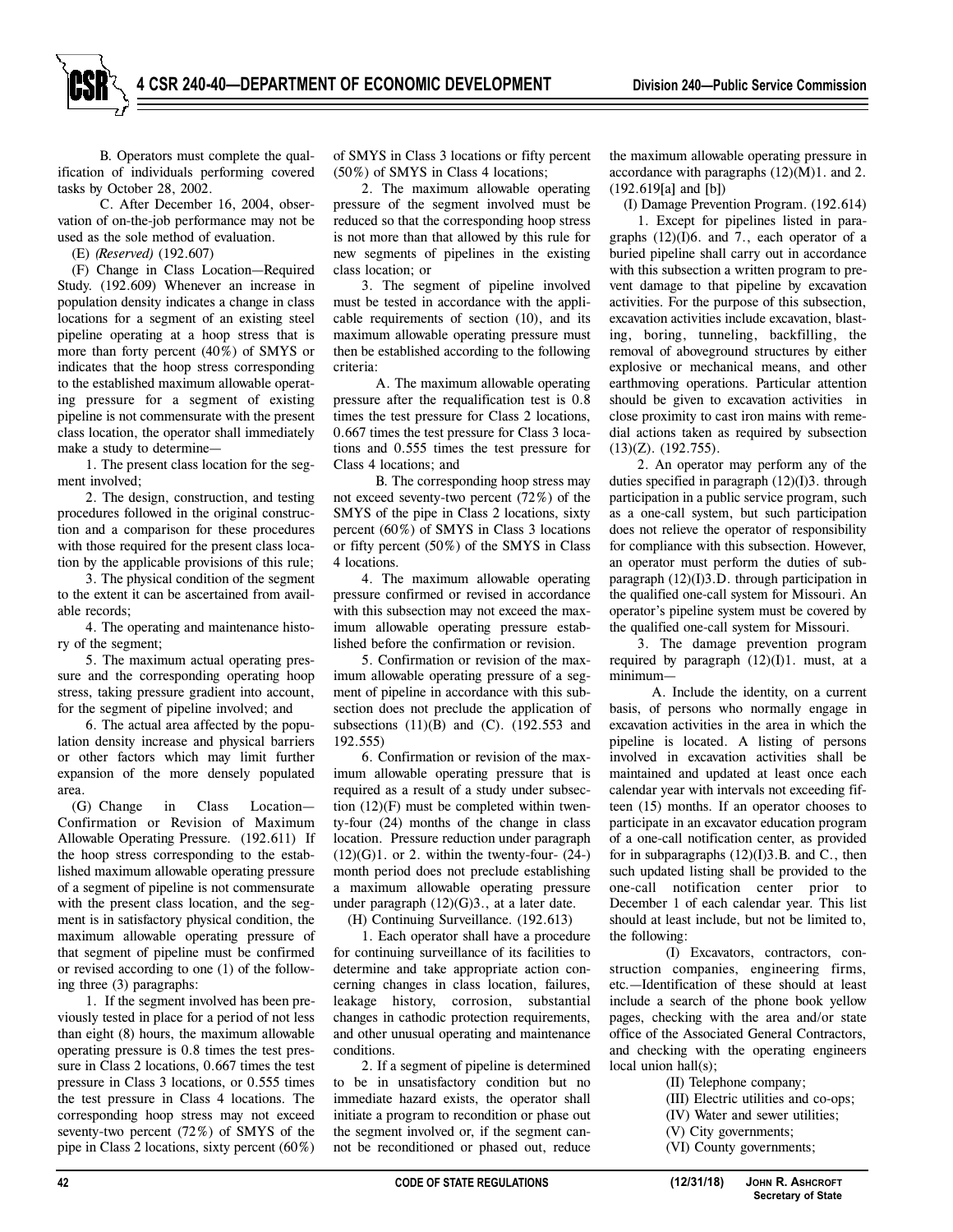

(VII) Special road districts;

(VIII) Special water and sewer districts; and

(IX) Highway department district(s); B. Provide for at least a semiannual general notification of the public in the vicinity of the pipeline. Provide for actual notification of the persons identified in subparagraph (12)(I)3.A., at least once each calendar year at intervals not exceeding fifteen (15) months by registered or certified mail, or notification through participation in an excavator education program of a one-call notification center meeting the requirements of subparagraph (12)(I)3.C. Mailings to excavators shall include a copy of the applicable sections of Chapter 319, RSMo, or a summary of the provisions of Chapter 319, RSMo, approved by designated commission personnel, concerning underground facility safety and damage prevention pertaining to excavators. The operator's public notifications and excavator notifications shall include information concerning the existence and purpose of the operator's damage prevention program, as well as information on how to learn the location of underground pipelines before excavation activities are begun;

C. In order to provide for an operator's compliance with the excavator notification requirements of subparagraph (12)(I)3.B., a one-call system's excavator education program must—

(I) Maintain and update a comprehensive listing of excavators who use the onecall notification center and who are identified by the operators pursuant to the requirements of subparagraph  $(12)(I)3.A.;$ 

(II) Provide for at least semiannual educational mailings to the excavators named on the comprehensive listing maintained pursuant to part  $(12)(I)3.C.(I)$ , by first class mail; and

(III) Provide for inclusion of the following in at least one (1) of the semiannual mailings specified in part  $(12)(I)3.C.(II)$ : Chapter 319, RSMo or a summary of the provisions of Chapter 319, RSMo, approved by designated commission personnel, concerning underground facility safety and damage prevention which pertain to excavators; an explanation of the types of temporary markings normally used to identify the approximate location of underground facilities; and a description of the availability and proper use of the one-call system's notification center;

D. Provide a means of receiving and recording notification of planned excavation activities;

E. Include maintenance of records for subparagraphs  $(12)(I)3.B.-D$ . as follows: (I) Copies of the two (2) most

recent annual notifications sent to excavators identified in subparagraph (12)(I)3.A., or the four (4) most recent semiannual notifications sent in accordance with subparagraph  $(12)(I)3.C.,$  must be retained;

(II) Copies of notifications required in subparagraph (12)(I)3.D. shall be retained for at least two (2) years. At a minimum, these records should include the date and the time the request was received, the actions taken pursuant to the request, and the date the response actions were taken; and

(III) Copies of notification records required by Chapter 319, RSMo, to be maintained by the notification center shall be available to the operator for at least five (5) years;

F. If the operator has buried pipelines in the area of excavation activity, provide for actual notification of persons who give notice of their intent to excavate of the type of temporary marking to be provided and how to identify the markings;

G. Provide for temporary marking of buried pipelines in the area of excavation activity before, as far as practical, the activity begins; and

H. Provide as follows for inspection of pipelines that an operator has reason to believe could be damaged by excavation activities:

(I) The inspection must be done as frequently as necessary during and after the activities to verify the integrity of the pipeline; and

(II) In the case of blasting, any inspection must include leakage surveys.

4. Each notification identified in subparagraph (12)(I)3.D. should be evaluated to determine the need for and the extent of inspections. The following factors should be considered in determining the need for and extent of those inspections:

A. The type and duration of the excavation activity involved;

B. The proximity to the operator's facilities:

C. The type of excavating equipment involved;

D. The importance of the operator's facilities;

E. The type of area in which the excavation activity is being performed;

F. The potential for serious incident should damage occur;

G. The prior history of the excavator with the operator; and

H. The potential for damage occurring which may not be easily recognized by the excavator.

5. The operator should pay particular attention, during and after excavation activities, to the possibility of joint leaks and breaks due to settlement when excavation activities occur near cast iron and threadedcoupled steel.

6. A damage prevention program under this subsection is not required for the following pipelines:

A. Pipelines to which access is physically controlled by the operator; and

B. Pipelines that are part of a petroleum gas system subject to subsection  $(1)(F)$   $(192.11)$  or part of a distribution system operated by a person in connection with that person's leasing of real property or by a condominium or cooperative association.

7. Pipelines operated by persons other than municipalities (including operators of master meters) whose primary activity does not include the transportation of gas need not comply with the following:

A. The requirement of paragraph  $(12)(I)1$ . that the damage prevention program be written; and

B. The requirements of paragraphs  $(12)(I)3.A., (12)(I)3.B., and (12)(I)3.C.$ 

(J) Emergency Plans. (192.615)

1. Each operator shall establish written procedures to minimize the hazard resulting from a gas pipeline emergency. At a minimum, the procedures must provide for the following:

A. Receiving, identifying, and classifying notices of events which require immediate response by the operator;

B. Establishing and maintaining adequate means of communication with appropriate fire, police, and other public officials;

C. Responding promptly and effectively to a notice of each type of emergency, including the following:

(I) Gas detected inside or near a building;

(II) Fire located near or directly involving a pipeline facility;

(III) Explosion occurring near or directly involving a pipeline facility; and

(IV) Natural disaster;

D. Making available personnel, equipment, tools, and materials, as needed at the scene of an emergency;

E. Taking actions directed toward protecting people first and then property;

F. Causing an emergency shutdown and pressure reduction in any section of the operator's pipeline system necessary to minimize hazards to life or property;

G. Making safe any actual or potential hazard to life or property;

H. Notifying appropriate fire, police, and other public officials of gas pipeline emergencies and coordinating with them both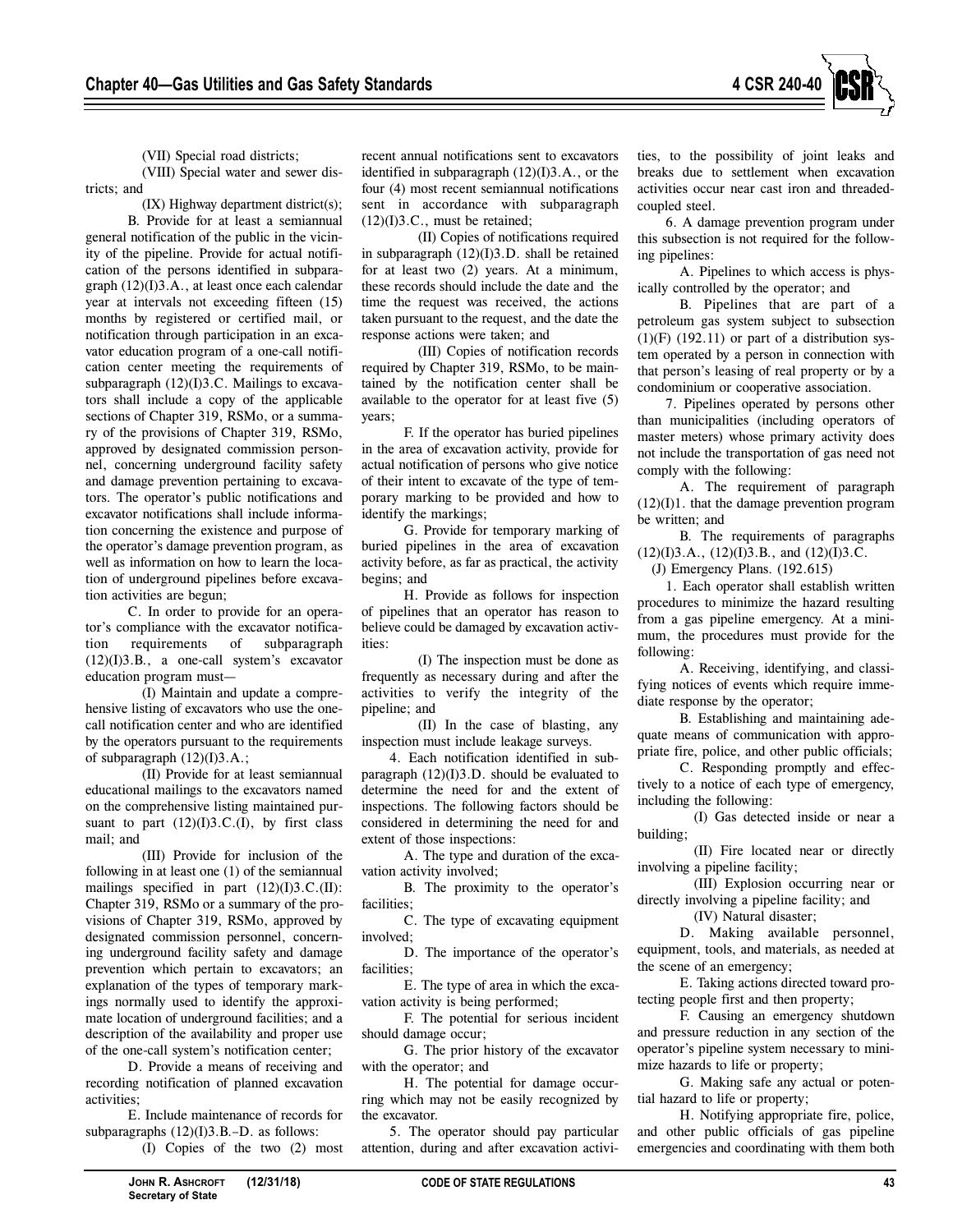planned responses and actual responses during an emergency;

I. Safely restoring any service outage; J. Beginning action under subsection  $(12)(L)$  (192.617), if applicable, as soon after the end of the emergency as possible; and

K. Actions required to be taken by a controller during an emergency in accordance with subsection  $(12)(T)$ .

2. Each operator shall—

A. Furnish its supervisors who are responsible for emergency action a copy of that portion of the latest edition of the emergency procedures established under paragraph (12)(J)1. as necessary for compliance with those procedures;

B. Train the appropriate operating personnel and conduct an annual review to assure that they are knowledgeable of the emergency procedures and verify that the training is effective; and

C. Review employee activities to determine whether the procedures were effectively followed in each emergency.

3. Each operator shall establish and maintain liaison with appropriate fire, police, and other public officials to—

A. Learn the responsibility and resources of each government organization that may respond to a gas pipeline emergency;

B. Acquaint the officials with the operator's ability in responding to a gas pipeline emergency;

C. Identify the types of gas pipeline emergencies of which the operator notifies the officials; and

D. Plan how the operator and officials can engage in mutual assistance to minimize hazards to life or property.

(K) Public Awareness. (192.616)

1. Except for an operator of a master meter system covered under paragraph (12)(K)10., each pipeline operator must develop and implement a written continuing public education program that follows the guidance provided in the *American Petroleum Institute's (API) Recommended Practice (RP) 1162* (incorporated by reference in 49 CFR 192.7 and adopted in subsection  $(1)(D)$ ). In addition, the program must provide for notification of the intended groups on the following schedule:

A. Appropriate government organizations and persons engaged in excavation related activities must be notified at least annually;

B. The public must be notified at least semiannually; and

C. Customers must be notified at least semiannually by mailings or hand-delivered messages and at least nine (9) times a calendar year by billing messages.

2. The operator's program must follow the general program recommendations of API RP 1162 and assess the unique attributes and characteristics of the operator's pipeline and facilities.

3. The operator must follow the general program recommendations, including baseline and supplemental requirements of API RP 1162, unless the operator provides justification in its program or procedural manual as to why compliance with all or certain provisions of the recommended practice is not practicable and not necessary for safety.

4. The operator's program must specifically include provisions to educate the public, appropriate government organizations, and persons engaged in excavation related activities on:

A. Use of a one-call notification system prior to excavation and other damage prevention activities;

B. Possible hazards associated with unintended releases from a gas pipeline facility;

C. Physical indications that such a release may have occurred;

D. Steps that should be taken for public safety in the event of a gas pipeline release; and

E. Procedures for reporting such an event.

5. The program must include activities to advise affected municipalities, school districts, businesses, and residents of pipeline facility locations.

6. The program and the media used must be as comprehensive as necessary to reach all areas in which the operator transports gas.

7. The program must be conducted in English and in other languages commonly understood by a significant number and concentration of the non-English speaking population in the operator's area.

8. Operators in existence on June 20, 2005, must have completed their written programs no later than June 20, 2006. The operator of a master meter covered under paragraph (12)(K)10. must complete development of its written procedure by June 13, 2008. Operators must submit their completed programs and any program changes to designated commission personnel as required by subsection  $(1)(J)$ .

9. The operator's program documentation and evaluation results must be available for periodic review by designated commission personnel.

10. Unless the operator transports gas as a primary activity, the operator of a master meter is not required to develop a public

awareness program as prescribed in paragraphs  $(12)(K)1$ .–7. Instead the operator must develop and implement a written procedure to provide its customers public awareness messages twice annually. If the master meter is located on property the operator does not control, the operator must provide similar messages twice annually to persons controlling the property. The public awareness message must include:

A. A description of the purpose and reliability of the pipeline;

B. An overview of the hazards of the pipeline and prevention measures used;

C. Information about damage prevention;

D. How to recognize and respond to a leak; and

E. How to get additional information.

(L) Investigation of Failures. (192.617) Each operator shall establish procedures for analyzing accidents and failures, including the selection of samples of the failed facility or equipment for laboratory examination, where appropriate, for the purpose of determining the causes of the failure and minimizing the possibility of a recurrence.

(M) Maximum Allowable Operating Pressure−Steel or Plastic Pipelines. (192.619 and 192.620)

1. Except as provided in paragraph  $(12)(M)3$ ., no person may operate a segment of steel or plastic pipeline at a pressure that exceeds the lowest of the following:

A. The design pressure of the weakest element in the segment, determined in accordance with sections (3) and (4). However, for steel pipe in pipelines being converted under subsection  $(1)(H)$  or uprated under section (11), if any variable necessary to determine the design pressure under the design formula in subsection  $(3)(C)$  is unknown, one  $(1)$  of the following pressures is to be used as design pressure:

(I) Eighty percent (80%) of the first test pressure that produces yield under section N5 of Appendix N of ASME B31.8 (incorporated by reference in 49 CFR 192.7 and adopted in subsection  $(1)(D)$ , reduced by the appropriate factor in part  $(12)(M)1.B.(II);$  or

(II) If the pipe is twelve and threequarter inches (12 3/4") (three hundred twenty-four (324) mm) or less in outside diameter and is not tested to yield under this paragraph, two hundred (200) psi (one thousand three hundred seventy-nine (1379) kPa) gauge;

B. The pressure obtained by dividing the highest pressure to which the segment was tested after construction or uprated as follows: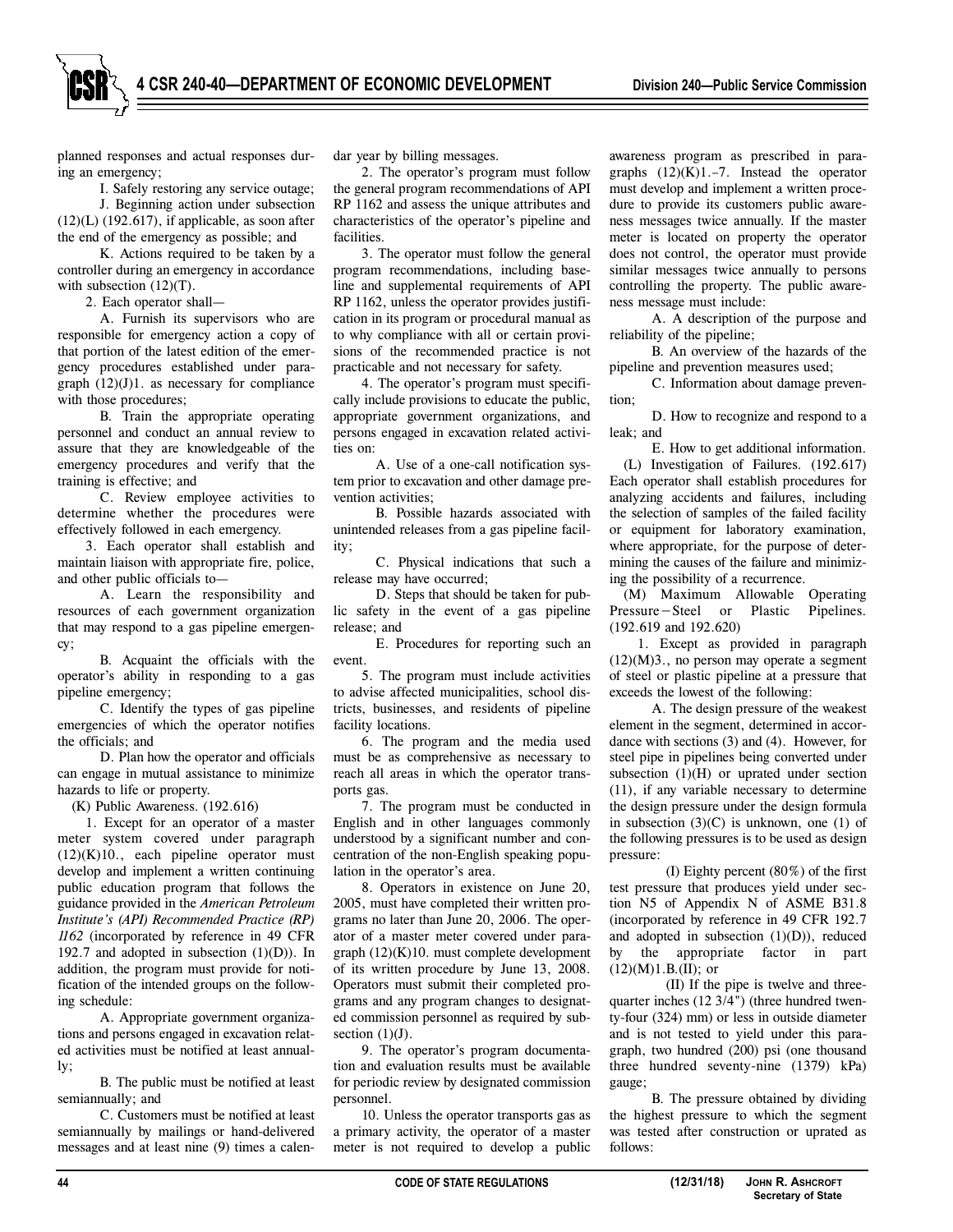

(I) For plastic pipe in all locations, the test pressure is divided by a factor of 1.5; and

(II) For steel pipe operated at one hundred (100) psi (six hundred eighty-nine (689) kPa) gauge or more, the test pressure is divided by a factor determined in accordance with the following table:

|               | Factors <sup>1</sup> , segment - |                 |                     |
|---------------|----------------------------------|-----------------|---------------------|
|               |                                  |                 | Converted under     |
| Class         | Installed before                 | Installed after | subsection $(1)(H)$ |
| Location      | (Nov. 12, 1970)                  | (Nov. 11, 1970) | (192.14)            |
|               |                                  |                 | 1.25                |
| $\mathcal{D}$ | 1.25                             | 1.25            | 1.25                |
| 3             | 1.4                              | 1.5             | 1.5                 |
|               |                                  |                 |                     |

<sup>1</sup>For segments installed, uprated, or converted after July 31, 1977 that are located on a platform in inland navigable waters, including a pipe riser, the factor is 1.5.

C. The highest actual operating pressure to which the segment was subjected during the five (5) years preceding the applicable date in the second column. This pressure restriction applies unless the segment was tested in accordance with subparagraph  $(12)(M)1.B.$  after the applicable date in the third column or the segment was uprated in accordance with section (11);

| Pipeline Segment                  | <b>Pressure Date</b>  | Test date                 |
|-----------------------------------|-----------------------|---------------------------|
| Onshore gathering line that first | March 15, 2006, or    | Five (5) years preceding  |
| became subject to 49 CFR          | date line becomes     | applicable date in second |
| 192.8 and 192.9 after April 13,   | subject to this rule, | column.                   |
| 2006 (see subsection $(1)(E)$ ).  | whichever is later.   |                           |
| Onshore transmission line that    | March 15, 2006        | March 15, 2001            |
| was a gathering line not subject  |                       |                           |
| to 49 CFR 192.8 and 192.9         |                       |                           |
| before March 15, 2006 (see        |                       |                           |
| subsection $(1)(E)$ ).            |                       |                           |
| All other pipelines.              | July 1, 1970          | July 1, 1965              |

D. The pressure determined by the operator to be the maximum safe pressure after considering the history of the segment, particularly known corrosion and the actual operating pressure.

2. No person may operate a segment of pipeline to which this subsection applies unless overpressure protective devices are installed for the segment in a manner that will prevent the maximum allowable operating pressure from being exceeded, in accordance with subsection (4)(CC). (192.195)

3. The requirements on pressure restrictions in this subsection do not apply in the following instance. An operator may operate a segment of pipeline found to be in satisfactory condition, considering its operating and maintenance history, at the highest actual operating pressure to which the segment was subjected during the five (5) years preceding the applicable date in the second column of the table in subparagraph  $(12)(M)1.C.$  An operator must still comply with subsection  $(12)(G)$ .

4. Alternative maximum allowable operating pressure for certain steel pipelines. (192.620) The federal regulations at 49 CFR 192.620 are not adopted in this rule.

(N) Maximum Allowable Operating Pressure—High-Pressure Distribution Systems. (192.621)

1. No person may operate a segment of a high pressure distribution system at a pressure that exceeds the lowest of the following pressures, as applicable:

A. The design pressure of the weakest element in the segment, determined in accordance with sections  $(3)$  and  $(4)$ ;

B. Sixty (60) psi (414 kPa) gauge, for a segment of a distribution system otherwise designated to operate at over sixty (60) psi (414 kPa) gauge, unless the service lines in the segment are equipped with service regulators or other pressure limiting devices in series that meet the requirements of subsection (4)(DD) (192.197[c]);

C. Twenty-five (25) psi (172 kPa) gauge in segments of cast iron pipe in which there are unreinforced bell and spigot joints;

D. The pressure limits to which a joint could be subjected without the possibility of its parting; and

E. The pressure determined by the operator to be the maximum safe pressure after considering the history of the segment, particularly known corrosion and the actual operating pressures.

2. No person may operate a segment of pipeline to which this subsection applies, unless overpressure protective devices are installed for the segment in a manner that will prevent the maximum allowable operating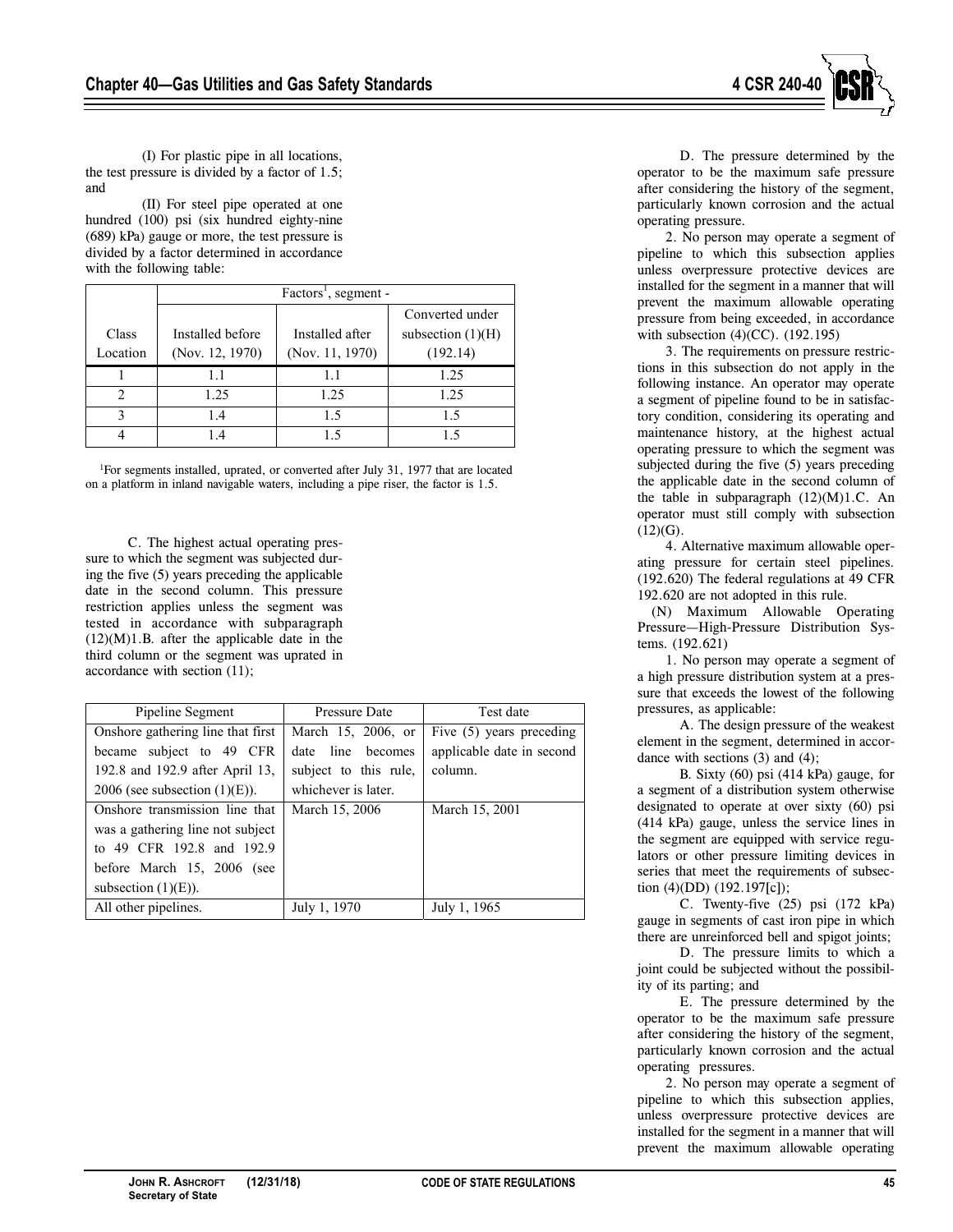pressure from being exceeded, in accordance with subsection (4)(CC). (192.195)

(O) Maximum and Minimum Allowable Operating Pressure—Low-Pressure Distribution Systems. (192.623)

1. No person may operate a low-pressure distribution system at a pressure greater than—

A. A pressure high enough to make unsafe the operation of any connected and properly adjusted low-pressure gas utilization equipment; or

B. An equivalent of fourteen inches (14") water column.

2. No person may operate a low-pressure distribution system at a pressure lower than—

A. The minimum pressure at which the safe and continuing operation of any connected and properly adjusted low-pressure gas utilization equipment can be assured; or

B. An equivalent of four inches (4") water column.

(P) Odorization of Gas. (192.625)

1. A combustible gas in a transmission line or distribution line must contain a natural odorant or be odorized so that at a concentration in air of one-fifth (1/5) of the lower explosive limit, the gas is readily detectable by a person with a normal sense of smell. However, for transmission lines in operation before May 28, 1995, the section of transmission line between the supplier's delivery point and the odorizer need not meet the requirements of this paragraph.

2. For installations made after May 28, 1995, a combustible gas in a transmission line must comply with the requirements of paragraph (12)(P)1., and the odorizer must be located as close as practical to the delivery point from the supplier.

3. In the concentrations in which it is used, the odorant in combustible gases must comply with the following:

A. The odorant may not be deleterious to persons, materials, or pipe; and

B. The products of combustion from the odorant may not be toxic when breathed nor may they be corrosive or harmful to those materials to which the products of combustion will be exposed.

4. The odorant may not be soluble in water to an extent greater than two and onehalf (2 1/2) parts to one hundred (100) parts by weight.

5. Equipment for odorization must introduce the odorant without wide variations in the level of odorant.

6. To assure the proper concentration of odorant in accordance with this subsection, each operator must conduct, at least monthly, odor intensity tests with an instrument capable of determining the percentage of gas in air at which the odor becomes readily detectable. At individually odorized service lines, the odor intensity shall be checked at least once each calendar year at intervals not to exceed fifteen (15) months. Operators of master meter systems may comply with this paragraph by—

A. Receiving written verification from their gas source that the gas has the proper concentration of odorant; and

B. Conducting periodic "sniff" tests at the extremities of the system to confirm that the gas contains odorant.

7. All odorant tanks should be checked periodically to assure adequate odorant is available. Odorant injection rates can be a useful monitoring tool for some systems. Each operator should consider when and where to use odorant injection rates.

(Q) Tapping Pipelines Under Pressure. (192.627) Each tap made on a pipeline under pressure must be performed by a crew qualified to make hot taps.

(R) Purging of Pipelines. (192.629)

1. When a pipeline is being purged of air by use of gas, the gas must be released into one (1) end of the line in a moderately rapid and continuous flow. If gas cannot be supplied in sufficient quantity to prevent the formation of a hazardous mixture of gas and air, a slug of inert gas must be released into the line before the gas.

2. When a pipeline is being purged of gas by use of air, the air must be released into one (1) end of the line in a moderately rapid and continuous flow. If air cannot be supplied in sufficient quantity to prevent the formation of a hazardous mixture of gas and air, a slug of inert gas must be released into the line before the air.

(S) Providing Service to Customers.

1. At the time an operator physically turns on the flow of gas to a customer (see requirements in subsection  $(10)(J)$  for new fuel line installations)—

A. Each segment of fuel line must be tested for leakage to at least the delivery pressure; and

B. A visual inspection of the exposed, accessible customer gas piping, interior and exterior, and all connected equipment shall be conducted to determine that the requirements of any applicable industry codes, standards, or procedures adopted by the operator to assure safe service are met. This visual inspection need not be met for emergency outages or curtailments. In the event a large commercial or industrial customer denies an operator access to the customer's premises, the operator does not need to comply with the above requirement if the operator obtains a

signed statement from the customer stating that the customer will be responsible for inspecting its exposed, accessible gas piping, and all connected equipment, to determine that the piping and equipment meets any applicable codes, standards, or procedures adopted by the operator to assure safe service. In the event the customer denies an operator access to its premises and refuses to sign a statement as described above, the operator may file with the commission an application for waiver of compliance with this provision.

2. When providing gas service to a new customer or a customer relocated from a different operating district, the operator must provide the customer with the following as soon as possible, but within seven (7) calendar days, unless the operator can demonstrate that the information would be the same:

A. Information on how to contact the operator in the event of an emergency or to report a gas odor;

B. Information on how and when to contact the operator when excavation work is to be performed; and

C. Information concerning the customer's responsibility for maintaining his/her gas piping and utilization equipment. In addition, the operator should determine if a customer notification is applicable per subsection  $(1)(K)$ .

3. The operator shall discontinue service to any customer whose fuel lines or gas utilization equipment are determined to be unsafe. The operator, however, may continue providing service to the customer if the unsafe conditions are removed or effectively eliminated.

4. A record of the test and inspection performed in accordance with this subsection shall be maintained by the operator for a period of not less than two (2) years.

(T) Control Room Management. (192.631) 1. General.

A. This subsection applies to each operator of a pipeline facility with a controller working in a control room who monitors and controls all or part of a pipeline facility through a SCADA system. Each operator must have and follow written control room management procedures that implement the requirements of this subsection, except as follows. For each control room where an operator's activities are limited to either or both of distribution with less than two hundred fifty thousand (250,000) services or transmission without a compressor station, the operator must have and follow written procedures that implement only paragraphs (12)(T)4. (regarding fatigue), (12)(T)9. (regarding compliance validation), and  $(12)(T)10$ .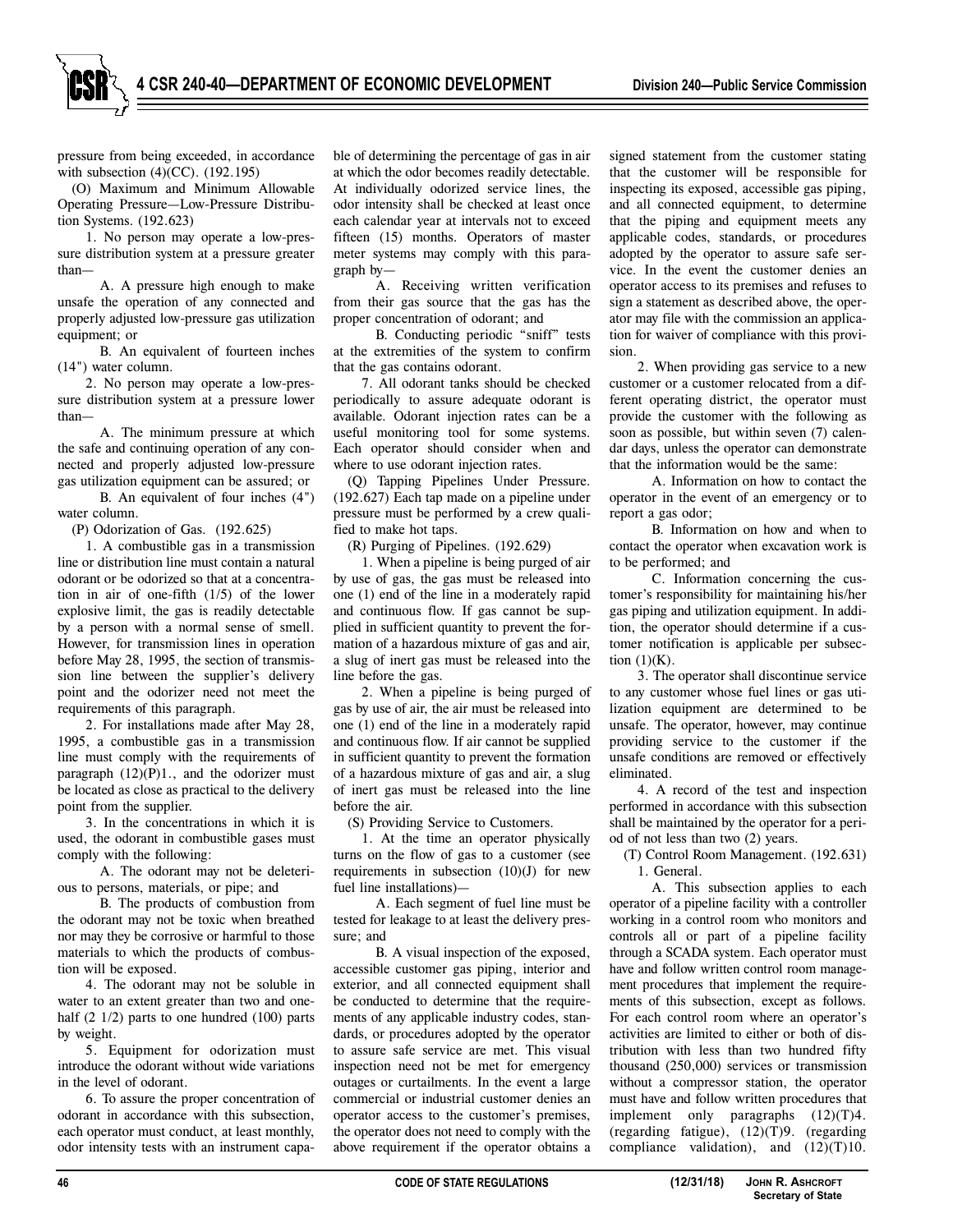

(regarding compliance and deviations).

B. The procedures required by this subsection must be integrated, as appropriate, with operating and emergency procedures required by subsections  $(12)(C)$  and  $(12)(J)$ . An operator must develop the procedures no later than August 1, 2011, and must implement the procedures according to the following schedule. The procedures required by paragraph  $(12)(T)2$ .; subparagraphs  $(12)(T)$ 3.E. and  $(12)(T)$ 4.B. and C.; and paragraphs  $(12)(T)$ 6. and  $(12)(T)$ 7. must be implemented no later than October 1, 2011. The procedures required by subparagraphs (12)(T)3.A.–D. and (12)(T)4.A. and D.; and paragraph (12)(T)5. must be implemented no later than August 1, 2012. The training procedures required by paragraph  $(12)(T)8$ . must be implemented no later than August 1, 2012, except that any training required by another paragraph or subparagraph of this subsection must be implemented no later than the deadline for that paragraph or subparagraph.

2. Roles and responsibilities. Each operator must define the roles and responsibilities of a controller during normal, abnormal, and emergency operating conditions. To provide for a controller's prompt and appropriate response to operating conditions, an operator must define each of the following:

A. A controller's authority and responsibility to make decisions and take actions during normal operations;

B. A controller's role when an abnormal operating condition is detected, even if the controller is not the first to detect the condition, including the controller's responsibility to take specific actions and to communicate with others;

C. A controller's role during an emergency, even if the controller is not the first to detect the emergency, including the controller's responsibility to take specific actions and to communicate with others;

D. A method of recording controller shift-changes and any hand-over of responsibility between controllers; and

E. The roles, responsibilities and qualifications of others with the authority to direct or supersede the specific technical actions of a controller.

3. Provide adequate information. Each operator must provide its controllers with the information, tools, processes, and procedures necessary for the controllers to carry out the roles and responsibilities the operator has defined by performing each of the following:

A. Implement sections 1, 4, 8, 9, 11.1, and 11.3 of API RP 1165 (incorporated by reference in 49 CFR 192.7 and adopted in  $(1)(D)$ ) whenever a SCADA system is added, expanded, or replaced, unless the operator

demonstrates that certain provisions of sections 1, 4, 8, 9, 11.1, and 11.3 of API RP 1165 are not practical for the SCADA system used;

B. Conduct a point-to-point verification between SCADA displays and related field equipment when field equipment is added or moved and when other changes that affect pipeline safety are made to field equipment or SCADA displays;

C. Test and verify an internal communication plan to provide adequate means for manual operation of the pipeline safely, at least once each calendar year, but at intervals not to exceed fifteen (15) months;

D. Test any backup SCADA systems at least once each calendar year, but at intervals not to exceed fifteen (15) months; and

E. Establish and implement procedures for when a different controller assumes responsibility, including the content of information to be exchanged.

4. Fatigue mitigation. Each operator must implement the following methods to reduce the risk associated with controller fatigue that could inhibit a controller's ability to carry out the roles and responsibilities the operator has defined:

A. Establish shift lengths and schedule rotations that provide controllers off-duty time sufficient to achieve eight (8) hours of continuous sleep;

B. Educate controllers and supervisors in fatigue mitigation strategies and how off-duty activities contribute to fatigue;

C. Train controllers and supervisors to recognize the effects of fatigue; and

D. Establish a maximum limit on controller hours-of-service, which may provide for an emergency deviation from the maximum limit if necessary for the safe operation of a pipeline facility.

5. Alarm management. Each operator using a SCADA system must have a written alarm management plan to provide for effective controller response to alarms. An operator's plan must include provisions to:

A. Review SCADA safety-related alarm operations using a process that ensures alarms are accurate and support safe pipeline operations;

B. Identify at least once each calendar month points affecting safety that have been taken off scan in the SCADA host, have had alarms inhibited, generated false alarms, or that have had forced or manual values for periods of time exceeding that required for associated maintenance or operating activities;

C. Verify the correct safety-related alarm set-point values and alarm descriptions at least once each calendar year, but at intervals not to exceed fifteen (15) months;

D. Review the alarm management plan required by this paragraph at least once each calendar year, but at intervals not exceeding fifteen (15) months, to determine the effectiveness of the plan;

E. Monitor the content and volume of general activity being directed to and required of each controller at least once each calendar year, but at intervals not to exceed fifteen (15) months, that will assure controllers have sufficient time to analyze and react to incoming alarms; and

F. Address deficiencies identified through the implementation of subparagraphs  $(12)(T)5.A.-E.$ 

6. Change management. Each operator must assure that changes that could affect control room operations are coordinated with the control room personnel by performing each of the following:

A. Establish communications between control room representatives, operator's management, and associated field personnel when planning and implementing physical changes to pipeline equipment or configuration;

B. Require its field personnel to contact the control room when emergency conditions exist and when making field changes that affect control room operations; and

C. Seek control room or control room management participation in planning prior to implementation of significant pipeline hydraulic or configuration changes.

7. Operating experience. Each operator must assure that lessons learned from its operating experience are incorporated, as appropriate, into its control room management procedures by performing each of the following:

A. Review federal incidents that must be reported pursuant to 4 CSR 240-40.020 to determine if control room actions contributed to the event and, if so, correct, where necessary, deficiencies related to—

(I) Controller fatigue;

(II) Field equipment;

(III) The operation of any relief device;

(IV) Procedures;

(V) SCADA system configuration; and

(VI) SCADA system performance.

B. Include lessons learned from the operator's experience in the training program required by this subsection.

8. Training. Each operator must establish a controller training program and review the training program content to identify potential improvements at least once each calendar year, but at intervals not to exceed fifteen (15) months. An operator's program must provide for training each controller to carry out the roles and responsibilities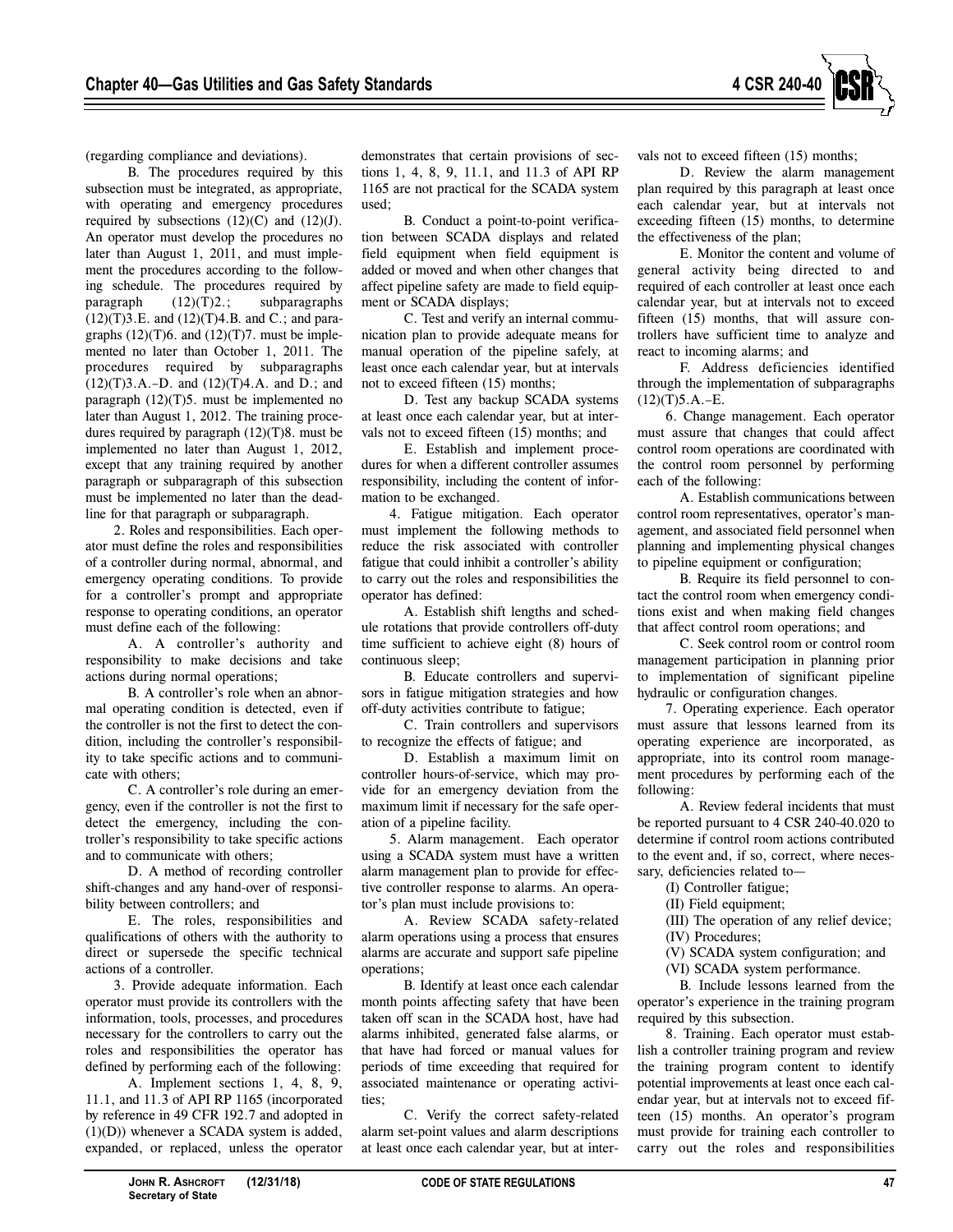defined by the operator. In addition, the training program must include the following elements:

A. Responding to abnormal operating conditions likely to occur simultaneously or in sequence;

B. Use of a computerized simulator or non-computerized (tabletop) method for training controllers to recognize abnormal operating conditions;

C. Training controllers on their responsibilities for communication under the operator's emergency response procedures;

D. Training that will provide a controller a working knowledge of the pipeline system, especially during the development of abnormal operating conditions;

E. For pipeline operating setups that are periodically, but infrequently used, providing an opportunity for controllers to review relevant procedures in advance of their application; and

F. Control room team training and exercises that include both controllers and other individuals, defined by the operator, who would reasonably be expected to operationally collaborate with controllers (control room personnel) during normal, abnormal, or emergency situations. Operators must comply with the team training requirements under this paragraph by no later than January 23, 2018.

9. Compliance validation. Operators must submit their procedures to designated commission personnel per subsection (1)(J).

10. Compliance and deviations. An operator must maintain for review during inspection—

A. Records that demonstrate compliance with the requirements of this subsection; and

B. Documentation to demonstrate that any deviation from the procedures required by this subsection was necessary for the safe operation of a pipeline facility.

(13) Maintenance.

(A) Scope. (192.701) This section prescribes minimum requirements for maintenance of pipeline facilities.

(B) General. (192.703)

1. No person may operate a segment of pipeline unless it is maintained in accordance with this section.

2. Each segment of pipeline that becomes unsafe must be replaced, repaired, or removed from service.

3. Leaks must be investigated, classified, and repaired in accordance with section (14).

(C) Transmission Lines—Patrolling. (192.705)

1. Each operator shall have a patrol program to observe surface conditions on and adjacent to the transmission line right-of-way for indications of leaks, construction activity, and other factors affecting safety and operation.

2. The frequency of patrols is determined by the size of the line, the operating pressures, the class location, terrain, weather, and other relevant factors, but intervals between patrols may not be longer than prescribed in the following table:

#### **Maximum Interval Between Patrols**

| Class<br>of Line | At Highway<br><b>Location and Railroad</b><br><b>Crossing Locations Locations</b>                           | At All<br><b>Other</b>                                                  |
|------------------|-------------------------------------------------------------------------------------------------------------|-------------------------------------------------------------------------|
| 1, 2             | least twice each<br>calendar year                                                                           | 7 1/2 months; but at 15 months; but at least<br>once each calendar year |
| 3                | 4 $1/2$ months; but at 7 $1/2$ months; but at<br>calendar year                                              | least four times each least twice each calen-<br>dar year               |
| 4                | $41/2$ months; but at $41/2$ months; but at<br>least four times each least four times each<br>calendar year | calendar year                                                           |

3. Methods of patrolling include walking, driving, flying, or other appropriate means of traversing the right-of-way.

(D) Transmission Lines—Leakage Surveys. (192.706)

1. Instrument leak detection surveys of a transmission line must be conducted—

A. In Class 3 locations, at intervals not exceeding seven and one-half (7 1/2) months but at least twice each calendar year;

B. In Class 4 locations, at intervals not exceeding four and one-half (4 1/2) months but at least four (4) times each calendar year; and

C. In all other locations, at intervals not exceeding fifteen (15) months but at least once each calendar year.

2. Distribution lines, yard lines, and buried fuel lines connected to a transmission line must be leak surveyed in accordance with subsection  $(13)(M)$ .

(E) Line Markers for Mains and Transmission Lines. (192.707)

1. Buried pipelines. Except as provided in paragraph (13)(E)2., a line marker must be placed and maintained as close as practical over each buried main and transmission line—

A. At each crossing of a public road or railroad. Some crossings may require markers to be placed on both sides due to visibility limitations or crossing widths; and

B. Wherever necessary to identify the location of the transmission line or main to reduce the possibility of damage or interference.

2. Exceptions for buried pipelines. Line

markers are not required for the following buried pipelines—

A. Mains and transmission lines located at crossings of or under waterways and other bodies of water;

B. Feeder lines and transmission lines located in Class 3 or Class 4 locations where placement of a marker is impractical; or

C. Mains other than feeder lines in Class 3 or Class 4 locations where a damage prevention program is in effect under (12)(I).

3. Pipelines aboveground. Line markers must be placed and maintained along each section of a main and transmission line that is located aboveground.

4. Marker warning. The following must be written legibly on a background of sharply contrasting color on each line marker:

A. The word "Warning," "Caution," or "Danger," followed by the words "Gas (or name of gas transported) Pipeline" all of which, except for markers in heavily developed urban areas, must be in letters at least one inch (1") (25 millimeters) high with onequarter inch (1/4") (6.4 millimeters) stroke; and

B. The name of the operator and telephone number (including area code) where the operator can be reached at all times.

(F) Record Keeping. (192.709)

1. For transmission lines each operator shall keep records covering each leak discovered, repair made, line break, leakage survey, line patrol, and inspection for as long as the segment of transmission line involved remains in service. (192.709)

2. For feeder lines, mains, and service lines, each operator shall maintain—

A. Records pertaining to each original leak report for not less than six (6) years;

B. Records pertaining to each leak investigation and classification for not less than six (6) years. These records shall at least contain sufficient information to determine if proper assignment of the leak class was made, the promptness of actions taken, the address of the leak and the frequency of reevaluation and/or reclassification;

C. Records pertaining to each leak repair for the life of the facility involved, except no record is required for repairs of aboveground Class 4 leaks. These records shall at least contain sufficient information to determine the promptness of actions taken, address of the leak, pipe condition at the leak site, leak classification at the time of repair, and other such information necessary for proper completion of DOT annual Distribution and Transmission Line report forms (PHMSA F 7100.1-1 and PHMSA F 7100.2-1); and

D. Records pertaining to leakage surveys and line patrols conducted over each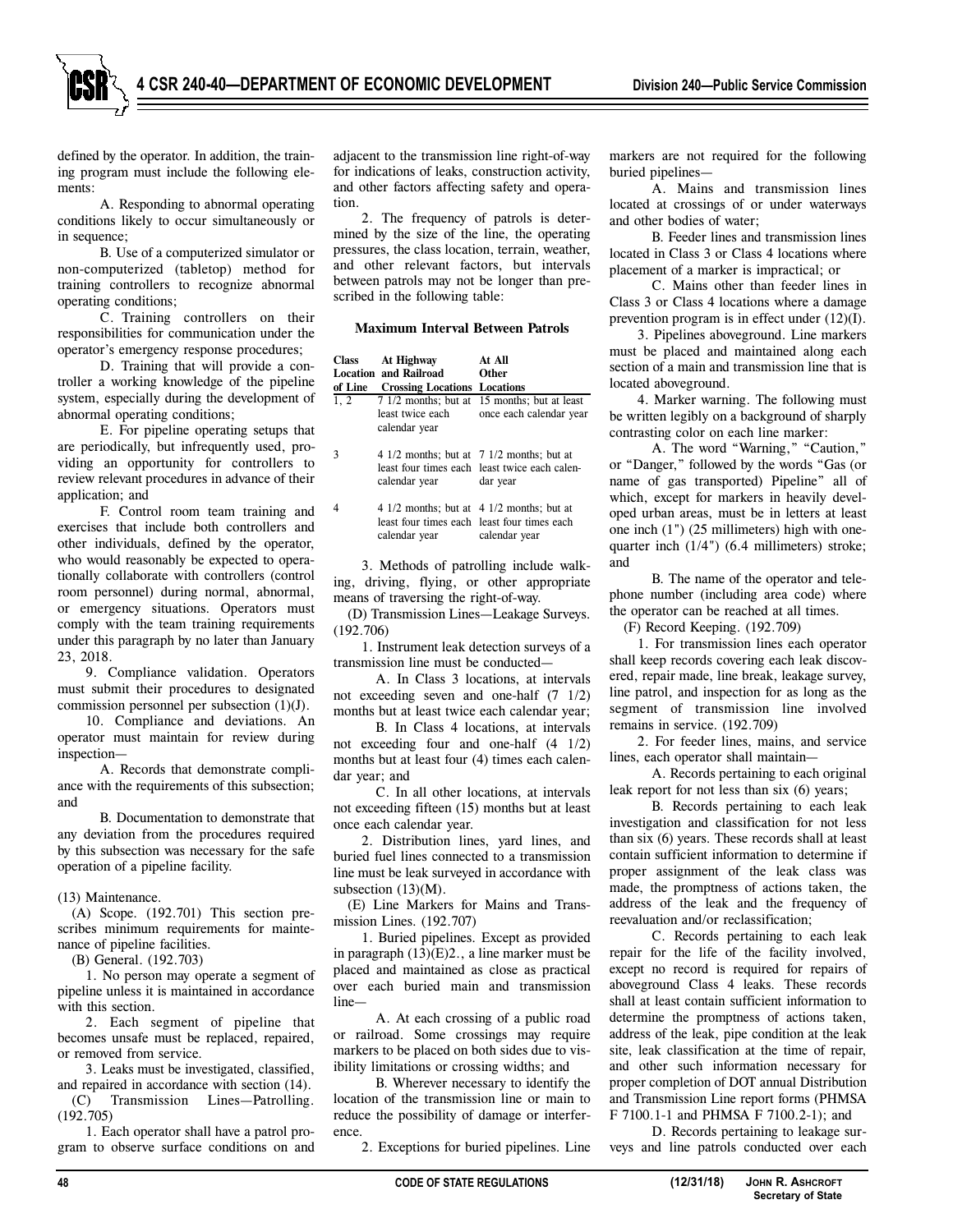

segment of pipeline for not less than six (6) years. These records shall at least contain sufficient information to determine the frequency, scope, and results of the leakage survey or line patrol.

3. For yard lines and buried fuel lines, each operator shall maintain records of notifications and leakage surveys required by subsection  $(13)(M)$  for not less than six  $(6)$ years.

(G) Transmission Lines—General Requirements for Repair Procedures. (192.711)

1. Temporary repairs. Each operator must take immediate temporary measures to protect the public whenever—

A. A leak, imperfection, or damage that impairs its serviceability is found in a segment of steel transmission line operating at or above forty percent (40%) of the SMYS; and

B. It is not feasible to make a permanent repair at the time of discovery.

2. Permanent repairs. An operator must make permanent repairs on its pipeline system according to the following:

A. Non integrity management repairs: The operator must make permanent repairs as soon as feasible; and

B. Integrity management repairs: When an operator discovers a condition on a pipeline covered under section (16)—Pipeline Integrity Management for Transmission Lines (Subpart O), the operator must remediate the condition as prescribed by 49 CFR 192.933(d) (this federal regulation is incorporated by reference and adopted in section  $(16)$ .

3. Welded patch. Except as provided in subparagraph (13)(J)2.C. (192.717[b][3]), no operator may use a welded patch as a means of repair.

(H) Transmission Lines—Permanent Field Repair of Imperfections and Damages. (192.713)

1. Each imperfection or damage that impairs the serviceability of pipe in a steel transmission line operating at or above forty percent (40%) of SMYS must be—

A. Removed by cutting out and replacing a cylindrical piece of pipe; or

B. Repaired by a method that reliable engineering tests and analyses show can permanently restore the serviceability of the pipe.

2. Operating pressure must be at a safe level during repair operations.

(I) Transmission Lines—Permanent Field Repair of Welds. (192.715) Each weld that is unacceptable under paragraph  $(5)(I)3$ . (192.241[c]) must be repaired as follows:

1. If it is feasible to take the segment of transmission line out of service, the weld must be repaired in accordance with the applicable requirements of subsection  $(5)(K)$ (192.245);

2. A weld may be repaired in accordance with subsection  $(5)(K)$  (192.245) while the segment of transmission line is in service if—

A. The weld is not leaking;

B. The pressure in the segment is reduced so that it does not produce a stress that is more than twenty percent (20%) of the SMYS of the pipe; and

C. Grinding of the defective area can be limited so that at least one-eighth inch (1/8") (3.2 millimeters) thickness in the pipe weld remains; and

3. A defective weld which cannot be repaired in accordance with paragraph  $(13)(I)1$ . or 2. must be repaired by installing a full encirclement welded split sleeve of appropriate design.

(J) Transmission Lines—Permanent Field Repair of Leaks. (192.717). Each permanent field repair of a leak on a transmission line must be made by—

1. Removing the leak by cutting out and replacing a cylindrical piece of pipe; or

2. Repairing the leak by one (1) of the following methods:

A. Install a full encirclement welded split sleeve of appropriate design, unless the transmission line is joined by mechanical couplings and operates at less than forty percent (40%) of SMYS;

B. If the leak is due to a corrosion pit, install a properly designed bolt-on-leak clamp;

C. If the leak is due to a corrosion pit and on pipe of not more than forty thousand (40,000) psi (276 MPa) SMYS, fillet weld over the pitted area a steel plate patch with rounded corners, of the same or greater thickness than the pipe, and not more than one-half (1/2) of the diameter of the pipe in size;

D. If the leak is on a submerged pipeline in inland navigable waters, mechanically apply a full encirclement split sleeve of appropriate design; or

E. Apply a method that reliable engineering tests and analyses show can permanently restore the serviceability of the pipe.

(K) Transmission Lines—Testing of Repairs. (192.719)

1. Testing of replacement pipe. If a segment of transmission line is repaired by cutting out the damaged portion of the pipe as a cylinder, the replacement pipe must be tested to the pressure required for a new line installed in the same location. This test may be made on the pipe before it is installed.

2. Testing of repairs made by welding. Each repair made by welding in accordance with subsections  $(13)(H)$ ,  $(I)$ , and  $(J)$ (192.713, 192.715, and 192.717) must be examined in accordance with subsection (5)(I). (192.241)

(L) Distribution Systems—Patrolling. (192.721)

1. The frequency of patrolling mains must be determined by the severity of the conditions which could cause failure or leakage and the consequent hazards to public safety.

2. Mains in places or on structures where anticipated physical movement or external loading could cause failure or leakage must be patrolled—

A. In business districts, at intervals not exceeding four and one-half (4 1/2) months but at least four (4) times each calendar year; and

B. Outside business districts, at intervals not exceeding seven and one-half (7 1/2) months, but at least twice each calendar year.

3. Feeder lines shall be patrolled at intervals not exceeding fifteen (15) months but at least once each calendar year.

(M) Distribution Systems—Leakage Surveys. (192.723)

1. Each operator of a distribution line or system shall conduct periodic instrument leakage surveys in accordance with this subsection.

2. The type and scope of the leakage control program must be determined by the nature of the operations and the local conditions but it must meet the following minimum requirements:

A. An instrument leak detection survey must be conducted in business districts, including tests of the atmosphere in gas, electric, telephone, sewer, and water system manholes, at cracks in pavement and sidewalks, and at other locations providing an opportunity for finding gas leaks, at intervals not exceeding fifteen (15) months but at least once each calendar year;

B. Except as provided for in subparagraph (13)(M)2.C., instrument leak detection surveys must be conducted outside of business districts as frequently as necessary, but at intervals not exceeding—

(I) Fifteen (15) months, but at least once each calendar year, for unprotected steel pipelines and unprotected steel yard lines;

(II) Thirty-nine (39) months, but at least once each third calendar year, for all other pipelines and yard lines; and

(III) Thirty-nine (39) months, but at least once each third calendar year, for buried fuel lines operating above low pressure, except for buried fuel lines to large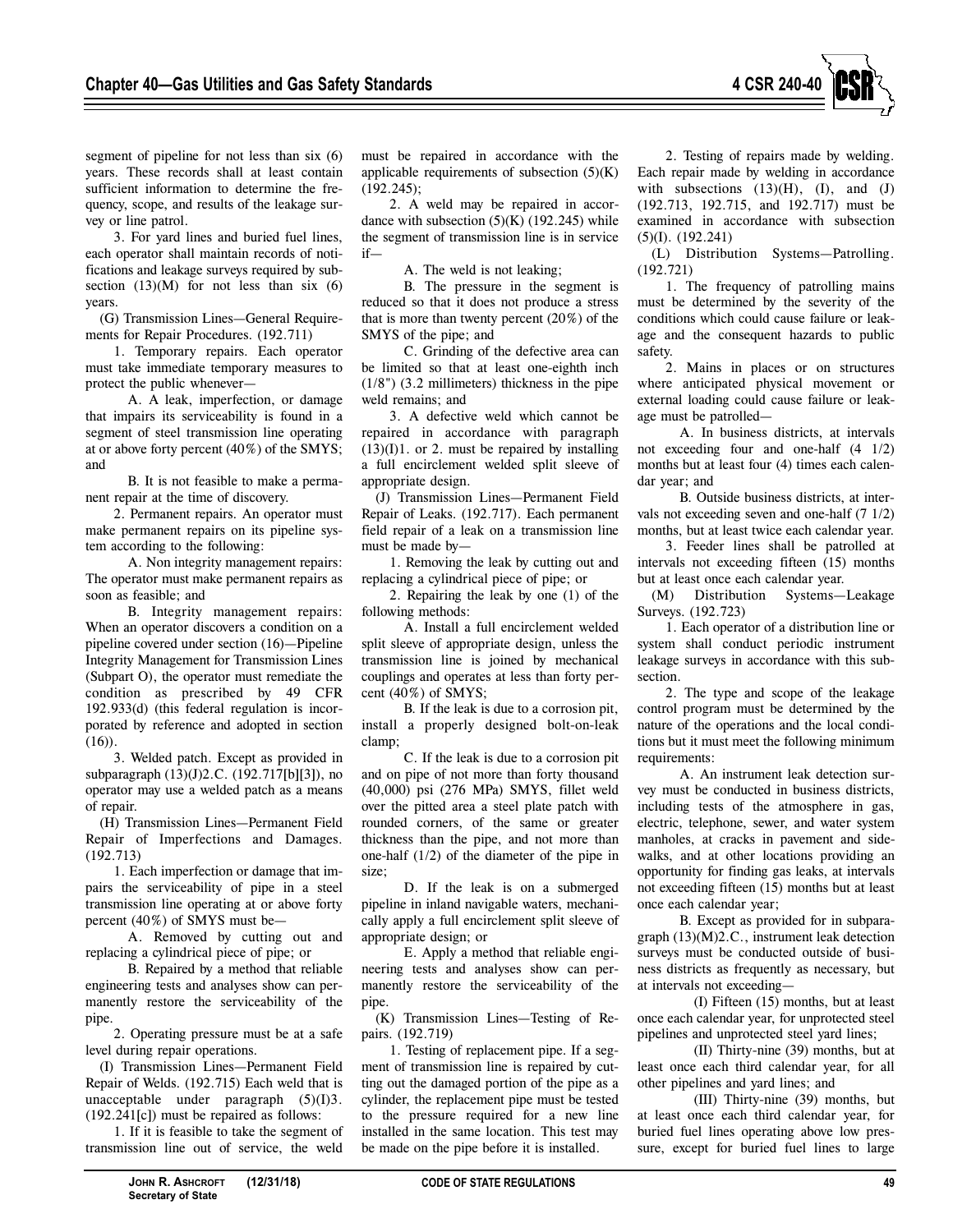commercial/industrial customers that are notified in accordance with paragraph (13)(M)3. Instrument leak detection surveys of buried fuel lines may be conducted around a portion of the perimeter of the building. This perimeter-type survey shall be conducted along the side of the building nearest the meter location (or the fuel line entrances in the case of multiple buildings) and along the closest adjacent side; and

C. For yard lines and buried fuel lines that are required to be leak surveyed under subparagraph (13)(M)2.B., but are located within high security areas such as prisons, notifications to the customer as described in paragraph (13)(M)3. may be conducted instead of a leak survey.

3. The operator must notify large commercial/industrial customers with buried fuel lines operating above low pressure at one (1) or more buildings, that are not leak surveyed in accordance with part (13)(M)2.B.(III), that maintenance is the customer's responsibility and leak surveys should be conducted. Notification must be provided once each third calendar year, at intervals not exceeding thirty-nine (39) months.

4. Record keeping requirements for leak surveys and notifications are contained in subsection (13)(F).

(N) Test Requirements for Reinstating Service Lines and Fuel Lines. (192.725)

1. Except as provided in paragraphs (13)(N)2. and 4., each disconnected service line must be tested in the same manner as a new service line and the associated fuel line must meet the requirements of subsection (12)(S) before being reinstated.

2. Before reconnecting, each service line temporarily disconnected from the transmission line or main for any reason must be tested from the point of disconnection to the service line valve in the same manner as a new service line. However, if provisions are made to maintain continuous service, such as by installation of a bypass, any part of the original service line used to maintain continuous service need not be tested. If continuous service is not maintained, the requirements in subsection (12)(S) must be met for the associated fuel line.

3. Except for system outages, each fuel line to which service has been discontinued shall have service resumed in accordance with subsection (12)(S). Each fuel line restored after a system outage shall have service resumed in accordance with subparagraph  $(12)(S)1.A.$  and the procedures required under subparagraph  $(12)(J)1.I.$ (192.615[a][9])

4. Each service line temporarily disconnected from the transmission line or main due to third party damage must be tested from the point of disconnection to the main in the same manner as a new service line, or it may be surveyed from the point of disconnection to the main using a leak detection instrument.

(O) Abandonment or Deactivation of Facilities. (192.727)

1. Each operator shall perform abandonment or deactivation of pipelines in accordance with the requirements of this subsection.

2. Each pipeline abandoned in place must be disconnected from all sources and supplies of gas, purged of gas, and sealed at the ends. However, the pipeline need not be purged when the volume of gas is so small that there is no potential hazard.

3. Except for service lines, each inactive pipeline that is not being maintained under this rule must be disconnected from all sources and supplies of gas, purged of gas, and sealed at the ends. However, the pipeline need not be purged when the volume of gas is so small that there is no potential hazard.

4. Whenever service to a customer is discontinued, one (1) of the following must be complied with:

A. The valve that is closed to prevent the flow of gas to the customer must be provided with a locking device or other means designed to prevent the opening of the valve by persons other than those authorized by the operator;

B. A mechanical device or fitting that will prevent the flow of gas must be installed in the service line or in the meter assembly; or

C. The customer's piping must be physically disconnected from the gas supply and the open pipe ends sealed.

5. If air is used for purging, the operator shall ensure that a combustible mixture is not present after purging.

6. Each abandoned vault must be filled with a suitable compacted material.

7. For each abandoned pipeline facility that crosses over, under, or through a commercially navigable waterway, the last operator of that facility must file a report upon abandonment of that facility. The addresses (mail and email) and phone numbers given in this paragraph are from 49 CFR  $192.727(g)$ as published on October 1, 2009. Please consult the current edition of 49 CFR part 192 for any updates to these addresses and phone numbers.

A. The preferred method to submit data on pipeline facilities abandoned after October 10, 2000, is to the National Pipeline Mapping System (NPMS) in accordance with the NPMS "Standards for Pipeline and Liquefied Natural Gas Operator Submissions."

To obtain a copy of the NPMS Standards, please refer to the NPMS homepage at www.npms.phmsa.dot.gov or contact the NPMS National Repository at (703) 317- 3073. A digital data format is preferred, but hard copy submissions are acceptable if they comply with the NPMS Standards. In addition to the NPMS-required attributes, operators must submit the date of abandonment, diameter, method of abandonment, and certification that, to the best of the operator's knowledge, all of the reasonably available information requested was provided and, to the best of the operator's knowledge, the abandonment was completed in accordance with applicable laws. Refer to the NPMS Standards for details in preparing your data for submission. The NPMS Standards also include details of how to submit data. Alternatively, operators may submit reports by mail, fax, or email to the Office of Pipeline Safety, Pipeline and Hazardous Materials Safety Administration, U.S. Department of Transportation, Information Resources Manager, PHP-10, 1200 New Jersey Avenue SE, Washington, DC 20590- 0001; fax (202) 366-4566; email, InformationResourcesManager@phmsa.dot.g ov. The information in the report must contain all reasonably available information related to the facility, including information in the possession of a third party. The report must contain the location, size, date, method of abandonment, and a certification that the facility has been abandoned in accordance with all applicable laws.

B. *(Reserved)*

(P) Compressor Stations—Inspection and Testing of Relief Devices. (192.731)

1. Except for rupture discs, each pressure relieving device in a compressor station must be inspected and tested in accordance with subsections  $(13)(R)$  and  $(T)$   $(192.739)$ and 192.743), and must be operated periodically to determine that it opens at the correct set pressure.

2. Any defective or inadequate equipment found must be promptly repaired or replaced.

3. Each remote control shutdown device must be inspected and tested at intervals not exceeding fifteen (15) months but at least once each calendar year to determine that it functions properly.

(Q) Compressor Stations—Storage of Combustible Materials and Gas Detection. (192.735 and 192.736)

1. Flammable or combustible materials in quantities beyond those required for everyday use, or other than those normally used in compressor buildings, must be stored a safe distance from the compressor building.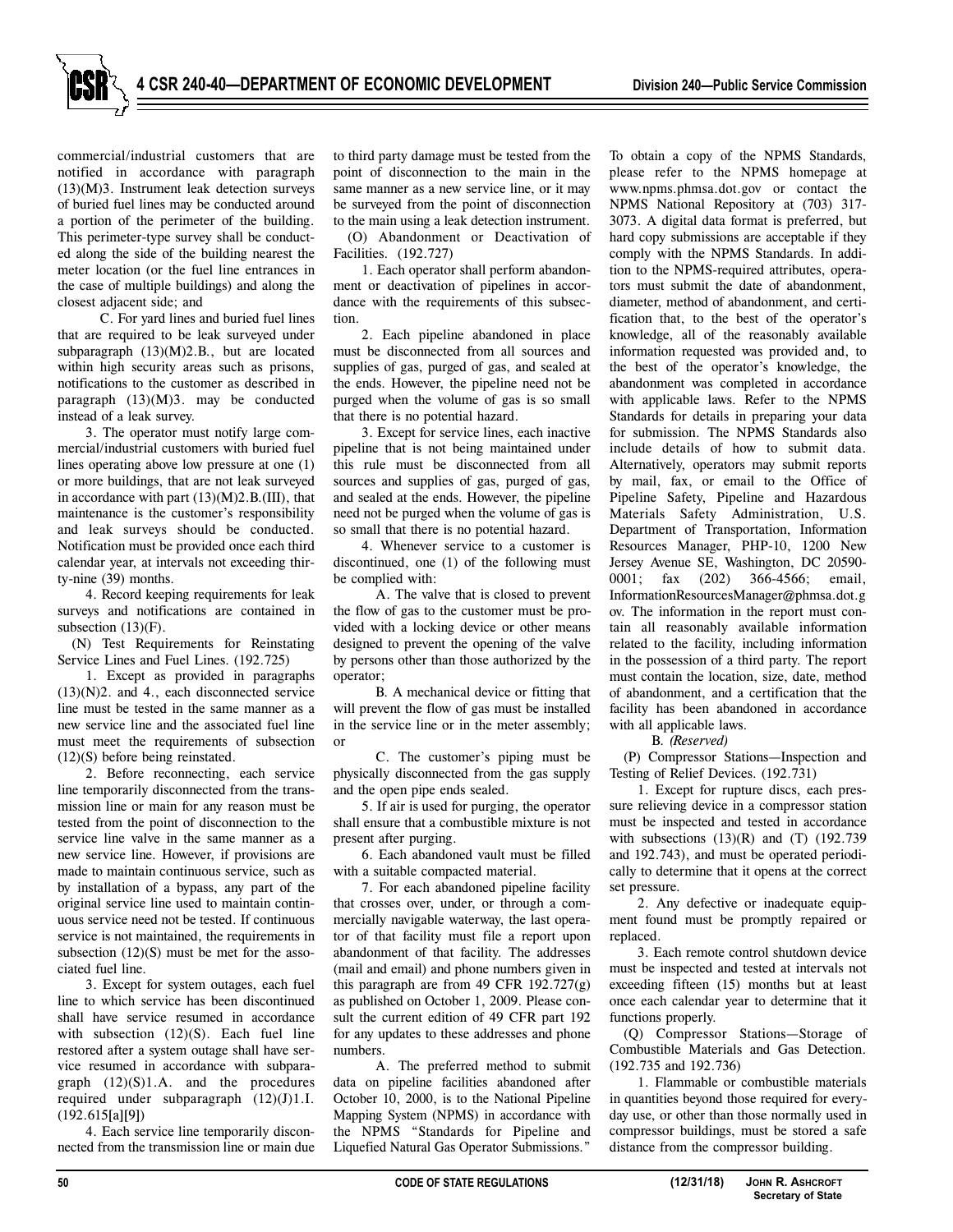

2. Aboveground oil or gasoline storage tanks must be protected in accordance with NFPA-30 (incorporated by reference in 49 CFR 192.7 and adopted in subsection  $(1)(D)$ ).

3. Not later than September 16, 1996, each compressor building in a compressor station must have a fixed gas detection and alarm system, unless the building is—

A. Constructed so that at least fifty percent (50%) of its upright side area is permanently open; or

B. Located in an unattended field compressor station of one thousand (1,000) horsepower (746 kW) or less.

4. Except when shutdown of the system is necessary for maintenance under paragraph (13)(Q)5., each gas detection and alarm system required by this subsection must—

A. Continuously monitor the compressor building for a concentration of gas in air of not more than twenty-five percent (25%) of the lower explosive limit; and

B. If gas at that concentration is detected, warn persons about to enter the building and persons inside the building of the danger.

5. Each gas detection and alarm system required by this subsection must be maintained to function properly. The maintenance must include performance tests.

(R) Pressure Limiting and Regulating Stations—Inspection and Testing. (192.739)

1. Each pressure limiting station, relief device (except rupture discs), and pressure regulating station and its equipment must be subjected at intervals not exceeding fifteen (15) months but at least once each calendar year to inspections and tests to determine that it is—

A. In good mechanical condition;

B. Adequate from the standpoint of capacity and reliability of operation for the service in which it is employed;

C. Except as provided in paragraph  $(13)(R)2$ ., set to control or relieve at the correct pressures that will prevent downstream pressures from exceeding the allowable pressures under subsections  $(4)(FF)$  and  $(12)(M)-(O)$ ;

D. Properly installed and protected from dirt, liquids, and other conditions that might prevent proper operation;

E. Properly protected from unauthorized operation of valves in accordance with paragraph  $(4)$ (EE)8.;

F. Equipped to indicate regulator malfunctions in accordance with paragraphs  $(4)$ (EE)10. and 11. in a manner that is adequate from the standpoint of reliability of operation; and

G. Equipped with adequate over-pres-

sure protection in accordance with paragraph (4)(EE)9.

2. For steel pipelines whose MAOP is determined under paragraph (12)(M)3., if the MAOP is sixty (60) psi (four hundred fourteen (414) kPa) gauge or more, the control or relief pressure limit is as follows:

A. If the MAOP produces a hoop stress that is greater than seventy-two percent (72%) of SMYS, then the pressure limit is MAOP plus four percent  $(4\%)$ ; or

B. If the MAOP produces a hoop stress that is unknown as a percentage of SMYS, then the pressure limit is a pressure that will prevent unsafe operation of the pipeline considering its operating and maintenance history and MAOP.

3. For individual service lines directly connected to production, gathering, or transmission pipelines, requirements for inspecting and testing devices and equipment are provided in subsection (13)(BB).

(S) Pressure Limiting and Regulating Stations—Telemetering or Recording Gauges. (192.741)

1. Each distribution system supplied by more than one (1) district pressure regulating station and/or furnishing service to more than one thousand (1000) customers must be equipped with graphic telemetering, recording pressure gauges, or another device (other than pressure gauges unless they are continuously monitored) to indicate the gas pressure in the district.

2. On distribution systems supplied by a single district pressure regulating station, the operator shall determine the necessity of installing telemetering or recording gauges in the district, taking into consideration the number of customers supplied, the operating pressures, the capacity of the installation and other operating conditions.

3. If there are indications of abnormally high or low pressure, the regulator and the auxiliary equipment must be inspected and the necessary measures employed to correct any unsatisfactory operating conditions.

4. All telemetered or recorded pressure data shall be identified, dated, and kept on file for a minimum of two (2) years.

(T) Pressure Limiting and Regulating Stations—Capacity of Relief Devices. (192.743)

1. Pressure relief devices at pressure limiting stations and pressure regulating stations must have sufficient capacity to protect the facilities to which they are connected. Except as provided in paragraph  $(13)(R)2$ . these devices must have sufficient capacity to limit the pressure on the facilities to which they are connected to the desired maximum pressure which does not exceed the pressure allowed by subsection (4)(FF). This capacity must be determined at intervals not exceeding fifteen (15) months, but at least once each calendar year, by testing the devices in place or by review and calculations.

2. If review and calculations are used to determine if a relief device has sufficient capacity, the calculated capacity must be compared with the rated or experimentally determined relieving capacity of the device for the conditions under which it operates. After the initial calculations, subsequent calculations need not be made if the annual review documents that parameters have not changed to cause the rated or experimentally determined relieving capacity to be insufficient.

3. If a relief device is of insufficient capacity, a new or additional device must be installed to provide the capacity required by paragraph  $(13)(T)1$ .

(U) Valve Maintenance—Transmission Lines. (192.745)

1. Each transmission line valve that might be required during any emergency must be inspected and partially operated at intervals not exceeding fifteen (15) months but at least once each calendar year.

2. Each operator must take prompt remedial action to correct any valve found inoperable, unless the operator designates an alternative valve.

(V) Valve Maintenance—Distribution Systems. (192.747)

1. Each valve, the use of which may be necessary for the safe operation of a distribution system, must be checked for accessibility and serviced at intervals not exceeding fifteen (15) months but at least once each calendar year.

2. Feeder line and distribution line valves, the use of which may be necessary for the safe operation of a distribution system, shall be inspected at intervals not exceeding fifteen (15) months but at least once each calendar year. At a minimum, the valves that are metallic must be partially operated during alternating calendar years.

3. Valves necessary for the safe operation of a distribution system include, but are not limited to, those which provide:

A. One hundred percent (100%) isolation of the system or any portion of it;

B. Control of a district regulator station, preferably from a remote location;

C. Zones of isolation sized such that the operator could relight the lost customer services within a period of eight (8) hours after restoration of system pressure; or

D. Extensive zone isolation capabilities where historical records indicate conditions of greater than normal pipeline failure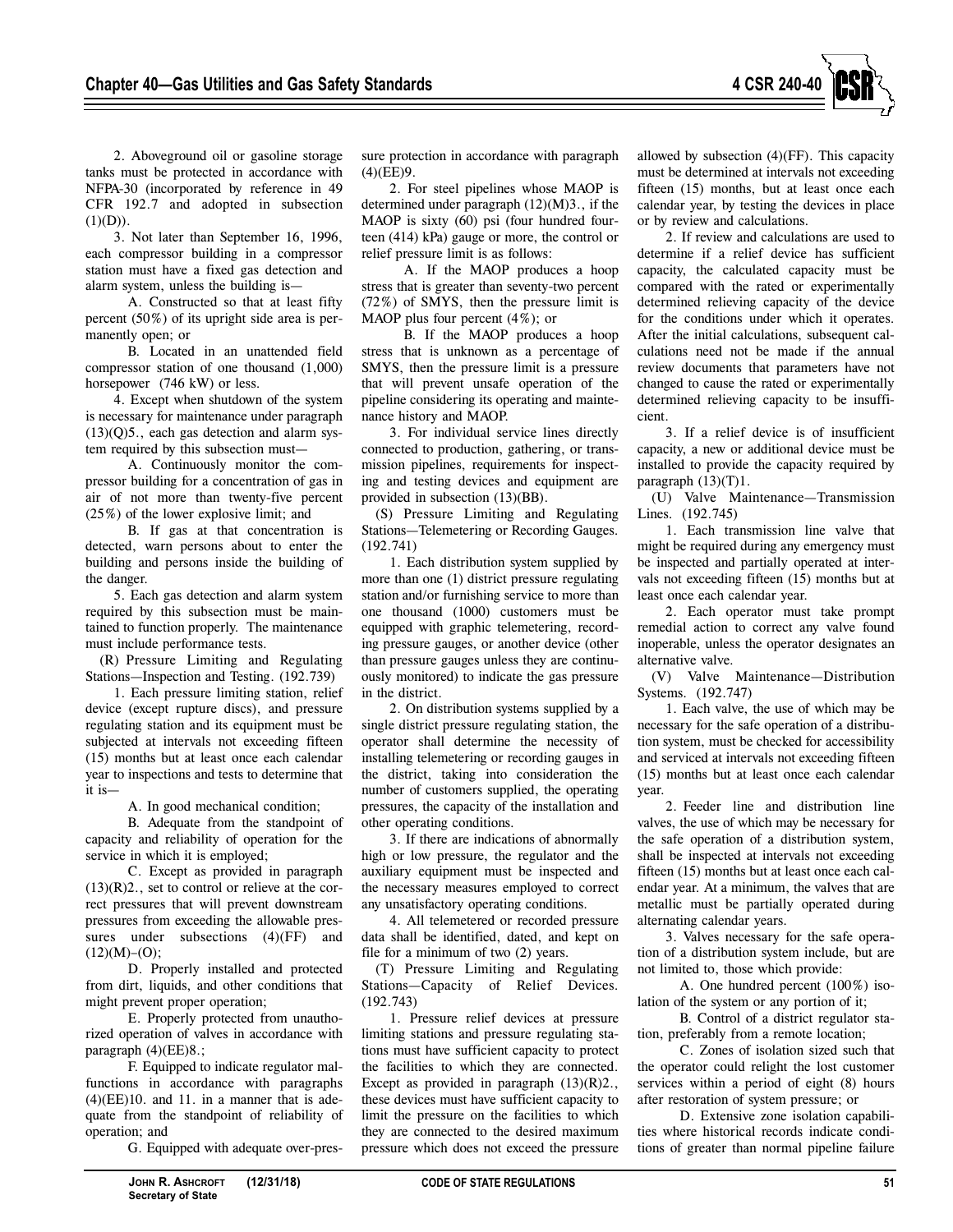risk.

4. Each operator must take prompt remedial action to correct any valve found inoperable, unless the operator designates an alternative valve.

(W) Vault Maintenance. (192.749)

1. Each vault housing pressure regulating and pressure limiting equipment, and having a volumetric internal content of two hundred (200) cubic feet (5.66 cubic meters) or more must be inspected at intervals not exceeding fifteen (15) months but at least once each calendar year to determine that it is in good physical condition and adequately ventilated.

2. If gas is found in the vault, the equipment in the vault must be inspected for leaks and any leaks found must be repaired.

3. The ventilating equipment must also be inspected to determine that it is functioning properly.

4. Each vault cover must be inspected to assure that it does not present a hazard to public safety.

(X) Prevention of Accidental Ignition. (192.751) Each operator shall take steps to minimize the danger of accidental ignition of gas in any structure or area where the presence of gas constitutes a hazard of fire or explosion, including the following:

1. When a hazardous amount of gas is being vented into open air, each potential source of ignition must be removed from the area and a fire extinguisher must be provided;

2. Gas or electric welding or cutting may not be performed on pipe or on pipe components that contain a combustible mixture of gas and air in the area of work; and

3. Warning signs shall be posted, where appropriate.

(Y) Caulked Bell and Spigot Joints. (192.753)

1. Each cast iron caulked bell and spigot joint that is subject to pressures of more than twenty-five (25) psi (172 kPa) gauge must be sealed with—

A. A mechanical leak clamp; or

B. A material or device which—

(I) Does not reduce the flexibility of the joint;

(II) Permanently bonds, either chemically or mechanically, or both, with the bell and spigot metal surfaces or adjacent pipe metal surfaces; and

(III) Seals and bonds in a manner that meets the strength, environmental, and chemical compatibility requirements of paragraphs (2)(B)1. and 2. and subsection (4)(B). (192.53[a] and [b] and 192.143)

2. Each cast iron caulked bell and spigot joint that is subject to pressures of twentyfive (25) psi (172 kPa) gauge or less and is

exposed for any reason must be sealed by a means other than caulking.

(Z) Protecting or Replacing Disturbed Cast Iron Pipelines. (192.755) When an operator has knowledge that the support for a segment of a buried cast iron pipeline is disturbed or that an excavation or erosion is nearby, the operator shall determine if more than half the pipe diameter lies within the area of affected soil. For the purposes of this subsection, "area of affected soil" refers to the area above a line drawn from the bottom of the excavation or erosion, at the side nearest the main, at a forty-five degree (45°) angle from the horizontal (a lesser angle should be used for sandy or loose soils, or a greater angle may be used for certain consolidated soils if the angle can be substantiated by the operator). If more than half the pipe diameter lies within the area of affected soil, the following measures/precautions must be taken—

1. That segment of the pipeline must be protected, as necessary, against damage during the disturbance by—

A. Vibrations from heavy construction equipment, trains, trucks, buses, or blasting;

B. Impact forces by vehicles;

C. Earth movement;

D. Water leaks or sewer failures that could remove or undermine pipe support;

E. Apparent future excavations near the pipeline; or

F. Other foreseeable outside forces which may subject that segment of the pipeline to bending stress;

2. If eight inches (8") or less in nominal diameter, then as soon as feasible, this segment of cast iron pipeline, which shall include a minimum of ten feet (10') beyond the area of affected soil, must be replaced, except as noted in paragraph  $(13)(Z)4$ .;

3. If greater than eight inches (8") in nominal diameter, then as soon as feasible, appropriate steps must be taken to provide permanent protection for the disturbed segment from damage that might result from external loads, including compliance with applicable requirements of subsection  $(7)(J)$  $(192.319)$  and paragraph  $(7)(I)1$ . (192.317[a]); and

4. Replacement of cast iron pipelines would not necessarily be required if—

A. The support beneath the pipe is removed for a length less than ten (10) times the nominal pipe diameter not to exceed six feet (6');

B. For parallel excavations, the pipe lies within the area of affected soil for a length less than ten (10) times the nominal pipe diameter not to exceed six feet (6');

C. The excavation is made by the

operator in the course of routine maintenance, such as leak repairs to the main or service line installation, where the exposed portion of the main does not exceed six feet (6'), and the backfill supporting the pipe is replaced and compacted by the operator; or

D. Permanent or temporary shoring was adequately installed to protect the cast iron pipeline during excavation and backfilling.

(AA) Repair of Plastic Pipe. Each leak, imperfection or damage that impairs the serviceability of a plastic pipe must be removed, except that heat fusion patching saddles may be used to repair holes that have been tapped into the main for service installations, and full-encirclement heat fusion couplings may be used to repair and reinforce butt fusion joints. These patching saddles and couplings shall not be used for the repair of any imperfections or third-party damage sustained by the plastic pipe.

(BB) Pressure Regulating, Limiting, and Overpressure Protection—Individual Service Lines Directly Connected to Production, Gathering, or Transmission Pipelines. (192.740)

1. This subsection applies, except as provided in paragraph (13)(BB)3., to any service line directly connected to a production, gathering, or transmission pipeline that is not operated as part of a distribution system.

2. Each pressure regulating or limiting device, relief device (except rupture discs), automatic shutoff device, and associated equipment must be inspected and tested at least once every three (3) calendar years, not exceeding thirty-nine (39) months, to determine that it is:

A. In good mechanical condition;

B. Adequate from the standpoint of capacity and reliability of operation for the service in which it is employed;

C. Set to control or relieve at the correct pressure consistent with the pressure limits of paragraph (4)(DD)2.; and to limit the pressure on the inlet of the service regulator to sixty (60) psi (414 kPa) gauge or less in case the upstream regulator fails to function properly; and

D. Properly installed and protected from dirt, liquids, or other conditions that might prevent proper operation.

3. This subsection does not apply to equipment installed on service lines that only serve engines that power irrigation pumps.

#### (14) Gas Leaks.

(A) Scope. This section prescribes the procedures for the investigation and classification of gas leaks and for scheduling the repair of these leaks.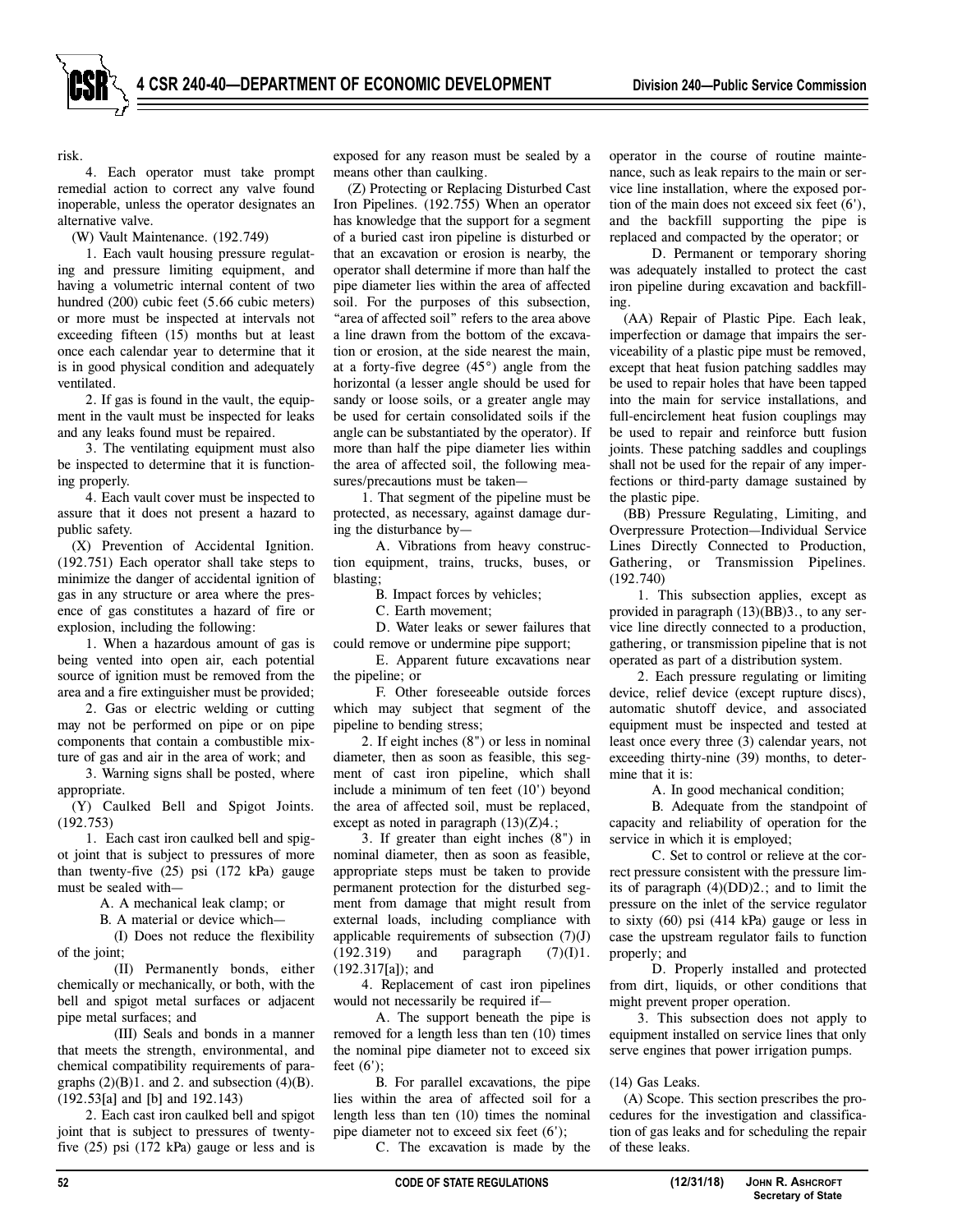

(B) Investigation and Classification Procedures.

1. Each operator-detected leak indication or any leak or odor call from the general public, police, fire, or other authorities or notification of damage to facilities by contractors or other outside sources shall require immediate investigation and classification.

2. Investigation of each inside leak or odor notice shall include the use of gas detection equipment upon initial entry into the structure and during investigations within the structure. When investigating an outside leak or odor notice, special attention must be given to those situations where conditions could impair the venting of natural gas to the atmosphere or impair the ability of gas detection equipment to properly detect the presence of gas, such as excessive ground moisture, rain, snow, frozen soil, or wind.

3. Investigation of underground leaks shall be conducted using gas detection equipment. Sampling of the subsurface atmosphere shall be done at sufficient intervals and locations to assure safety to persons and property in the immediate and adjacent area.

4. Except for obvious Class 1 leaks, all leak classifications shall be substantiated by the use of gas detection equipment.

5. A follow-up leak investigation shall be conducted immediately after the repair of each Class 1 or Class 2 leak, and continued as necessary, to determine the effectiveness of the repair and to assure all hazardous leaks in the affected area are corrected.

6. Whenever the operator conducts work on a customer's premises for any type of customer gas service order or call, including all premises odor calls, tests of the subsurface atmosphere must be made using gas detection equipment, except as noted below. At least one test must be made at a location where the buried service line or yard line is near the structure; for copper service lines, at least one (1) additional test must be made at the customer's property line, approximately one hundred feet (100') from the structure, or at the service tap at the main, whichever is closest to the structure. In lieu of conducting the tests of the subsurface atmosphere, the operator may conduct a leak survey of this pipe with gas detection equipment capable of detecting gas concentrations of three hundred (300) parts per million, gas-in-air. These tests are not required for collections, discontinuance of service for nonpayment, meter readings, read-ins/read-outs, line locations, atmospheric corrosion protection work or general painting, when relighting after emergency outages or curtailments, when lighting customer pilot lights, cathodic protection work, or if leak tests have been conducted at the location within the previous fifteen (15) months.

(C) Leak Classifications. The leak classifications in this subsection apply to pipelines, and do not apply to fuel lines. The definitions for "pipeline," "fuel line," "reading," "sustained reading," "building," "tunnel," and "vault or manhole" are included in subsection  $(1)(B)$ . The definition for "reading" is the highest sustained reading when testing in a bar hole or opening without induced ventilation. Thus, the leak classification examples involving a gas reading do not apply to outside pipelines located aboveground. Even though the leak classifications do not apply to fuel lines, an operator must respond immediately to each notice of an inside leak or odor as required in paragraphs  $(12)(J)1$ .,  $(14)(B)1$ ., and  $(14)(B)2$ . In addition, the requirements in paragraph  $(12)(S)$ 3. apply to fuel lines that are determined to be unsafe.

1. Class 1 leak is a gas leak which, due to its location and/or magnitude, constitutes an immediate hazard to a building and/or the general public. A Class 1 leak requires immediate corrective action. Examples of Class 1 leaks are: a gas fire, flash, or explosion; broken gas facilities such as contractor damage, main failures or blowing gas in a populated area; an indication of gas present in a building emanating from operator-owned facilities; a gas reading equal to or above the lower explosive limit in a tunnel, sanitary sewer, or confined area; gas entering a building or in imminent danger of doing so; and any leak which, in the judgment of the supervisor at the scene, is regarded as immediately hazardous to the public and/or property. When venting at or near the leak is the immediate corrective action taken for Class 1 leaks where gas is detected entering a building, the leak may be reclassified to a Class 2 leak if the gas is no longer entering the building, nor is in imminent danger of doing so. However, the leak shall be rechecked daily and repaired within fifteen (15) days. Leaks of this nature, if not repaired within five (5) days, may need to be reported as a safety-related condition, as required in 4 CSR 240-40.020(12) and (13). (191.23 and 191.25)

2. Class 2 leak is a leak that does not constitute an immediate hazard to a building or to the general public, but is of a nature requiring action as soon as possible. The leak of this classification must be rechecked every fifteen (15) days, until repaired, to determine that no immediate hazard exists. A Class 2 leak may be properly reclassified to a lower leak classification within fifteen (15) days after the initial investigation. Class 2 leaks due to readings in sanitary sewers, tunnels, or confined areas must be repaired or properly reclassified within fifteen (15) days after the initial investigation. All other Class 2 leaks must be eliminated within forty-five (45) days after the initial investigation, unless it is definitely included and scheduled in a rehabilitation or replacement program to be completed within a period of one (1) year, in which case the leak must be rechecked every fifteen (15) days to determine that no immediate hazard exists. Examples of Class 2 leaks are: a leak from a transmission line discernible twentyfive feet (25') or more from the line and within one hundred feet (100') of a building; any reading outside a building at the foundation or within five feet (5') of the foundation; any reading greater than fifty percent (50%) gas-in-air located five to fifteen feet (5'–15') from a building; any reading below the lower explosive limit in a tunnel, sanitary sewer, or confined area; any reading equal to or above the lower explosive limit in a vault, catch basin, or manhole other than a sanitary sewer; or any leak, other than a Class 1 leak, which in the judgment of the supervisor at the scene, is regarded as requiring Class 2 leak priority.

3. Class 3 leak is a leak that does not constitute a hazard to property or to the general public but is of a nature requiring routine action. These leaks must be repaired within five (5) years and be rechecked twice per calendar year, not to exceed six and one-half (6 1/2) months, until repaired or the facility is replaced. Examples of Class 3 leaks are: any reading of fifty percent (50%) or less gas-inair located between five and fifteen feet (5'– 15') from a building; any reading located between fifteen and fifty feet (15'–50') from a building, except those defined in Class 4; a reading less than the lower explosive limit in a vault, catch basin, or manhole other than a sanitary sewer; or any leak, other than a Class 1 or Class 2 which, in the judgment of the supervisor at the scene, is regarded as requiring Class 3 priority.

4. Class 4 leak is a confined or localized leak which is completely nonhazardous. No further action is necessary.

# (15) Replacement Programs.

(A) Scope. This section prescribes minimum requirements for the establishment of replacement programs for certain pipelines.

(B) Replacement Programs—General Requirements. Each operator shall establish written programs to implement the requirements of this section. The requirements of this section apply to pipelines as they existed on December 15, 1989.

(C) Replacement Program—Unprotected Steel Service Lines and Yard Lines. At a minimum, each investor-owned, municipal, or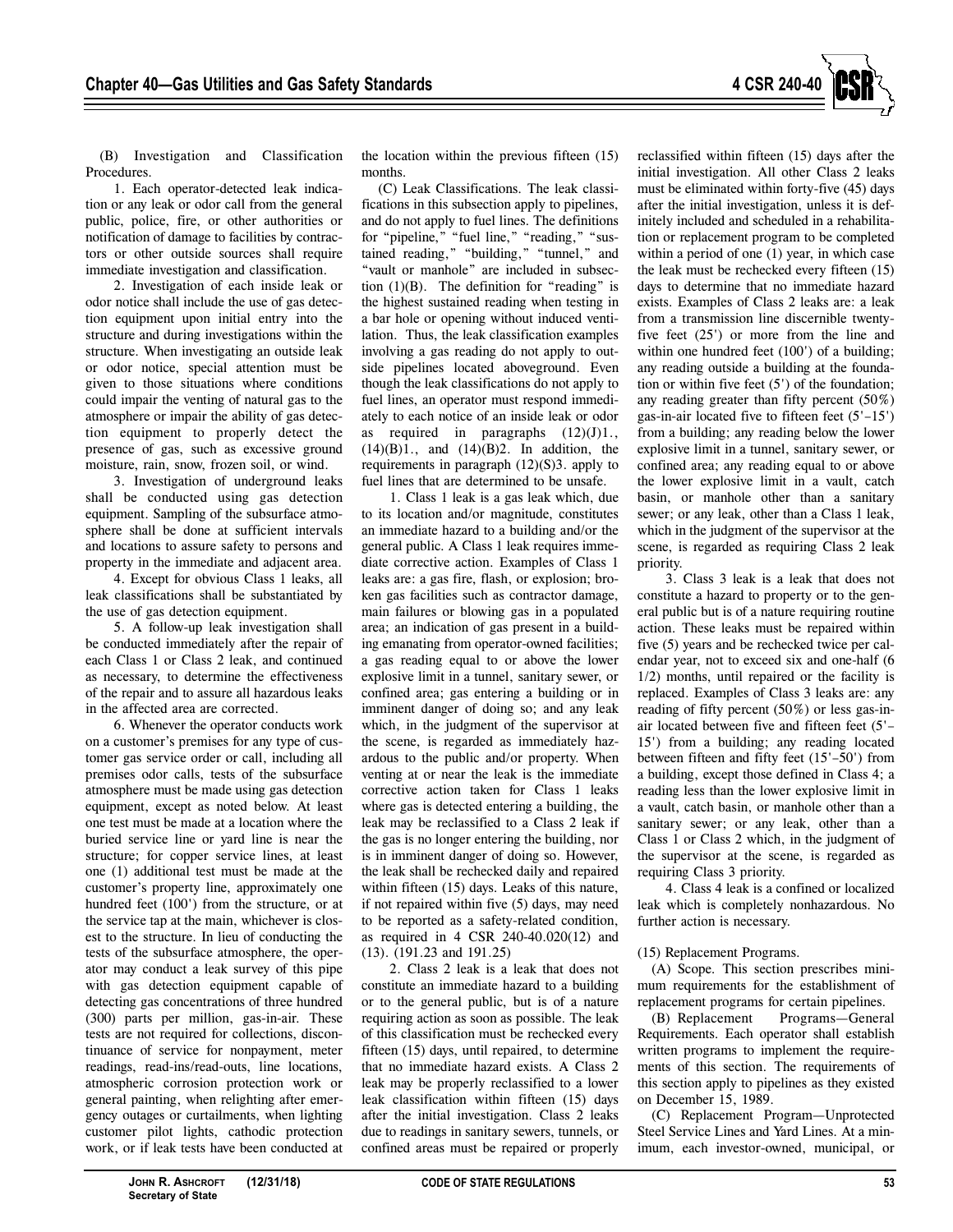master meter operator shall establish instrument leak detection survey and replacement programs for unprotected operator-owned and customer-owned steel service lines and yard lines. The operator may choose from the following options, unless otherwise ordered by the commission:

1. Conduct annual instrument leak detection surveys on all unprotected steel service lines and yard lines and implement a replacement program where all unprotected steel service lines and yard lines will be replaced by May 1, 1994;

2. Conduct annual instrument leak detection surveys on all unprotected steel service lines and unprotected steel yard lines. The operator shall compile a historical summary listing the cumulative number of unprotected steel service lines and yard lines installed, replaced, or repaired due to underground leakage and with active underground leaks in a defined area. Based on the results of the summary, the operator shall initiate replacement, to be completed within eighteen (18) months, of all unprotected steel service lines and yard lines in a defined area once twenty-five percent (25%) or more meet the previously mentioned repair, replacement, and leakage conditions. At a minimum, ten percent (10%) of the customer-owned unprotected steel service lines in the system as of December 15, 1989, must be replaced annually. Beginning with calendar year 1994, a minimum of five percent (5%) of the unprotected steel yard lines, and operator-owned and installed unprotected steel service lines in the system as of December 15, 1989, must be replaced annually; and

3. Conduct annual instrument leak detection surveys on all unprotected steel service lines and unprotected steel yard lines and implement a replacement program. The program must prioritize replacements based on the greatest potential for hazards. At a minimum, ten percent (10%) of the customerowned unprotected steel service lines in the system as of December 15, 1989, must be replaced annually. Beginning with calendar year 1994, a minimum of five percent (5%) of the unprotected steel yard lines, and operator-owned and installed unprotected steel service lines in the system as of December 15, 1989, must be replaced annually.

(D) Replacement Program—Cast Iron.

1. Operators who have cast iron transmission lines, feeder lines, or mains shall develop a replacement program to be submitted with an explanation to the commission by May 1, 1990, for commission review and approval. This systematic replacement program shall be prioritized to identify and eliminate pipelines in those areas that present the

greatest potential for hazard in an expedited manner. These high priority replacement areas would include, but not be limited to:

A. High-pressure cast iron pipelines located beneath pavement which is continuous to building walls;

B. High-pressure cast iron pipelines located near concentrations of the general public such as Class 4 locations, business districts and schools;

C. Small diameter cast iron pipelines;

D. Areas where extensive excavation, blasting or construction activities have occurred in close proximity to cast iron pipelines;

E. Sections of cast iron pipeline that have had sections replaced as a result of requirements in subsection  $(13)(Z)$ (192.755);

F. Sections of cast iron pipeline that lie in areas of planned future development projects, such as city, county, or state highway construction/relocations, urban renewal, etc.; and

G. Sections of cast iron pipeline that exhibit a history of leakage or graphitization.

2. A long-term, organized replacement program and schedule shall also be established for cast iron pipelines not identified by the operator as being high priority.

3. Operators who have cast iron service lines shall replace them by December 31, 1991.

(E) Replacement/Cathodic Protection Program—Unprotected Steel Transmission Lines, Feeder Lines, and Mains. Operators who have unprotected steel transmission lines, feeder lines, or mains shall develop a program to be submitted with an explanation to the commission by May 1, 1990, for commission review and approval. This program shall be prioritized to identify and cathodically protect or replace pipelines in those areas that present the greatest potential for hazard in an expedited manner. These high priority areas should include, but not be limited to:

1. High-pressure unprotected steel pipelines located beneath pavement which is continuous to building walls;

2. High-pressure unprotected steel pipelines near concentrations of the general public such as Class 4 locations, business districts, and schools;

3. Areas where extensive excavation, blasting, or construction activities have occurred in close proximity to unprotected steel pipelines;

4. Sections of unprotected steel pipeline that lie in areas of planned future development projects, such as city, county, or state highway construction/relocations, urban renewal, etc.;

5. Sections of unprotected steel pipeline

that exhibit a history of leakage or corrosion; and

6. Sections of unprotected steel pipeline subject to stray current.

(16) Pipeline Integrity Management for Transmission Lines.

(A) As set forth in the *Code of Federal Regulations* (CFR) dated October 1, 2015, the federal regulations in 49 CFR part 192, subpart O and in 49 CFR part 192, appendix E are incorporated by reference and made a part of this rule. This rule does not incorporate any subsequent amendments to subpart O and appendix E to 49 CFR part 192.

(B) The *Code of Federal Regulations* and the *Federal Register* are published by the Office of the Federal Register, National Archives and Records Administration, 8601 Adelphi Road, College Park, MD 20740- 6001. The October 1, 2015 version of 49 CFR part 192 is available at www.gpo.gov/fdsys/search/showcitation.acti on.

(C) Subpart O and appendix E to 49 CFR part 192 contain the federal regulations regarding pipeline integrity management for transmission lines. Subpart O includes sections 192.901 through 192.951. Information regarding subpart O is available at http://primis.phmsa.dot.gov/gasimp.

(D) When sending a notification or filing a report with PHMSA in accordance with this section, a copy must also be submitted concurrently to designated commission personnel. This is consistent with the requirement in 4 CSR 240-40.020(5)(A) for reports to PHMSA.

(E) In 49 CFR 192.911(m) and (n), the references to "A State or local pipeline safety authority when the covered segment is located in a State where OPS has an interstate agent agreement" do not apply to Missouri and are replaced with "designated commission personnel." As a result, the communication plan required by 49 CFR 192.911(m) must include procedures for addressing safety concerns raised by designated commission personnel and the procedures required by 49 CFR 192.911(n) must address providing a copy of the operator's risk analysis or integrity management program to designated commission personnel.

(F) For the purposes of this section, the following substitutions should be made for certain references in the federal pipeline safety regulations that are incorporated by reference in subsection (16)(A).

1. In 49 CFR 192.909(b), 192.921(a)(4), and  $192.937(c)(4)$ , the references to "a State" or local pipeline safety authority when either a covered segment is located in a State where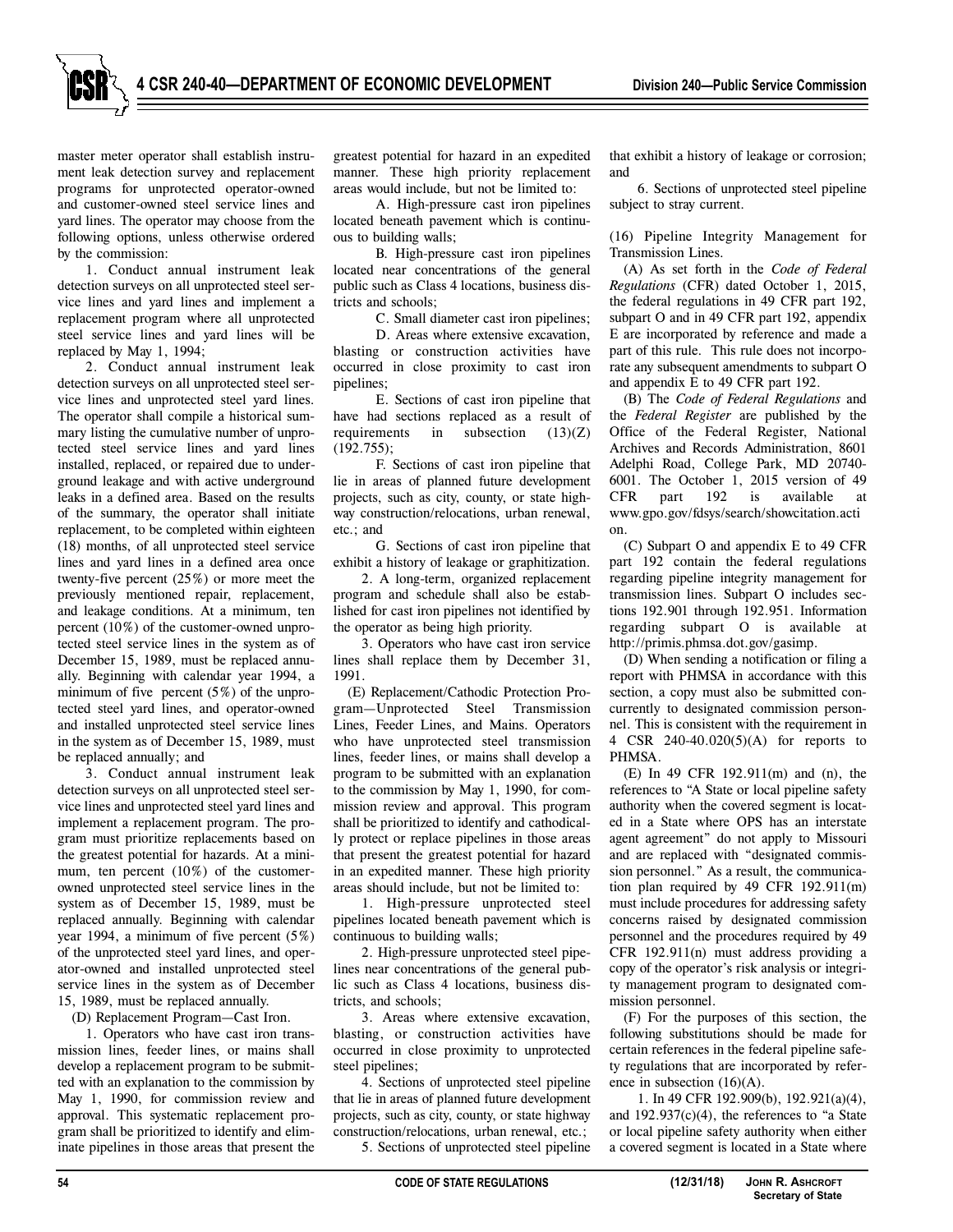

OPS has an interstate agent agreement, or an intrastate covered segment is regulated by that State" should refer to "designated commission personnel" instead.

2. In 49 CFR 192.917(e)(5), the reference to "part 192" should refer to "4 CSR 240-40.030" instead.

3. In 49 CFR 192.921(a)(2) and  $192.937(c)(2)$ , the references to "subpart J of this part" should refer to "4 CSR 240- 40.030(10)" instead.

4. In 49 CFR 192.933(a)(1) and (2), the references to "a State pipeline safety authority when either a covered segment is located in a State where PHMSA has an interstate agent agreement, or an intrastate covered segment is regulated by that State" should refer to "designated commission personnel" instead.

5. In 49 CFR 192.935(b)(1)(ii), the reference to "an incident under part 191" should refer to "a federal incident under 4 CSR 240- 40.020" instead.

6. In 49 CFR 192.935(d)(2), the reference to "section 192.705" should refer to "4 CSR 240-40.030(13)(C)" instead.

7. In 49 CFR 192.941(b)(2)(i), the reference to "section 192.706" should refer to "4 CSR 240-40.030(13)(D)" instead.

8. In 49 CFR 192.945(a), the reference to "section 191.17 of this subchapter" should refer to "4 CSR 240-40.020(10)" instead.

9. In 49 CFR 192.947(i), the reference to "a State authority with which OPS has an interstate agent agreement, and a State or local pipeline safety authority that regulates a covered pipeline segment within that State" should refer to "designated commission personnel" instead.

10. In 49 CFR 192.951, the reference to "section 191.7 of this subchapter" should refer to "4 CSR 240-40.020(5)(A)" instead.

(17) Gas Distribution Pipeline Integrity Management (IM)

(A) What Definitions Apply to this Section? (192.1001) The following definitions apply to this section.

1. Excavation damage means any impact that results in the need to repair or replace an underground facility due to a weakening, or the partial or complete destruction, of the facility, including, but not limited to, the protective coating, lateral support, cathodic protection, or the housing for the line device or facility.

2. Hazardous leak means a Class 1 leak as defined in paragraph  $(14)(C)1$ .

3. Integrity management plan or IM plan means a written explanation of the mechanisms or procedures the operator will use to implement its integrity management program and to ensure compliance with this section.

4. Integrity management program or IM program means an overall approach by an operator to ensure the integrity of its gas distribution system.

5. Mechanical fitting means a mechanical device used to connect sections of pipe. The term ''Mechanical fitting'' applies only to—

A. Stab Type fittings;

B. Nut Follower Type fittings;

C. Bolted Type fittings; or

D. Other Compression Type fittings.

(B) What Do the Regulations in this Section Cover? (192.1003)

1. General. Unless exempted in paragraph (17)(B)2., this section prescribes minimum requirements for an IM program for any gas distribution pipeline covered under this rule, including liquefied petroleum gas systems. A gas distribution operator, other than a master meter operator, must follow the requirements in subsections  $(17)(C)$ – $(G)$ . A master meter operator must follow the requirements in subsection (17)(H).

2. Exceptions. Section (17) does not apply to an individual service line directly connected to a transmission, gathering, or production pipeline.

(C) What Must a Gas Distribution Operator (Other than a Master Meter Operator) Do to Implement this Section? (192.1005) No later than August 2, 2011, a gas distribution operator must develop and implement an integrity management program that includes a written integrity management plan as specified in subsection (17)(D).

(D) What Are the Required Elements of an Integrity Management Plan? (192.1007) A written integrity management plan must contain procedures for developing and implementing the following elements:

1. Knowledge. An operator must demonstrate an understanding of its gas distribution system developed from reasonably available information.

A. Identify the characteristics of the pipeline's design and operations and the environmental factors that are necessary to assess the applicable threats and risks to its gas distribution pipeline.

B. Consider the information gained from past design, operations, and maintenance.

C. Identify additional information needed and provide a plan for gaining that information over time through normal activities conducted on the pipeline (e.g., design, construction, operations, or maintenance activities).

D. Develop and implement a process

by which the IM program will be reviewed periodically and refined and improved as needed.

E. Provide for the capture and retention of data on any new pipeline installed. The data must include, at a minimum, the location where the new pipeline is installed and the material of which it is constructed.

2. Identify threats. The operator must consider the following categories of threats to each gas distribution pipeline: corrosion, natural forces, excavation damage, other outside force damage, material or welds, equipment failure, incorrect operation, and other concerns that could threaten the integrity of its pipeline. An operator must consider reasonably available information to identify existing and potential threats. Sources of data may include, but are not limited to, incident and leak history, corrosion control records, continuing surveillance records, patrolling records, maintenance history, and excavation damage experience.

3. Evaluate and rank risk. An operator must evaluate the risks associated with its distribution pipeline. In this evaluation, the operator must determine the relative importance of each threat and estimate and rank the risks posed to its pipeline. This evaluation must consider each applicable current and potential threat, the likelihood of failure associated with each threat, and the potential consequences of such a failure. An operator may subdivide its pipeline into regions with similar characteristics (e.g., contiguous areas within a distribution pipeline consisting of mains, services, and other appurtenances; areas with common materials or environmental factors), and for which similar actions likely would be effective in reducing risk.

4. Identify and implement measures to address risks. Determine and implement measures designed to reduce the risks from failure of its gas distribution pipeline. These measures must include an effective leak management program (unless all leaks are repaired when found).

5. Measure performance, monitor results, and evaluate effectiveness.

A. Develop and monitor performance measures from an established baseline to evaluate the effectiveness of its IM program. An operator must consider the results of its performance monitoring in periodically reevaluating the threats and risks. These performance measures must include the following:

(I) Number of hazardous leaks either eliminated or repaired as required by paragraph  $(14)(C)1$ . (or total number of leaks if all leaks are repaired when found), categorized by cause;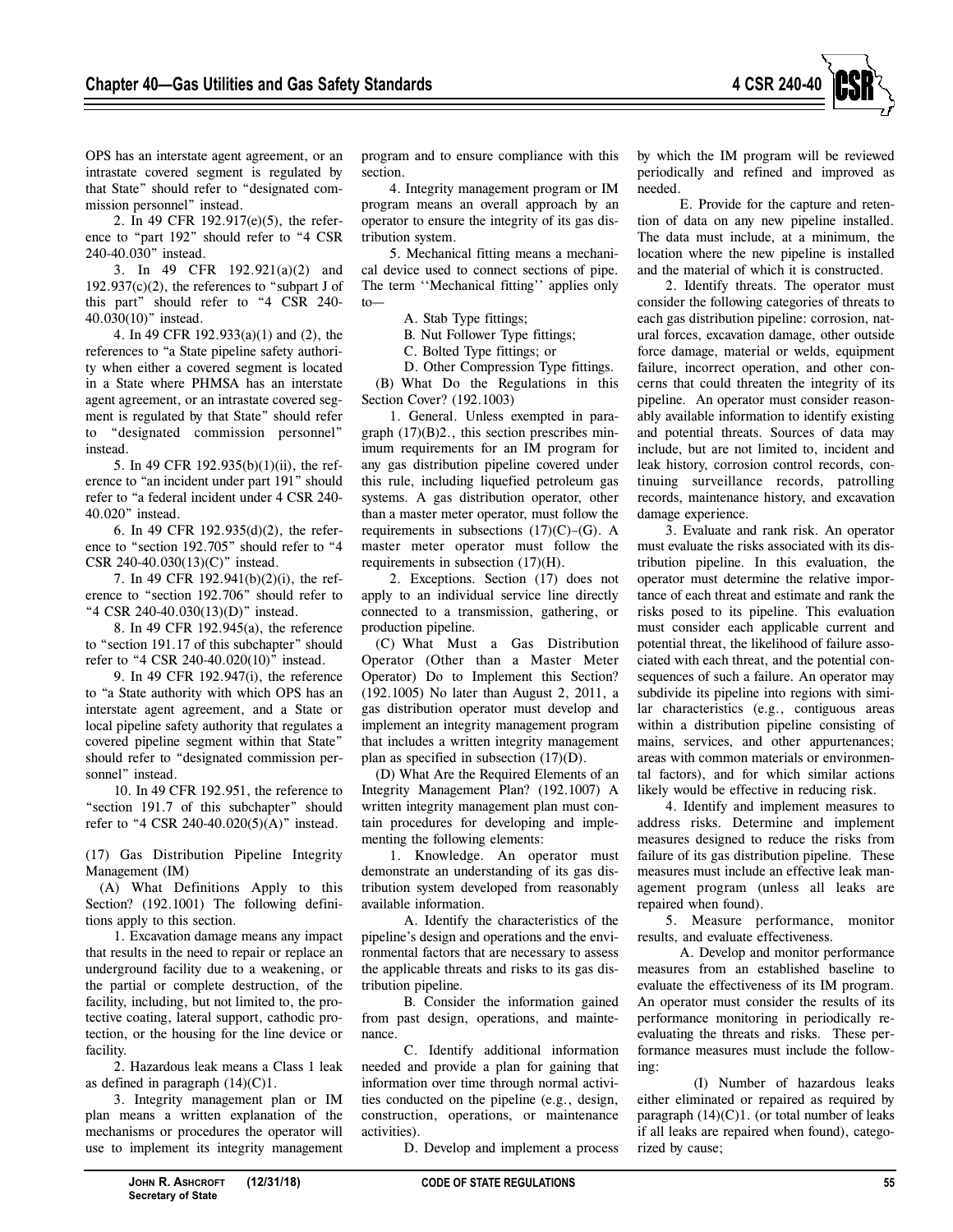ages;

(II) Number of excavation dam-

(III) Number of excavation tickets (receipt of information by the underground facility operator from the notification center);

(IV) Total number of leaks either eliminated or repaired, categorized by cause;

(V) Number of hazardous leaks either eliminated or repaired as required by paragraph  $(14)(C)1$ . (or total number of leaks if all leaks are repaired when found), categorized by material; and

(VI) Any additional measures the operator determines are needed to evaluate the effectiveness of the operator's IM program in controlling each identified threat.

6. Periodic evaluation and improvement. An operator must re-evaluate threats and risks on its entire pipeline and consider the relevance of threats in one (1) location to other areas. Each operator must determine the appropriate period for conducting complete program evaluations based on the complexity of its system and changes in factors affecting the risk of failure. An operator must conduct a complete program re-evaluation at least every five (5) years. The operator must consider the results of the performance monitoring in these evaluations.

7. Report results. Report, on an annual basis, the four (4) measures listed in parts  $(17)(D)5.A.(I)–(IV)$ , as part of the annual report required by 4 CSR 240-40.020(7)(A). An operator also must report the four (4) measures to designated commission personnel.

(E) What Must an Operator Report When a Mechanical Fitting Fails? (192.1009)

1. Except as provided in paragraph (17)(E)2., each operator of a distribution pipeline system must submit a report on each mechanical fitting failure, excluding any failure that results only in a nonhazardous leak. The report(s) must be submitted in accordance with 4 CSR 240-40.020(7)(B) (191.12).

2. The mechanical fitting failure reporting requirements in paragraph (17)(E)1. do not apply to master meter operators.

(F) What Records Must an Operator Keep? (192.1011) An operator must maintain records demonstrating compliance with the requirements of this section for at least ten (10) years. The records must include copies of superseded integrity management plans developed under this section.

(G) When May an Operator Deviate from Required Periodic Inspections Under this Rule? (192.1013)

1. An operator may propose to reduce the frequency of periodic inspections and tests required in this rule on the basis of the engineering analysis and risk assessment required by this section.

2. An operator must submit its written proposal to the secretary of the commission. The commission may accept the proposal on its own authority, with or without conditions and limitations as the commission deems appropriate, on a showing that the operator's proposal, which includes the adjusted interval, will provide an equal or greater overall level of safety.

3. An operator may implement an approved reduction in the frequency of a periodic inspection or test only where the operator has developed and implemented an integrity management program that provides an equal or improved overall level of safety despite the reduced frequency of periodic inspections.

(H) What Must a Master Meter Operator Do to Implement this Section? (192.1015)

1. General. No later than August 2, 2011, the operator of a master meter system must develop and implement an IM program that includes a written IM plan as specified in paragraph  $(17)(G)2$ . The IM program for these pipelines should reflect the relative simplicity of these types of pipelines.

2. Elements. A written integrity management plan must address, at a minimum, the following elements:

A. Knowledge. The operator must demonstrate knowledge of its pipeline, which, to the extent known, should include the approximate location and material of its pipeline. The operator must identify additional information needed and provide a plan for gaining knowledge over time through normal activities conducted on the pipeline (e.g., design, construction, operations, or maintenance activities);

B. Identify threats. The operator must consider, at minimum, the following categories of threats (existing and potential): corrosion, natural forces, excavation damage, other outside force damage, material or weld failure, equipment failure, and incorrect operation;

C. Rank risks. The operator must evaluate the risks to its pipeline and estimate the relative importance of each identified threat;

D. Identify and implement measures to mitigate risks. The operator must determine and implement measures designed to reduce the risks from failure of its pipeline;

E. Measure performance, monitor results, and evaluate effectiveness. The operator must monitor, as a performance measure, the number of leaks eliminated or repaired on its pipeline and their causes; and F. Periodic evaluation and improvement. The operator must determine the appropriate period for conducting IM program evaluations based on the complexity of its pipeline and changes in factors affecting the risk of failure. An operator must re-evaluate its entire program at least every five (5) years. The operator must consider the results of the performance monitoring in these evaluations.

3. Records. The operator must maintain, for a period of at least ten (10) years, the following records:

A. A written IM plan in accordance with this subsection, including superseded IM plans;

B. Documents supporting threat identification; and

C. Documents showing the location and material of all piping and appurtenances that are installed after the effective date of the operator's IM program and, to the extent known, the location and material of all pipe and appurtenances that were existing on the effective date of the operator's program.

(18) Waivers of Compliance. Upon written request to the secretary of the commission, the commission, by authority order and under such terms and conditions as the commission deems appropriate, may waive in whole or part compliance with any of the requirements contained in this rule. Waivers will be granted only on a showing that gas safety is not compromised. If the waiver request would waive compliance with a federal requirement in 49 CFR part 192, additional actions shall be taken in accordance with 49 USC 60118 except when the provisions of subsection  $(17)(G)$  apply.

**Appendix A—4 CSR 240-40.030** *(Reserved)*

# **Appendix B to 4 CSR 240-40.030 Appendix B—Qualification of Pipe**

I. Listed Pipe Specifications.

ANSI/API Specification 5L—Steel pipe, "API Specification for Line Pipe" (incorporated by reference in 49 CFR 192.7 and adopted in subsection  $(1)(D)$ ).

ASTM A53/A53M—Steel pipe, "Standard Specification for Pipe, Steel Black and Hot-Dipped, Zinc-Coated, Welded and Seamless" (incorporated by reference in 49 CFR 192.7 and adopted in subsection  $(1)(D)$ ).

ASTM A106/A106M—Steel pipe, "Standard Specification for Seamless Carbon Steel Pipe for High Temperature Service" (incorporated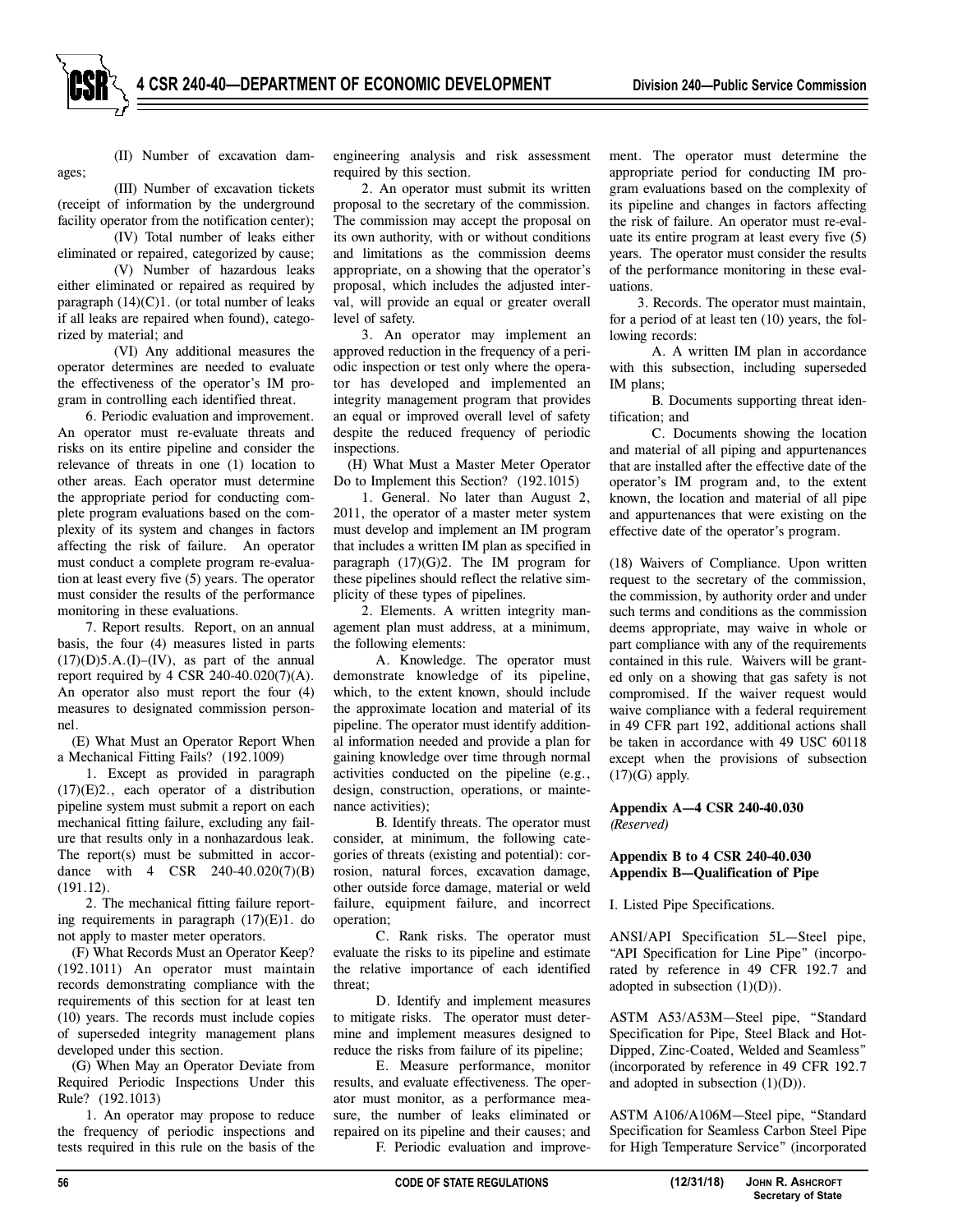

by reference in 49 CFR 192.7 and adopted in subsection  $(1)(D)$ ).

ASTM A333/A333M—Steel pipe, "Standard Specification for Seamless and Welded Steel Pipe for Low Temperature Service" (incorporated by reference in 49 CFR 192.7 and adopted in subsection  $(1)(D)$ ).

ASTM A381—Steel pipe, "Standard Specification for Metal-Arc-Welded Steel Pipe for Use with High-Pressure Transmission Systems" (incorporated by reference in 49 CFR 192.7 and adopted in subsection  $(1)(D)).$ 

ASTM A671/A671M—Steel pipe, "Standard Specification for Electric-Fusion-Welded Pipe for Atmospheric and Lower Temperatures" (incorporated by reference in 49 CFR 192.7 and adopted in subsection  $(1)(D)).$ 

ASTM A672/A672M—Steel pipe, "Standard Specification for Electric-Fusion-Welded Steel Pipe for High-Pressure Service at Moderate Temperatures" (incorporated by reference in 49 CFR 192.7 and adopted in subsection  $(1)(D)$ ).

ASTM A691/A691M—Steel pipe, "Standard Specification for Carbon and Alloy Steel Pipe, Electric-Fusion-Welded for High-Pressure Service at High Temperatures" (incorporated by reference in 49 CFR 192.7 and adopted in subsection  $(1)(D)$ ).

ASTM D2513-99, "Standard Specification for Thermoplastic Gas Pressure Pipe, Tubing, and Fittings" (incorporated by reference in 49 CFR 192.7 and adopted in subsection  $(1)(D)$ ).

ASTM D2513-09a—Polyethylene thermoplastic pipe and tubing, "Standard Specification for Polyethylene (PE) Gas Pressure Pipe, Tubing, and Fittings" (incorporated by reference in 49 CFR 192.7 and adopted in subsection  $(1)(D)$ ).

II. Steel pipe of unknown or unlisted specification.

A. Bending properties. For pipe two inches (2") (51 millimeters) or less in diameter, a length of pipe must be cold bent through at least ninety degrees (90º) around a cylindrical mandrel that has a diameter twelve (12) times the diameter of the pipe, without developing cracks at any portion and without opening the longitudinal weld. For pipe more than two inches (2") (51 millimeters) in diameter, the pipe must meet the requirements of the

B. Weldability. A girth weld must be made in the pipe by a welder who is qualified under section (5) of 4 CSR 240-40.030. The weld must be made under the most severe conditions under which welding will be allowed in the field and by means of the same procedure that will be used in the field. On pipe more than four inches (4") (102 millimeters) in diameter, at least one (1) test weld must be made for each one hundred (100) lengths of pipe. On pipe four inches (4") (102 millimeters) or less in diameter, at least one (1) test weld must be made for each four hundred (400) lengths of pipe. The weld must be tested in accordance with API Standard 1104 (incorporated by reference in 49 CFR 192.7 and adopted in subsection  $(1)(D)$ ). If the requirements of API Standard 1104 cannot be met, weldability may be established by making chemical tests for carbon and manganese, and proceeding in accordance with section IX of the ASME Boiler and Pressure Vessel Code (incorporated by reference in 49 CFR 192.7 and adopted in subsection  $(1)(D)$ ). The same number of chemical tests must be made as are required for testing a girth weld.

C. Inspection. The pipe must be clean enough to permit adequate inspection. It must be visually inspected to ensure that it is reasonably round and straight and there are no defects which might impair the strength or tightness of the pipe.

D. Tensile properties. If the tensile properties of the pipe are not known, the minimum yield strength may be taken as twentyfour thousand (24,000) psi (165 MPa) or less, or the tensile properties may be established by performing tensile tests as set forth in API Specification 5L (incorporated by reference in 49 CFR 192.7 and adopted in subsection (1)(D)). All test specimens shall be selected at random and the following number of tests must be performed:

#### **Number of Tensile Tests—All Sizes**

| 11 to 100 lengths | 10 lengths or less 1 set of tests for each length.<br>1 set of tests for each 5 |
|-------------------|---------------------------------------------------------------------------------|
|                   | lengths, but not less than 10<br>tests.                                         |
| Over 100 lengths  | 1 set of tests for each 10<br>lengths, but not less than 20                     |
|                   | tests.                                                                          |

If the yield-tensile ratio, based on the properties determined by those tests, exceeds 0.85, the pipe may be used only as provided

in paragraph (2)(C)3. of 4 CSR 240-40.030. (192.55[c])

III. Steel pipe manufactured before November 12, 1970 to earlier editions of listed specifications. Steel pipe manufactured before November 12, 1970, in accordance with a specification of which a later edition is listed in section I. of this appendix, is qualified for use under this rule if the following requirements are met:

A. Inspection. The pipe must be clean enough to permit adequate inspection. It must be visually inspected to ensure that it is reasonably round and straight and that there are no defects which might impair the strength or tightness of the pipe; and

B. Similarity of specification requirements. The edition of the listed specification under which the pipe was manufactured must have substantially the same requirements with respect to the following properties as a later edition of that specification listed in section I. of this appendix:

1) Physical (mechanical) properties of pipe, including yield and tensile strength, elongation and yield to tensile ratio, and testing requirements to verify those properties; and

2) Chemical properties of pipe and testing requirements to verify those properties.

C. Inspection or test of welded pipe. On pipe with welded seams, one (1) of the following requirements must be met:

1) The edition of the listed specification to which the pipe was manufactured must have substantially the same requirements with respect to nondestructive inspection of welded seams and the standards for acceptance or rejection and repair as a later edition of the specification listed in section I. of this appendix; or

2) The pipe must be tested in accordance with section (10) of 4 CSR 240-40.030 to at least one and one-fourth (1.25) times the maximum allowable operating pressure if it is to be installed in a Class 1 location and to at least one and one-half (1.5) times the maximum allowable operating pressure if it is to be installed in a Class 2, 3, or 4 location. Notwithstanding any shorter time period permitted under section (10) of 4 CSR 240- 40.030, the test pressure must be maintained for at least eight (8) hours.

# **Appendix C to 4 CSR 240-40.030 Appendix C—Qualification of Welders for Low Stress Level Pipe**

I. Basic test. The test is made on pipe twelve inches (12") (305 millimeters) or less in diameter. The test weld must be made with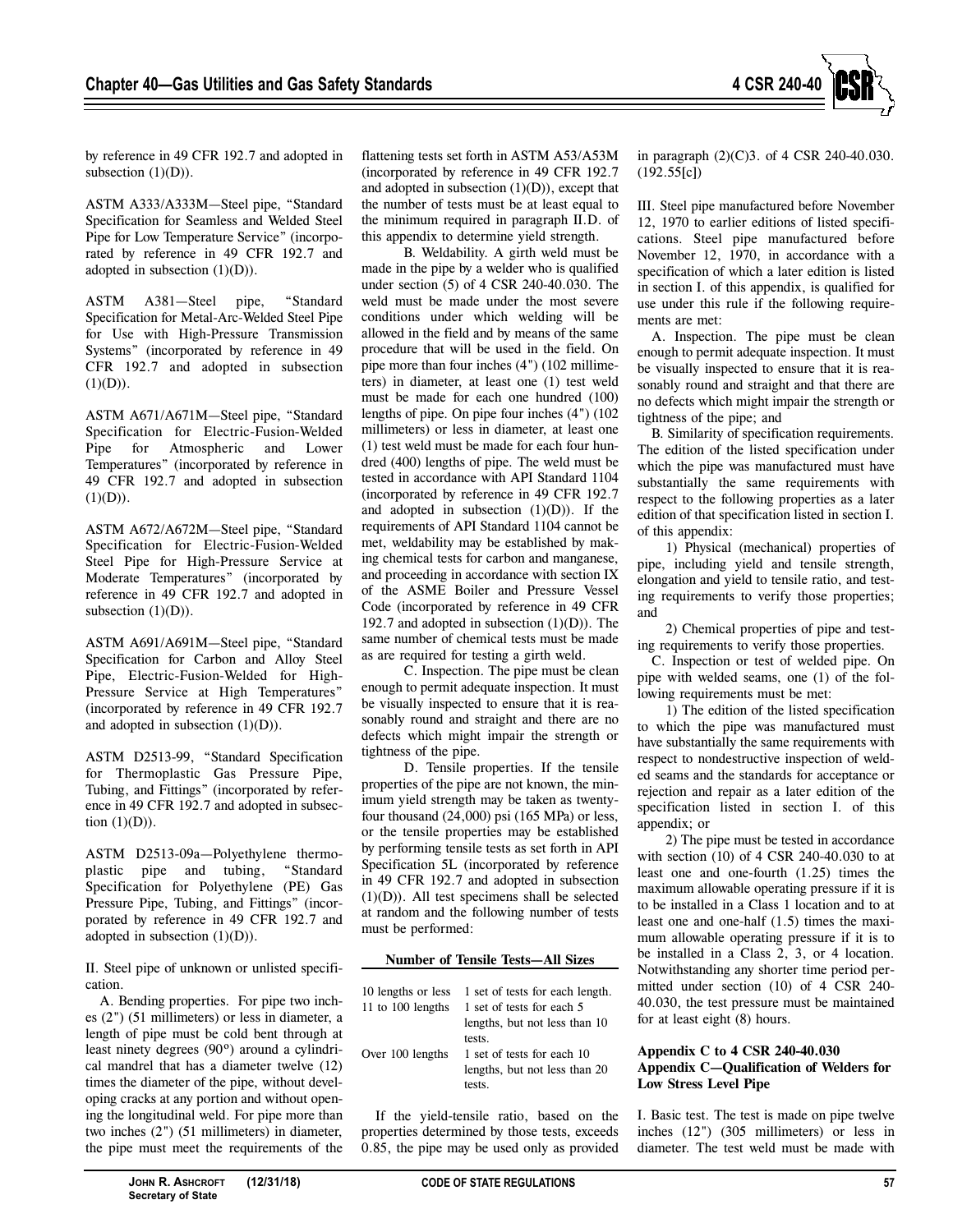the pipe in a horizontal fixed position so that the test weld includes at least one (1) section of overhead position welding. The beveling, root opening and other details must conform to the specifications of the procedure under which the welder is being qualified. Upon completion, the test weld is cut into four (4) coupons and subjected to a root bend test. If, as a result of this test, two (2) or more of the four (4) coupons develop a crack in the weld material, or between the weld material and base metal, that is more than one-eighth inch (1/8") (3.2 millimeters) long in any direction, the weld is unacceptable. Cracks that occur on the corner of the specimen during testing are not considered. A welder who successfully passes a butt-weld qualification test under this section shall be qualified to weld on all pipe diameters less than or equal to twelve inches (12").

II. Additional tests for welders of service line connections to mains. A service line connection fitting is welded to a pipe section with the same diameter as a typical main. The weld is made in the same position as it is made in the field. The weld is unacceptable if it shows a serious undercutting or if it has rolled edges. The weld is tested by attempting to break the fitting off the run pipe. The weld is unacceptable if it breaks and shows incomplete fusion, overlap, or poor penetration at the junction of the fitting and run pipe.

III. Periodic tests for welders of small service lines. Two (2) samples of the welder's work, each about eight inches (8") (203 millimeters) long with the weld located approximately in the center, are cut from steel service line and tested as follows:

1) One sample is centered in a guided bend testing machine and bent to the contour of the die for a distance of two inches (2") (51 millimeters) on each side of the weld. If the sample shows any breaks or cracks after removal from the bending machine, it is unacceptable; and

2) The ends of the second sample are flattened and the entire joint subjected to a tensile strength test. If failure occurs adjacent to or in the weld metal, the weld is unacceptable. If a tensile strength testing machine is not available, this sample must also pass the bending test prescribed in paragraph III.1) of this appendix.

#### **Appendix D—Criteria for Cathodic Protection and Determination of Measurements**

I. Criteria for cathodic protection. A. Steel, cast iron and ductile iron structures.

1) A negative (cathodic) polarized voltage of at least 0.85 volt, with reference to a saturated copper-copper sulfate half cell. Determination of this voltage must be made in accordance with sections II. and IV. of this appendix.

2) A minimum negative (cathodic) polarization voltage shift of one hundred (100) millivolts. This polarization voltage shift must be determined in accordance with sections III. and IV. of this appendix.

3) A voltage at least as negative (cathodic) as that originally established at the beginning of the Tafel segment of the E-log-I curve. This voltage must be measured in accordance with section IV. of this appendix.

4) A net protective current from the electrolyte into the structure surface as measured by an earth current technique applied at predetermined current discharge (anodic) points of the structure.

B. Aluminum structures.

1) Except as provided in I.B.3) and 4) of this appendix, a minimum negative (cathodic) voltage shift of one hundred fifty (150) millivolts, produced by the application of protective current. The voltage shift must be determined in accordance with sections II. and IV. of this appendix.

2) Except as provided in paragraphs I.B.3) and 4) of this appendix, a minimum negative (cathodic) polarization voltage shift of one hundred (100) millivolts. This polarization voltage shift must be determined in accordance with sections III. and IV. of this appendix.

3) Notwithstanding the alternative minimum criteria in paragraphs I.B.1) and 2) of this appendix, aluminum, if cathodically protected at voltages in excess of one and twotenths (1.20) volts as measured with reference to a copper-copper sulfate half cell, in accordance with section IV. of this appendix, and compensated for the voltage (IR) drops other than those across the structure-electrolyte boundary may suffer corrosion resulting from the buildup of alkalis on the metal surface. A voltage in excess of one and twotenths (1.20) volts may not be used unless previous test results indicate no appreciable corrosion will occur in the particular environment.

4) Because aluminum may suffer from corrosion under high pH conditions and because application of cathodic protection tends to increase the pH at the metal surface, careful investigation or testing must be made before applying cathodic protection to stop pitting attack on aluminum structures in environments with a natural pH in excess of eight (8).

C. Copper structures. A minimum negative (cathodic) polarization voltage shift of one hundred (100) millivolts. This polarization voltage shift must be determined in accordance with sections III. and IV. of this appendix.

D. Metals of different anodic potentials. A negative (cathodic) voltage, measured in accordance with section IV. of this appendix, equal to that required for the most anodic metal in the system must be maintained. If amphoteric structures are involved that could be damaged by high alkalinity covered by paragraphs I.B.3) and 4) of this appendix, they must be electrically isolated with insulating flanges or the equivalent.

II. Interpretation of voltage measurement. Voltage (IR) drops other than those across the structure-electrolyte boundary must be adequately compensated for in order to obtain a valid interpretation of the voltage measurement in paragraphs I.A.1) and I.B.1) of this appendix. Possible methods of compensating for IR drops include:

1) Determining the cathodic voltage immediately upon interruption of the protective current; or

2) If interruption of the protective current is impractical for galvanic systems, the voltage measurements must be obtained at locations where the influence of potential gradients from nearby sacrificial anodes is minimized.

III. Determination of polarization voltage shift. The polarization voltage shift must be determined by interrupting the protective current and measuring the polarization decay. When the current is initially interrupted, an immediate voltage shift occurs. The voltage reading after the immediate shift must be used as the base reading from which to measure polarization decay in I.A.2), I.B.2), and I.C. of this appendix.

IV. Reference half cells.

A. Except as provided in paragraphs IV.B. and IV.C. of this appendix, negative (cathodic) voltage must be measured between the structure surface and a saturated copper-copper sulfate half cell contacting the electrolyte.

B. Other standard reference half cells may be substituted for the saturated copper-copper sulfate half cell. Two (2) commonly used reference half cells are listed here along with their voltage equivalent to—0.85 volt as referred to a saturated copper-copper sulfate half cell:

1) Saturated KCl calomel half cell:— 0.78 volt; and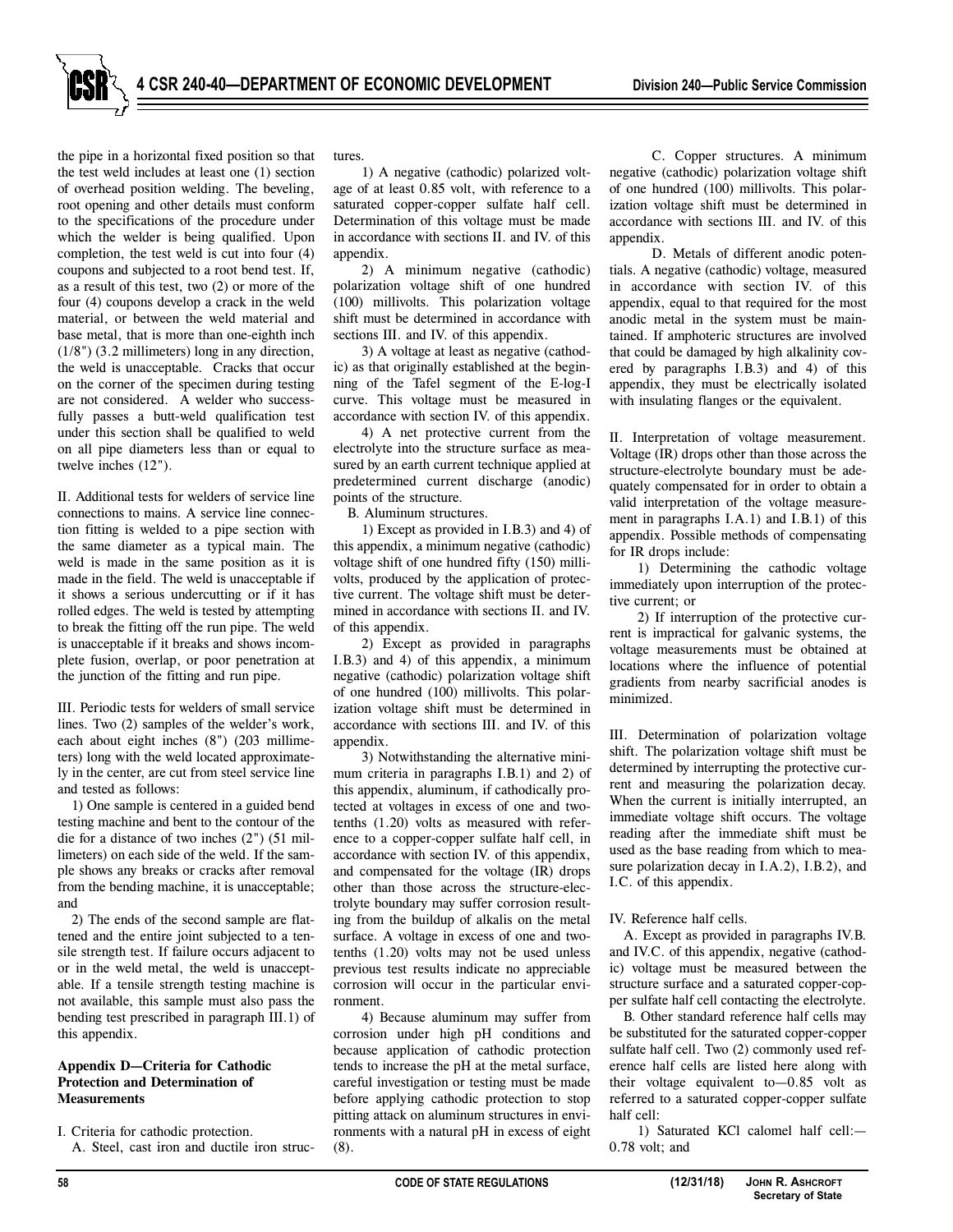

2) Silver-silver chloride half cell used in sea water:—0.80 volt.

C. In addition to the standard reference half cells, an alternate metallic material or structure may be used in place of the saturated copper-copper sulfate half cell if its potential stability is assured and if its voltage equivalent referred to a saturated copper-copper sulfate half cell is established.

#### **Appendix E to 4 CSR 240-40.030 Appendix E—Table of Contents—Safety Standards—Transportation of Gas by Pipeline.**

#### **4 CSR 240-40.030(1) General**

(A) What Is the Scope of this Rule? (192.1)

- (B) Definitions. (192.3)
- (C) Class Locations. (192.5)
- (D) Incorporation By Reference of the Federal Regulation at 49 CFR 192.7. (192.7)
	- (E) Gathering Lines. (192.8 and 192.9)
	- (F) Petroleum Gas Systems. (192.11)
- (G) What General Requirements Apply to Pipelines Regulated under this Rule? (192.13)
- (H) Conversion to Service Subject to this Rule. (192.14)
- (I) Rules of Regulatory Construction. (192.15)
- (J) Filing of Required Plans, Procedures, and Programs.
- (K) Customer Notification Required by Section 192.16 of 49 CFR 192. (192.16)
- (L) Customer Notification, Paragraph  $(12)(S)2.$

# **4 CSR 240-40.030(2) Materials**

- (A) Scope. (192.51)
- (B) General. (192.53)
- (C) Steel Pipe. (192.55)
- (D) Plastic Pipe. (192.59)
- (E) Marking of Materials. (192.63)
- (F) Transportation of Pipe. (192.65)

# **4 CSR 240-40.030(3) Pipe Design**

- (A) Scope. (192.101)
- (B) General. (192.103)
- (C) Design Formula for Steel Pipe. (192.105)
- (D) Yield Strength (S) for Steel Pipe. (192.107)
- (E) Nominal Wall Thickness (t) for Steel Pipe. (192.109)
- (F) Design Factor (F) for Steel Pipe. (192.111)
- (G) Longitudinal Joint Factor (E) for Steel Pipe. (192.113)
- (H) Temperature Derating Factor (T) for Steel Pipe. (192.115)
	- (I) Design of Plastic Pipe. (192.121)

**Secretary of State**

(J) Design Limitations for Plastic Pipe.

(192.123)

(192.125) (L) Additional Design Requirements for Steel Pipe Using Alternative Maximum Allowable Operating Pressure. (192.112)

# **4 CSR 240-40.030(4) Design of Pipeline Components**

- (A) Scope. (192.141)
- (B) General Requirements. (192.143)
- (C) Qualifying Metallic Components.
- (192.144)
	- (D) Valves. (192.145)
- (E) Flanges and Flange Accessories. (192.147)
	- (F) Standard Fittings. (192.149)
	- (G) Tapping. (192.151)
- (H) Components Fabricated by Welding. (192.153)
- (I) Welded Branch Connections. (192.155)
- (J) Extruded Outlets. (192.157)
- (K) Flexibility. (192.159)
- (L) Supports and Anchors. (192.161)
- (M) Compressor Stations—Design and
- Construction.  $(192.163)$ (N) Compressor Stations—Liquid Re moval. (192.165)
- (O) Compressor Stations—Emergency Shutdown. (192.167)
- (P) Compressor Stations—Pressure Limiting
- Devices. (192.169)<br>(Q) Compressor Stations—Additional Safety Equipment. (192.171)
- (R) Compressor Stations—Ventilation. (192.173)
- (S) Pipe-Type and Bottle-Type Holders. (192.175)
- (T) Additional Provisions for Bottle-Type Holders. (192.177)
	- (U) Transmission Line Valves. (192.179)
	- (V) Distribution Line Valves. (192.181)
- (W) Vaults—Structural Design Requirements. (192.183)
	- (X) Vaults— Accessibility. (192.185)
- (Y) Vaults—Sealing, Venting, and Ventilation. (192.187)
- (Z) Vaults—Drainage and Waterproofing. (192.189)
- (AA) Design Pressure of Plastic Fittings. (192.191)
- (BB) Valve Installation in Plastic Pipe. (192.193)
- (CC) Protection Against Accidental Overpressuring. (192.195)

(DD) Control of the Pressure of Gas Delivered From Transmission Lines and High-Pressure Distribution Systems to Service Equipment. (192.197)

(EE) Requirements for Design of Pressure Relief and Limiting Devices. (192.199)

(FF) Required Capacity of Pressure

**JOHN R. ASHCROFT (12/31/18) CODE OF STATE REGULATIONS 59**

Relieving and Limiting Stations. (192.201)

(GG) Instrument, Control, and Sampling Pipe and Components. (192.203)

(HH) Passage of Internal Inspection Devices. (192.150)

#### **4 CSR 240-40.030(5) Welding of Steel in Pipelines**

(A) Scope. (192.221)

- (B) General.
- (C) Welding Procedures. (192.225)
- (D) Qualification of Welders and Welding Operators. (192.227)
- (E) Limitations on Welders and Welding Operators. (192.229)
	- (F) Protection From Weather. (192.231)
	- (G) Miter Joints. (192.233)
	- (H) Preparation for Welding. (192.235)
	- (I) Inspection and Test of Welds. (192.241)
	- (J) Nondestructive Testing. (192.243)
- (K) Repair or Removal of Defects. (192.245)

#### **4 CSR 240-40.030(6) Joining of Materials Other Than by Welding**

- (A) Scope. (192.271)
- (B) General. (192.273)
- (C) Cast Iron Pipe. (192.275)
- (D) Ductile Iron Pipe. (192.277)
- (E) Copper Pipe. (192.279)
- (F) Plastic Pipe. (192.281)
- (G) Plastic Pipe—Qualifying Joining Procedures. (192.283)
- (H) Plastic Pipe—Qualifying Persons to Make Joints. (192.285)

(I) Plastic Pipe—Inspection of Joints. (192.287)

#### **4 CSR 240-40.030(7) General Construction Requirements for Transmission Lines and Mains**

(B) Compliance With Specifications or

(C) Inspection—General. (192.305) (D) Inspection of Materials. (192.307) (E) Repair of Steel Pipe. (192.309) (F) Repair of Plastic Pipe During

(G) Bends and Elbows. (192.313) (H) Wrinkle Bends in Steel Pipe.

(I) Protection From Hazards. (192.317) (J) Installation of Pipe in a Ditch.

(K) Installation of Plastic Pipe. (192.321)

(M) Underground Clearance. (192.325)

(O) Additional Construction Requirements for Steel Pipe Using Alternative Maximum

(A) Scope. (192.301)

Standards. (192.303)

Construction. (192.311)

(L) Casing. (192.323)

(N) Cover. (192.327)

(192.315)

(192.319)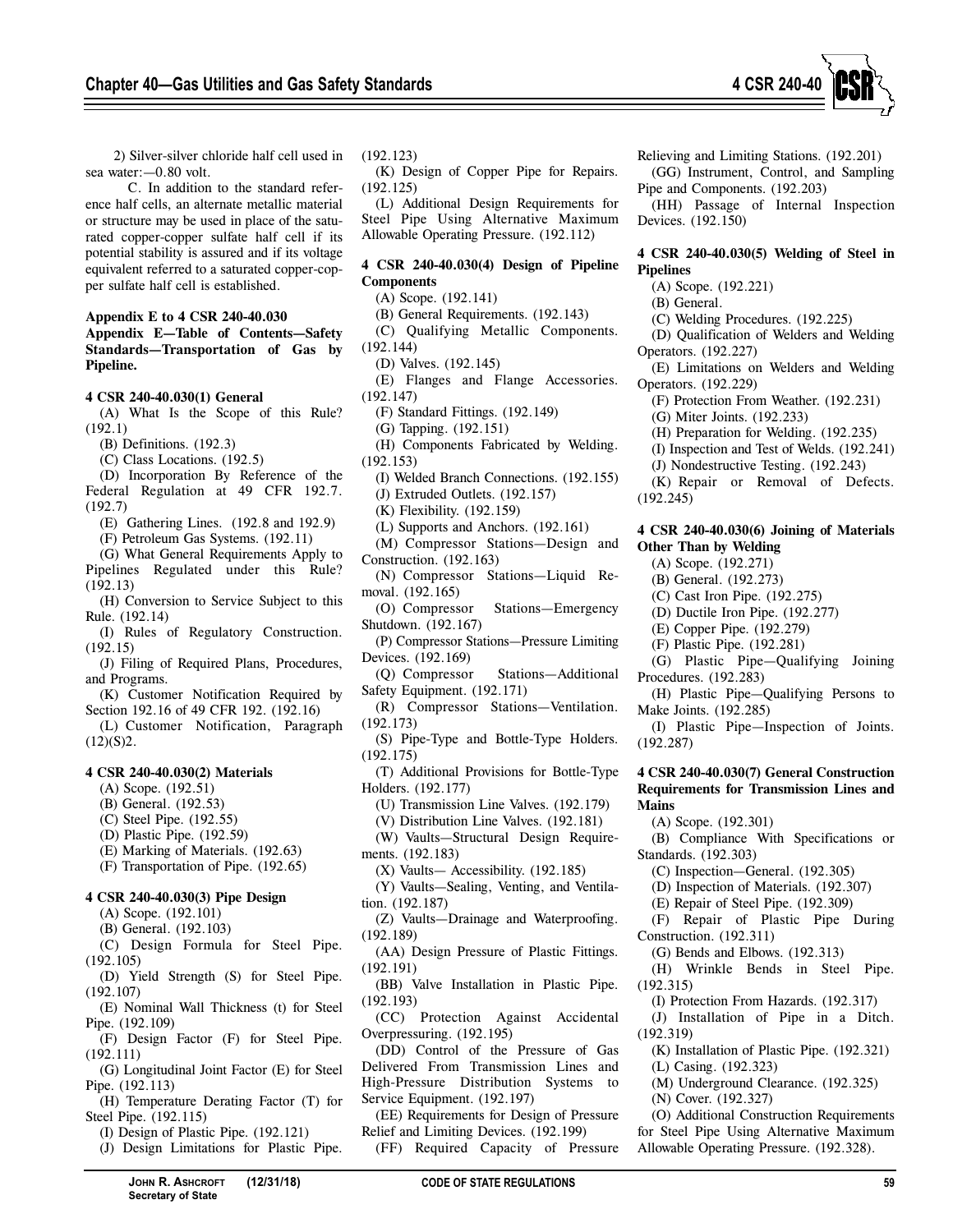**4 CSR 240-40.030(8) Customer Meters, Service Regulators, and Service Lines**

(A) Scope, Compliance with Specifications or Standards, and Inspections. (192.351)

(B) Service Lines and Yard Lines. (C) Customer Meters and Regulators—

Location. (192.353)

(D) Customer Meters and Regulators— Protection From Damage. (192.355)

(E) Customer Meters and Regulators— Installation. (192.357)

- (F) Customer Meter Installations— Operating Pressure. (192.359)
- (G) Service Lines—Installation. (192.361) (H) Service Lines—Valve Requirements.

(192.363)

(I) Service Lines—Location of Valves. (192.365)

- (J) Service Lines—General Requirements for Connections to Main Piping. (192.367)
- (K) Service Lines—Connections to Cast Iron or Ductile Iron Mains. (192.369)

(L) Service Lines—Steel. (192.371)

(M) Service Lines—Plastic. (192.375)

- (N) New Service Lines Not in Use. (192.379)
- (O) Service Lines—Excess Flow Valve Performance Standards. (192.381)

(P) Excess Flow Valve Installation. (192.383)

(Q) Manual Service Line Shut-Off Valve Installation (192.385)

#### **4 CSR 240-40.030(9) Requirements for Corrosion Control**

(A) Scope. (192.451)

(B) How Does this Section Apply to Converted Pipelines and Regulated Onshore Gathering Lines? (192.452)

(C) General. (192.453)

(D) External Corrosion Control—Buried or Submerged Pipelines Installed After July 31, 1971. (192.455)

(E) External Corrosion Control—Buried or Submerged Pipelines Installed Before August 1, 1971. (192.457)

(F) External Corrosion Control— Inspection of Buried Pipeline When Exposed. (192.459)

(G) External Corrosion Control— Protective Coating. (192.461)

(H) External Corrosion Control—Cathodic Protection. (192.463)

(I) External Corrosion Control— Monitoring. (192.465)

(J) External Corrosion Control—Electrical Isolation. (192.467)

(K) External Corrosion Control—Test Stations. (192.469)

(L) External Corrosion Control—Test Leads. (192.471)

(M) External Corrosion Control—

Interference Currents. (192.473)

(N) Internal Corrosion Control—General and Monitoring. (192.475 and 192.477)

(O) Internal Corrosion Control—Design and Construction of Transmission Line.

(192.476) (P) Atmospheric Corrosion Control— General. (192.479)

(Q) Atmospheric Corrosion Control— Monitoring. (192.481)

(R) Remedial Measures—General. (192.483)

(S) Remedial Measures—Transmission Lines. (192.485)

(T) Remedial Measures—Distribution Lines Other Than Cast Iron or Ductile Iron Lines. (192.487)

(U) Remedial Measures—Cast Iron and Ductile Iron Pipelines. (192.489)

(V) Corrosion Control Records. (192.491)

(W) Direct Assessment. (192.490)

#### **4 CSR 240-40.030(10) Test Requirements**  (A) Scope. (192.501)

(B) General Requirements. (192.503)

(C) Strength Test Requirements for Steel Pipelines to Operate at a Hoop Stress of Thirty Percent (30%) or More of SMYS. (192.505)

(D) Test Requirements for Pipelines to Operate at a Hoop Stress Less Than Thirty Percent (30%) of SMYS and at or Above One Hundred (100) psi (689 kPa) gauge. (192.507)

(E) Test Requirements for Pipelines to Operate Below One Hundred (100) psi (689 kPa) gauge. (192.509)

(F) Test Requirements for Service Lines. (192.511)

(G) Test Requirements for Plastic Pipelines. (192.513)

(H) Environmental Protection and Safety Requirements. (192.515)

(I) Records. (192.517)

(J) Test Requirements for Customer-Owned Fuel Lines.

#### **4 CSR 240-40.030(11) Uprating**

(A) Scope. (192.551)

(B) General Requirements. (192.553)

(C) Uprating to a Pressure That Will Produce a Hoop Stress of Thirty Percent (30%) or More of SMYS in Steel Pipelines. (192.555)

(D) Uprating—Steel Pipelines to a Pressure That Will Produce a Hoop Stress Less Than Thirty Percent (30%) of SMYS—Plastic, Cast Iron, and Ductile Iron Pipelines. (192.557)

**4 CSR 240-40.030(12) Operations** (A) Scope. (192.601)

(B) General Provisions. (192.603)

- (C) Procedural Manual for Operations, Maintenance, and Emergencies. (192.605)
- (D) Qualification of Pipeline Personnel (Subpart N).

(E) *Reserved* (192.607)

(F) Change in Class Location—Required Study. (192.609)

(G) Change in Class Location—Confirmation or Revision of Maximum Allowable Operating Pressure. (192.611)

(H) Continuing Surveillance. (192.613)

(I) Damage Prevention Program. (192.614)

(J) Emergency Plans. (192.615)

(K) Public Awareness. (192.616)

(L) Investigation of Failures. (192.617)

- (M) Maximum Allowable Operating Pressure—Steel or Plastic Pipelines. (192.619 and 192.620)
- (N) Maximum Allowable Operating Pressure—High-Pressure Distribution Systems. (192.621)

(O) Maximum and Minimum Allowable Operating Pressure—Low-Pressure Distribution Systems. (192.623)

(P) Odorization of Gas. (192.625)

(Q) Tapping Pipelines Under Pressure. (192.627)

(R) Purging of Pipelines. (192.629)

(S) Providing Service to Customers.

(T) Control Room Management. (192.631)

#### **4 CSR 240-40.030(13) Maintenance**

(A) Scope. (192.701)

(B) General. (192.703)

(C) Transmission Lines—Patrolling.

(192.705)

(D) Transmission Lines—Leakage Surveys. (192.706)

(E) Line Markers for Mains and Transmission Lines. (192.707)

(F) Record Keeping.

(G) Transmission Lines—General Requirements for Repair Procedures. (192.711)

(H) Transmission Lines—Permanent Field Repair of Imperfections and Damages. (192.713)

(I) Transmission Lines—Permanent Field Repair of Welds. (192.715)

(J) Transmission Lines— Permanent Field Repair of Leaks. (192.717)

(K) Transmission Lines—Testing of Repairs. (192.719)

(L) Distribution Systems—Patrolling. (192.721)

(M) Distribution Systems—Leakage Surveys. (192.723)

(N) Test Requirements for Reinstating Service Lines and Fuel Lines. (192.725)

(O) Abandonment or Deactivation of Facilities. (192.727)

(P) Compressor Stations—Inspection and

**Secretary of State**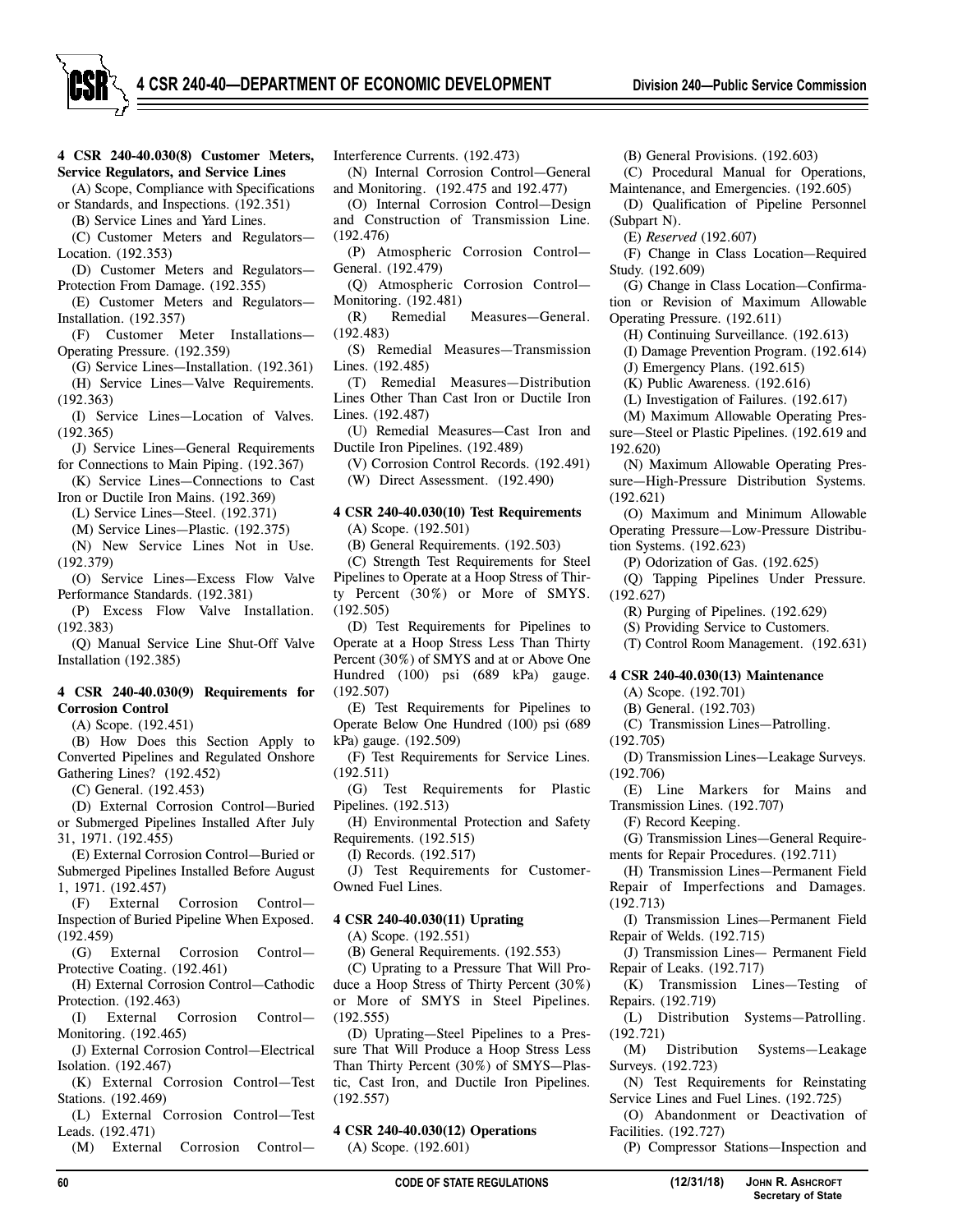

Testing of Relief Devices. (192.731)

(Q) Compressor Stations—Storage of Combustible Materials and Gas Detection. (192.735 and 192.736)

(R) Pressure Limiting and Regulating Stations—Inspection and Testing. (192.739)

(S) Pressure Limiting and Regulating Stations—Telemetering or Recording Gauges. (192.741)

(T) Pressure Limiting and Regulating Stations—Capacity of Relief Devices. (192.743)

(U) Valve Maintenance—Transmission Lines. (192.745)

(V) Valve Maintenance—Distribution Systems. (192.747)

(W) Vault Maintenance. (192.749)

(X) Prevention of Accidental Ignition. (192.751)

(Y) Caulked Bell and Spigot Joints. (192.753)

(Z) Protecting or Replacing Disturbed Cast Iron Pipelines. (192.755)

(AA) Repair of Plastic Pipe.

(BB) Pressure Regulating, Limiting, and Overpressure Protection—Individual Service Lines Directly Connected to Production, Gathering, or Transmission Pipelines. (192.740)

# **4 CSR 240-40.030(14) Gas Leaks**

(A) Scope.

(B) Investigation and Classification Procedures.

(C) Leak Classifications.

#### **4 CSR 240-40.030(15) Replacement Programs**

(A) Scope.

(B) Replacement Programs—General Requirements.

(C) Replacement Program—Unprotected Steel Service Lines and Yard Lines.

(D) Replacement Program—Cast Iron.

(E) Replacement/Cathodic Protection Program—Unprotected Steel Transmission Lines, Feeder Lines, and Mains.

**4 CSR 240-40.030(16) Pipeline Integrity Management for Transmission Lines.**

### **4 CSR 240-40.030(17) Gas Distribution Pipeline Integrity Management (IM)**

(A) What Definitions Apply to this Section? (192.1001)

(B) What Do the Regulations in this Section Cover? (192.1003)

(C) What Must a Gas Distribution Operator (Other than a Master Meter Operator) Do to Implement this Section? (192.1005)

(D) What Are the Required Elements of an Integrity Management Plan? (192.1007)

(E) What Must an Operator Report When a Mechanical Fitting Fails? (192.1009)

(F) What Records Must an Operator Keep? (192.1011)

(G) When May an Operator Deviate from Required Periodic Inspections Under this Rule? (192.1013)

(H) What Must a Master Meter Operator Do to Implement this Section? (192.1015)

# **4 CSR 240-40.030(18) Waivers of Compliance.**

*AUTHORITY: sections 386.250, 386.310, and 393.140, RSMo 2016.\* Original rule filed Feb. 23, 1968, effective March 14, 1968. Amended: Filed Dec. 28, 1970, effective Jan. 6, 1971. Amended: Filed Dec. 29, 1971, effective Jan. 7, 1972. Amended: Filed Feb. 16, 1973, effective Feb. 26, 1973. Amended: Filed Feb. 1, 1974, effective Feb. 11, 1974. Amended: Filed Dec. 19, 1975, effective Dec. 29, 1975. Emergency amendment filed Jan. 17, 1977, effective Jan. 27, 1977, expired May 27, 1977. Amended: Filed Jan. 17, 1977, effective June 1, 1977. Emergency amendment filed March 15, 1978, effective March 25, 1978, expired July 23, 1978. Amended: Filed March 15, 1978, effective July 13, 1978. Amended: Filed July 5, 1978, effective Oct. 12, 1978. Amended: Filed July 13, 1978, effective Oct. 12, 1978. Amended: Filed Jan. 12, 1979, effective April 12, 1979. Amended: Filed May 27, 1981, effective Nov. 15, 1981. Amended: Filed Dec. 28, 1981, effective July 15, 1982. Amended: Filed Jan. 25, 1983, effective June 16, 1983. Amended: Filed Jan. 17, 1984, effective June 15, 1984. Amended: Filed Nov. 16, 1984, effective April 15, 1985. Amended: Filed Jan. 22, 1986, effective July 18, 1986. Amended: Filed May 4, 1987, effective July 24, 1987. Amended: Filed Feb. 2, 1988, effective April 28, 1988. Rescinded and readopted: Filed May 17, 1989, effective Dec. 15, 1989. Amended: Filed Oct. 7, 1994, effective May 28, 1995. Amended: Filed April 9, 1998, effective Nov. 30, 1998. Amended: Filed Dec. 14, 2000, effective May 30, 2001. Amended: Filed Oct. 15, 2007, effective April 30, 2008. Amended: Filed Nov. 29, 2012, effective May 30, 2013. Amended: Filed Nov. 14, 2016, effective June 30, 2017. Amended: Filed June 4, 2018, effective Jan. 30, 2019.*

*\*Original authority: 386.250, RSMo 1939, amended 1963, 1967, 1977, 1980, 1987, 1988, 1991, 1993, 1995, 1996; 386.310, RSMo 1939, amended 1979, 1989, 1996; and 393.140, RSMo 1939, amended 1949, 1967.*

*Fields v. Missouri Power & Light Company, 374 SW2d 17 (Mo. 1963). Violations of general law, municipal ordinances, rules of the Public Service Commission and the like are* *considered and held to be negligence per se. Here, violation of a rule of a private gas company filed with the P.S.C. cannot result in the creation of a cause of action in favor of another person separate and apart from an action based on common law negligence.*

#### **4 CSR 240-40.033 Safety Standards– Liquefied Natural Gas Facilities**

*PURPOSE: This rule prescribes safety standards for liquefied natural gas (LNG) facilities used in the transportation of gas by pipeline that is subject to the pipeline safety standards in 4 CSR 240-40.030. This rule adopts the federal regulations on this subject matter that apply to operators of liquefied natural gas facilities used in the transportation of gas by pipeline that is subject to the federal pipeline safety laws and pipeline safety standards.*

*PUBLISHER'S NOTE: The secretary of state has determined that the publication of the entire text of the material which is incorporated by reference as a portion of this rule would be unduly cumbersome or expensive. This material as incorporated by reference in this rule shall be maintained by the agency at its headquarters and shall be made available to the public for inspection and copying at no more than the actual cost of reproduction. This note applies only to the reference material. The entire text of the rule is printed here.*

(1) As set forth in the *Code of Federal Regulations* (CFR) dated October 1, 2017, 49 CFR part 193 is incorporated by reference and made a part of this rule. This rule does not incorporate any subsequent amendments to 49 CFR part 193. The *Code of Federal Regulations* is published by the Office of the Federal Register, National Archives and Records Administration, 8601 Adelphi Road, College Park, MD 20740-6001. The October 1, 2017 version of 49 CFR part 193 is available at www.gpo.gov/fdsys/search/showcitation.action.

(2) The commission adopts the federal pipeline safety regulations for liquefied natural gas facilities, 49 CFR part 193, as rules of the commission.

(3) For purposes of this rule, the following substitutions should be made for certain references in the federal pipeline safety regulations adopted by reference in section (2) of this rule:

(A) The references to "state agency" in sections 193.2017, 193.2019, and 193.2515 of 49 CFR part 193 should refer to "the commission" instead;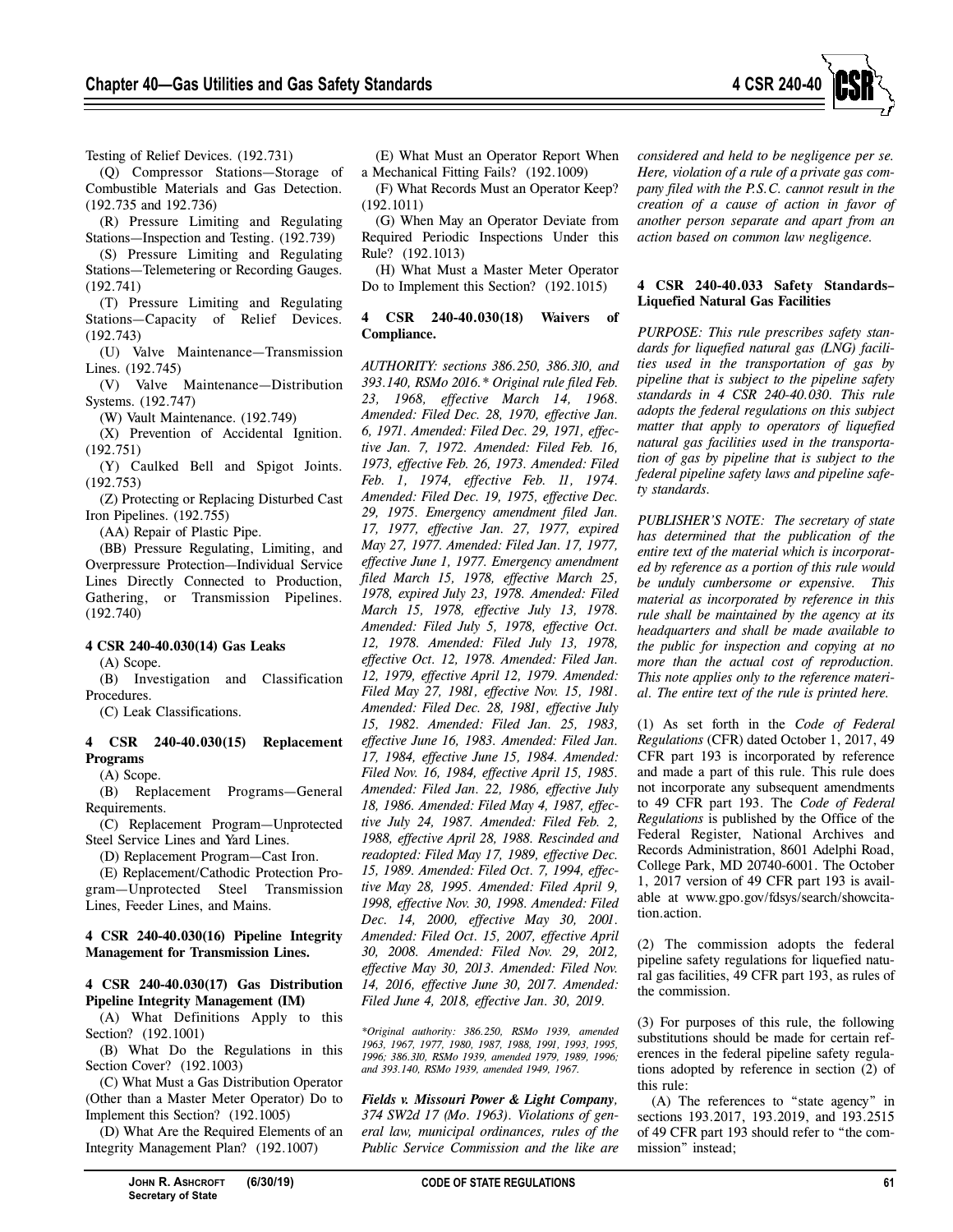(B) The reference to "state procedures" in section 193.2017 should refer to "commission procedures" instead;

(C) The reference in 49 CFR 193.2011 to "Part 191 of this subchapter" for reporting of incidents, safety-related conditions, and annual pipeline summary data for LNG plants or facilities should refer to 4 CSR 240- 40.020 instead;

(D) The reference in 49 CFR 193.2605 to "Part 191.23 of this subchapter" for reporting requirements for safety related conditions should refer to 4 CSR 240-40.020(12) instead;

(E) The reference in 49 CFR 193.2001 to "Part 192 of this chapter" for applicability of the standards should refer to 4 CSR 240- 40.030 instead;

(F) The reference in 49 CFR 193.2629 to "section 192.461 of this chapter" for protective coatings should refer to 4 CSR 240- 40.030(9)(G)" instead; and

(G) The references in 49 CFR 193.2629 and 193.2635 to "section 192.463 of this chapter" for cathodic protection should refer to 4 CSR 240-40.030(9)(H) instead.

(4) The federal pipeline safety regulations for liquefied natural gas (49 CFR part 193) adopted in section (2) of this rule contain subparts on general, siting requirements, design, construction, equipment, operations, maintenance, personnel qualifications and training, fire protection, and security.

(A) The general subpart contains sections on: scope, applicability, definitions, Department of Transportation (DOT) rules of regulatory construction reporting, documents incorporated by reference, plans and procedures, and mobile and temporary liquefied natural gas facilities.

(B) The siting requirements subpart contains sections on: scope, thermal radiation protection, flammable vapor-gas dispersion protection, and wind forces.

(C) The design subpart contains sections on: scope, material records, structural requirements for impoundment systems, dikes, covered systems, water removal and impoundment capacity, and requirements pertaining to nonmetallic membrane liners in storage tanks.

(D) The construction subpart contains sections on: scope, construction acceptance, corrosion control, and nondestructive tests for welds.

(E) The equipment subpart contains sections on: scope, control center, and sources of power.

(F) The operations subpart contains sections on: scope, operating procedures, cooldown, monitoring operations, emergency procedures, personnel safety, transfer procedures, investigations of failures, purging,

communication systems, and operating records.

(G) The maintenance subpart contains sections on: scope, general, maintenance procedures, foreign material, support systems, fire protection, auxiliary power sources, isolating and purging, repairs, control systems, testing transfer hoses, inspecting storage tanks, corrosion protection, atmospheric corrosion control, external corrosion control, internal corrosion control, interference currents, monitoring corrosion control, remedial measures, and maintenance records.

(H) The personnel qualifications and training subpart contains sections on: scope, design and fabrication, construction, installation, inspection and testing, operations and maintenance, security, personnel health, operations and maintenance training, security training, fire protection training, and records training.

(I) The fire protection subpart contains a section on fire protection.

(J) The security subpart contains sections on: scope, security procedures, protective enclosures, protective enclosure construction, security communications, security lighting, security monitoring, alternative power sources, and warning signs.

*AUTHORITY: sections 386.250, 386.310, and 393.140, RSMo 2016.\* Emergency rule filed Dec. 19, 2018, effective Dec. 29, 2018, expired June 26, 2019. Original rule filed Dec. 20, 2018, effective July 30, 2019.* 

*\*Original authority: 386.250, RSMo 1939, amended 1963, 1967, 1977, 1980, 1987, 1988, 1991, 1993, 1995, 1996; 386.310, RSMo 1939, amended 1979, 1989, 1996; and 393.140, RSMo 1939, amended 1949, 1967.*

#### **4 CSR 240-40.040 Uniform System of Accounts—Gas Corporations**

*PURPOSE: This rule directs gas companies within the commission's jurisdiction to use the uniform system of accounts prescribed by the Federal Energy Regulatory Commission for major natural gas companies, as modified herein. Requirements regarding the submission of depreciation studies, databases and property unit catalogs are found at 4 CSR 240-3.235 and 4 CSR 240-3.275.*

(1) Beginning January 1, 1994, every gas company subject to the commission's jurisdiction shall keep all accounts in conformity with the Uniform System of Accounts Prescribed for Natural Gas Companies Subject to the Provisions of the Natural Gas Act, as prescribed by the Federal Energy Regulatory Commission (FERC) and published at 18 CFR part 201 (1992) and 2 FERC Stat. &

Regs. paragraph 20,001 and following (1992), except as otherwise provided in this rule. This uniform system of accounts provides instruction for recording financial information about gas corporations. It contains definitions; general instructions; gas plant instructions; operating expense instructions; accounts that comprise the balance sheet, gas plant, income, operating revenues, and operation and maintenance expenses.

(2) When implementing 4 CSR 240- 40.040(1), each gas company subject to the commission's jurisdiction shall—

(A) Keep its accounts in the manner and detail specified for natural gas companies classified as "major" at Part 201 General Instructions 1.A. and paragraph 20,011.1.A.; and

(B) Assemble by July 1, 1996 and maintain after that, a property unit catalog which contains for each designated property unit, in addition to the provisions of Part 201 General Instructions 6. and paragraph 20,016—

1. A description of each unit;

2. An item list; and

3. Accounting instructions, including instructions for distinguishing between operations expense, maintenance expense and capitalized plant improvements.

(3) Regarding plant acquired or placed in service after 1993, when implementing section (1), each gas corporation subject to the commission's jurisdiction shall—

(A) Maintain plant records of the year of each unit's retirement as part of the "continuing plant inventory records," as the term is otherwise defined at Part 201 Definitions 8. and paragraph 20,001.8.;

(B) State the detailed gas plant accounts (301 to 399, inclusive) on the basis of original cost, estimated if not known, when implementing the provisions of Part 201 Gas Plant Instructions 1.C. and paragraph 20,041.1.C.;

(C) Record gas plant acquired as an operating unit or system at original cost, estimated if not known, except as otherwise provided by the text of the intangible plant accounts, when implementing the provisions of Part 201 Gas Plant Instructions 2.A. and paragraph 20,042.2.A.;

(D) Account for the cost of items not classified as units of property as it would account for the cost of individual items of equipment of small value or of short life, as provided in Part 201 Gas Plant Instructions 3.A.(3) and paragraph 20,043.3.A.(3);

(E) Include in equipment accounts any hand or other portable tools which are specifically designated as units of property, when implementing the provisions of Part 201 Gas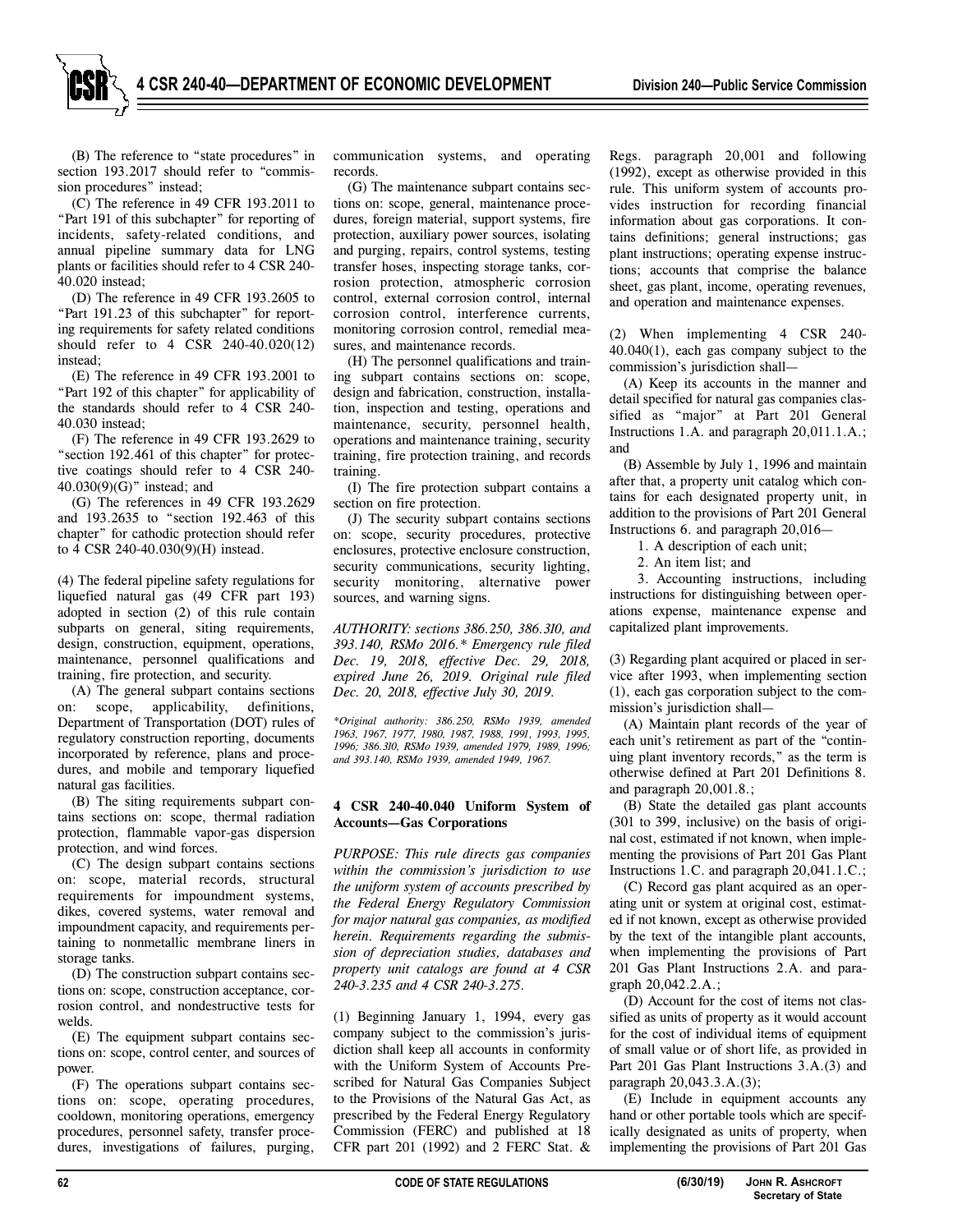

Plant Instructions 9.B. and paragraph 20,049.9.B.;

(F) Use the list of retirement units contained in its property unit catalog when implementing the provisions of Part 201 Gas Plant Instructions 10.A. and paragraph 20,050.10.A.;

(G) Estimate original cost with an appropriate average of the original cost of the units by vintage year, with due allowance for any difference in size and character, when it is impracticable to determine the original cost of each unit, when implementing the provisions of Part 201 Gas Plant Instructions 10.D. and paragraph 20,050.10.D.;

(H) Charge original cost less net salvage to account 108., when implementing the provisions of Part 201 Gas Plant Instructions 10.F. and paragraph 20,050.10.F.;

(I) Keep its work order system so as to show the nature of each addition to or retirement of gas plant by vintage year, in addition to the other requirements of Part 201 Gas Plant Instructions 11.B. and paragraph 20,051.11.B.;

(J) Maintain records which classify, for each plant account, the amounts of the annual additions and retirements so as to show the number and cost of the various record units or retirement units by vintage year, when implementing the provisions of Part 201 Gas Plant Instructions 11.C. and paragraph 20,051.11.C.;

(K) Maintain subsidiary records which separate account 108. according to primary plant accounts or subaccounts when implementing the provisions of Part 201 Balance Sheet Account 108.C. and paragraph 20,011.108.C.;

(L) Maintain subsidiary records which separate account 111. according to primary plant accounts or subaccounts when implementing the provisions of Part 201 Balance Sheet Accounts 111.C. and paragraph 20,114.111.C.; and

(M) Keep mortality records of property and property retirement as will reflect the average life of retiring property and will aid actuarial analysis of the probable service life of annual additions and aged retirements when implementing the provisions of Part 201 Income Accounts 403.B. and paragraph 20,422.403.B.

(4) In prescribing this system of accounts the commission does not commit itself to the approval or acceptance of any item set out in any account, for the purpose of fixing rates or in determining other matters before the commission. This rule shall not be construed as waiving any recordkeeping requirement in effect prior to 1994.

(5) The commission may waive or grant a variance from the provisions of this rule, in whole or in part, for good cause shown, upon a utility's written application.

*AUTHORITY: sections 386.250 and 393.140, RSMo 2000.\* Original rule filed Dec. 19, 1975, effective Dec. 29, 1975. Amended: Filed April 26, 1976, effective Sept. 11, 1976. Amended: Filed Feb. 5, 1993, effective Oct. 10, 1993. Amended: Filed March 19, 1996, effective Oct. 30, 1996. Amended: Filed Aug. 16, 2002, effective April 30, 2003.*

*\*Original authority: 386.250, RSMo 1939, amended 1963, 1967, 1977, 1980, 1987, 1988, 1991, 1993, 1995, 1996; and 393.140, RSMo 1939, amended 1949, 1967.*

#### **4 CSR 240-40.050 Gas Leaks**

(Rescinded October 10, 1993)

*AUTHORITY: section 393.140, RSMo 1986. Original rule filed Dec. 19, 1975, effective Dec. 29, 1975. Rescinded: Filed Feb. 4, 1993, effective Oct. 10, 1993.*

#### **4 CSR 240-40.055 Gas Leaks in Unprotected Steel Service Lines**

*Emergency rule filed Feb. 24, 1989, effective March 6, 1989, expired July 1, 1989.*

# **4 CSR 240-40.060 Gas Used for Decorative Outdoor Lighting**

*Emergency rule filed Oct. 15, 1979, effective Nov. 5, 1979, expired March 3, 1980.*

#### **4 CSR 240-40.061 Gas Used For Decorative Outdoor Lighting** (Rescinded September 25, 1987)

*AUTHORITY: section 393.140, RSMo 1978. Emergency rule filed April 22, 1980, effective May 2, 1980, expired Aug. 18, 1980. Original rule filed April 22, 1980, effective Aug. 12, 1980. Emergency amendment filed Dec. 21, 1981, effective Jan. 1, 1982, expires April 10, 1982. Amended: Filed Dec. 21, 1981, effective April 15, 1982. Rescinded: Filed June 25, 1987, effective Sept. 25, 1987.*

# **4 CSR 240-40.070 Minimum Filing Requirements**

(Rescinded October 10, 1993)

*AUTHORITY: section 393.140, RSMo 1986. Original rule filed Dec. 10, 1979, effective* *Sept. 1, 1980. Rescinded: Filed Feb. 4, 1993, effective Oct. 10, 1993.*

### **4 CSR 240-40.080 Drug and Alcohol Testing**

*PURPOSE: This rule adopts the federal regulations on this subject matter that apply to operators of gas systems. The rule requires operators of gas systems to test certain employees for the presence of prohibited drugs or alcohol and provide an employee assistance program. In addition, the rule provides a description of the technical procedures which must be utilized in conducting the drug and alcohol testing. The rule applies to operators of gas systems subject to the safety jurisdiction of the Public Service Commission.*

*PUBLISHER'S NOTE: The secretary of state has determined that the publication of the entire text of the material which is incorporated by reference as a portion of this rule would be unduly cumbersome or expensive. This material as incorporated by reference in this rule shall be maintained by the agency at its headquarters and shall be made available to the public for inspection and copying at no more than the actual cost of reproduction. This note applies only to the reference material. The entire text of the rule is printed here.*

(1) As set forth in the *Code of Federal Regulations* (CFR) dated October 1, 2017, 49 CFR parts 40 and 199 are incorporated by reference and made a part of this rule. This rule does not incorporate any subsequent amendments to 49 CFR parts 40 and 199. The *Code of Federal Regulations* is published by the Office of the Federal Register, National Archives and Records Administration, 8601 Adelphi Road, College Park, MD 20740-6001. The October 1, 2017 version of 49 CFR parts 40 and 199 is available at www.gpo.gov/fdsys/search/showcitation.action.

(2) The commission adopts the federal pipeline safety regulations for drug and alcohol testing, 49 CFR part 199, as rules of the commission.

(3) The commission adopts the federal procedures for transportation workplace drug and alcohol testing programs, 49 CFR part 40, as rules of the commission.

(4) For purposes of this rule, the following substitutions should be made for certain references in the federal pipeline safety regulations adopted by reference in section (2) of this rule: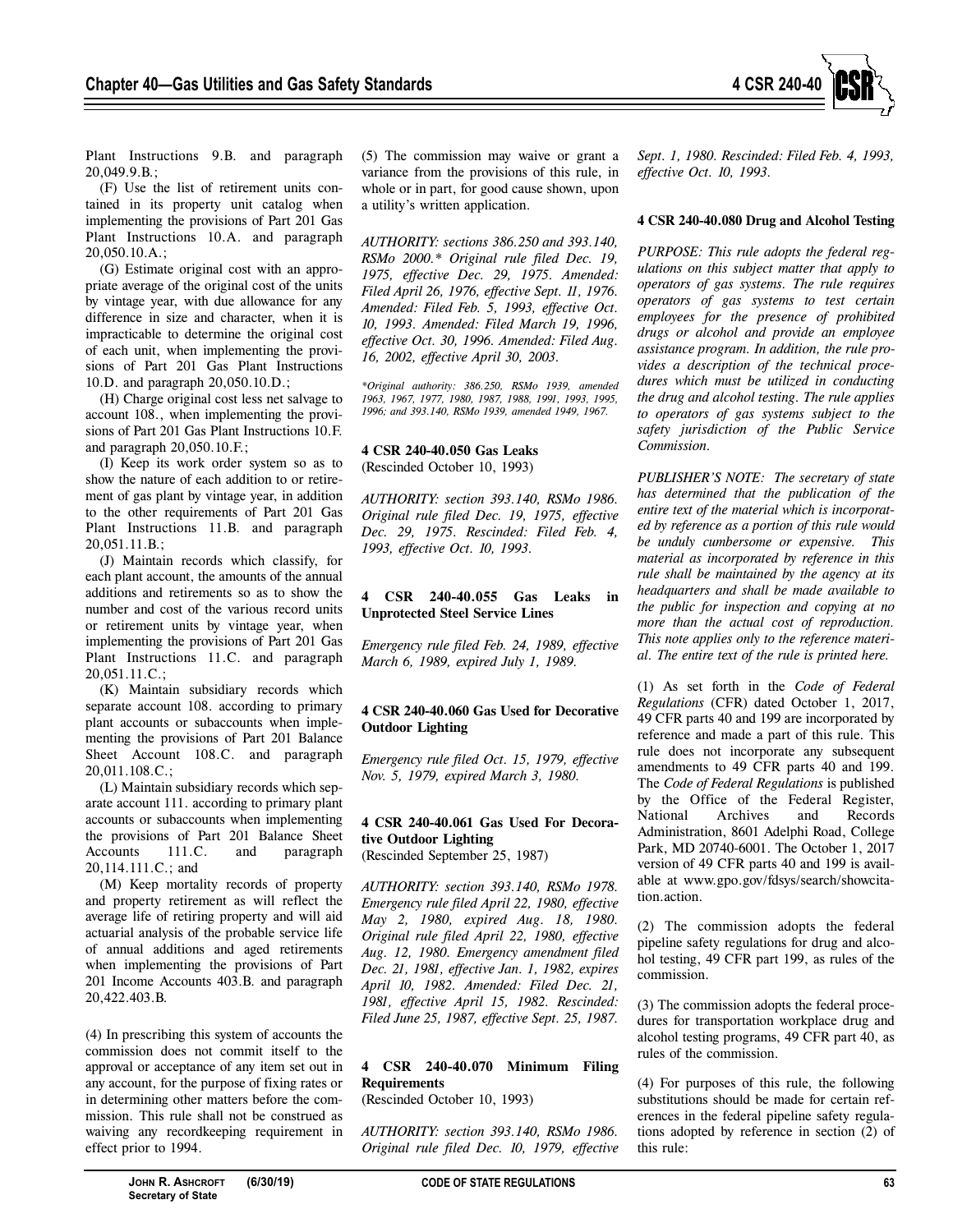(A) The references to "state agency" in sections 199.3, 199.101, 199.107, 199.115, 199.117, 199.231, and 199.245 of 49 CFR part 199 should refer to "the commission" instead;

(B) The references to "accident" in sections 199.3, 199.100, 199.105, 199.200, 199.221, 199.225, 199.227, and 199.231 of 49 CFR part 199 should refer to a "federal incident reportable under 4 CSR 240- 40.020" instead;

(C) The references to "part 192, 193, or 195 of this chapter" or "part 192, 193, or 195" in sections 199.1, 199.3, 199.100, and 199.200 of 49 CFR part 199 should refer to "4 CSR 240-40.030" instead (the commission regulations contained in 4 CSR 240- 40.030 parallel 49 CFR part 192, but the commission does not have any rules pertaining to 49 CFR part 193 or 195); and

(D) The references to the applicability exemptions for operators of master meter systems as defined in section "191.3 of this chapter" in 49 CFR 199.2 should refer to "4 CSR 240-40.020(2)(G)" instead.

(5) The federal pipeline safety regulations for drug and alcohol testing (49 CFR part 199) adopted in section (2) of this rule contain subparts on general, drug testing, and alcohol misuse prevention program.

(A) The general subpart contains sections on: scope, applicability, definitions, Department of Transportation (DOT) procedures, stand-down waivers, and preemption of state and local laws.

(B) The drug testing subpart contains sections on: purpose; anti-drug plan; use of persons who fail or refuse a drug test; drug tests required; drug testing laboratory; review of drug testing results; employee assistance program; contractor employees; record keeping; and reporting of anti-drug testing results.

(C) The alcohol misuse prevention program subpart contains sections on: purpose; alcohol misuse plan; other requirements imposed by operators; requirement for notice; alcohol concentration; on-duty use; pre-duty use; use following an accident; refusal to submit to a required alcohol test; alcohol tests required; retention of records; reporting of alcohol testing results; access to facilities and records; removal from covered function; required evaluation and testing; other alcohol-related conduct; operator obligation to promulgate a policy on the misuse of alcohol; training for supervisors; referral, evaluation, and treatment; and contractor employees.

(6) The federal procedures for transportation workplace drug and alcohol testing programs (49 CFR part 40) adopted by reference in section (3) of this rule contain subparts on administrative provisions; employer responsibilities; urine collection personnel; collection sites, forms, equipment, and supplies used in DOT urine collections; urine specimen collections; drug testing laboratories; medical review officers and the verification process; split specimen tests; problems in drug tests; alcohol testing personnel; testing sites, forms, equipment, and supplies used in alcohol testing; alcohol screening tests; alcohol confirmation tests; problems in alcohol testing; substance abuse professionals and the returnto-duty process; confidentiality and release of information; roles and responsibilities of service agents; and public interest exclusions.

*AUTHORITY: sections 386.250, 386.310, and 393.140, RSMo 2016.\* Original rule filed Nov. 29, 1989, effective April 2, 1990. Rescinded and readopted: Filed Jan. 9, 1996, effective Aug. 30, 1996. Rescinded and readopted: Filed April 9, 1998, effective Nov. 30, 1998. Amended: Filed Oct. 15, 2007, effective April 30, 2008. Amended: Filed Nov. 29, 2012, effective May 30, 2013. Amended: Filed Nov. 14, 2016, effective June 30, 2017. Amended: Filed June 4, 2018, effective Jan. 30, 2019.*

*\*Original authority: 386.250, RSMo 1939, amended 1963, 1967, 1977, 1980, 1987, 1988, 1991, 1993, 1995, 1996; 386.310, RSMo 1939, amended 1979, 1989, 1996; and 393.140, RSMo 1939, amended 1949, 1967.*

#### **4 CSR 240-40.085 Filing Requirements for Gas Utility Rate Schedules**

*PURPOSE: This rule streamlines provisions formerly in Chapter 3.* 

(1) Every gas corporation engaged in the manufacture, furnishing, or distribution of gas of any nature whatsoever for light, heat, or power, within the state of Missouri, is directed to have on file with this commission and keep open for public inspection, schedules showing all rates and charges in connection with such service of whatever nature made by the gas corporations for each and every kind of service which it renders together with proper supplements covering all changes in the rate schedules authorized by this commission if any.

(2) Rate schedules shall be published on the gas corporation's website. All sheets, except the title page sheet, must show in the marginal space at the top of the page the name of the gas corporation issuing, the PSC number of schedule, and the number of the

page. In the marginal space at the bottom of sheet should be shown the date of issue, the effective date, and the name, title, and address of the officer by whom the schedule is issued. All schedules shall bear a number with the prefix PSC Mo. \_\_\_\_\_. Schedules shall be numbered in consecutive order beginning with number 1 for each gas corporation. If a schedule or part of a schedule is cancelled, a new schedule or part thereof (sheet(s) if loose-leaf) will refer to the schedule canceled by its PSC number; thus: PSC Mo. No. \_ canceling PSC Mo. No. \_ .

(3) All schedules filed with the commission shall be accompanied by a letter of transmittal which shall be prepared consistent with the format designated by the commission. If filing a paper copy and a paper receipt is desired, a duplicate copy should be submitted for return.

(4) All proposed changes in rates, charges, or rentals or in rules that affects rates, charges, or rentals filed with the commission shall be accompanied by a brief summary, approximately one hundred (100) words or less of the effect of the change on the company's customers. A copy of any proposed change and summary shall also be served on the public counsel and be available for public inspection and reproduction during regular office hours at the general business office of the utility.

(5) Thirty (30) days' notice to the commission is required as to every publication relating to gas rates or service except where publications are made effective on less than statutory notice by permission, rule, or requirement of the commission.

(6) Except as is otherwise provided, no schedule or supplement will be accepted for filing unless it is delivered to the commission via the Electronic Filing and Information System (EFIS), or if filing a paper copy, by transmiting or hand-delivering one (1) copy of each rate schedule, supplement, or other charges or regulations to the commission. Schedules sent for filing must be addressed to: Public Service Commission, PO Box 360, Jefferson City, MO 65102 and be free from all charges or claims for postage, the full thirty (30) days required by law before the date upon which the schedule or supplement is stated to be effective. No consideration will be given to or for the time during which a schedule or supplement may be held by the post office authorities because of insufficient postage. When a schedule or a supplement is issued and as to which the commission is not given the statutory notice, it is as if it had not